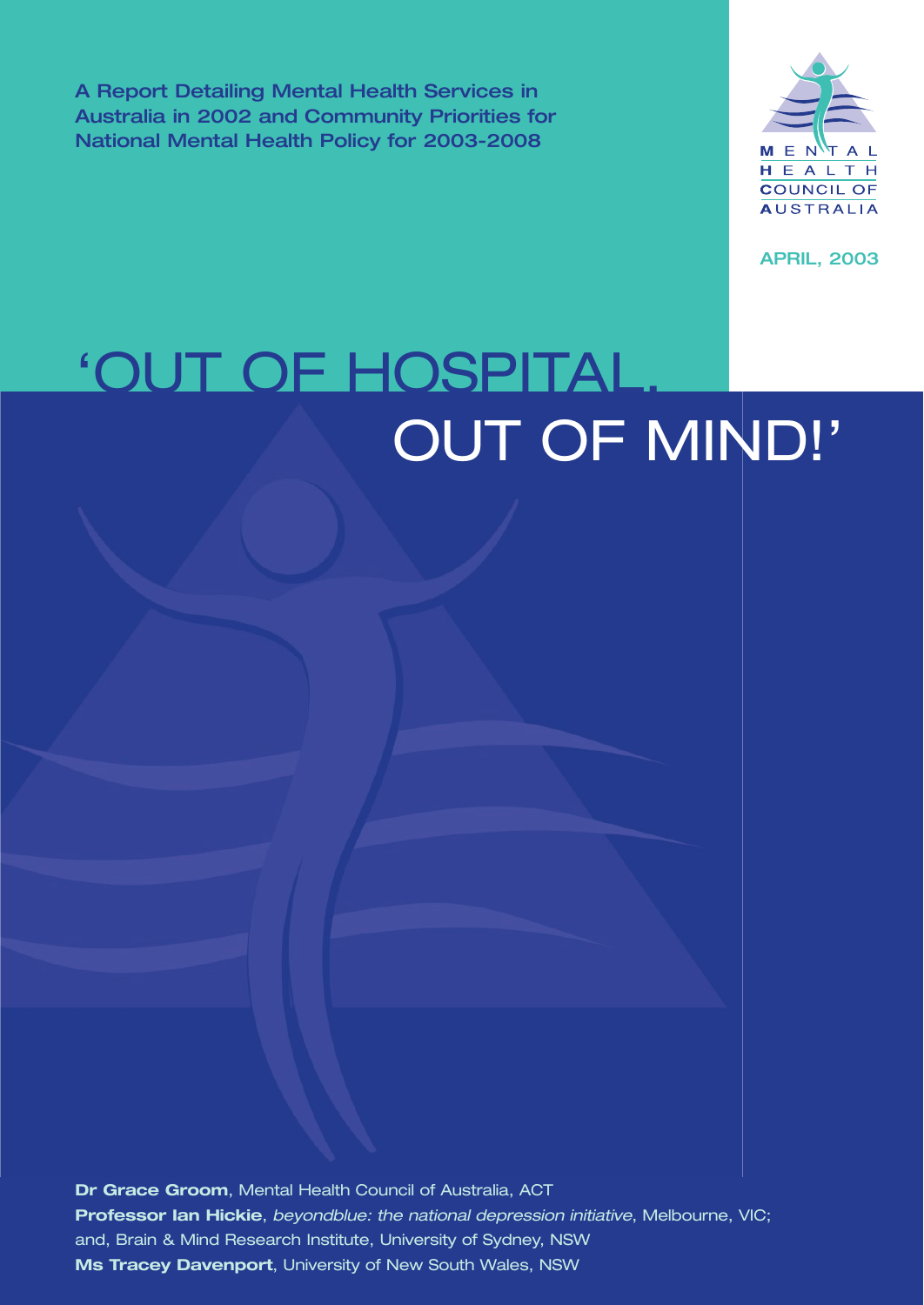*"Ask anyone with a serious mental illness and they will tell you of people they know who have committed suicide after having been neglected, rejected or turned away by services. Ask anyone with a serious mental illness and they will tell you of their struggle to make ends meet, they will tell you about how hard it all is and about the pressure experienced by their partners, friends and families in the absence of sufficient support."*

> Ms Helen Connor Consumer and Chairperson, Australian Mental Health Consumer Network

*"We have to make services and support available to everybody in this country so that a 'fair go' will mean there will be a 'fair go' at life for the many Peters (consumers) … the many Rosies (carers) … and the many partners, families and friends around the country who experience depression."*

Mrs Sue Sidebottom Carer, BlueVoices

*"The report ('OUT OF HOSPITAL, OUT OF MIND!'), in contrast to the draft Third National Mental Health Plan, provides a sound blueprint for tackling this serious public health issue (early intervention programs for young people with mental disorders). The Mental Health Council is to be congratulated for finally making these inconvenient*  facts public, not only on behalf of consumers, carers and families but also the wider *public and most significantly – the electorate."*

Professor Patrick McGorry Director, ORYGEN Youth Health (incorporating EPPIC) and ORYGEN Research Centre

*"The Mental Health Council of Australia conducted a national survey and nationwide consultations … One of their recommendations, based on their many consultations, will be the formation of a National Mental Health Commission or similar body."*

> Associate Professor Allan Rosen Secretary, Comprehensive Area Service Psychiatrists Special Interest Group

# *"What is clear from this study is that increased rates of illness, and a population more inclined to seek help for mental health problems, will result in increased demand for mental health services in the future."*

Dr Rob Walters, Chair, Australian Divisions of General Practice Ltd

© Mental Health Council of Australia 2003

#### ISBN 0-9580363-2-2

This work is copyright. Apart from any use as permitted under the *Copyright Act 1968*, no part may be reproduced by any process without prior written permission from the Mental Health Council of Australia. Requests and inquiries concerning reproduction and rights should be addressed to the Chief Executive Officer, Mental Health Council of Australia, P.O. Box 174, Deakin West, ACT 2600.

Additional copies of this report can be obtained from: Mental Health Council of Australia, P.O. Box 174, Deakin West, ACT 2600. Phone: +61 2 6285 3100, Facsimile: +61 2 6285 2166, Email: admin@mhca.com.au, Website: www.mhca.com.au.

#### **Acknowledgements**

- Funding for the conduct of the initial phases of this national consultation was provided by the Commonwealth Department of Health and Ageing.
- Funding for printing and distribution of this report was provided by *beyondblue: the national depression initiative.*
- The key roles of Dr Nicole Highet, Ms Carmen Hinkley and Ms Milena Romic with the primary data collection and preparation of this report are greatly appreciated.
- Preliminary analyses of initial survey data was performed by the Hunter Institute of Mental Health.
- The contributions of the Australian Divisions of General Practice (ADGP) and Rotary towards the community consultations are greatly appreciated.
- The academic and technical assistance of the staff at the Brain & Mind Research Institute (University of Sydney) with the preparation of this report was also greatly appreciated.

#### **Suggested reference**

Groom G, Hickie I, Davenport T. *'OUT OF HOSPITAL, OUT OF MIND!'* A report detailing mental health services in Australia in 2002 and community priorities for national mental health policy for 2003-2008. Canberra: Mental Health Council of Australia, 2003.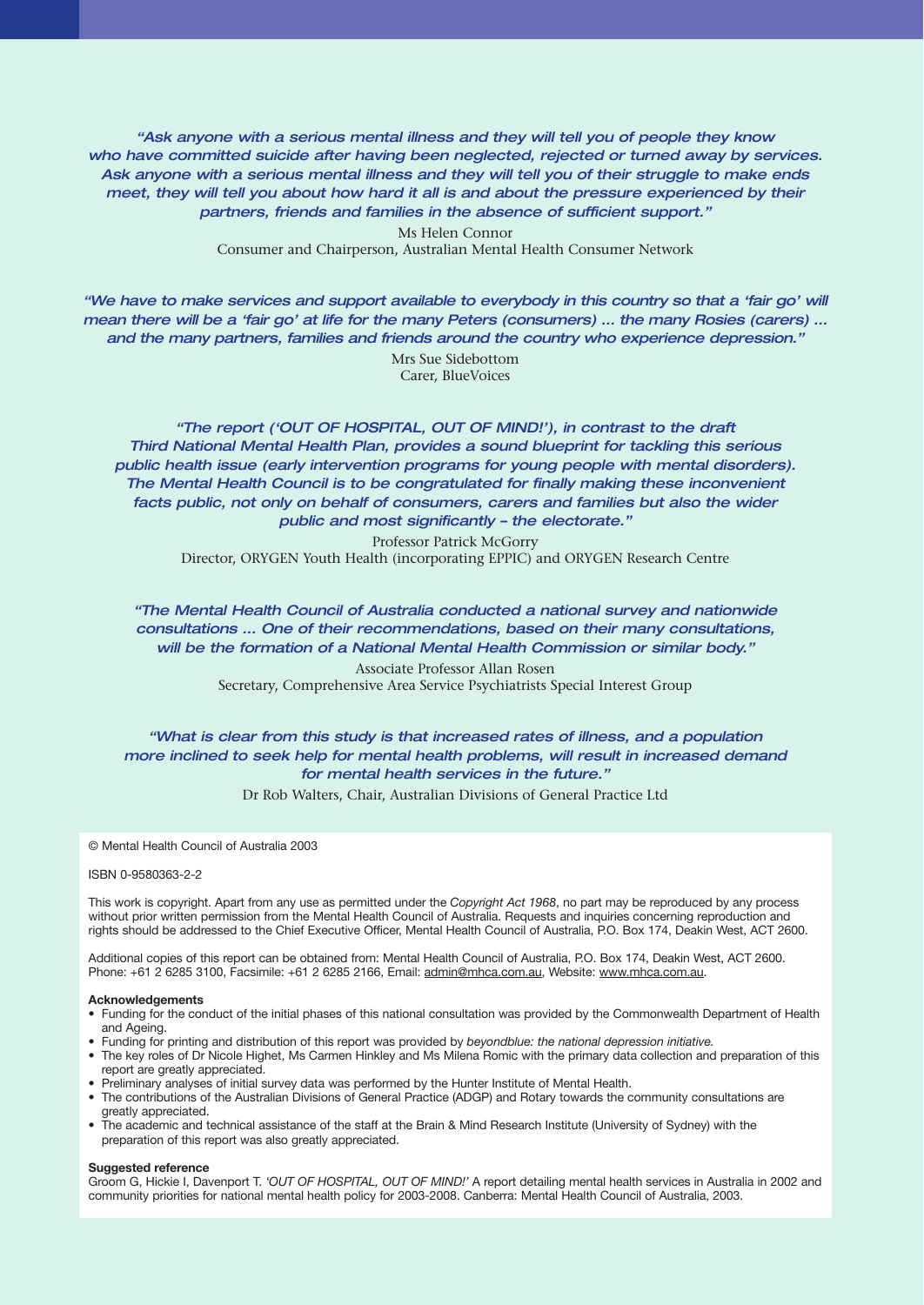# 'OUT OF HOSPITAL, OUT OF MIND!'

**A Report Detailing Mental Health Services in Australia in 2002 and Community Priorities for National Mental Health Policy for 2003-2008**

**APRIL, 2003**

**Dr Grace Groom**, Mental Health Council of Australia, ACT **Professor Ian Hickie**, *beyondblue: the national depression initiative*, Melbourne, VIC; and, Brain & Mind Research Institute, University of Sydney, NSW **Ms Tracey Davenport**, University of New South Wales, NSW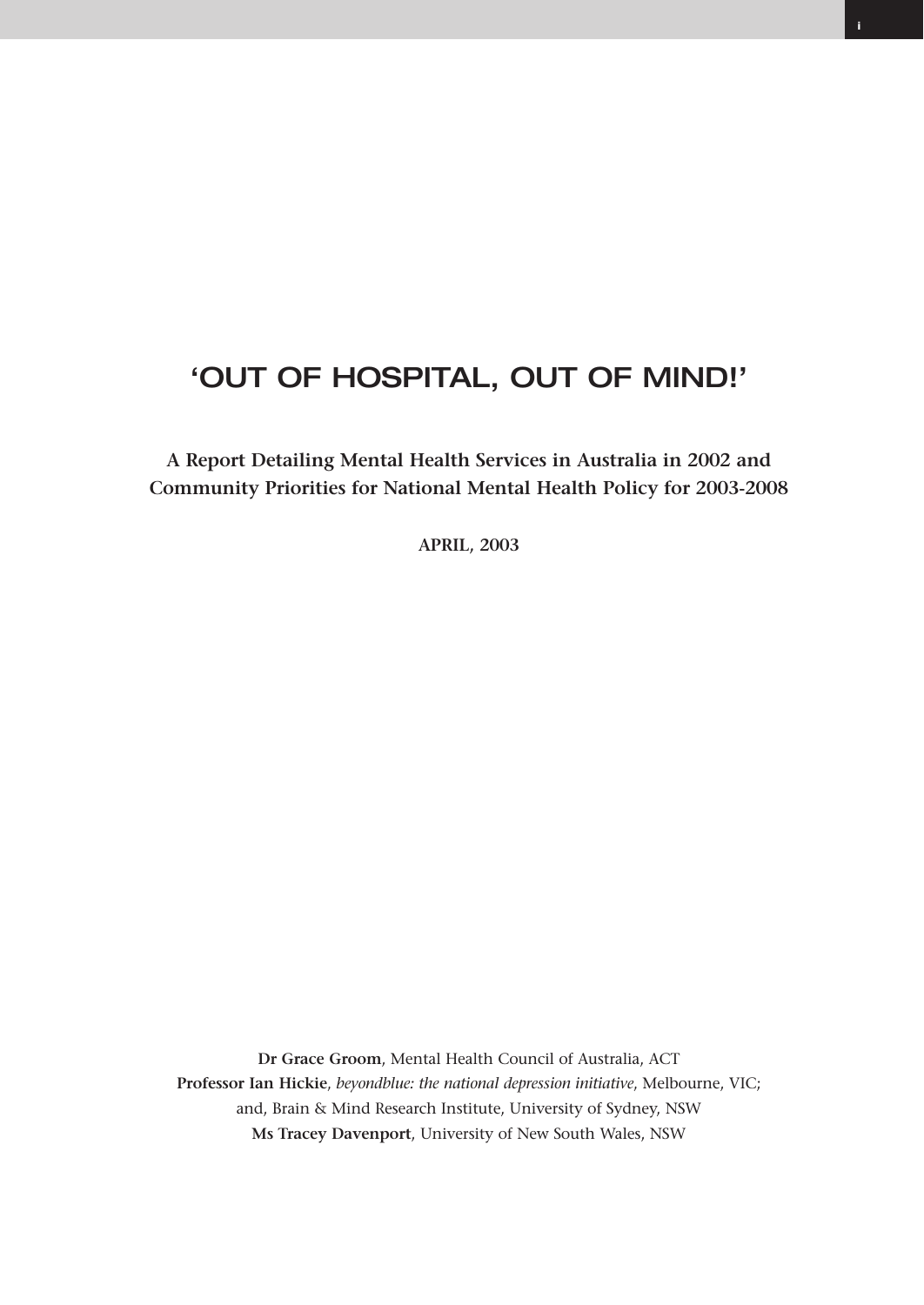#### **FOREWORD**

While Australian mental health policy is often depicted as world-leading, for some time both those using and those providing services have claimed that the system is characterised by restricted access, variable quality, poor continuity of care, lack of support for recovery from illness and overt or covert human rights abuses. This report now documents the findings of a timely nationwide review by the Mental Health Council, the peak non-government association for consumer, carers, professional associations and health care providers in Australia.

For over ten years, our national policy and government-driven reform processes have championed the appropriate move to non-institutional forms of care. The findings from this national and comprehensive consultation are stark. The overwhelming perception of those who currently use or provide services is that we have now arrived at a position of *'OUT OF HOSPITAL, OUT OF MIND!'.* That is, one of the most chronically disadvantaged groups in this country continues to be ignored. After two five-year National Mental Health Plans this does not represent a failure of policy, but rather a failure of implementation. This includes poor government administration and accountability, lack of ongoing government commitment to genuine reform and failure to support the degree of community development required to achieve high quality mental health care outside institutions.

This report highlights that too often the system repeatedly fails consumers, their families and carers right across the spectrum from early intervention to acute and ongoing care. There has been insufficient movement in mental health towards those universal principles of health care such as access, equity, quality, choice and participation which are recognised as fundamental in other parts of our national health system. This is an indictment not only of those responsible for our mental health but also of our community as a whole. Increased investment, accountability, leadership, review and sustained innovation are all urgently required if we are to address our national mental health needs.

With predicted increases in the rates of mental illness and the psychological impact of recent world events, new pressures on Australia's mental health system will emerge. Action is now required to combat the current crisis, improve the spectrum of available services and promote genuine recovery. Additionally, we must invest in the long-term sustainability of a mentally healthy community. Therefore, mental health promotion, prevention and early intervention strategies should be prioritised along with genuine community partnerships that increase illness awareness as well as our national capacity to respond to the needs of those millions of Australians whose lives are touched by the impacts of mental illness. The more that people who have never thought about mental health recognise these challenges, the more likely we are to reduce the stigma and the additional burden it places on consumers and their families.

This report adds further weight to other recent national and state-based reviews. In this report the community of consumers, families, carers, health professionals and health service providers has spoken with one voice. It has confirmed the key gaps in services, recognised opportunities for excellence and set priorities for the next five years. The time has now come for all levels of government to 'GET REAL' - real money, real leadership, real accountability, real innovation and real ongoing review. We can no longer ignore the broad range of compelling evidence before us. We must act now for the improvement of mental health care for all Australians.

 $K \sim \sqrt{\frac{1}{\sqrt{1-\frac{1}{1-\frac{1}{1-\frac{1}{1-\frac{1}{1-\frac{1}{1-\frac{1}{1-\frac{1}{1-\frac{1}{1-\frac{1}{1-\frac{1}{1-\frac{1}{1-\frac{1}{1-\frac{1}{1-\frac{1}{1-\frac{1}{1-\frac{1}{1-\frac{1}{1-\frac{1}{1-\frac{1}{1-\frac{1}{1-\frac{1}{1-\frac{1}{1-\frac{1}{1-\frac{1}{1-\frac{1}{1-\frac{1}{1-\frac{1}{1-\frac{1}{1-\frac{1}{1-\frac{1}{1-\frac{1}{1-\frac{1}{1-\frac{1}{1-\frac{1}{1-\frac$ 

Mr Keith Wilson Chairperson, Mental Health Council of Australia April 2003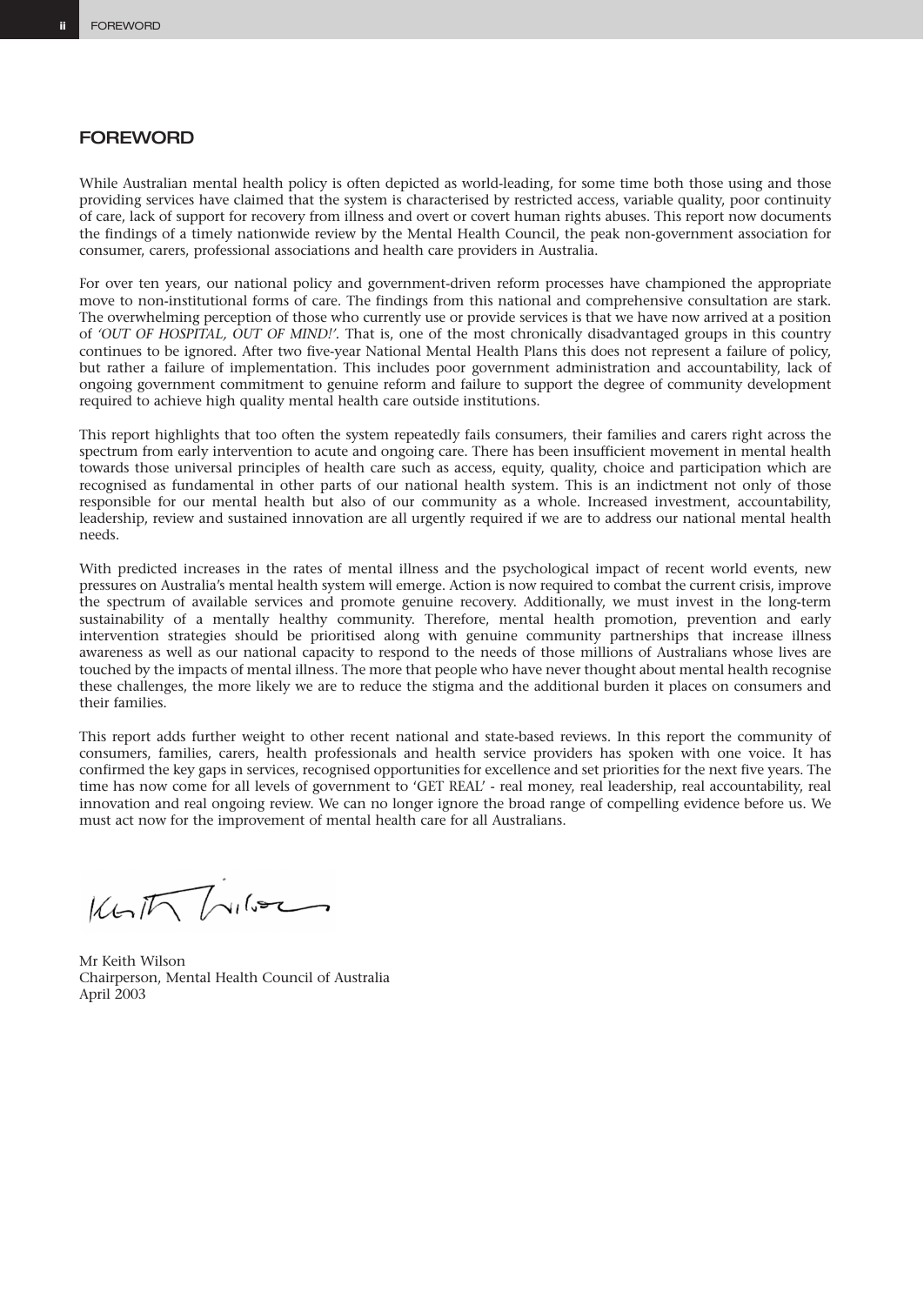# **FOREWORD**

The Australian Mental Health Consumer Network, a national consumer-run organisation, supports the findings of '*OUT OF HOSPITAL, OUT OF MIND!*'. This report, prepared by the Mental Health Council of Australia, details the findings of a review into mental health reform in Australia. The findings are stark and point to the need for Australian governments to press on with and resource adequately the national reform process.

The Australian Mental Health Consumer Network concurs with key findings that current community-based systems are failing to provide adequate services and support recovery from illness or protect against human rights abuses. Whilst current policies for community-based mental health care are appropriate, the implementation of these policies falls far short of need. The current failure of Australian governments to invest adequately in innovation and disease prevention will condemn many of the most disadvantaged and ill members of our Australian community to many more years of abuse, neglect and very poor mental and physical health. The current failure to resource communitybased care puts at great risk the wellbeing of Australian families.

*'OUT OF HOSPITAL, OUT OF MIND!'* is an apt title for a report that reflects the lack of resources and support for people who have been consigned to yesterday's news. No longer in hospitals for lengthy periods, their needs are no longer seen or are as visible; funding has not kept pace with the level of need. Ask anyone with a serious mental illness and they will tell you of people they know who have committed suicide after having been neglected, rejected or turned away by services. Ask anyone with a serious mental illness and they will tell you of their struggle to make ends meet, they will tell you about how hard it all is and about the pressure experienced by their partners, friends and families in the absence of sufficient support.

Yes it is true that one in five Australians will experience a mental illness, but it also true that more than one in five Australians are affected by the experience of a loved one with mental illness. Services must be resourced adequately so they can respond to all Australians affected by the experience of mental illness.

Melen Conner

Ms Helen Connor Consumer and Chairperson, Australian Mental Health Consumer Network April 2003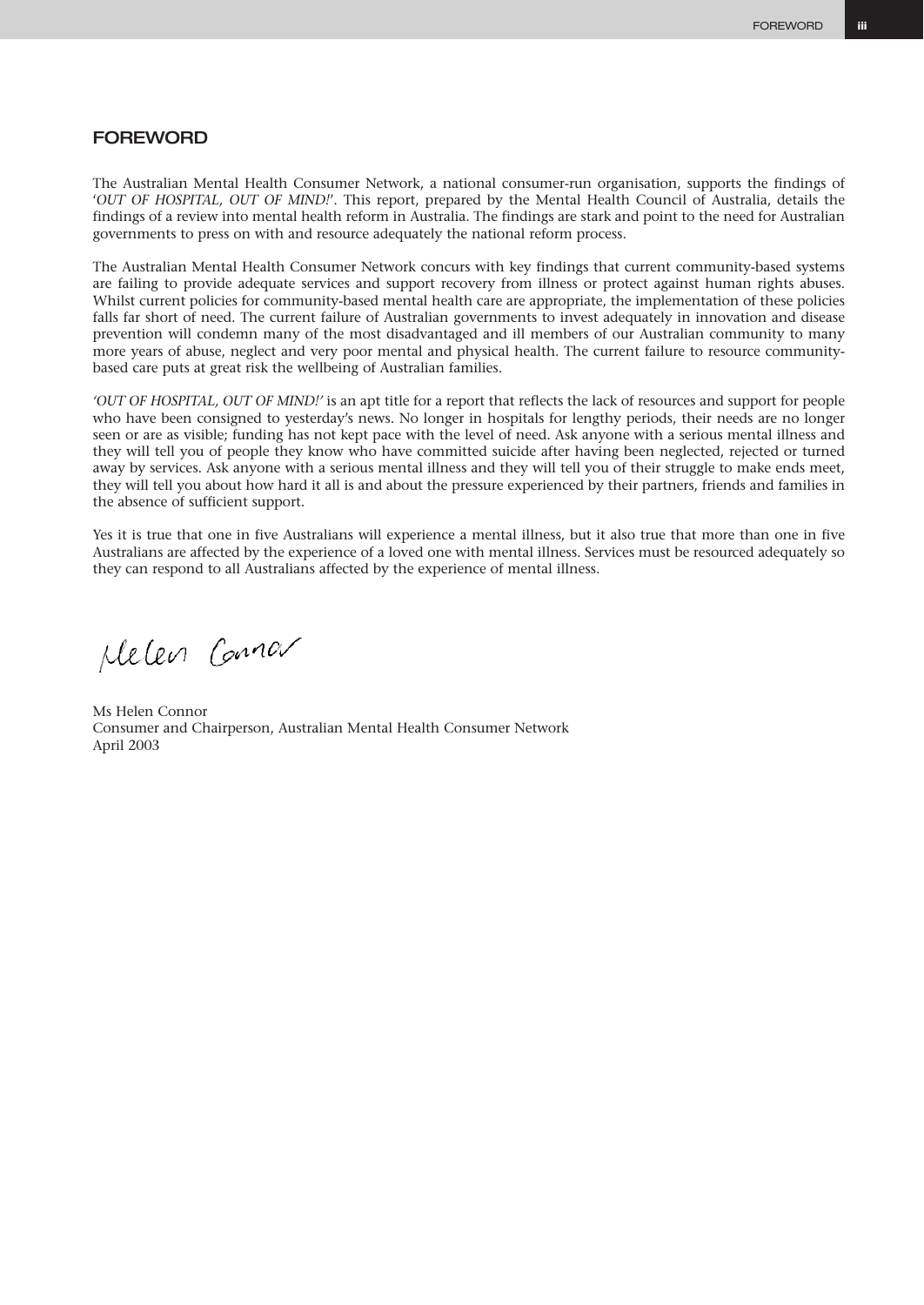# **FOREWORD**

This report by the Mental Health Council on the current state of mental health services in Australia represents a timely reality check. It is a wake-up call to governments across Australia and to our society as a whole. The level of unmet need, the dangers of delayed and bargain-basement treatment and the preventable collateral damage to the lives of patients and their families is powerfully captured and burns through the pages of this report.

Despite its demonstrated capacity for innovation, Australia has not translated recent advances into better mental health care. The report demonstrates that this is primarily a matter of lack of political will and totally inadequate funding. The expertise and effective models of care are readily available but are not supported. Australia is still trying to deliver mental health services on the cheap. In the more visible post-institutional era, this is now having serious consequences for our community as a whole. Only the cosy bipartisan neglect of mental health by both sides of politics, and the lack of effective mobilisation of the population, enables this to persist. Other societies would not tolerate this.

Particularly welcome in the report is the ringing endorsement by the wider community of the need for uniform implementation of early intervention programs for young people with emerging and potentially serious mental disorders (such as psychosis, depression and substance abuse). Australia created and disseminated this model of care around the world yet it remains unavailable in most parts of our own country. This report, in contrast to the draft Third National Mental Health Plan, provides a sound blueprint for tackling this serious public health issue. The Mental Health Council is to be congratulated for finally making these inconvenient facts public, not only on behalf of consumers, carers and families but also the wider public and most significantly – the electorate.

Poted D.M. Comp.

Professor Patrick D. McGorry Director, ORYGEN Youth Health (incorporating EPPIC) and ORYGEN Research Centre; and, Professor, University of Melbourne, Department of Psychiatry April 2003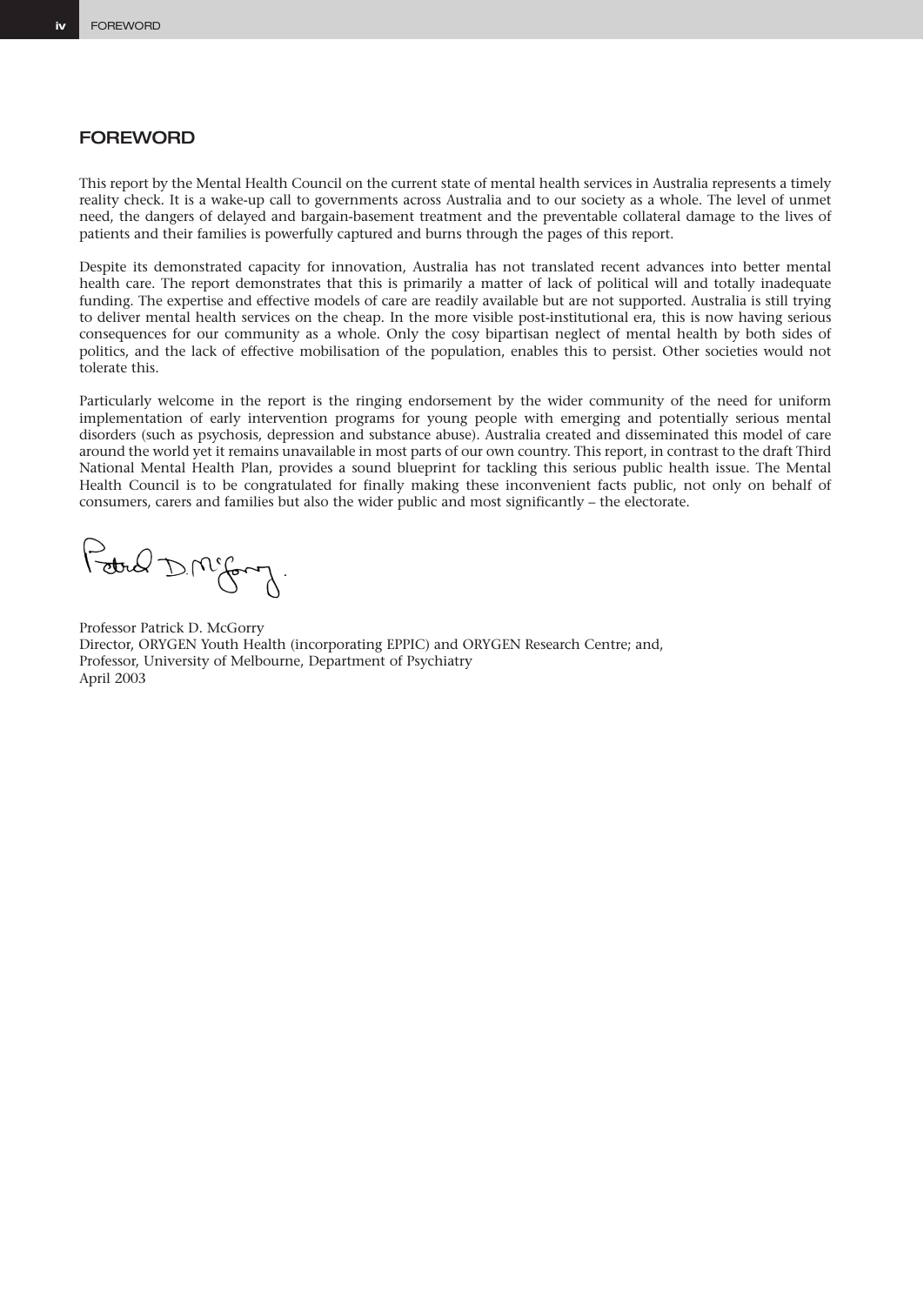## SUE'S STORY

"My story … involves complex family and personal relationships. My story concerns my late husband Peter, my three children, our grand-daughter (Rosie) and myself. Living in remote Australia has a lot of advantages for those of us who like the life. There are also some distinct disadvantages. We have floods, we have bushfires, we have drought. We also have mental illness in our community. Peter experienced a mental illness – and as a result of the system's failure to help him – he died of his mental illness.

Peter also had significant physical problems. He had diabetes, which was uncontrolled on occasions, and lead to a foot ulcer and amputation of toes. He also had cardiac problems – and had had a heart attack in the past. There is no doubt that Peter's physical problems wore him down, but in the end it was his depression, and the inability of our system to help him, which led to his death. In dying, we not only lost a proud man, we lost a home with everything in it. Every physical possession that had meaning to us – lost in the fire.

The fire was deliberately lit by Peter. He was found several hours after the fire started. Peter had died by his own hand. He gassed himself while sitting in the family car and never regained consciousness.

Peter and I were married for 16 years. I'd have to say of those 16 years, 15 of them were good to very good, to outstanding. Over the last year of his life things began to change for him. Because of his physical debilitation, he wasn't able to do the work around our property, which was so important to him.

Peter was no different to many men who live in rural and remote communities. He liked to work, and in fact we were building a mud-brick house. Peter and I put a lot of energy into the mud-brick house, and he received a lot of his gratification as a man, by the work he did on our property. Peter was also a very compassionate man. Since our granddaughter was 16 days old, she has lived with us. Rosie referred to Peter and I as 'Ma' and 'Pa'. There is no doubt that the bonds between us were as strong as if we were the biological parents of Rosie.

Peter was depressed … there's no question of that. As his physical health began to deteriorate, so did his mental health – and in the last nine months of his life he created barriers. Those barriers were between those he loved, and I believe firmly that he was preparing us for when he was no longer here, to be part of our life. He was pushing me away …. The very person he needed to help him. Towards the end I believed Peter didn't love me … but at the same time I knew he needed me.

In June of 2000, Peter attempted suicide. He took an overdose of insulin, cut his wrist and was found in an isolated area, unconscious, with a loaded rifle by his side. He was assessed by the local community health services who found that – under the terms of the Mental Health Act – he wasn't depressed. Five weeks later Peter completed suicide. The community team chose not to listen to me. I knew Peter – I lived with him, and even though our love had changed … I loved him. I knew something wasn't right. Even after all of the physical problems of the diabetes and the heart attack, which he had had, nobody had ever talked to us about depression. Nobody had told us that depression was a reality for so many people with deteriorating physical health and someone who had just had a heart attack. I tried to talk to the community health services to tell them that I was concerned about Peter, and that he had tried to suicide some 30 years earlier, but they discharged him back into the care of the community – which unfortunately was lacking with respect to his mental health needs. Peter was never assessed by a psychiatrist!

Depression is an illness which I now know is manageable with very good results for people who receive treatment ... Depression is an illness which can push people apart. People who would not normally want to have distance between them due to the illness, can have this experience. Peter and I had this experience and it is the cause of great sadness to me that this happened in our relationship due to the illness of depression. Why wasn't Peter treated for his depression? We're told that there are a number of services all over the country which help people who experience depression. Why weren't Peter and I given information about depression? Even basic information – so that our lives would have been made so much more meaningful in trying to work together through this situation. I was his carer ... I wanted to care for him and I did the best that I could do. However without proper information and proper support, nobody is able to care for somebody with depression as well as they wish to … and indeed want to. Peter, I believe, became a victim of the system. After his first suicide attempt, the helicopter service wouldn't airlift him to Traralgon as requested by his general practitioner. Due to the potential risk to aircraft and crew in transporting a psychiatric patient, he was admitted to the closest hospital. Peter was assessed by a Mental Health Care Team who told me that he wasn't mentally-ill … according to the Mental Health Act. I'm not in any position to argue the legalities of the Mental Health Act. What I know is that Peter is dead and that, as a result of the lack of effective programs, systems, support and medication being offered to him – his chance for recovery was denied him. This is a situation which must stop. Every society will have people who commit suicide … that is a tragic fact of life. However, in order to try and decrease the numbers of people committing suicide, services and education must be available everywhere in urban, rural and remote regions, so that other families won't experience the tragedy we have, which nearly destroyed us.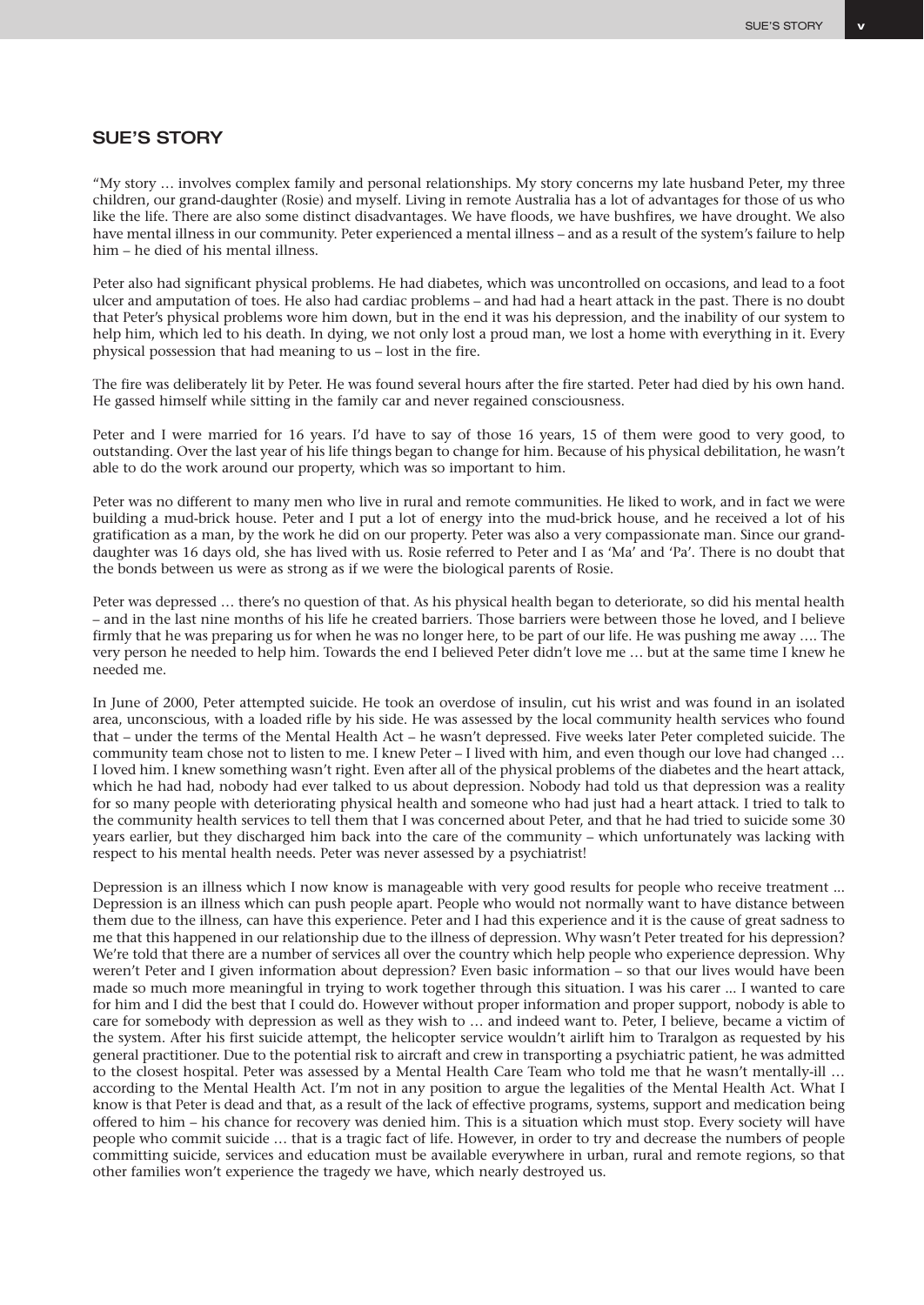In Australia, we talk about having 'the fair go'. I believe that Peter didn't receive a 'fair go' at all. He deserved to have a proper psychiatric assessment, and to be started on antidepressant medication. We as a family, deserved to have the education to understand what was happening. I don't for one minute think that we might necessarily have saved his life to the point where he would have had a normal life span, because he had a lot of physical problems which were wearing him down. However, I do believe that with proper care and attention to his mental health problems, he would have had a much better chance of going forward … and for the family to have had more years together. Peter's life was cut short by depression.

Earlier in this presentation I mentioned Rosie. Some weeks after Peter died, Rosie, who has a developmental disability, asked me if Pa loved her. I said *'yes of course Pa loved you'*. She then asked *'but why did he burn all my things?'* I said '*Pa was sick in the brain'* (which is how I described depression to her). Rosie then asked *'can the doctors fix you when you're sick in the brain?'* I said *'yes they can'*. She thought for a while and then said *'why didn't they fix Pa?'.*

We have to make services and support available to everybody in this country so that a 'fair go' will mean there will be a 'fair go' at life for the many Peters … the many Rosies … and the many partners, families and friends around the country who experience depression."

Mrs Sue Sidebottom, Carer BlueVoices: a national network of persons whose lives have been affected by depression Extract from presentation at release of report *'OUT OF HOSPITAL, OUT OF MIND!'* April 2003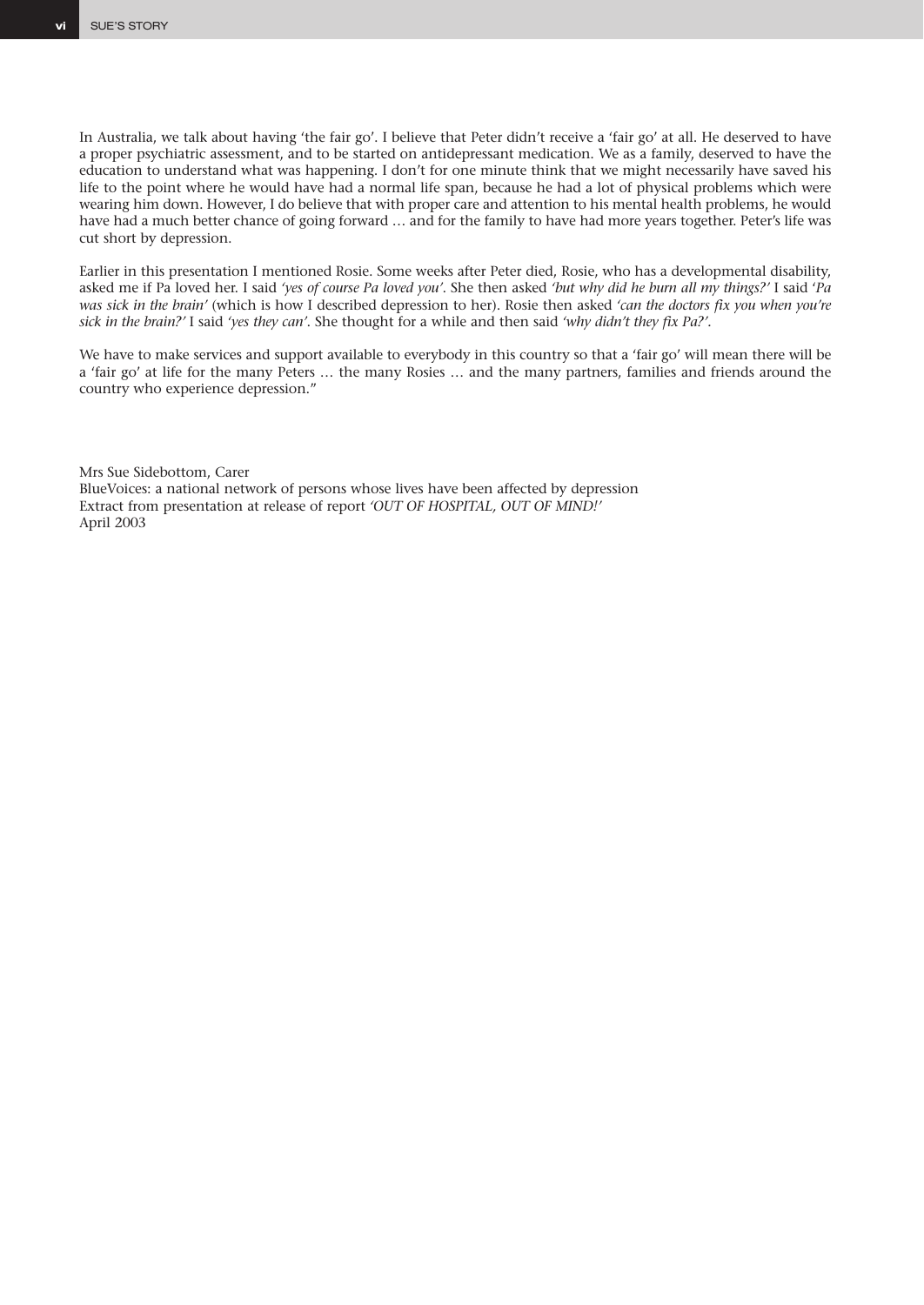# TABLE OF CONTENTS

| <b>KEY ISSUES</b>                                                               |  |
|---------------------------------------------------------------------------------|--|
|                                                                                 |  |
|                                                                                 |  |
|                                                                                 |  |
|                                                                                 |  |
|                                                                                 |  |
|                                                                                 |  |
| 1.1 International Mid-term Review of the Second National Mental Health Plan     |  |
| PART TWO: MENTAL HEALTH CARE REFORM IN AUSTRALIA - THE HISTORY AND SETTING  7   |  |
|                                                                                 |  |
|                                                                                 |  |
|                                                                                 |  |
|                                                                                 |  |
|                                                                                 |  |
|                                                                                 |  |
| 2.3.3 Community participation in, and integration of, mental health services 10 |  |
|                                                                                 |  |
|                                                                                 |  |
|                                                                                 |  |
|                                                                                 |  |
|                                                                                 |  |
|                                                                                 |  |
|                                                                                 |  |
|                                                                                 |  |
|                                                                                 |  |
|                                                                                 |  |
|                                                                                 |  |
|                                                                                 |  |
|                                                                                 |  |
|                                                                                 |  |
|                                                                                 |  |
|                                                                                 |  |
|                                                                                 |  |
|                                                                                 |  |
|                                                                                 |  |
|                                                                                 |  |
|                                                                                 |  |
|                                                                                 |  |
|                                                                                 |  |
|                                                                                 |  |
|                                                                                 |  |
|                                                                                 |  |
|                                                                                 |  |
|                                                                                 |  |
|                                                                                 |  |
|                                                                                 |  |
|                                                                                 |  |
|                                                                                 |  |
|                                                                                 |  |
|                                                                                 |  |
|                                                                                 |  |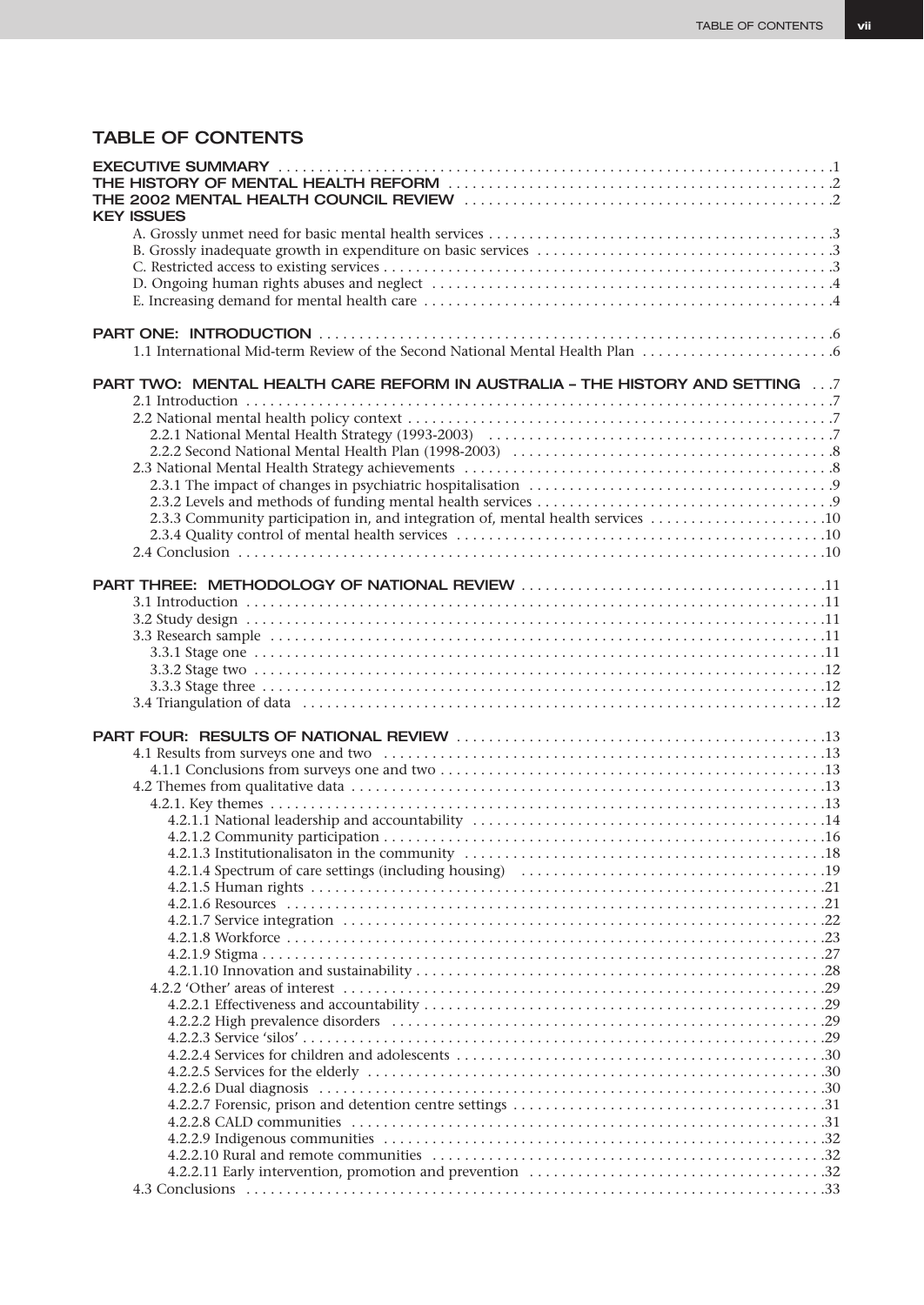| <b>TABLES</b>                                                                        |  |
|--------------------------------------------------------------------------------------|--|
|                                                                                      |  |
|                                                                                      |  |
| Table 3: Various levels of community and stakeholder support for specific mechanisms |  |
|                                                                                      |  |
|                                                                                      |  |
| <b>APPENDICS</b>                                                                     |  |
|                                                                                      |  |
|                                                                                      |  |
|                                                                                      |  |
|                                                                                      |  |
|                                                                                      |  |
|                                                                                      |  |
|                                                                                      |  |
|                                                                                      |  |
|                                                                                      |  |
|                                                                                      |  |
| <b>NOTES</b>                                                                         |  |
|                                                                                      |  |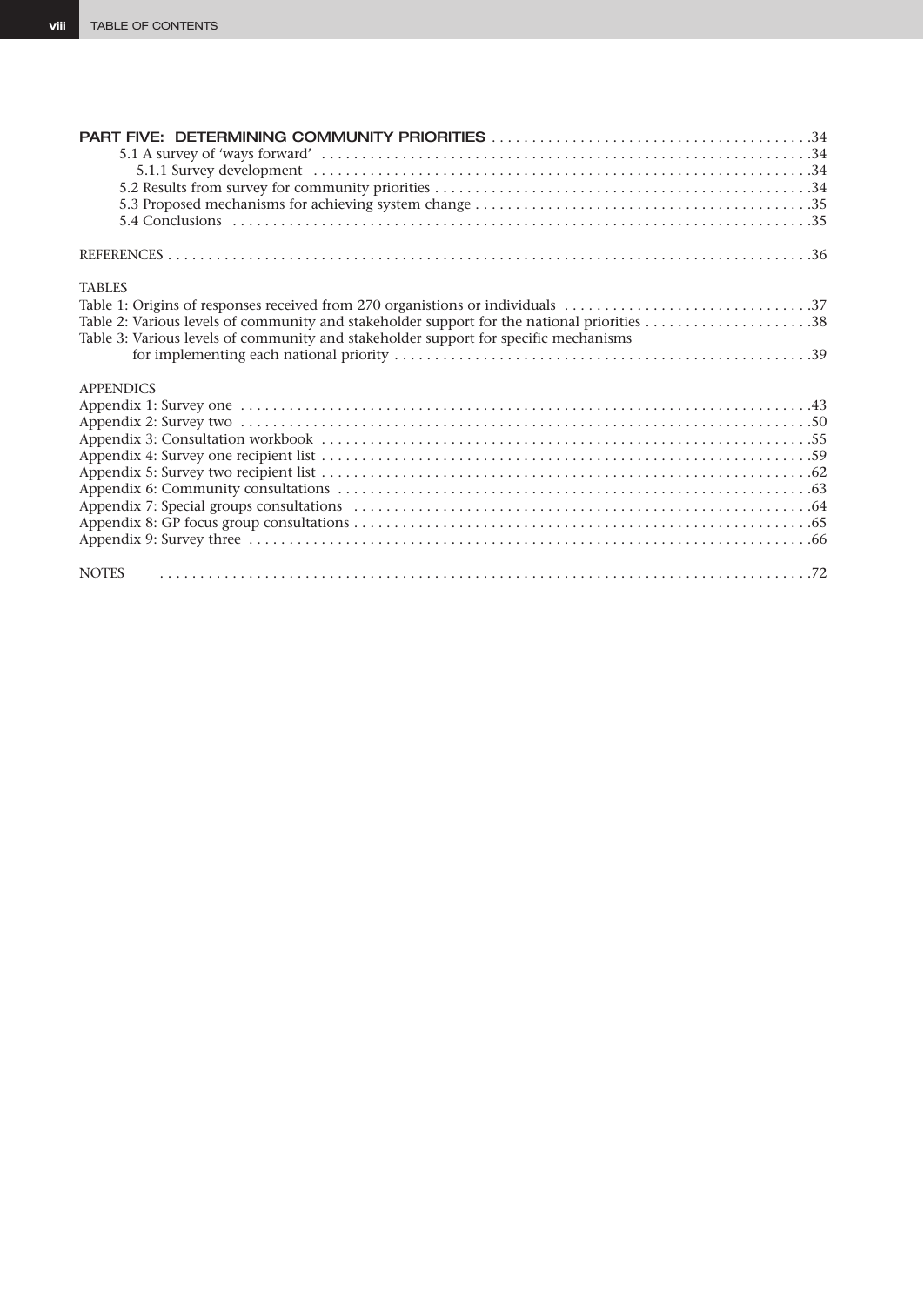# EXECUTIVE SUMMARY

A nationwide review of the experiences of those who use and provide mental health services has documented that current community-based systems fail to provide adequate services. Specifically, these services are characterised by: restricted access; variable quality; poor continuity; lack of support for recovery from illness; and, protection against human rights abuses. In the view of consumers, carers and health professionals who provide services, this does not represent a failure of policy. Instead, it is a failure of implementation through: poor administration; lack of accountability; lack of ongoing government commitment to genuine reform; and, failure to support the degree of community development required to achieve high quality mental health care outside institutional settings.

#### ACTIONS REQUIRED

While there is agreement that we must never return to institutional and other more abusive forms of care, before embarking on a third five-year National Mental Health Plan, this national review has identified the need for:

#### **1. Real monetary investment**

*Action: Lift mental health expenditure to at least 12% of total health expenditure (i.e. increase by five percent) within five years.*

#### **2. Real intent, accountability and national leadership**

*Action: Development of an agreement between heads of Australian governments to support and review mental health reform, and prioritising an annual reporting system on progress against agreed service improvements.*

#### **3. Real and ongoing review**

*Action: Establishment of a permanent independent commission to report on progress of mental health reform in Australia and investigate ongoing abuse or neglect.*

#### **4. Real and sustained innovation**

*Action: Establishment of a national innovation system with a \$100 million initial investment and then supported at a level of five percent of recurrent mental health expenditure annually.*

Currently, we do not devote sufficient resources to meet the existing demand for services. However, in the future, the costs of providing mental health care will increase substantially. This will be due to increased demand by those who do not currently use services and those who now receive grossly inadequate services. Changing population patterns of illness will also place greater pressure on demand. As the rates of illness continue to increase in younger persons (and if these young persons are not treated adequately), direct treatment, associated disability and unemployment costs will also increase. The costs of purchasing new pharmaceuticals (to be imported), and the need to establish broad population-based disease prevention strategies, will add new costs to the mental health budget.

New pressures on the mental health system will emerge. These are already evident as a consequence of the direct negative impact on Australian families, and particularly young children, of the ongoing threats of domestic and international terrorism, the stress of war and continued drought conditions. Due to our prior lack of investment in effective community-based care, service innovation, biomedical research and population-based psychological or social prevention strategies, we are not well placed to meet new demands.

The community calls on the Australian Prime Minister and State Premiers to support:

- *investment of financial and infrastructure resources;*
- *greater transparency and accountability;*
- *clear deadlines for key outcomes;*
- *a focus on quality service provision;*
- *reduction of human rights abuses and neglect; and,*
- *genuine investment in service innovation, evaluation, and associated aetiological and treatment research.*

Sadly, there has been a lack of national uptake of more effective service systems, particularly world-leading and

Australian-developed prevention, early intervention and specialised treatment forms. For over a decade, we have failed to support initiatives designed to increase workforce professionalism or redistribute workforces to meet population needs. We have only just commenced investments aimed at changing community attitudes about the importance of mental health problems.

While Australian mental health policy is often depicted as world-leading, those using or providing the services continue to report widespread gaps in services and dissatisfaction with the quality of services provided. Our national policy has championed the appropriate move to non-institutional forms of ongoing care. Consumers, carers, local health service providers and national non-government organisations (NGOs) reported that the Commonwealth and States are unwilling to back widespread and systemic reforms and are ill-prepared to report on progress within any of the key service areas. Overwhelmingly, the perception of those who use or provide current services is that we have now arrived at a position of *'OUT OF HOSPITAL, OUT OF MIND!'.*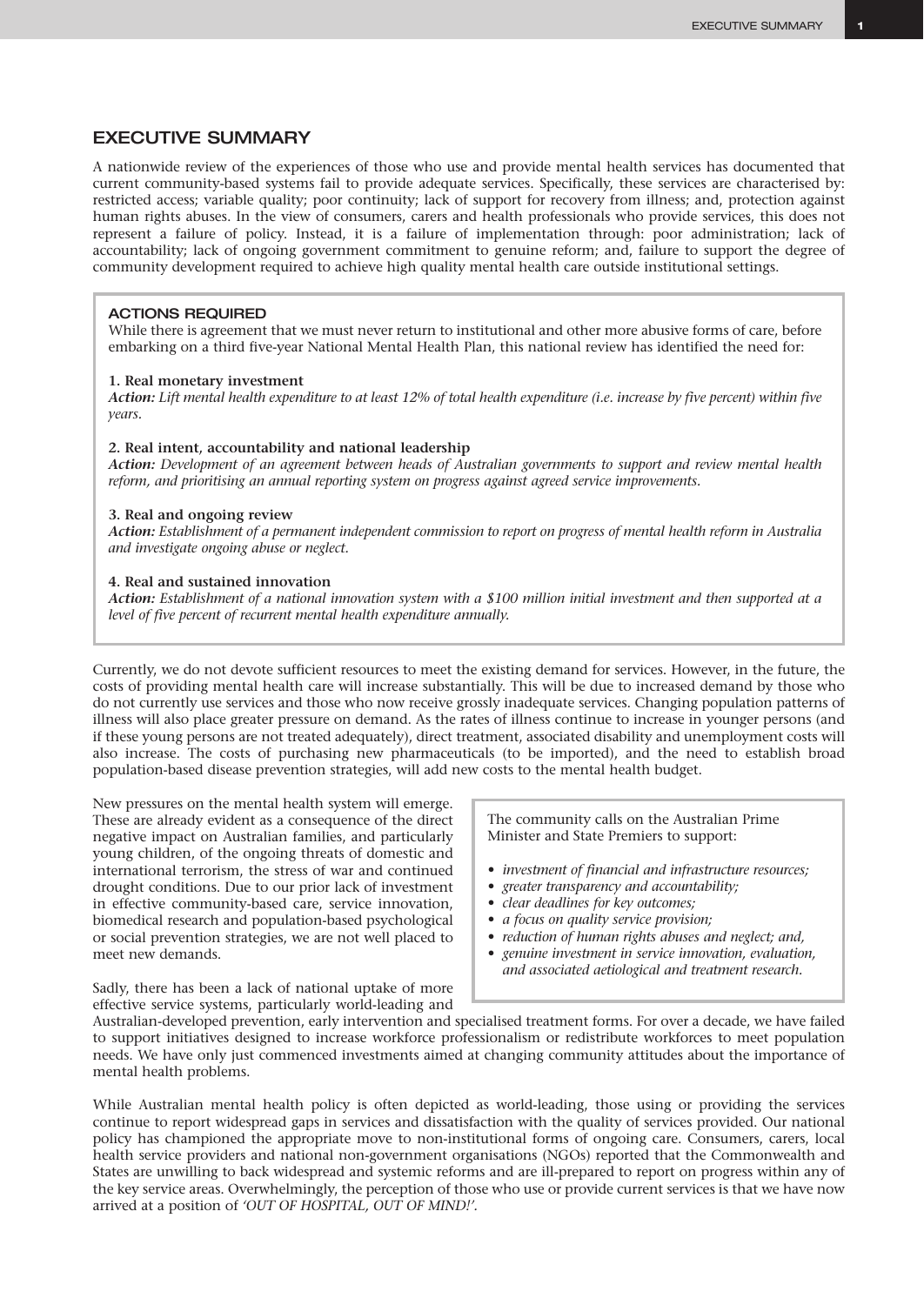# THE HISTORY OF MENTAL HEALTH REFORM

In 1992, the Australian Health Ministers committed their governments to correct decades of neglect in mental health. A national mental health policy was developed and mechanisms were described to: lift Commonwealth and State expenditures; reduce human rights abuses; move the locus of care from hospitals to the community; and, deliver quality mental health within the mainstream of Australian health and welfare services (1).

In 1993, the Human Rights Commissioner's Report ('Burdekin Report') brought the human rights issues of overt abuse within institutions, and covert neglect in the wider community, to the attention of the general public (2). For the next 10 years, Australian governments implemented two five-year plans aimed at: facilitating genuine participation for consumers and carers; developing high quality community-based mental health care; and, outlining a broader population-based health promotion and disease prevention approach.

This new national focus, on a long-neglected health area, assumed that all governments would invest additional dollars in the exercise. Those persons in need of mental health services, and their families, greeted these national commitments with great enthusiasm and expectation. Everyone assumed that real change required not only large increases in resources but also promotion of genuine national leadership and widespread professional and community support.

# THE 2002 MENTAL HEALTH COUNCIL REVIEW

After 10 years of this national approach, the Mental Health Council of Australia (MHCA) conducted a nationwide review to ask those who used, or provided, mental health care whether substantial change had been achieved. This national consultation involved over 400 organisations and individuals and was conducted between August and December 2002. It utilised appropriate qualitative and quantitative methodologies. The face-to-face consultations and the three-stage mailed surveys engaged a wide range of national bodies representing consumers and carers, professional groups, NGOs and local service providers.

The major conclusion of the review is stark. Despite the efforts of many committed politicians, government officials, service providers and community advocates, we do not have a system of effective or accessible mental health care. At all levels of government, within some of the professions and out in the wider community, there is a perception of general apathy, lack of accountability and lack of commitment to real change. While public understanding of mental health has begun to improve, the wider community remains relatively ignorant of the service crisis. Only when a family member needs care are they made aware of the gross deficits in care.

People with mental disorders, and their families, feel frustrated and let down by the system. Their goodwill, patience and support for the protracted nature of genuine health care reform have been dissipated. People whose lives have been affected are willing to back another five years of government national planning only if it is supported by genuine national leadership and commitment.

While mental health reform is difficult, and needs to be seen as occurring over years rather than weeks or months, those in need

- *Community-based voices now favour a more proactive, more critical and more political approach. National and state governments have substantially underestimated this groundswell of disenchantment.*
- *Enquiries within several States over recent years have only scratched the surface of experiences of poor quality care. Further agreements between governments are now in danger of being perceived as hollow and without integrity.*
- *The current oversight of mental health care reform needs to be extended beyond the National Mental Health Working Group of the Australian Health Ministers' Advisory Council (AHMAC) to include heads of government.*

of services today require an urgent and substantial improvement in our mental health care system. To simply continue with the current inadequate pace of reform, perpetuate the same inadequate resource base, utilise the same governance structures and fail to invest in innovation and disease prevention, is to condemn many of the most disadvantaged and ill members of our community to many more years of abuse, neglect and very poor mental and physical health. It also puts at great risk the wellbeing of many other Australian families who are likely to require such services for the first time in future years.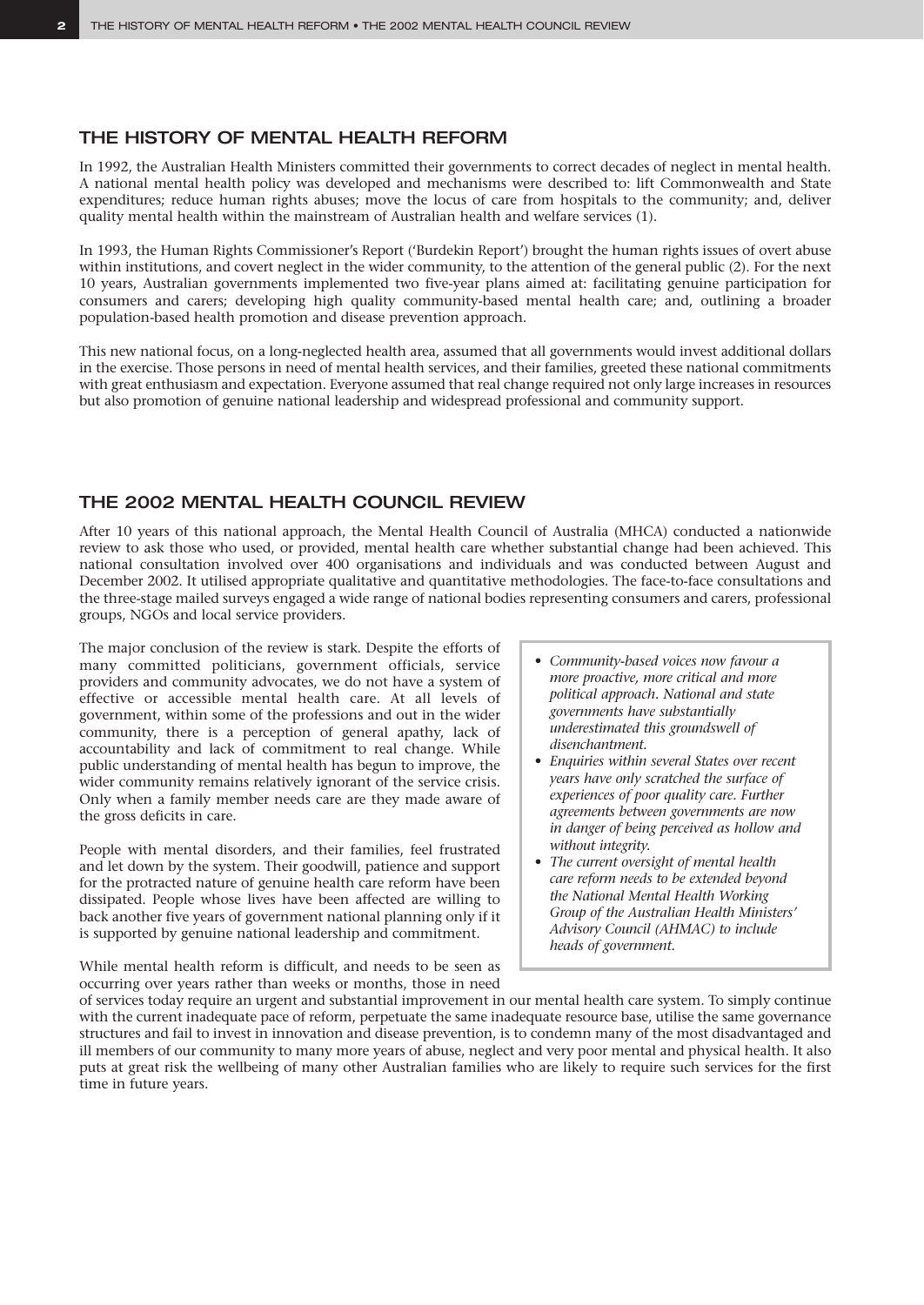# KEY ISSUES

#### A. Grossly unmet need for basic mental health services:

- Currently, 62% of persons with mental disorders do not utilise mental health services (3). Reported reasons include: stigma associated with mental disorders; fearfulness of medical treatments; poor distribution and costs associated with specialist services; and, inappropriate mix of medical and psychosocial services provided by government-financed systems.
- In 2001, 2,454 persons died by suicide constituting 4.4% of all deaths in those less than 75 years of age and 10.6% of potential years of life lost. The vast majority of suicides occur in persons with untreated mental disorders, particularly in those with depression and recent alcohol or drug abuse (4).
- Although 38% of persons with mental disorders access care, that care is largely provided by general practitioners (GPs) (3). The decline in bulk-billing is placing further pressure on even this most basic form of mental and physical health care for persons with mental disorders.
- GPs report that they are poorly supported by specialist care services and evidence from practice reviews indicates major deficits in the quality of care they provide (5).
- As a direct consequence of our lack of community understanding of current treatments available for mental disorders and our poorly resourced and poorly distributed service systems, the majority of people with mental disorders receive either no treatment or treatment that fails to meet current international standards for optimal care. For example, less than one in six persons with depression or anxiety are currently receiving evidence-based treatments (5).

#### B. Grossly inadequate growth in expenditure on basic services:

- Australia spends approximately seven percent (\$2.56 billion) of its health budget on mental health. While comparisons with other health areas are problematic, mental health accounts for 13% of total disease burden (death and disability) and nearly 30% of the non-fatal disease burden in Australia (6).
- Although international comparisons can only be approximate, other first-world countries report spending 10- 14% of total health expenditure on mental health (7).
- The costs of all health areas continue to increase due to increased population size (17.6 to 19.0 million Australians over the last decade) and increased demand for new treatments, new technologies and more comprehensive services.
- Despite the increased expenditure in mental health over the last decade (\$778 million), there is no evidence that the *proportion* of total health expenditure devoted to mental health has increased. Increases in expenditure on mental health (46%) have simply mirrored increases in the costs of providing other forms of health care (42%) (1).
- The National Mental Health Strategy assumed that the proportion of health expenditure devoted to mental health would increase. While the Commonwealth did increase its contribution significantly (by 73% from \$26.80 to \$46.38 per capita), growth in State and Territory expenditure was only 19.8% per capita (from \$68.22 to \$81.76 per capita) (1). The larger States of New South Wales and Victoria recorded very low increases of 18% and 4.4% per capita, respectively. The largest State of New South Wales spends only \$77 per capita compared with \$85 in Victoria, \$86 in South Australia and \$96 in Western Australia.
- While growth in Commonwealth expenditure was significant, over two thirds of this was accounted for by the increase in pharmaceutical costs (402%) rather than planned or appropriate expansion of service systems, or support for non-pharmacological treatments.
- The expansion in pharmaceutical costs is a result of the rapid growth in new products to treat brain-related disease, as well as the decline in external purchasing power of the Australian dollar. Currently, there is no substantial investment in development of these products in Australia.
- The National Mental Health Strategy required all governments to broaden the mix of services they provided, and to actively promote notions of disease prevention, early intervention and prevention of relapse. Additionally, partnerships with other services (particularly primary and general health care) were supported. Essentially, such expanded roles had to be financed from within the same overall budget. Consequently, local clinicians and service providers report actual declines in the total number of direct clinical services provided.

#### C. Restricted access to existing services:

- The experience of current consumers of mental health care is that they have severely limited access to primary care (exacerbated by current declines in bulk-billing rates), emergency care, specialist care and rehabilitation services.
- Current care systems are perceived to be chaotic, under-resourced and overly focused on providing brief periods of medicalised care, largely within acute care settings.
- Private psychiatric services are grossly maldistributed (8) and involve large out-of-pocket costs, while access to specialist psychology and other allied health services has been restricted largely by lack of government or private insurance support.
- The demands on the carers and families of people with mental illness are increasing.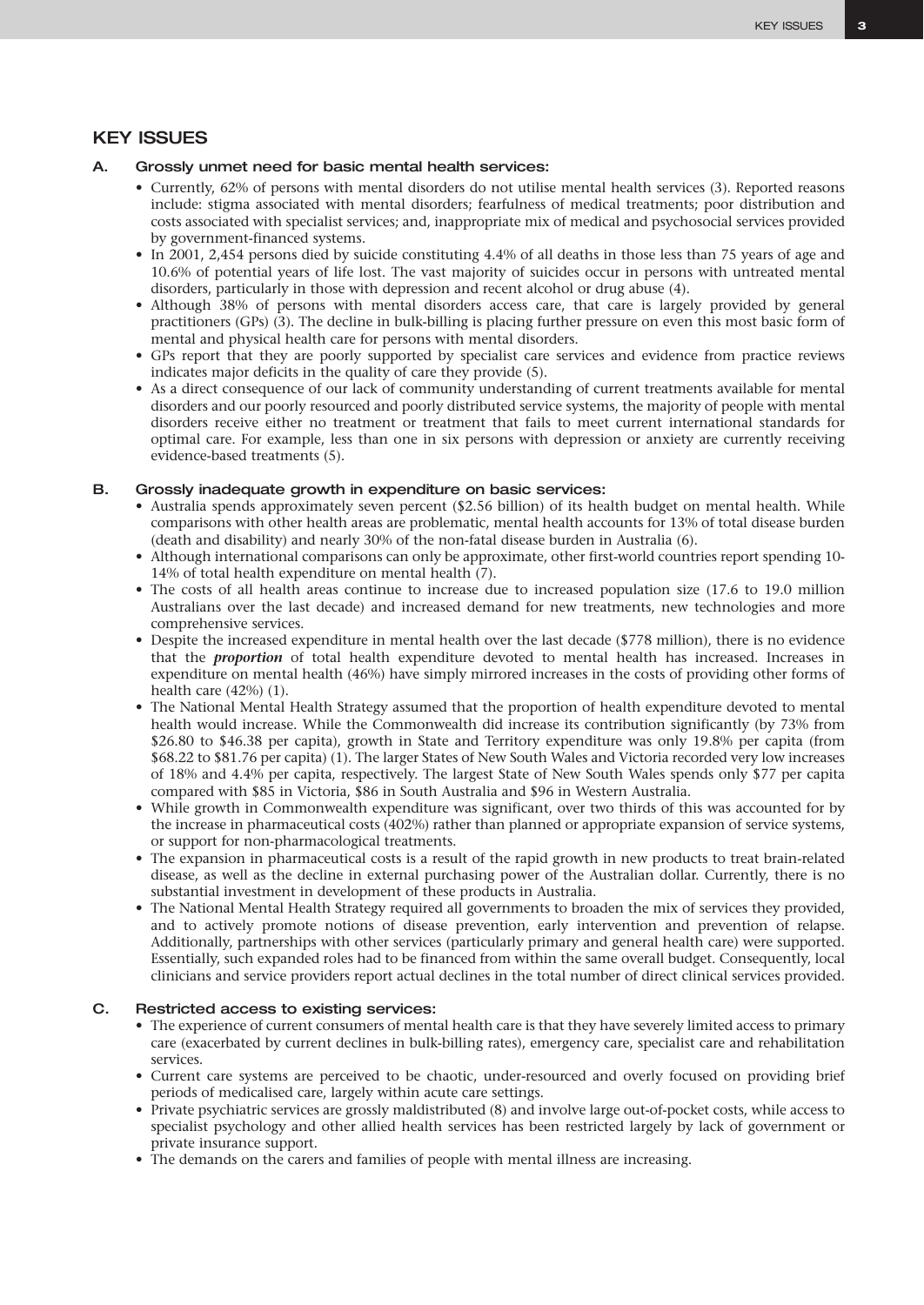#### D. Ongoing human rights abuses and neglect:

- While the locus of care under the National Mental Health Strategy has moved from institutional to community-based care (1), no effective management system has evolved to provide either high quality care or the necessary supports for living productively within the wider community.
- Persons with mental illness report ongoing abuse within hospital forms of care and ongoing abuse and neglect in the wider community. Overt abuse is reported to occur within emergency departments and other acute care settings of general hospitals.
- Persons with mental illness report ongoing discrimination in key areas of employment and insurance, and restricted access to basic welfare services and support (9).

#### E. Increasing demand for mental health care:

- The future of mental health care will be one of increasing demand and increasing costs to health and welfare services.
- Increasing demand will be driven by the significant stress placed on Australian families from war, threat of terrorism, ongoing drought, more young people developing mental disorders, increasing numbers of persons with current disorders presenting for care (as public awareness of these conditions increases), and increasing expectations that services will provide optimal and evidence-based care for whole episodes of illness.
- In the 2001 *National Health Survey* (10), 10% of adults reported they had a long-term mental or behavioural problem, 9.5% of people had taken a pharmaceutical medication in the last two weeks and rates of severe psychological distress among adults in the community had increased from 8.2% in 1997 to 12.6% in 2001.
- Persons with disorders will expect treatments to be provided earlier in the course of their illness, in more specialised forms and for longer periods.
- Increased costs of care will occur when we import new pharmacological agents affecting the central nervous system.
- Increased public, business and professional awareness of the total societal burden and economic costs of untreated mental disorders (as described within the Global Burden of Disease framework; 11) will create increased expectations of a broad population-based approach.
- Governments will be expected to fund not just basic services but also support mental health promotion and disease prevention campaigns for the whole population.

The findings of this review resonate strongly with, and build on, the extensive nation-wide research undertaken by SANE Australia in 2002-03. SANE's *Mental Health Report 2002-03* (12) clearly showed that *"… mental health services are in disarray around the country,* (and) *operating in crisis mode…"*. SANE also reported that *"… effective treatments … are not routinely available …"*, and *"… untreated mental illness is a leading contributor to Australia's suicide rate …"* (12).

*"The weight of evidence presented to the Committee highlights that mental health services in NSW need revolutionary improvement. Deinstitutionalisation, without adequate community care, has resulted in a new form of institutionalisation: homelessness and imprisonment."* (13, p.xv)

> Honourable Dr Brain Pezzutti Chair, NSW Select Committee on Mental Health

A number of other independent State-based reports have also specifically highlighted the inadequacy of current mental health services. The *New South Wales Upper House Inquiry* (2002; 13) highlighted the inadequacy of community-based care systems while the report of the Victorian Auditor-General (2002; 14) placed particular emphasis on the poor performance on acute mental health services:

*"This audit identifies a range of concerns about the timeliness of service provision, the completion of key service delivery processes in compliance with relevant standards and guidelines, and the burdens placed upon carers and families. In making these findings, I do not wish to impugn the many dedicated professionals providing mental health services. It is clear that the service system is under significant stress, due to demand pressure, work force shortages and the increasing complexity of mental disorder in our society."* (14, pg. vii)

J. W. Cameron, Auditor-General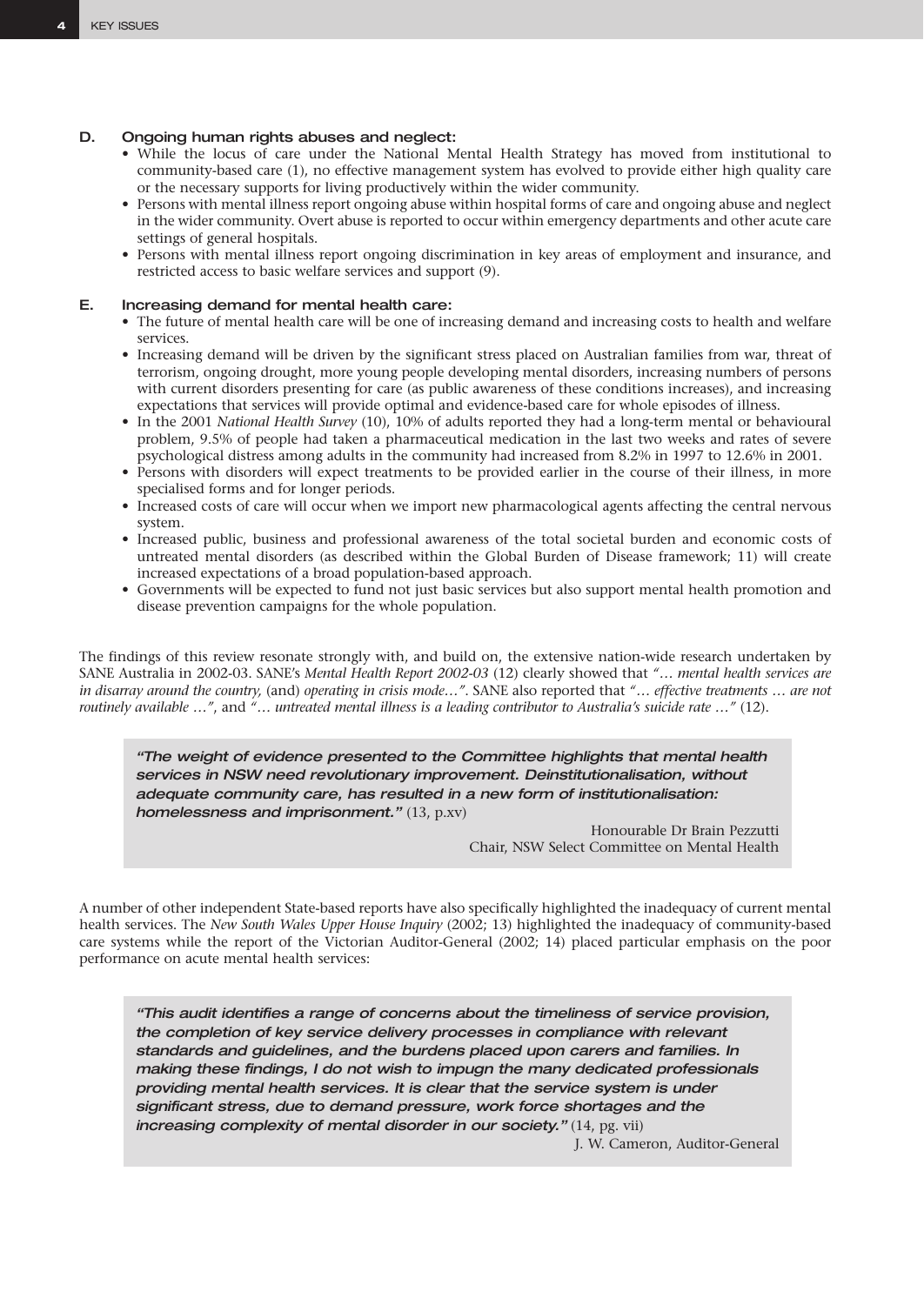When the States and Territories most recently reported on their own performance (1), it was clear that some (notably South Australia, which had recently commissioned its own external review) had not made the substantial moves planned under the national strategy, while most had failed to implement the National Mental Health Standards or report significant increases in funding in the last five years.

We can no longer ignore the broad range of compelling evidence before us. Recent government and independent reviews, and the new systematic and representative data reported here, lead us inexorably to one conclusion. We must act now for the improvement of mental health care in Australia.

Each year for the next five years, each 'head' of government should be asked to respond to four simple questions:

**Is there evidence in your State or Territory that:**

- *1. The proportion of total health expenditure on mental health has increased by one percent?*
- *2. Access for people in need of primary care, emergency care, specialist care, or ongoing community support has improved?*
- *3. Quality of mental health care has improved as determined by a reduction in adverse incidents as well as increases in the rate of provision of effective forms of treatment and the consumers' experiences of care?*
- *4. Reports of human rights abuses and neglect have diminished?*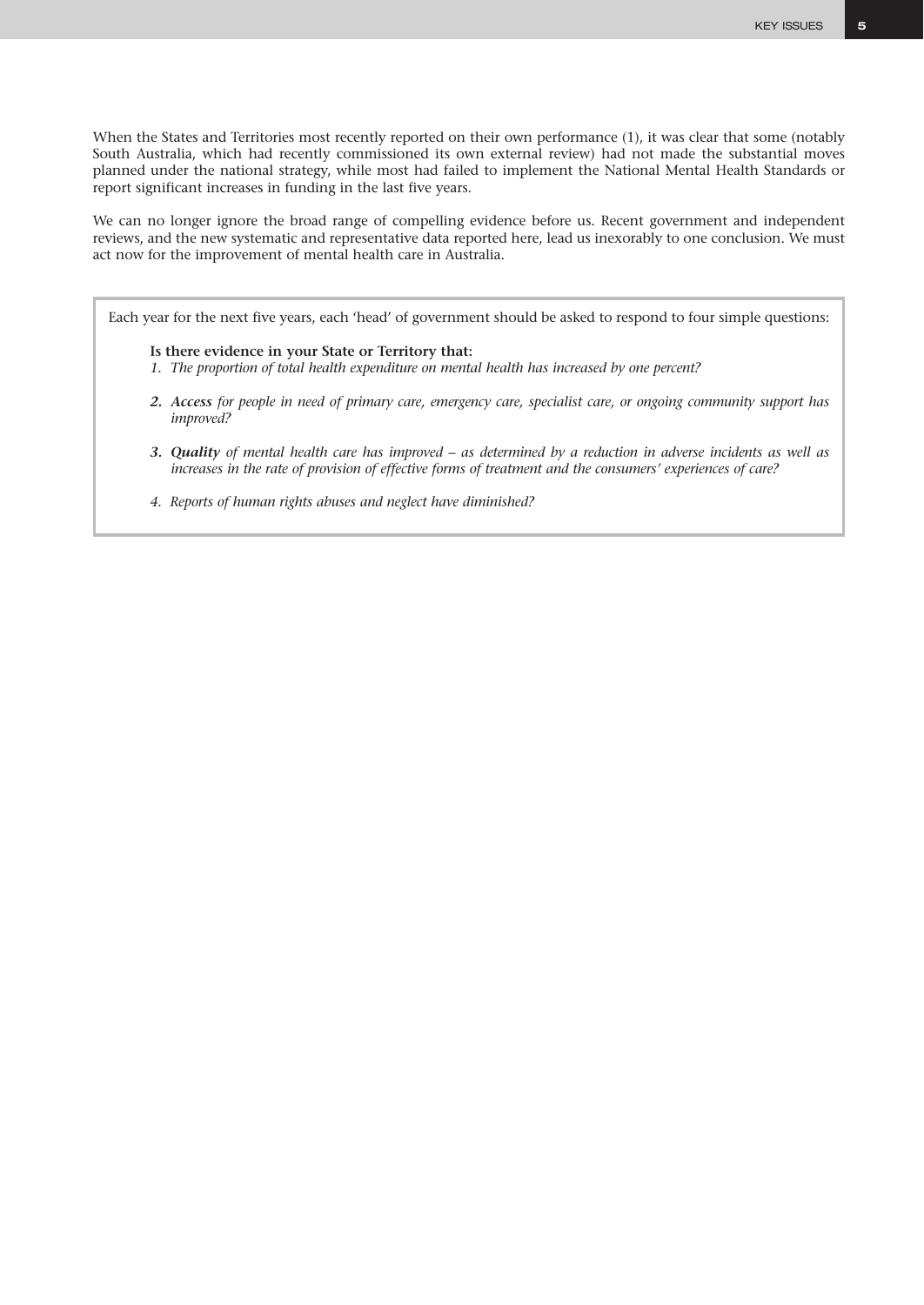# PART ONE: INTRODUCTION

This report describes a review of mental health care in Australia undertaken by the MHCA. The findings of the International Mid-term Review of the Second National Mental Health Plan formed an important backdrop for this review. An overview of the findings of the International Mid-term Review is now discussed.

#### 1.1 International Mid-term Review of the Second National Mental Health Plan

In 2001, two international academics, at the invitation of the then Minister for Health and Aged Care, The Honourable Dr Michael Wooldridge, conducted the International Mid-term Review of the Second National Mental Health Plan (15).

The International Mid-term Review provides an international perspective on the National Mental Health Strategy and outlines: major achievements to date; identifies obstacles in achieving the Strategy's objectives; and, suggests a number of 'ways forward' for mental health policy and services. The Review was a precursor to the final evaluation of the Second National Mental Health Plan and provides advice on possible future directions for mental health reform in Australia to the: Commonwealth Minister for Health and Ageing; Australian Health Ministers' Advisory Council (AHMAC) National Mental Health Working Group; and, AHMAC.

The Review methodology involved consultations being undertaken in seven of the eight States and Territories (no consultations undertaken in Northern Territory) and meeting with a range of individuals and services including consumers, carers, NGOs, mental health professionals and their representative organisations, State, Territory and Commonwealth officials, researchers and a range of service providers.

The International Mid-term Review outlines support throughout Australia for the directions and underlying principles of the National Mental Health Strategy. However, some respondents considered that the Second Plan was too ambitious and did not allow for the reforms of the First Plan to be fully implemented before expanding to a broader focus.

Overall, the International Mid-term Review concluded:

- The National Mental Health Strategy and its First and Second National Mental Health Plans are international exemplars;
- The main achievements are the integration of mental health assessment and intervention in mainstream health delivery and the inclusion of mental health consumers and carers in policy development; and,
- There is more to be done to implement the existing reform agenda. A Third National Mental Health Plan is supported by all stakeholders as needed to consolidate gains, maintain momentum and provides continuing national focus on mental health.

Key issues identified in the International Mid-term Review include:

- The need to focus on the comorbidity between substance abuse and mental health with poor coordination in terms of policy and practice in most States and Territories;
- A continuing lack of coordination between mental health services and other health and social support services (in particular housing, education and employment);
- The limited contribution of private psychiatric sources to mental health care, noting that there is limited accountability for funding and no monitoring of quality of practice;
- A serious mental health workforce shortage, particularly mental health nurses;
- The continuing stigma experienced by mental health consumers;
- The lack of child, adolescent and aged mental health services;
- The inadequate knowledge and understanding of the nature and extent of Indigenous mental health issues and effective and acceptable interventions;
- Forensic and prisoner mental health issues being a future priority, noting the high percentage of prisoners with mental health problems;
- The need to conduct mental health services research (including different models of primary mental health care); and,
- A need to expand primary prevention activities by the health promotion sector (not by the specialist mental health services) (15).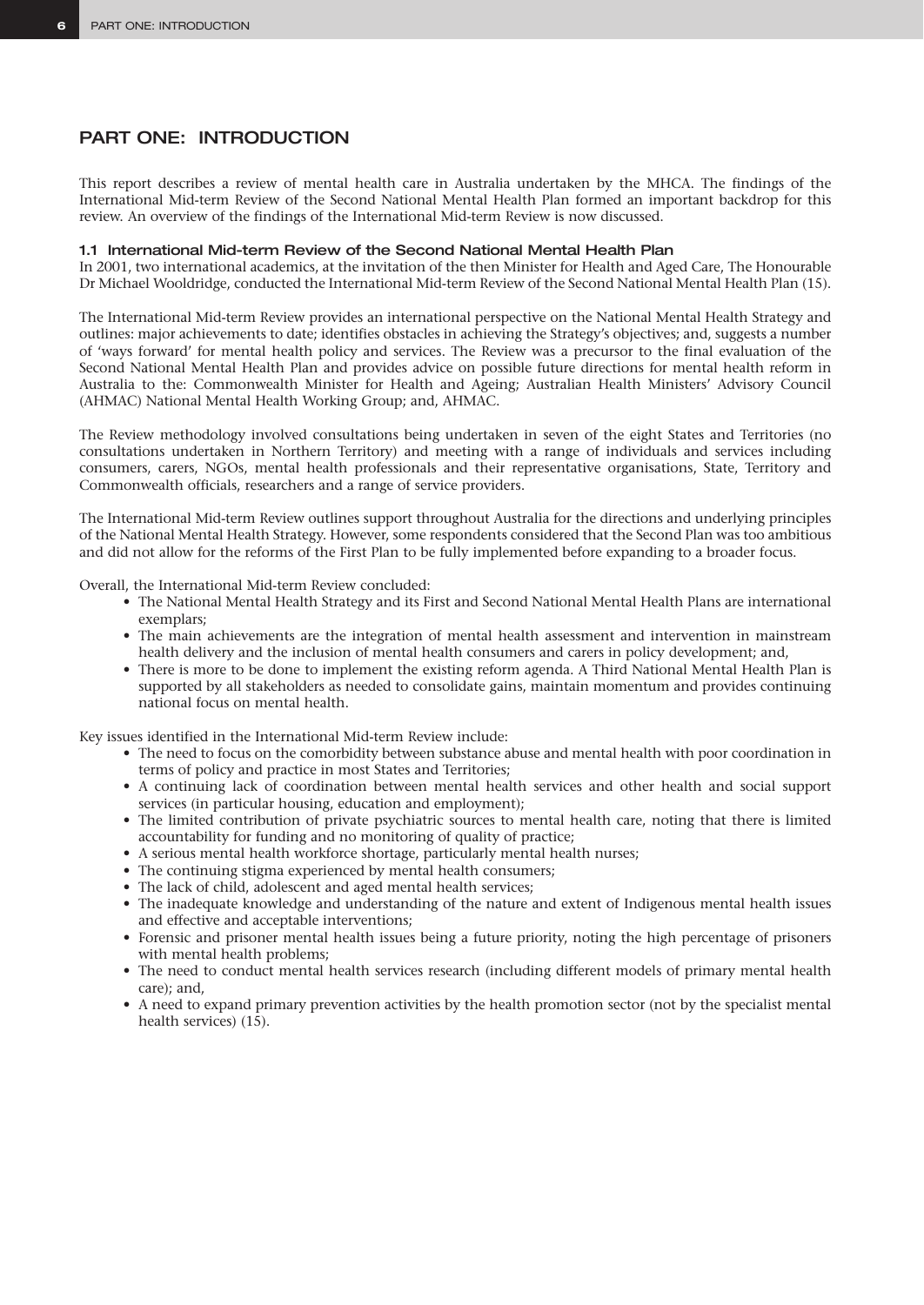# PART TWO: MENTAL HEALTH CARE REFORM IN AUSTRALIA – THE HISTORY AND THE SETTING

#### 2.1 Introduction

Mental disorders contribute substantially to the burden of disease in Australia. The Australian Institute of Health and Welfare reports that mental disorders account for nearly 30% of non-fatal disease burden, and that mental health is third after heart disease and cancer in terms of disease burden (6). Despite considerable advances in the mental health reform process over the last decade (such as the movement towards community-based care), much remains to be done to address the burden of mental health as identified in this Australian study and the *1996 Global Burden of Disease Study* conducted by the World Health Organization/ World Bank (11).

The Australian *National Survey of Mental Health and Wellbeing* indicates that approximately 20% of the population experiences a mental health problem each year. Such mental health problems include affective, anxiety and substance abuse disorders (3). The prevalence of mental health problems in children and adolescents in Australia is 14% of the population (16). Three percent of Australian adults experience serious mental illness such as a psychotic disorder (17).

The stigma associated with mental illness is especially pervasive in the community, and society often deals with such fear and distress by alienating and segregating those with mental illness. The impact of stigma, discrimination and misunderstanding is often profound – becoming a part of the problem and affecting the life of the individual.

Services for people with mental illness are provided through a range of health and welfare programs funded by the Commonwealth, State and Territory governments, private health insurance and by individual co-payments.

In the public sector, the typical specialised mental health service delivery model involves services being provided for a defined catchment population, with the service integrated across hospital and community settings. Inpatient services are provided in general hospitals and in separate psychiatric hospitals. Community-based services comprise a range of service types, including clinic-based, mobile follow-up and treatment and mobile crisis response services. Case management is often used to coordinate services provided in different settings. Housing, disability, support, employment and income support services are funded under other government programs.

This report commences by outlining the national policy context for mental health reform and progress with the reform agenda to date.

#### 2.2 National mental health policy context

The mental health of the Australian community has been a key policy area for Federal, State and Territory governments over the past decade. All governments have endorsed the National Mental Health Strategy.

#### *2.2.1 National Mental Health Strategy (1993-2003)*

The National Mental Health Strategy was agreed to by all Australian Health Ministers in 1992, initially for five years. The Strategy provided for the first time in Australia, a national agenda for mental health reform. The agreement defined a national direction and a framework for governments to work together to reform a system that was considered to be inadequate and neglected by policy makers.

The drive for reform had its origins in the convergent desire of mental health professionals, consumers and carers to see a better overall mental health service system in Australia and the release of the United Nations declaration *Principles for the Protection of Persons with Mental Illness and the Improvement of Mental Health Care (1992; 18). The 1993 Report of the National Inquiry into the Human Rights of People with Mental Illness* ('Burdekin Report'; 2) recorded the extent of mental illness and its treatment in Australia at that time. Additionally, a number of inquiries in a number of States highlighted abuse and violation of human rights.

Broadly, the National Mental Health Strategy aims to:

- Promote the mental health of the Australian community and where possible, prevent the development of mental health problems and mental disorders;
- Reduce the impact of mental disorders on individuals, families and the community; and,
- Assure the rights of people with mental illness.

The National Mental Health Strategy is articulated in four major documents:

- 1. The *National Mental Health Policy* (19) outlines the approach to mental health reform, promoting a shift from 'institutional care' to 'community care'. The policy was endorsed by all Australian Health Ministers in 1992 and defined the broad aims and objectives to guide service re-development.
- 2. The *Mental Health Statement of Rights and Responsibilities* (20) articulates the principles of United Nations Resolution 98B (*Resolution on the Protection of Rights of People with Mental Illness*). This document was agreed to by all Health Ministers in 1991 and outlined the philosophical foundations of the Strategy in regard to civil and human rights.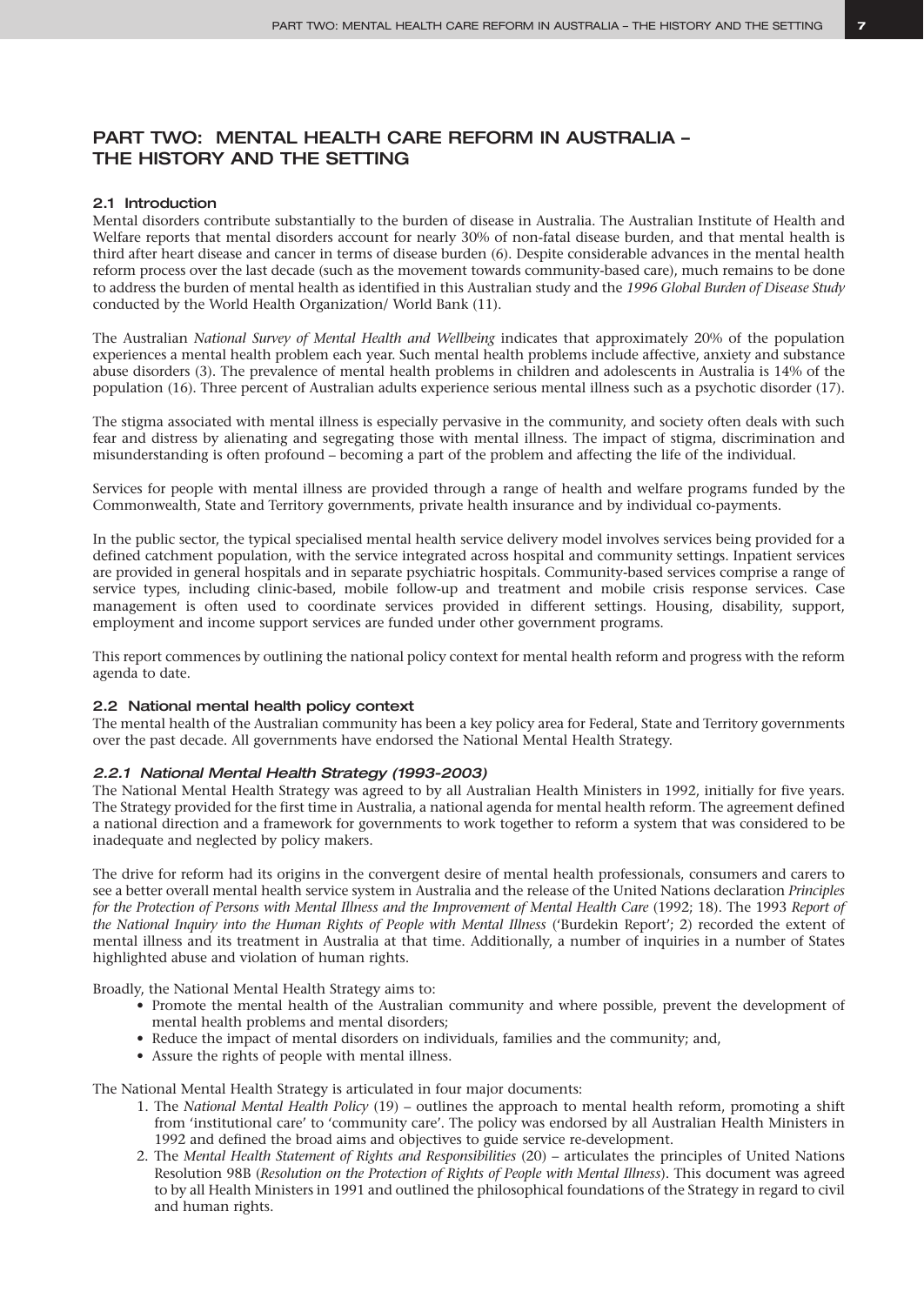- 3. The *(First)* National Mental Health Plan (21) provided priorities for reform for the period 1992/93 to 1997/98 and the Second National Mental Health Plan (22) builds on, and extends, these directions for the period 1998 to 2003. The plans describe how Commonwealth, State and Territory governments are to implement the aims of the National Mental Health Policy.
- 4. The Medicare Agreements (1992/93 to 1997/98) and the Australian Health Care Agreements (1998/99 to 2002/03).

The National Mental Health Strategy recognises the complementary but different roles of the Commonwealth, States and Territories. The Commonwealth coordinates the system reform on a national basis, monitors the reform process, and disseminates information in annual reports on national progress in achieving the agreed outcomes. As well as providing additional mental health funding for the States and national programs, the Commonwealth has gradually increased access to nursing homes, emergency relief and accommodation, vocational rehabilitation, disability services and income support for people with mental illness and psychiatric disability (23). Although, as documented in the body of this report, the findings of this evaluation suggest that much remains to be done in these areas. The States and Territories, which are responsible for service delivery in Australia's public mental health system, are responsible for the bulk of public sector reform.

The implementation of the National Mental Health Strategy is undertaken in collaboration between the Commonwealth Government, the governments of all States and Territories (i.e. jurisdictions), and consumers, carers and mental health sector representatives through the AHMAC National Mental Health Working Group.

The *National Mental Health Policy* (19), as one of the four major documents comprising the National Mental Health Strategy, articulates 12 priority areas. The remaining three documents support activity in these 12 priority areas of:

- 1. Consumer rights;
- 2. The relationship between mental health services and the general health sector;
- 3. Linking mental health services with other sectors;
- 4. Service mix;
- 5. Promotion and prevention;
- 6. Primary care services;
- 7. Carers and NGOs;
- 8. Mental health workforce;
- 9. Legislation;
- 10. Research and evaluation;
- 11. Standards; and,
- 12. Monitoring and accountability.

#### *2.2.2 Second National Mental Health Plan (1998-2003)*

The Second National Mental Health Plan was endorsed by all Australian Health Ministers in July 1998 and provides a five-year framework for activity at the national and State/ Territory levels building on the achievements of the First National Mental Health Plan. The essence of the Second Plan is to consolidate existing reforms and extend into additional areas of reform with a strong emphasis on population health issues and early interventions.

The three priority themes under the Second Plan are:

- a. Promotion and prevention;
- b. Partnerships in service reform and delivery; and,
- c. Quality and effectiveness.

Enhancements to the improvement of mental health care for the Australian population have been provided through initiatives such as:

- *beyondblue: the national depression initiative* (\$17.5 million from the Commonwealth);
- More Options Better Outcomes (*Better Outcomes in Mental Health Care* initiative \$120.4 million which commenced July 2002; 24); and,
- MindMatters national schools-based mental health promotion and prevention initiative currently being implemented in Australian high schools.

#### 2.3 National Mental Health Strategy achievements

The main directions for reform to service delivery arrangements under the National Mental Health Strategy include the reduced reliance on stand-alone psychiatric hospitals and the expansion of community-based and primary mental health care. Whilst reasonable gains have been made, it has also been recognised that: improvements are uneven across, and within, jurisdictions; the structural reform agenda has not been finished; and, concerns about poor service quality and client outcomes have only begun to be addressed.

Some insight into how the National Mental Health Strategy is progressing is provided via a *National Mental Health Report*, prepared and published annually. The mandate for the report was provided by all Australian Health Ministers who agreed to monitor and report publicly on the progress of all jurisdictions.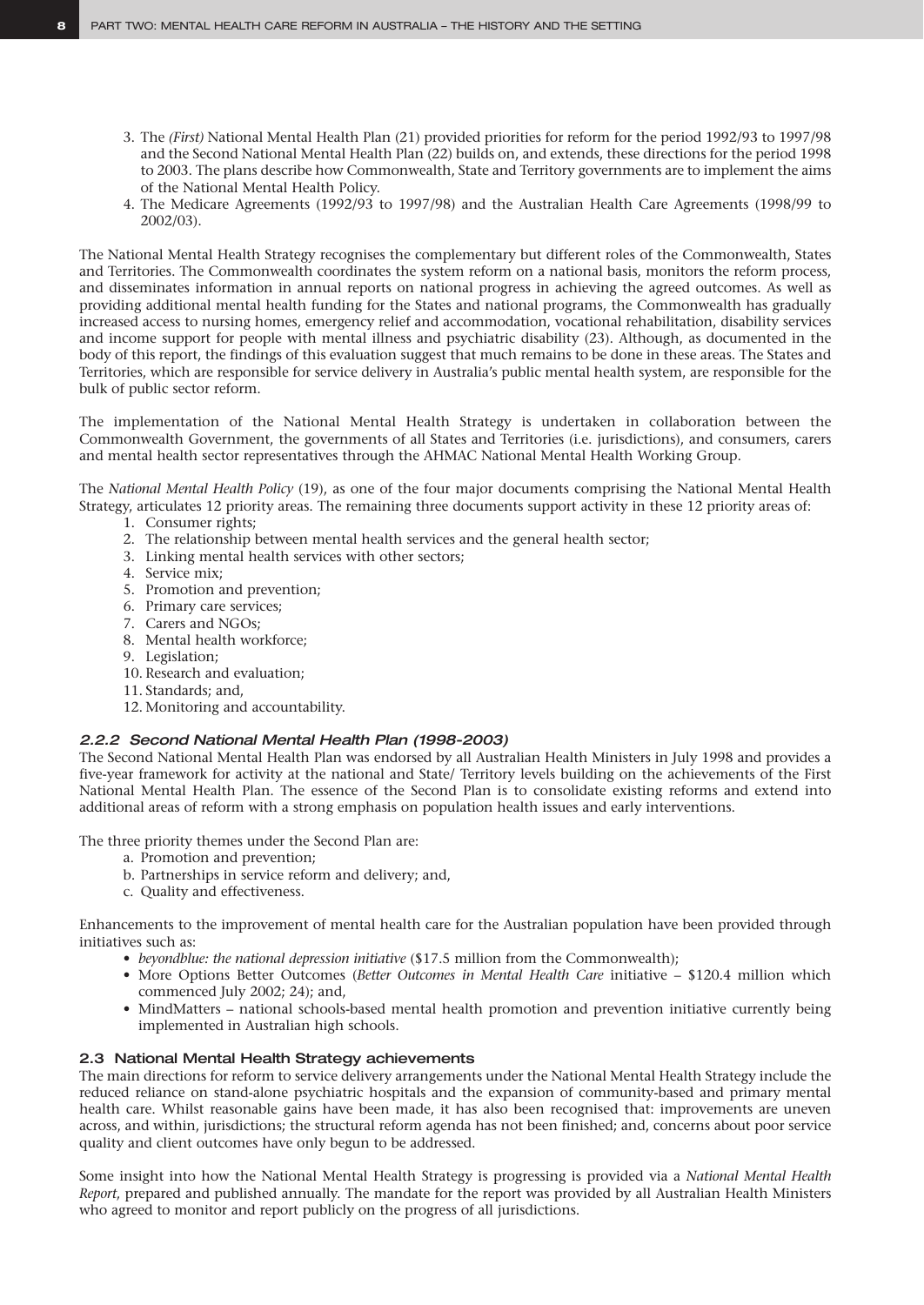Key achievements reported in the most recently published *National Mental Health Report* (1) include:

- A 30% increase in national spending on mental health (though, similar increases also occurred in other National Health Priority Areas);
- Shift to a community-based system of care;
- Reduction in the size of psychiatric institutions;
- Reduced isolation of mental health services from the mainstream health system;
- Increased consumer participation in decision-making;
- Expansion of psychiatric disability support services; and,
- Savings from the reduction in institutions redirected to new services.

It is also reported that all States and Territories have amended their mental health legislation to meet the National Mental Health Strategy requirements that all mental health legislation is consistent with the United Nations *Principles for the Protection of Persons with Mental Illness and the Improvement of Mental Health Care* (18) and the *Mental Health Statement of Rights and Responsibilities* (20). To facilitate this model, mental health legislation was developed and a 'Rights Analysis Instrument' was designed by the Federal Attorney-General's Department to evaluate the compliance of State and Territory mental health legislation.

Once again, however, there appears to be some inconsistency with the views of participants as documented in this report and the data reported in the National Mental Health Report. This tends to suggest that the National Mental Health Report may not fully capture the reality of stakeholder experience.

#### *2.3.1 The impact of changes in psychiatric hospitalisation*

The following information provides an overview nationally of the changes in psychiatric hospitalisation.

Central to the vision of the National Mental Health Strategy is the idea that an effective mental health service requires a core set of components, which place the locus of care in the community. The National Mental Health Strategy has therefore advocated a fundamental shift in the service balance, away from the historical reliance on separate psychiatric hospitals to the development of local, comprehensive mental health services. These should be linked to form a single, integrated service system that emphasises continuity of care, both over time and across service boundaries, mainstreamed with the health system as a whole.

Stand-alone psychiatric institutions were central to Australia's mental health system at the commencement of the Strategy, accounting for 49% of total mental health resources. By 1998 this reduced to 29% and total beds in institutions reduced by 42% (1). At the commencement of the Strategy, 55% of acute psychiatric beds were located in specialist mental health units in general hospitals. By June 1998, this had increased to 73% as a result of a reduction in stand-alone acute services and a 34% growth in general hospital-based beds through the commissioning of new or expanded units (1).

Protection of the resource base for mental health reform was imposed by the Federal Government. Federal mental health funding was quarantined from general health funding provided to States and Territories who subsequently agreed to maintain their previous level of mental health expenditure throughout the reform period. In addition, any savings arising from the downsizing of institutions was required to be directed back to new mental health service development.

New models of care, and the shift away from institutional care towards community care, have challenged the attitudes and skills of those working in mental health. Stigmatising attitudes to people with mental illness are still held by many clinicians and mental health professionals. It is important that practitioners acquire and maintain knowledge, skills and attitudes to provide quality services in this new service environment and ensure those with a mental illness play an active role in decisions regarding their treatment.

More people with mental illness are living in the community which means stigma from community members has a more direct impact on consumers. Consumer participation in community life, as well as in mental health service and policy development, is important for recovery and improved quality of life and citizenship. Ongoing efforts to reduce stigma and discrimination continue to be important.

#### *2.3.2 Levels and methods of funding mental health services*

The following information is an overview of mental health expenditure nationally. Australia spends approximately 7% (\$2.56 billion) of its health budget on mental health (1). Although international comparisons can only be approximate, other first-world countries report spending 10-14% of total health expenditure on mental health (7).

While comparisons with other health areas are problematic, mental health accounts for 13% of total disease burden due to death and disability (6). The costs of all health areas continue to increase due to increased population size (17.6 to 19.0 million Australians) and increased demand for new treatments, new technologies and more comprehensive services.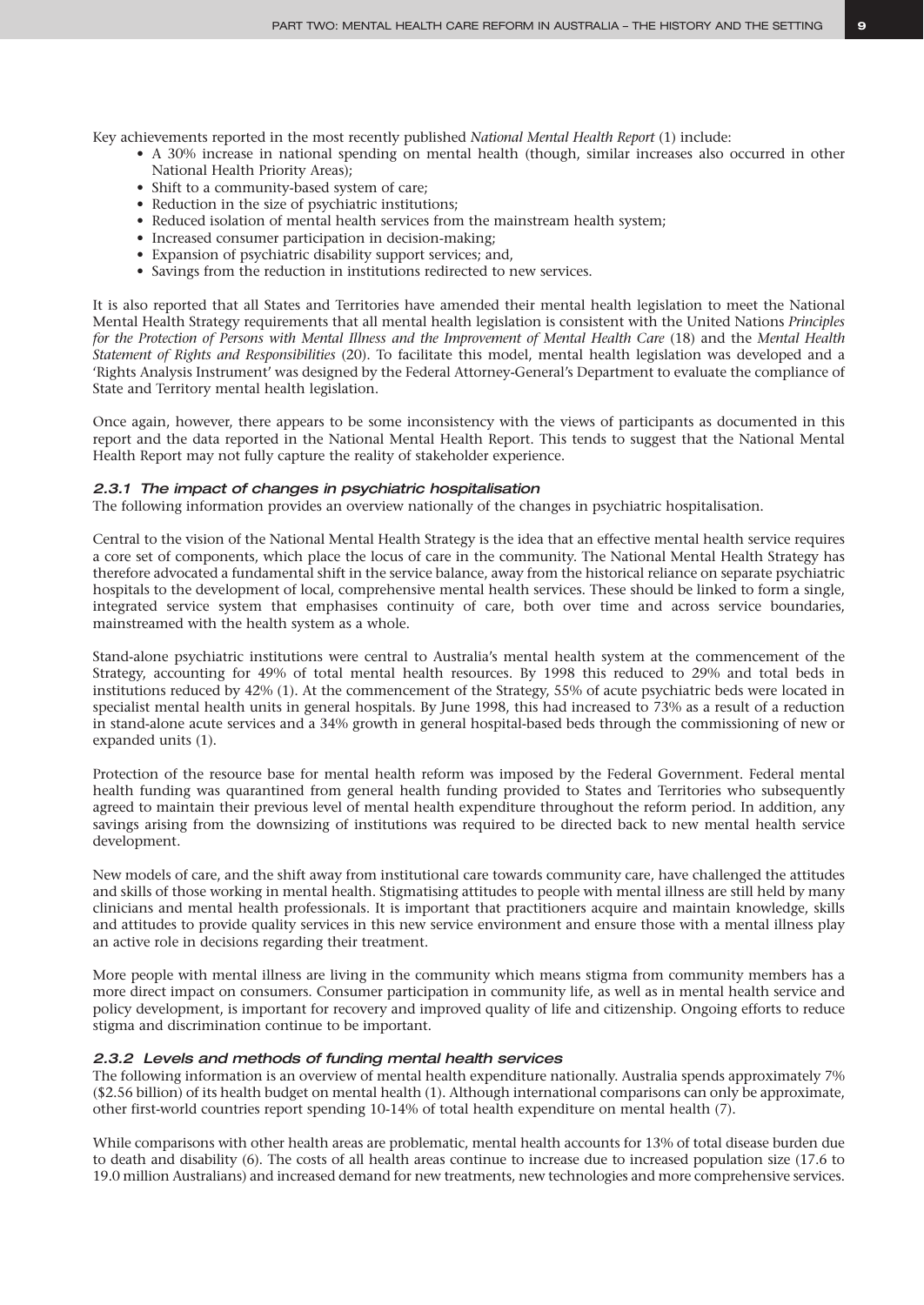Despite the increased expenditure in mental health over the last decade (\$778 million), there is no evidence that the *proportion* of total health expenditure devoted to mental health has increased. Increases in expenditure on mental health (46%) have simply mirrored increases in the costs of providing other forms of health care (42%).

The National Mental Health Strategy assumed that the proportion of health expenditure devoted to mental health would increase. While the Commonwealth did increase its contribution significantly (by 73% from \$26.80 to \$46.38 per capita), growth in State and Territory expenditure was only 19.8% per capita (from \$68.22 to \$81.76 per capita) (1). The larger States of New South Wales and Victoria recorded very low increases of only 18% and 4.4% per capita respectively. While growth in Commonwealth expenditure was significant, over two thirds of this was accounted for by the increase in pharmaceutical costs (402%) rather than planned or appropriate expansion of service systems.

The expansion in pharmaceutical costs is a result of the rapid growth in new products to treat brain-related disease, as well as the decline in the external purchasing power of the Australian dollar. There is no substantial investment in development of these products in Australia.

#### *2.3.3 Community participation in, and integration of, mental health services*

Consumers and carers have been included in national planning since the National Mental Health Strategy began. By 1998, 61% of service delivery organisations reported the establishment of formal mechanisms for consumer participation in local service issues (1). However, both the International Mid-term Review (15) and this review concur that consumers and carers are still not satisfied with the rate of progress of service reform as their expectations of service responsiveness and quality still outstrip their direct experience.

Integration advocates the bringing together of various elements that make up a mental health service into a cohesive program that promotes continuity of care. These elements include acute and non-acute inpatient services, residential services and psychiatric disability support services. Achieving a balance between mainstreaming and integration has presented a challenge for States and Territories. This requires a balance between removing barriers separating mental health services from the general health system and maintaining the identity and cohesion of the mental health service network. Monitoring progress on the objectives of mainstreaming and integration is complex. Each State and Territory runs its health services differently and there is, as yet, no nationally agreed method for measuring progress.

#### *2.3.4 Quality control of mental health services*

It is an objective of the National Mental Health Policy that all mental health services have a quality assurance program. In December 1996, the AHMAC National Mental Health Working Group endorsed the *National Standards for Mental Health Services* (25) as an essential part of achieving high quality mental health services. Under the Australian Health Care Agreements all States and Territories agreed to full implementation of the National Standards in public sector mental health facilities by 2003.

There are three sections in the *National Standards for Mental Health Services*:

- Standards one to seven are related to universal issues including human rights, dignity, privacy and confidentiality and community acceptance;
- Standards eight to 10 address issues related to mental health service organisational structure, service integration and links between parts of the mental health sector; and,
- Standard 11 has sub-components which describe the process of delivering care on a continuum, commencing with access to mental health services, exit and types of treatment and support available.

The Commonwealth is working with States and Territories to support quality assurance through review and accreditation of services against the National Standards. States and Territories are currently at varying stages of this work. The private and non-government sectors are also working to implement National Standards.

Consumers and carers have consistently identified that many of their issues and concerns with mental health service delivery would be addressed through effective implementation of the National Standards for Mental Health Services.

#### 2.4 Conclusion

This part of the report has provided the national context and a broad overview of the progress made in implementing the National Mental Health Strategy. It needs to be restated that the progress with mental health reform, as documented in the most recent National Mental Health Report, does not fit with the "felt reality" of those people who participated in this review (see data in latter half of this report). Whilst progress has been made, it seems that much remains to be done to complete the structural reform of mental health services and improve the quality of life of mental health consumers and their carers.

The following section outlines the methodology used to gather the data for this review. This is followed by the presentation and analysis of the review data.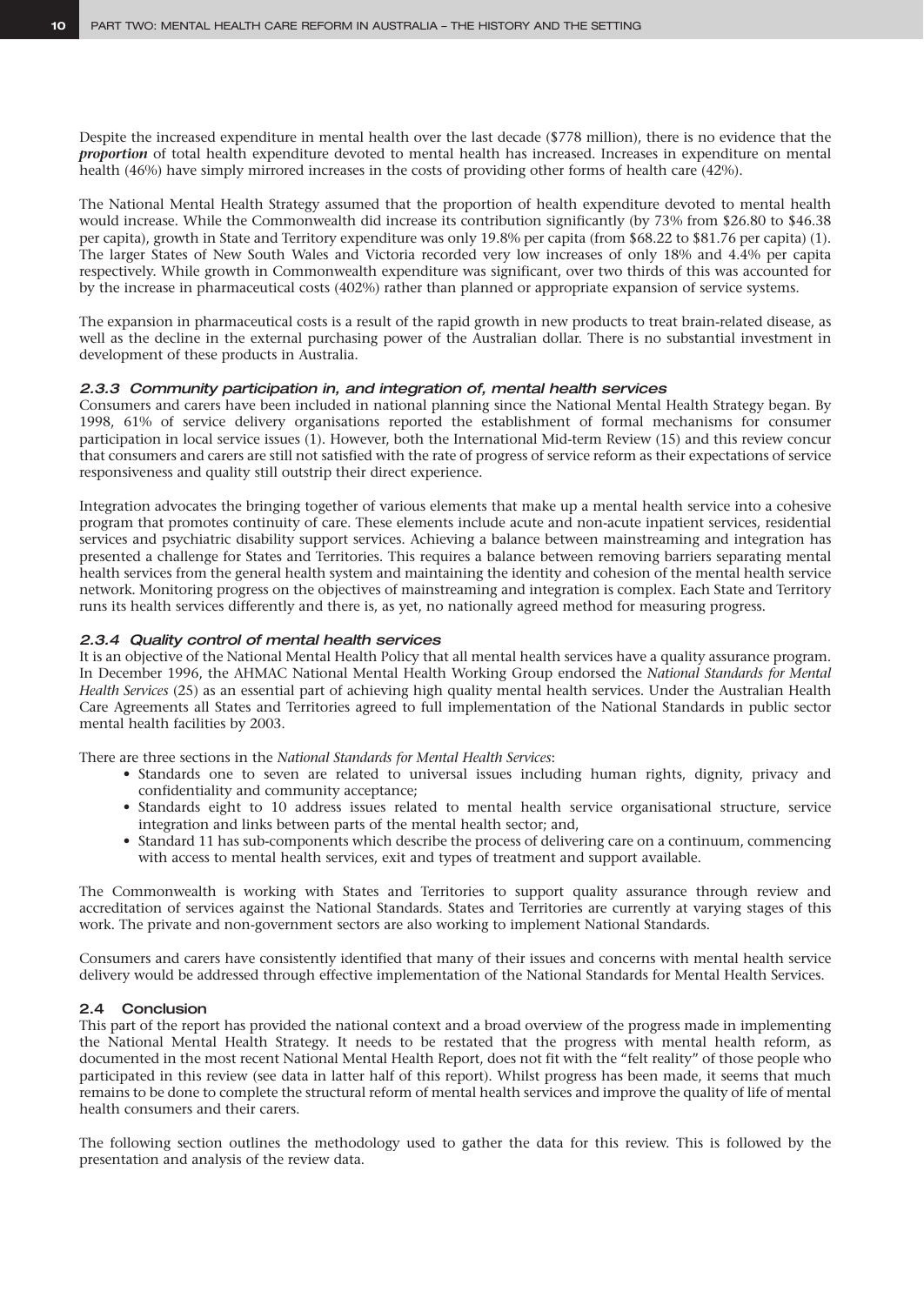# PART THREE: METHODOLOGY OF NATIONAL REVIEW

#### 3.1 Introduction

In this section of the report, the methodologies used to conduct this national review of consumers, carers and health care providers experiences of mental health services are described. The review was conducted in association with a community-based review of responses to the findings of the International Mid-term Review of the Second National Mental Health Plan (15). The MHCA's initial report describing its review of the community's perception of the International Mid-term Review was submitted to the Commonwealth in November 2002, and the specific data is not discussed further here. However, the general themes are presented to provide a context for interpreting the results of our third survey. Those results detail potential 'ways forward' for mental health reform in Australia.

Both internal and external government-sponsored reviews of the progress achieved under the first two National Mental Health Plans had, in the view of many consumers, families and carers, largely neglected their day-to-day experiences. In their view, the volume and nature of reports of inaccessible and inadequate care had been substantially glossed over. Additionally, a wider range of other key professional groups and non-government agencies that provided services at a local or regional level felt that they had not been adequately consulted. Many of these bodies also felt that the government rhetoric of reform had not been matched by genuine progress on the ground. While instances of excellence could be identified, there was a clear lack of confidence that the common experiences of restricted access, poor quality and continuity of care, insufficient respect for the concerns of consumers and their families and ongoing neglect of those residing in the community was being communicated at the highest level of national forward planning.

To collect and understand the breadth of experiences of these key stakeholders, the methodologies utilised in this review included systematic and comprehensive quantitative and qualitative strategies. As there was a clear need to organise the data to reflect experiences at both the macro (national and organisational) and micro (individual) levels, a number of different academic agencies were used to assist the Council to handle different aspects of the data collection and interpretation process.

#### 3.2 Study design

The evaluation was conducted in several stages that are now explained.

Stage one of the review commenced in August 2002 and involved the dissemination of a detailed written survey (Appendix 1) to organisations and groups considered to be representative of key national stakeholders (eg. NGOs, consumers, carers, health managers and service providers). Stage two commenced in October 2002 and involved the dissemination of a briefer survey (Appendix 2) to organisations, groups and individuals that were more representative of regional and local levels of practice, as well as primary care providers. It was developed following response to the initial survey and sought to capitalise on apparent differences in the perception of reform between different stakeholder groups. Stage three involved a series of face-to-face consultations with community representatives and national professional groups (including GPs). A written workbook was provided to participants in the workshops to encourage further feedback (Appendix 3).

The rationale for conducting the first phase of this research in three stages reflected a need to: collect data relevant to the Commonwealth's desire to evaluate community and primary care service provider reactions to the International Mid-term Review; and, build on these responses to conduct a more extensive review of consumers, carers and local service provider experiences of health care.

The data collected by the MHCA to meet its contractual arrangements with the Commonwealth were then complemented by a fourth data set in 2003. It is the data from this later stage of the national consultative process that are reported in detail here. The data are based largely on the results from an extensive third survey that was designed to build on the earlier data. It sought to develop possible community-based priorities – 'future directions' or 'ways forward' – for national mental health planning. This final survey was undertaken in January and February 2003.

#### 3.3 Research sample

#### *3.3.1 Stage one (see Appendix 4)*

The first survey was sent to a purposeful sample of 115 mental health sector stakeholders who were selected on the basis of:

- a. Being representative of a particular group of mental health stakeholders at either a State or national level; and,
- b. Having a reasonable understanding of, or experience with, the Second National Mental Health Plan.

Respondents completed the survey on behalf of their organisation rather than as individuals.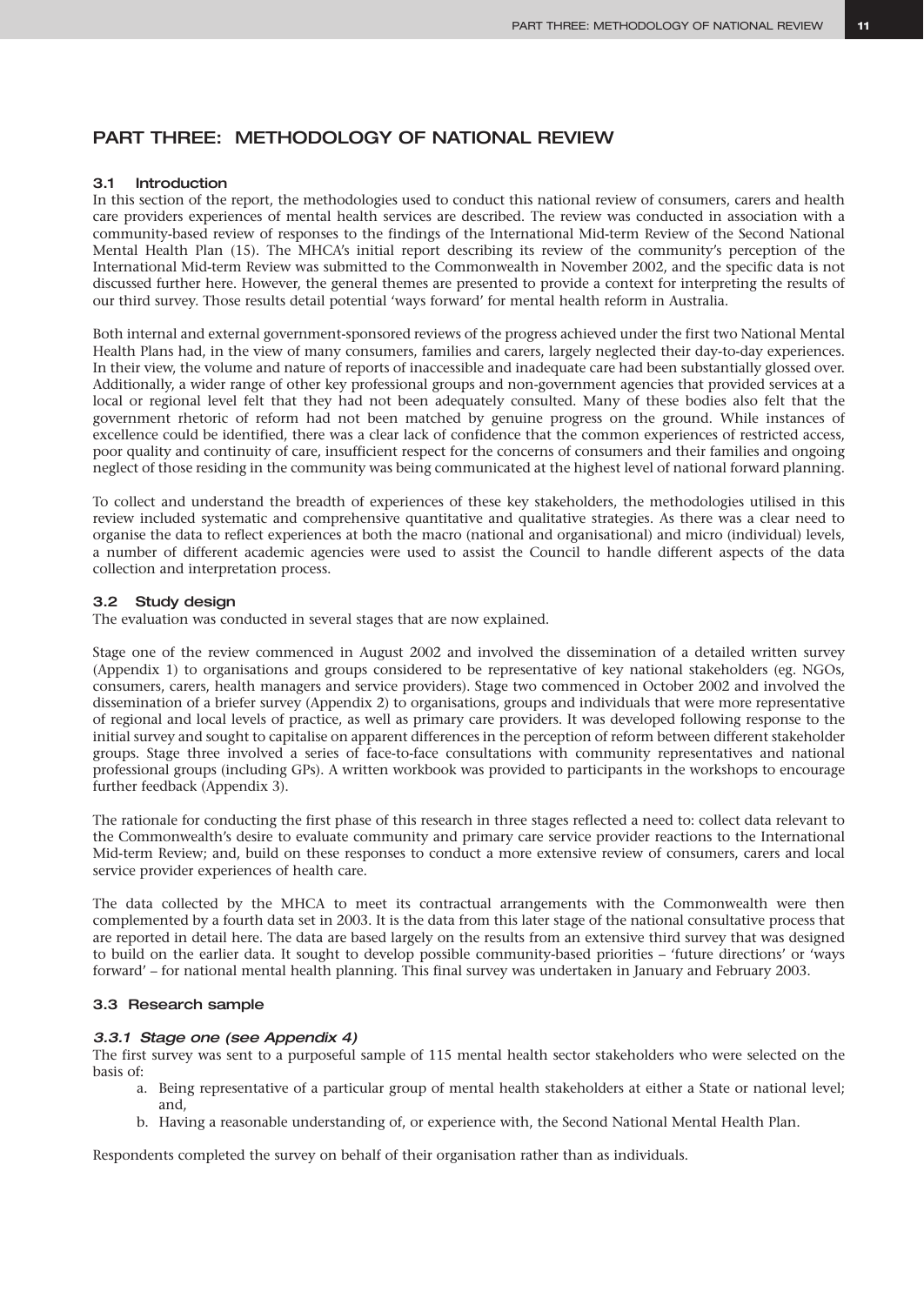#### *3.3.2 Stage two (see Appendix 5)*

The second survey was sent to a purposeful sample of over 800 mental health sector stakeholders. These stakeholders were selected on the basis of:

- a. Being a mental health stakeholder (group or individual) at a regional or local level; and,
- b. Having a reasonable understanding of, or experience with, the Second National Mental Health Plan.

## *3.3.3 Stage three (see Appendices 6,7 and 8)*

In the context of a national consultative process designed largely to answer key Commonwealth questions as to the validity of the findings of the Mid-term International Review, a series of face-to-face consultations (lasting between one and a half and two hours) were held with:

- Members of the 'Australian community' in each jurisdiction. In the five larger jurisdictions consultations were also held in a rural location. An open invitation was extended to community members through the placement of advertisements in local newspapers and the dissemination of information through various NGOs. Participants at the community forums included consumers, carers, service providers and NGOs.
- A range of mental health providers in each jurisdiction; and,
- A group of GPs in each jurisdiction. An open invitation was extended to GPs through their respective State-Based Offices of the Divisions of General Practice. A total of 60 GPs participated.

#### 3.4 Triangulation of data

Whilst it would have been possible to utilise only one of these data sets to investigate participants' experiences of current mental health reforms, this prolonged process and use of multiple data sources reduced the chance that conclusions were based largely on a small group of policy makers, consumers, carers, specific professional groups or local service providers. This is in contrast to the methods typically employed by responsible governments where undue emphasis has been placed on the views of those who are responsible for developing and/or implementing national mental health policy, peak professional groups and/or a few key individuals.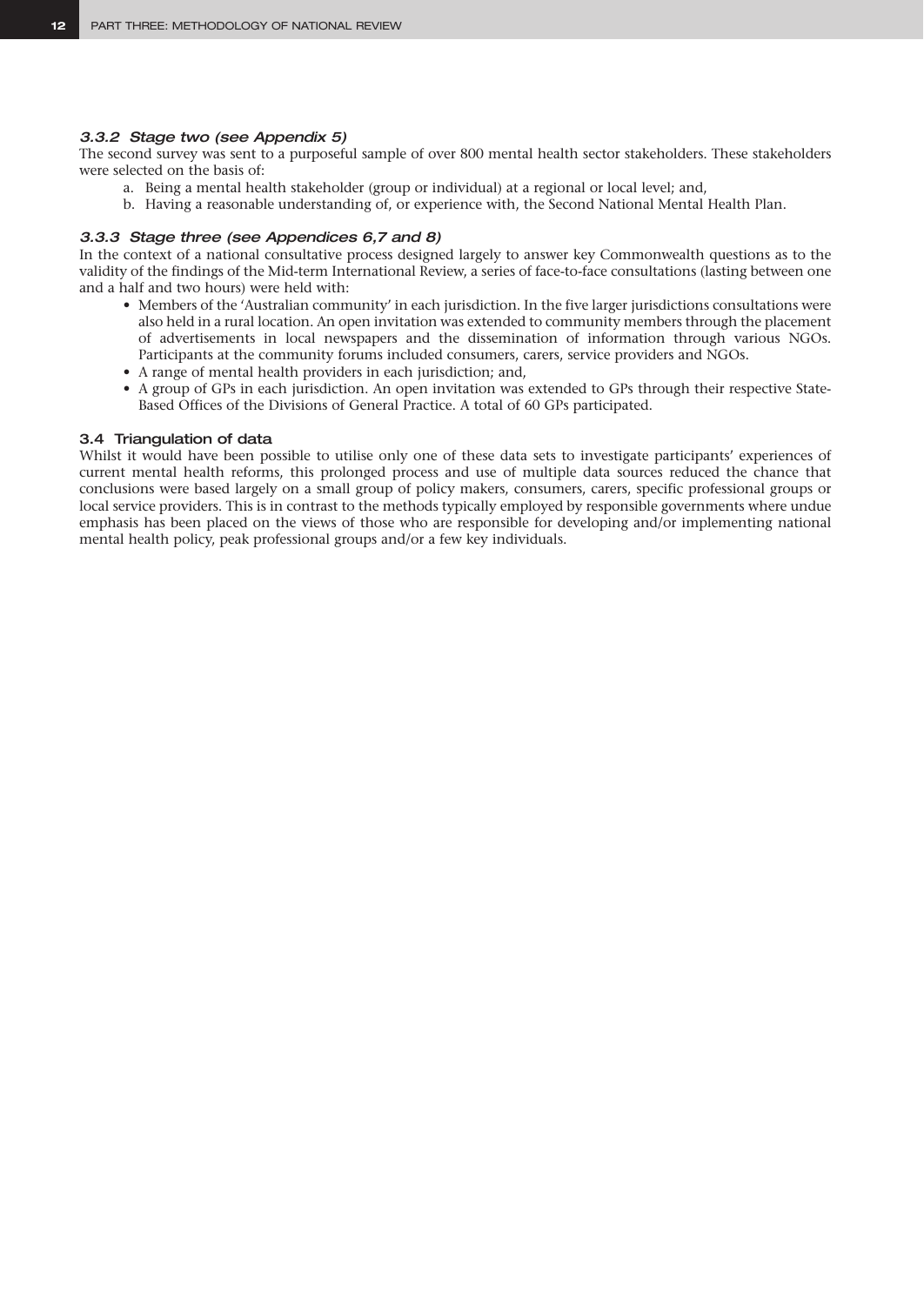# PART FOUR: RESULTS OF NATIONAL REVIEW

#### 4.1 Results from surveys one and two

For the first survey, there were 80 responses in total and, therefore, meaningful sub-categorisation into relevant subgroups (consumers and carers, GPs, specialists, NGOs and health management/ promotion/ research) could only be considered preliminary. There were 328 responses to the second survey. As expected, there were more consumers and carers, GPs and specialists. Together, the surveys provide more than 400 sets of responses.

The key findings from these surveys relevant to our general goal of reviewing consumers, carers and local service providers' experiences of mental health services are that:

- All respondents described current clinical services as generally poor, and that community-based services in particular are grossly inadequate;
- Restricted access to acute clinical services remains a major problem. Those services provided by key specialist groups such as psychiatrists and psychologists are inaccessible to many people as a consequence of either geography or financial status;
- All groups agree that little or no progress had been achieved in the area of changing community attitudes or reducing stigma;
- The legitimate roles of consumers and carers have not been well-established at the level of local policy or service implementation;
- Consumers and carers consider that there has been inadequate progress in reform of mental health legislation or protection of human rights; and,
- Two new aspects of policy, namely emphasis on prevention and early intervention and the increased medical and psychological care roles of GPs, have not been implemented nationally.

In general, health service managers expressed much more positive views of the progress of national mental health reform than consumers, carers, local service providers or GPs.

#### *4.1.1 Conclusions from surveys one and two*

- a. In general terms, all stakeholders believe that there is yet much work to be done to achieve most of the goals of the National Mental Health Strategy.
- b. From a consumer and carer perspective, there was no key policy area where the majority of respondents returned a positive rating.
- c. If the National Mental Health Strategy had been effectively implemented then one would have predicted much more positive affirmations of these key goals by at least some of the key stakeholders.
- d. Some areas such as persistent stigma and changes in community attitudes are seen by all as having achieved little, while in some service areas and in terms of consumer and carer participation, health service managers expressed a more optimistic view.

#### 4.2 Themes from qualitative data

Qualitative data was collected through open sections in the first two surveys as well as from consultations with the community, GPs and other professional groups. For the purpose of this report, the qualitative data sets have been combined and are reported as one. Throughout the consultation phase, many individuals and organisations expressed strong support for the development of a Third National Mental Health Plan. It was regularly noted that mental health is a major health issue in Australia and that the first two Plans had been useful in providing a national framework for reform. However, there was a strong feeling from people in all areas of the mental health sector that much more needs to be done to achieve the goals of both the First and Second Plans, particularly in the area of partnerships.

Whilst most people agreed that a future Third National Mental Health Plan should focus on consolidating the work of the two previous plans, others felt it was important to identify additional areas, other than those in the first two Plans that also needed attention. It was in this context that respondents spoke of: the need to include new focus areas to stimulate innovation; and, the sustainability of innovations proven to be effective.

Following on from the idea that many elements of the First and Second Plans have not been fully implemented, there was general agreement that the development of a Third Plan needed to be supported with appropriate strategies for implementation activities. To encourage a focus on implementation, it was suggested that the mental health sector would need funding levels appropriate to the goals of the Plan, measures of implementation or impact, and funding models linked to deliverable items or outcomes from the plan.

#### *4.2.1 Key themes*

Systematic review of the qualitative data revealed 10 strong themes:

- National leadership and accountability;
- Community participation;
- Institutionalisation in the community;
- Spectrum of care settings (including housing);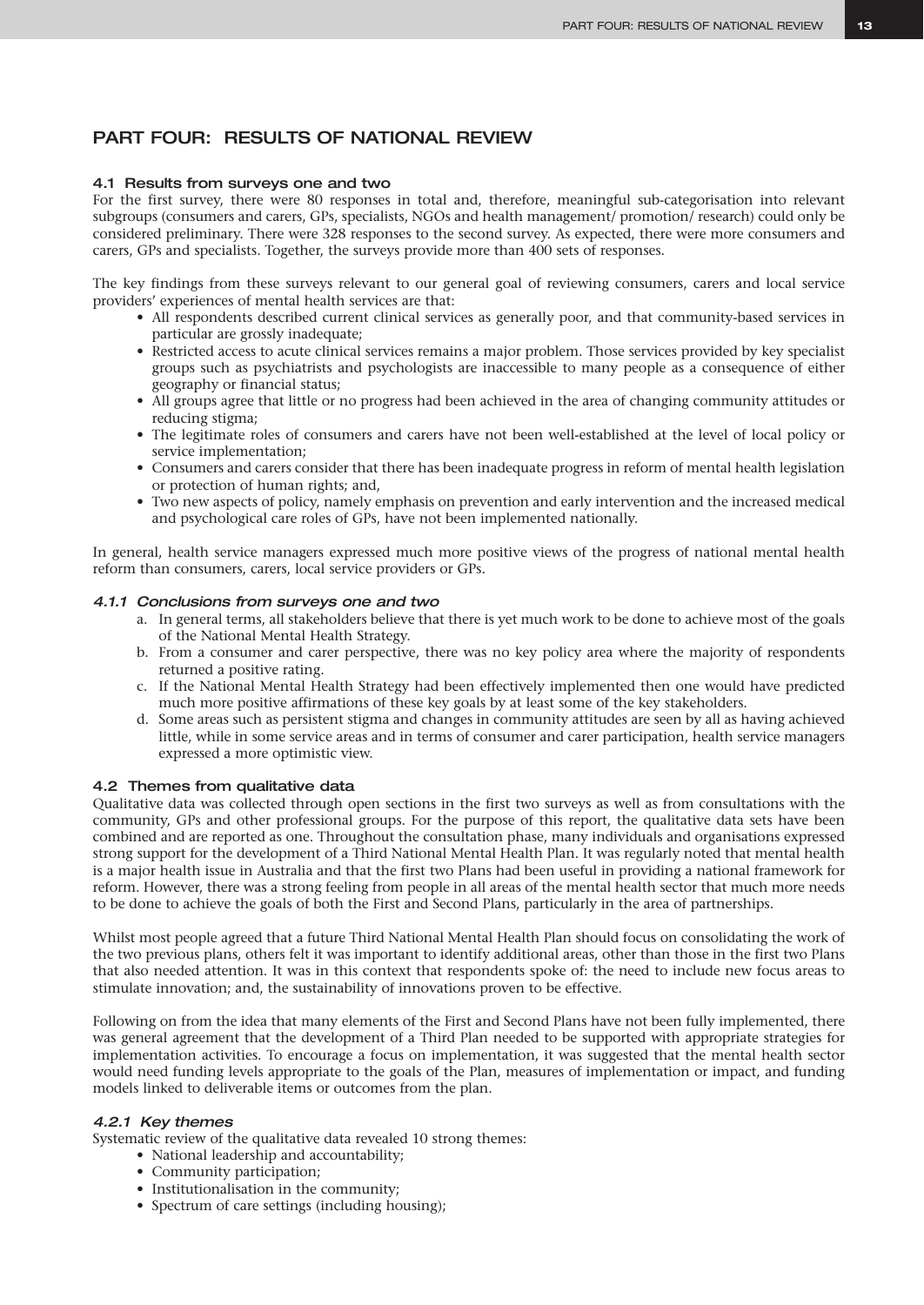- Human rights;
- Resources;
- Service integration;
- Workforce:
- Stigma; and,
- Innovation and sustainability.

Each of these themes are now discussed.

4.2.1.1 National leadership and accountability

*"I want to know where all the money goes. It just seems to disappear. Who's accountable? Who are they answerable to? Why can't the system be more accountable so we can get the services we need? We don't seem to have any say or any control."* (Carer)

*"The ways forward are through the BIG PICTURE – national models of service, national standards, population-based funding and a national commission."* (State-based service provider)

*"There are no clear answers from the state directors – the reporting is as dodgy as ever …"*  (State-based service provider)

*"We need to fund the consumers and carers – until they get enough clout, we'll never change the system of health funding!"* (State-based service provider)

*"There's a huge degree of power in too few individuals."* (Mental health consumer representative)

*"The national plan is too vague. No specific roles or responsibilities are assigned to specific players. At the end of the day, nobody is held accountable." (*Professional body representative)

*"There's so much inertia (in the government sector). If we don't change who's in charge, then I'll be left wondering 'is it really going to go anywhere?'"* (Professional body representative)

*"The relationship between the peak consumer and carer bodies and the health-service agencies is like the relationship between Bangladesh and West Germany! The central concerns of the health agencies should reflect those of consumers and carers. … (currently) it's a joke! The consumer and carer agencies are not central (to planning) and they're not funded to play such a key role." (*Professional body representative)

There was a strong perception that 'leadership' in mental health care and reform was limited to the Commonwealth Mental Health and Special Programs Branch and the AHMAC National Mental Health Working Group. This has resulted in a system that appears to lack a strong sense of leadership at an inter-governmental, professional and community level.

This lack of broad-based (true ownership) of mental health care and reform has resulted in problems associated with a perceived lack of accountability by States and Territories to the National Mental Health Policy and Plans. Most people felt this problem was clearly compounded by the Federated system of health care which results in the continual shifting of blame for inadequacies in the system to 'other' levels or 'other' areas of government. There were concerns raised regarding the lack of visibility of funding allocation of each State and Territory. Many respondents requested the need to be better informed about the distribution of funding from the Commonwealth to the local level, to enable better management of funds and to increase accountability:

*"A reasonable level of funding is being skimmed off by large hospitals and it doesn't seem to be going into mental health. Accountability of spending is a real issue that needs to be addressed urgently. There is a constant shifting of responsibility between sectors and service providers."* (Community respondent)

Stakeholders felt that even though there was a 'National' Mental Health Strategy, there was a lack of a national constituency and the lack of any strategic framework for the building of a national constituency. There was a sense that this lack of a national constituency has resulted in the fragmentation of care and a lack of accountability. It was noted that the consultation process conducted by the MHCA and *beyondblue* was one way to build a national constituency but this work would need to be ongoing rather than a one-off event conducted every five years. In a sense, what respondents were requesting was the opportunity to be meaningfully engaged in the reform process, and to provide ongoing feedback to Government on the implementation of the National Mental Health Strategy.

*" … the plan is not very Australian-specific. It's an international plan. Really – very soft!"*  (Professional body representative)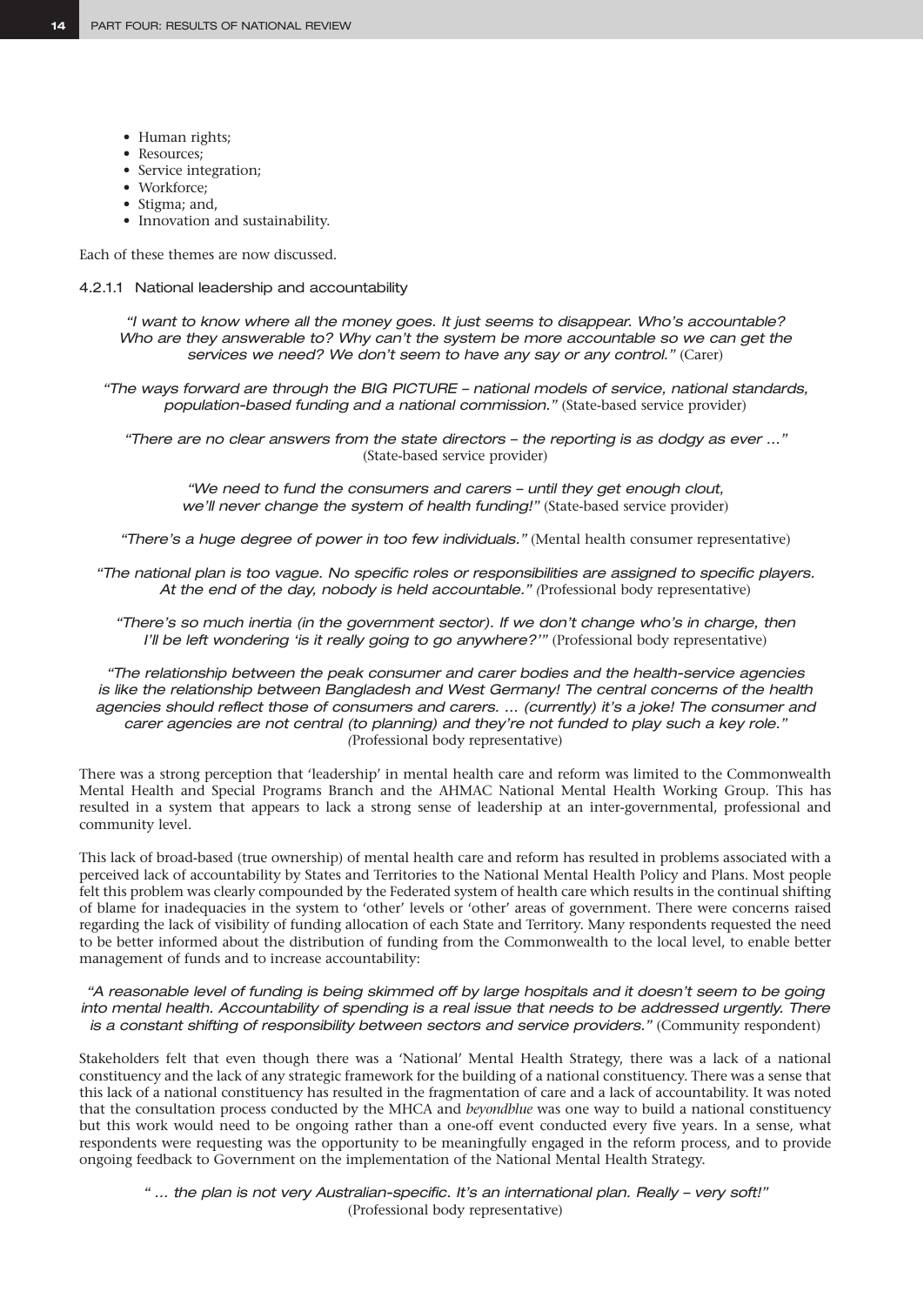*"There's a fundamental lack of priority settings. That leads to a lack of targeted funding and, in the end, no real accountability."* (Professional body representative)

*"The (national) policy is monolithic – the implementation is chaotic. Most of the policy is isolated from the initiatives designed that eventually arise."* (GP representative)

*"Historically, mental health believes that everything should come out of the mental health system. Actually, our most productive pathways are often outside of mental health."*  (Rural and remote GP representative)

*"Its been bits and pieces rather than any real system change. There's a real lack of action and resources on the ground."* (Rural and remote non-government representative)

*"After a bit of a fresh go, people have just settled back to what's easy. We need real incentives to get (services) out of the comfort zone."* (Rural and remote consumer representative)

*"The States are not interested in asking the end-users (of their services). They fund pilot projects but don't go onto systematic change."* (Rural and remote consumer representative)

Community members generally hold the view that overarching structural and financing issues have produced a mental health system that is fragmented and extremely difficult to navigate by the average consumer. For example, cross border issues (i.e. the transportation of mental health consumers across jurisdictional borders) negatively impacts on timely access to care and effective outcomes. This is compounded by the fact that each jurisdiction has its own (different) mental health legislation. The fact that the responsibility for mental health care, even within jurisdictions, is scattered across levels of government and across multiple agencies compounds the perceived lack of accountability within the system.

*"Why bother talking – we'll just get more promises without solutions. It's a system that's just designed to wear you down."* (Rural and remote consumer representative)

*"The problem with the Commonwealth is that it has good intentions but doesn't really appreciate local situations."* (Rural and remote consumer representative)

*"The national standards – are they a wish list or a serious requirement!" (Consumer representative)* 

*"Without standardisation, there is no genuine reform movement – we must get the national standards implemented."* (State-based service provider)

*"There's no real access to the decision-making bodies."* (Professional body representative)

*"The (state-based) mental health service – what do they know? How serious are they about engaging with the national agenda?"* (Rural and remote consumer representative)

*"There's a general uselessness in reproduction and proliferation of state plans – just further replication of funding and resources – a national plan must be national!"* (National professional body)

In this study, many research respondents support the move of a national framework of standardised legislation across States and Territories. However, many stated that models of care should be flexible to cater for the variety of consumers that need different types of care and/or present with comorbid disorders which include not just mental health issues:

*"We need individualised care pathways – not a factory model of care."* (Ethnic community respondent)

Respondents commented that there is still a great emphasis on the medical model, and not community-based care, which: maintains clinician control over assessment and treatment; reduces consumer and carer involvement; and, overlooks the contribution of other mental health and community workers:

*"The medical model is still dominating funding decisions and clinical care."* (Mental health nurse)

It was generally agreed that no one standard model can be used to assess accountability and effectiveness, and more research is required in assessing different types of models that are more holistic in approach.

*"Core (state-based) services are so poorly funded that they undermine the credibility of national funding initiatives."* (National professional body)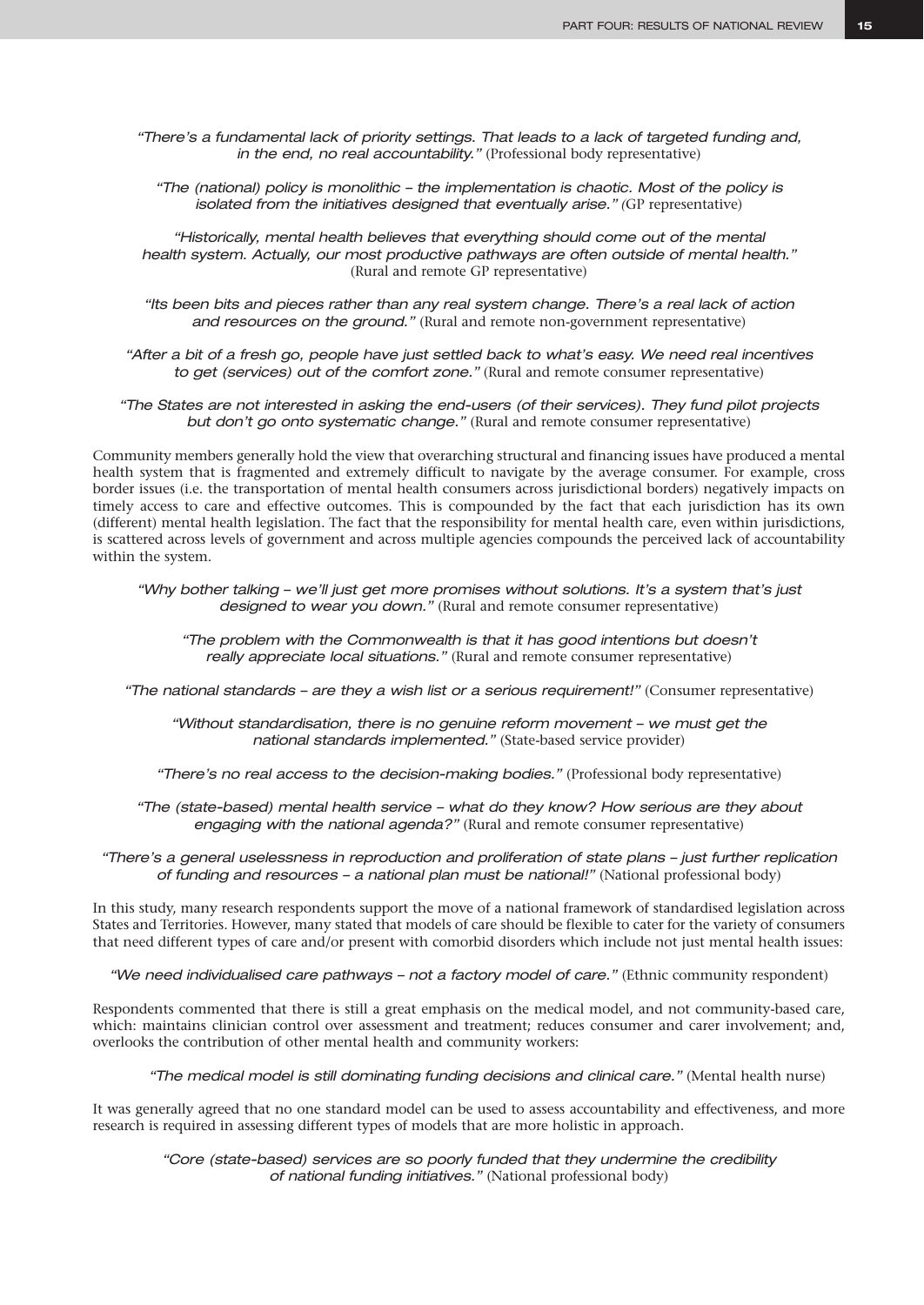*"All this one-off project funding just takes good staff away from core clinical services."*  (National professional body)

*"Core services just lurch from one crisis to another."* (National professional body)

*"We need to start doing the things the community wants – not just what we want."*  (National professional body)

*"Community consultation has become tiresome in the face of no real progress."*  (Community representative)

*"There's no need for a third new direction – the states are at least five years behind the national policy."* (State-based service provider)

*"Who leads this plan?"* (Professional body representative)

#### 4.2.1.2 Community participation

#### Participation remains token

*"Consumer and carer participation is a joke! The service that I'm associated with thinks it's enough to ask us (consumers) to fill in a satisfaction survey every six months. It's such a humiliating experience."* (Consumer)

*"Carers are never included in the treatment plans. They're just not consulted. The (doctors) just tell you that nothing is wrong. They tell you what you want and what you need!"*  (Rural and remote consumer representative)

*"We need a new model of services that has a hospitality (rather than hospital) focus! People should be treated with real courtesy and respect. Care needs to be appraised at the individual (not just system) level."* (National professional body)

*"We just find institutional attitudes in non-institutional settings."* (Community representative)

*"Carers feel totally disempowered … There's a complete lack of negotiation – they're the place of last resort."* (Carer representative)

Whilst the principles of consumer and carer participation in the development, implementation and evaluation of the mental health system appear to be enshrined in National Mental Health Policy and Plans, there appears to be a lack of genuine consumer and carer involvement in mental health care or reform at the jurisdictional, regional and local levels.

Respondents from all areas of the mental health sector made comments about consumer and carer representation in mental health services, with consumers, carers and people from NGOs being most likely to comment on this issue. All of those who provided comment seemed to agree broadly on the value and importance of both consumer and carer representation in mental health services, although some suggested that the roles of consumers and carers needed to be clarified and formalised. It was broadly agreed that this could best be achieved through the development of a national consumer and/or carer participation strategy and policy.

A strong theme to emerge from the consultations was the need for consumers and carers to be more meaningfully involved in service planning, policy development and evaluation of services (including development of relevant measures and standards). This issue was raised by a range of groups, including consumers, carers, NGOs and those involved in prevention, policy or research. Many people expressed concern about the accreditation process, which is used to encourage compliance with the National Standards, because it often failed to involve genuine, long-term consumer or carer participation.

The community reports a real lack of ownership of the National Mental Health Strategy. Consumers commonly reported mental health care as being something that *"is being done to them"* as opposed to being developed and delivered in partnership with them. More importantly, many consumers reported strong feelings of disempowerment, frustration and neglect by the system. The concern is that many consumers may be afraid to voice their individual concerns about their treatment. Many of the respondents said that the role of consumer can be broadened considerably and could include roles as self-carers, evaluators, advisors or educators. It was suggested that consumers and carers be recognised by being employed in a supportive and/or consultative role and be given accreditation and training opportunities.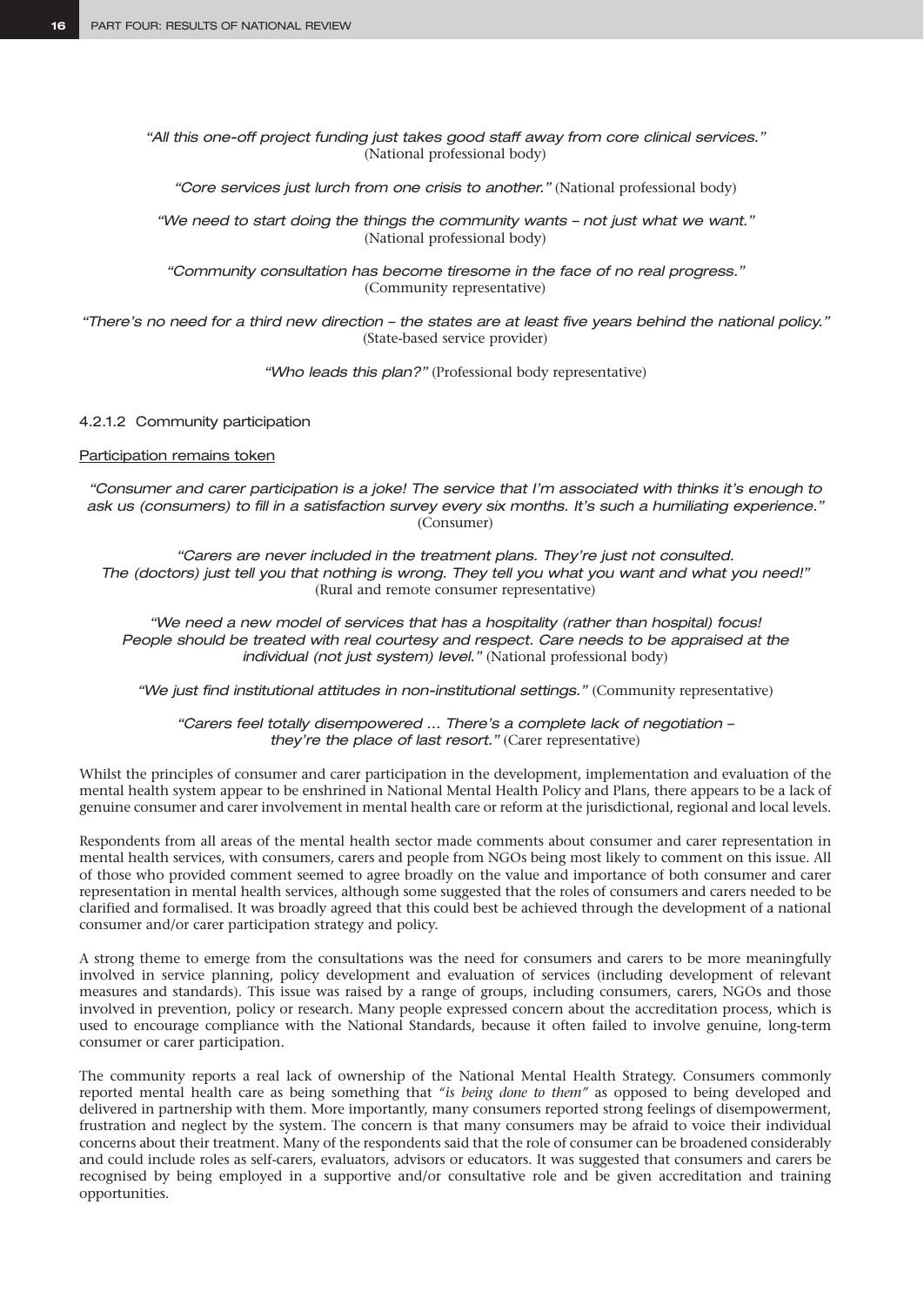Consumers and carers reported that their representation on working/ planning groups and committees remains tokenistic and that the major planning and policy decisions have often been made prior to them being invited to participate. In particular, there is a feeling that carers receive less recognition than consumers in service planning. Parents (carers) of young consumers and children were highlighted as a special group that deserve a stronger role in policy and program planning for this group.

Some service providers suggested that while the intention of services may be to ensure representation and involvement of both consumers and carers, increasing pressures on clinical services may make meaningful participation difficult. There appears to be an additional difficulty with the inclusion of carers in treatment decisions who report that professionals are reluctant to disclose details because of concerns about confidentiality. Several respondents argued that carers ought to be incorporated into treatment as well as treatment decisions, as they spend more time with the client and may know more about their issues and progress. Recognition of the contribution of carers could also be improved through appropriate financial assistance.

#### Increasing demands on NGOs

*"I don't know where the community would be without services like ours. But we can't keep going without an increase in funding. We're doing our best to support people but it isn't enough. It seems like the Government expects us to do more and more but with no more money! It's so hard!"* (NGO worker)

*"There's too much money in the hospitals – most people don't need to go there. I need to be out there in the community, no matter how hard it is."* (Consumer representative)

*"There's no services in the community and no funding to get quality services. We feel that the community is just becoming one big institution!"* (Community representative)

#### *"At the coalface, we're supposed to provide a high quality service on a shoe-string budget!"*  (Non-government service provider)

NGOs are increasingly being expected to take on broader and more demanding responsibilities of supporting mental health consumers and their carers. However, funding for NGOs has not been commensurate with the increasing demands being placed on them. Many consumers and carers expressed concern about consumer and carer organisations/ NGOs being under threat through funding cuts or through receiving inadequate funding in comparison with other areas and projects. Many felt that the survival of consumer and carer networks and NGOs were critical to community empowerment and to the success of the National Mental Health Strategy. Various respondents including GPs raised the importance of NGOs in delivering various services and providing a more holistic approach by being able to include counselling, advocacy, public education, workshops, referrals and social and support groups.

Consumers, carers and service providers raised the need to avoid fragmentation of advocacy groups, suggesting that State-based groups need to work more closely together and within a national framework. Whereas some respondents suggested that public and private consumer advisory mechanisms could be consolidated at State and national levels, others expressed concern that there is little representation for private sector consumers (and their carers) and that separate representation was necessary.

#### Lack of carer support

*"I do all the caring for my boy. But nobody wants to help me. I'm tired, really tired and there's no end in sight – no help – nothing! Nobody tells me when he's being discharged from hospital either. He just turns up on the doorstep and we start all over again. Maybe it'd be better if we could have the asylums back – I don't know really. Who wants to listen to an old lady anyway – nobody!"* (Carer)

A lack of support for carers was a common theme. The role of carers of people with a mental illness is considered by the community to be seriously disregarded by providers at local, regional and State levels. As is the case with the NGO sector, carers are increasingly being required to increase their role as providers of, and advocates for, care. Carers report that the imposition on their time is not only increasing, but the respect for the roles they play and their contributions to the system are frequently overlooked by providers such as their safety. One area of particular concern for carers is the lack of communication with them by the providers of care.

Many respondents felt that the rights of carers are less clear than those of consumers in legislation, especially under the new Privacy Act. Similarly, outcome measures developed by the Commonwealth Mental Health and Suicide Prevention Branch or local mental health services may include a carer perspective on consumer outcomes, but rarely focus on carer outcomes.

It was considered that many providers are unaware of carers' rights and responsibilities and are unfamiliar with relevant standards such as the 1991 *Health Ministers' Rights and Responsibilities Statement for Carers and Advocates* (18) and the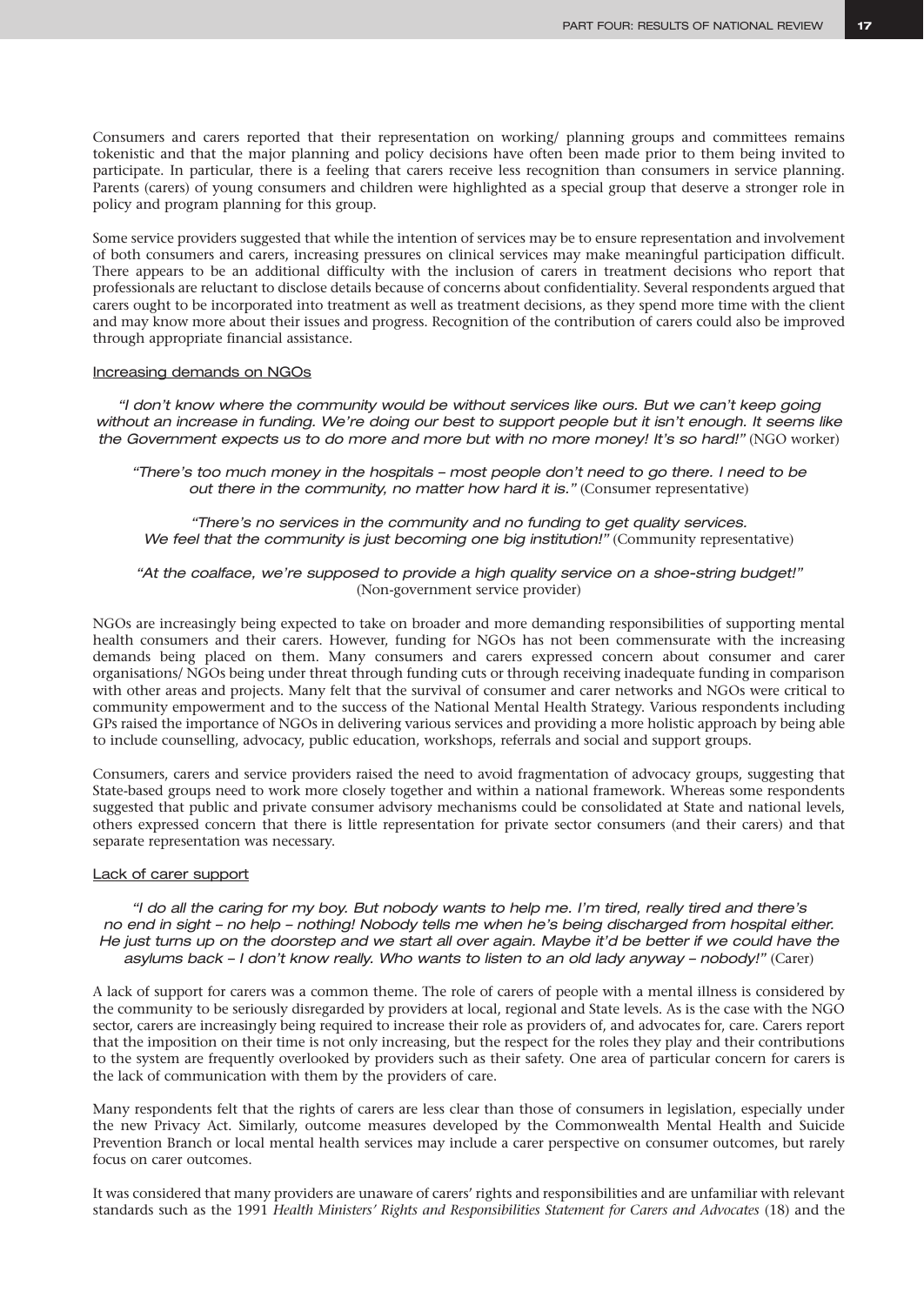*National Standards for Mental Health Services* (25) involving carers. Others suggested that the standards for carers have only been partially implemented and that even this has required considerable pressure from advocates.

There was a strong feeling from respondents that there is a need for greater diversity in the type and duration of support offered for carers, and that the availability of support services varies from region to region. An increase in funding for respite care was called for, as was further research into appropriate models of respite care. It was also emphasised that carers need not only respite care but also other services such as: outreach and telephone support; counselling and debriefing; peer support; greater financial assistance; relaxation and health care activities; in-home specialised respite; clinical back-up; carer retreats; and, support for their own mental health and wellbeing.

Respondents emphasised the need for nationally consistent, but locally relevant, information and training for carers, stating that many carers were not informed about support systems in their area and, for example, how to access funds from Centrelink. Carers need greater information and education about: mental illness; specialist and generalist support systems; management strategies regarding the consumer; self-care; and, coping strategies for the carer. It was generally agreed that the NGO sector was best placed to develop and deliver this information but would need to be wellresourced to do so. It was also suggested that consumers should be involved in this process. Families, including children, should be better informed about a range of issues when someone is diagnosed with a mental illness. The needs of young carers and the children of those with a mental illness were a significant concern, raised by many respondents. It was suggested that their role is frequently overlooked and that they need greater assistance and support. Examples of the type of support recommended by respondents include the provision of family systems therapy and training in the management of 'at-risk' behaviour. Several respondents raised the importance of supporting funding of current successful programs such as the Early Psychosis Prevention and Intervention Centre (EPPIC) and the Association of Relatives and Friends of the Mentally Ill (ARAFMI) which provide helplines, seminars, workshops and teach coping and adjustment skills to family members of adults and children with mental health issues.

The needs of other carer groups were also raised, again by people from various roles within the mental health sector. The needs of carers from culturally and linguistically diverse (CALD) backgrounds were emphasised, with many being affected by family obligations and cultural expectations. It was suggested that all carer support and respite services should address cultural appropriateness.

In addition, there was concern about those who care for a person with a high prevalence disorder such as depression or anxiety. They are often caring for a person outside the specialist mental health system, so they may not be wellinformed about support options. In addition, they may feel out of place in some support groups which cater mainly for those who care for a person with a psychotic or other serious mental illness.

#### 4.2.1.3 Institutionalisation in the community

*"My son sits alone in a unit with nothing to do, no motivation, no energy and doped up on a tranquiliser. I see other people like my son around where I live, who appear lost and lifeless, who roam aimlessly all day."* (Carer)

Mental health consumers continue to experience poor quality of life and tend to remain isolated from the heart of their communities. In the rare situations where housing is provided, this is often located on the fringe of cities or regional centres, and the difficulties for consumers are compounded by the lack of accessibility to public transport. Several respondents reported that transport difficulties in rural areas greatly impact mental health teams accessing their clients and covering all of their areas.

A common view expressed by consumers and carers throughout the consultations, was that many mental health providers, particularly those working in the public sector, continue to function in an institutional framework. That is, their focus appears to be on 'containing' consumers in care rather than promoting quality of life and 'recovery'. Several respondents claimed that people are left in beds and not provided activities to do as there is not enough staff. The focus of inpatient mental health care appears to be one of fostering dependency rather than recovery.

Consumers and carers held the view that many providers appear to hold to a set of attitudes which are not reflective of the respect for dignity and human rights that mental health consumers deserve. For example, many consumers reported experiencing the worst stigmatising behaviour from providers of mental health care.

The need for consumers to be provided with nationally consistent, but locally relevant, information was also raised. It was in this context that people spoke about the lack of information provided to consumers on admission to, and discharge from, hospital. These were considered to be confusing times for consumers and they spoke about feeling uninformed about what was happening to them or why. Consumers and carers suggested that a simple education pack provided on admission and discharge could assist them in understanding these events and knowing what to do next. It was agreed that to ensure quality and consistency, this information was best developed at a national level and complemented with locally relevant information on support agencies and services. Once again, the NGO sector was considered best placed to develop this information.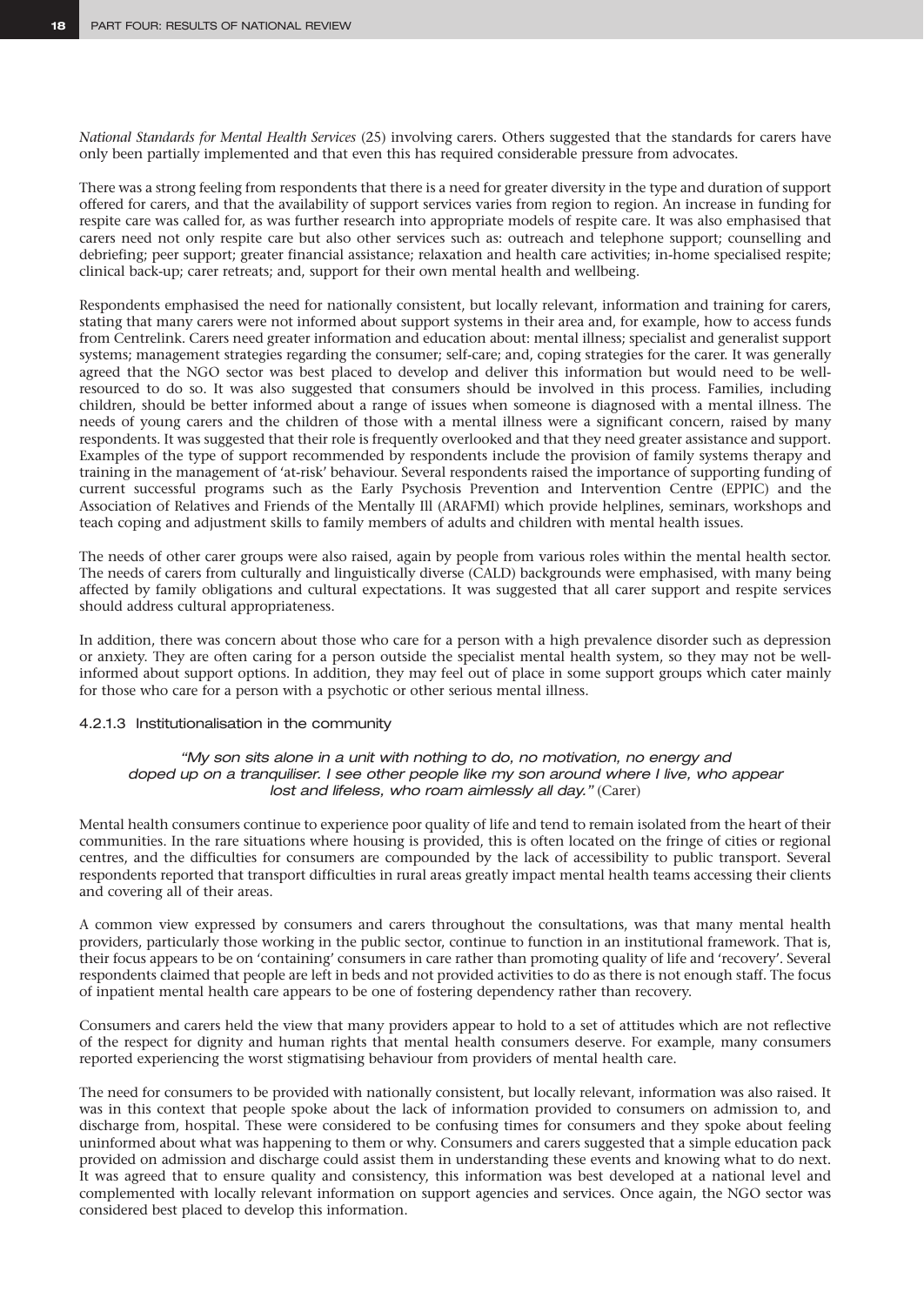#### Crisis response and hospital-based care

Respondents indicated that insufficient rehabilitation and relapse prevention is contributing to the re-admission of people with severe and recurrent mental illness. It was suggested that there are insufficient crisis response services to meet the needs of the community and that increasing service demands impact upon the timely availability of a response. Crisis response services may only partially address consumer needs. Several respondents commented that the process of hospital admission and discharge, prioritises only those who require acute care and has resulted in many falling between the gaps of services:

> *"Psychiatrists won't take my son if he is not aggressive, yet the next day he is more than aggressive and gets admitted."* (Carer)

*"We need to set priorities, get acute care right – while you're fighting off crocodiles, its hard to think about draining the swamps."* (Community representative)

*"Acute admissions are more complex, people are more unwell … there are lots of drugs issues and criminal justice issues."* (Professional body representative)

*"The promotion of the concept of 'serious mental illness' has had disastrous consequences in the public sector. It has just meant that we don't take responsibility for large numbers of people in trouble."* (Professional body representative)

*"You've got to throw a brick through a window to get admitted – but when you do that you end up being admitted to the wrong service!"* (Consumer representative)

*"The system needs a single point of entry. Its so fragmented. People just get lost. There are too many 'dead-end' and 'no-care' alternatives out there."* (Professional body representative)

Several respondents were concerned that the lack of communication between crisis assessment teams, hospitals and GPs, regarding notices of admissions and discharges impacts the number of assessments and admissions processed. Consumers and carers felt that if there were alternative services, some people with recurrent illness may not require readmission.

There were also concerns that the quality of hospital care can be poor and that carers and families have problems with early and inappropriate discharge of patients, perhaps partially due to a lack of beds. It was frequently reported that patients are discharged with little or no support. It was suggested that 'transition teams' be funded to support patients after discharge to reduce re-admission as set up in various areas. Others recommended the establishment of 'acute and sub-acute sections' and 'safe or transitional houses', similar to domestic violence refuges, to service those who are not prioritised for hospitalisation but require support.

4.2.1.4 Spectrum of care settings (including housing)

*"There are no recovery/ training/ employment facilities operating for the benefit/ empowerment of people who are 'discharged' from mental health organisations. Ex-patients are left to their own devices. Most are extremely vulnerable to DRUGS and other abuse and in time of 'NEED', there is no HELP available."* (Carer)

*"There is a real lack of follow-up treatment, help, support etc. after people are discharged from mental health facilities. My son has been 'deregulated' from fortnightly Haldol injections on the ninth of September 2001. Since then we've had NO follow-ups, no visits, no phone calls, no contact, to this day (November 2002)! THERE'S NO SUPPORT!"* (Carer)

> *"People have no idea where to go – where and how to get care. Who tells you? People don't know what services to expect."* (Community representative)

*"We end up with a self-rationing system – you feel you should let those who are worse off use the available resources – you just feel that you are not worthy of getting any more."* (Consumer representative)

*"I just go back to the hospital when I run out of support (in the community)."* (Consumer representative)

Whilst the provision of acute mental health beds in general hospitals settings is viewed more positively, there is a strong view that other critical levels of care are missing. In particular, consumers and carers report a significant lack of stepup or step-down care facilities.

There is an urgent need for recovery programs which span: mental health; housing; employment; drug and alcohol abuse; benefits and entitlements; and, medical treatment. Many mental health consumers reported being left in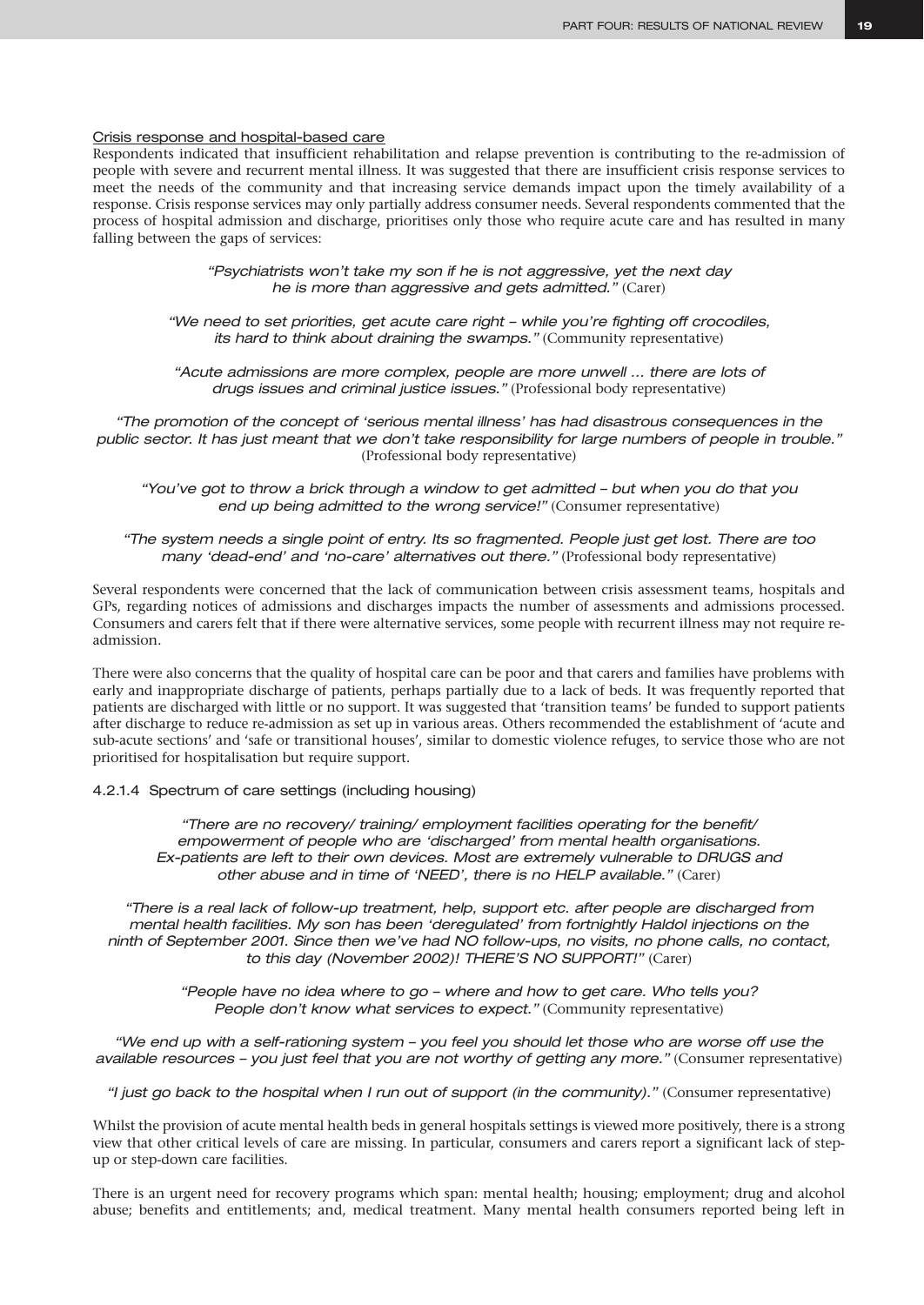settings not tailored to their needs. Others also commented on this issue, particularly with regard to a lack of adequate and appropriate housing for mental health consumers. It was generally felt that there is a distinct lack of stable and appropriate housing for mental health consumers. When consumers are discharged from hospital it is not uncommon for them to be left without any accommodation options and end up on the street; it was reported that many consumers lose their housing during their hospitalisation. There was the concern that many boarding houses are closing and the criteria for eligibility for housing is getting harder.

While deinstitutionalisation as a general policy thrust was viewed positively, responses generally indicated that there are not enough resources to adjust to the transition; staff were not trained or equipped to provide community care and responsibility has been left with family members.

Recovery and/or ongoing treatment also suffers due to the reported long waiting lists and the cost of specialist services. Many respondents suggested that access to psychological treatment would be more accessible to low income earners if psychologists were able to bulk-bill their clients using Medicare. To overcome this dilemma several GPs reported that their client access to specialist care improved when they were funded to provide their clients vouchers to visit other specialists.

#### Rehabilitation and relapse prevention

*"There's no care for us unless we're in crisis. Nobody even mentions recovery anymore. I want to recover."* (Carer)

*"We only pay lip service to relapse prevention. It gets little support and isn't really disseminated as a philosophy throughout the services."* (Professional body representative)

#### *"All the emphasis is on crisis services – there's a complete lack of emphasis on recovery."* (Consumer representative)

Respondents called for improved rehabilitation and relapse prevention services. This was a particular focus for many of the consumer or carer representatives, however, it was also raised by those from NGOs and specialist services. The loss of dedicated psychiatric hospitals had also adversely affected the availability of rehabilitation programs and services.

It was suggested that a Third National Mental Health Plan should include rehabilitation and recovery as an important area which has not previously been adequately addressed. Psychosocial rehabilitation needs to be fostered and supported outside clinical frameworks, and requires dedicated funding. More services are needed to provide support for rehabilitation and one respondent suggested that NGOs could take a lead role. There was a feeling that communitybased services work well together but that there are difficulties in the Commonwealth/ State interface of services.

Specific issues which related to rehabilitation and longer-term support were vocational rehabilitation and the availability of accommodation. Respondents felt that vocational rehabilitation and other supports need to be increased in all disability areas, including mental health. Generally, a more holistic service was suggested by respondents which include: consideration for their spiritual wellbeing; providing social and educational group activities to enhance skills and self-worth; and, options to alternative therapies. One respondent indicated that providing suitable employment for those able to work, assists mental health and wellbeing by: keeping people occupied; preventing isolation; and, encouraging recognition of their capabilities. Stigma against those with a mental illness was suggested as a barrier to access to employment opportunities.

Several respondents commented on the need for improved accommodation support for those with mental illness. There appears to be a need for more long-term supported accommodation options, particularly for those who are severely and chronically-ill. While in some areas people with mental illness are given priority access to public housing, the waiting list and lack of appropriate housing means that accommodation is not really readily available. Many respondents, including GPs, specialists, consumers and carers recommended the need to fund transitional or half-way housing with more aesthetic and less isolating environments similar to accommodation for the elderly. The needs of homeless people who have severe mental illness were noted as being neglected.

A number of people commented on the need for relapse prevention strategies and support for those who have a recurrent mental illness. Respondents pointed out that effective rehabilitation has benefits for consumers, carers and service providers. Rehabilitation and relapse prevention helps to: stabilise the illness; offers support for consumers and carers; and, reduces the probability of admission to hospital. It also helps to reduce disability and may reduce the impact or severity of recurrent episodes of illness. Overall, this can lead to both improved outcomes and better use of resources.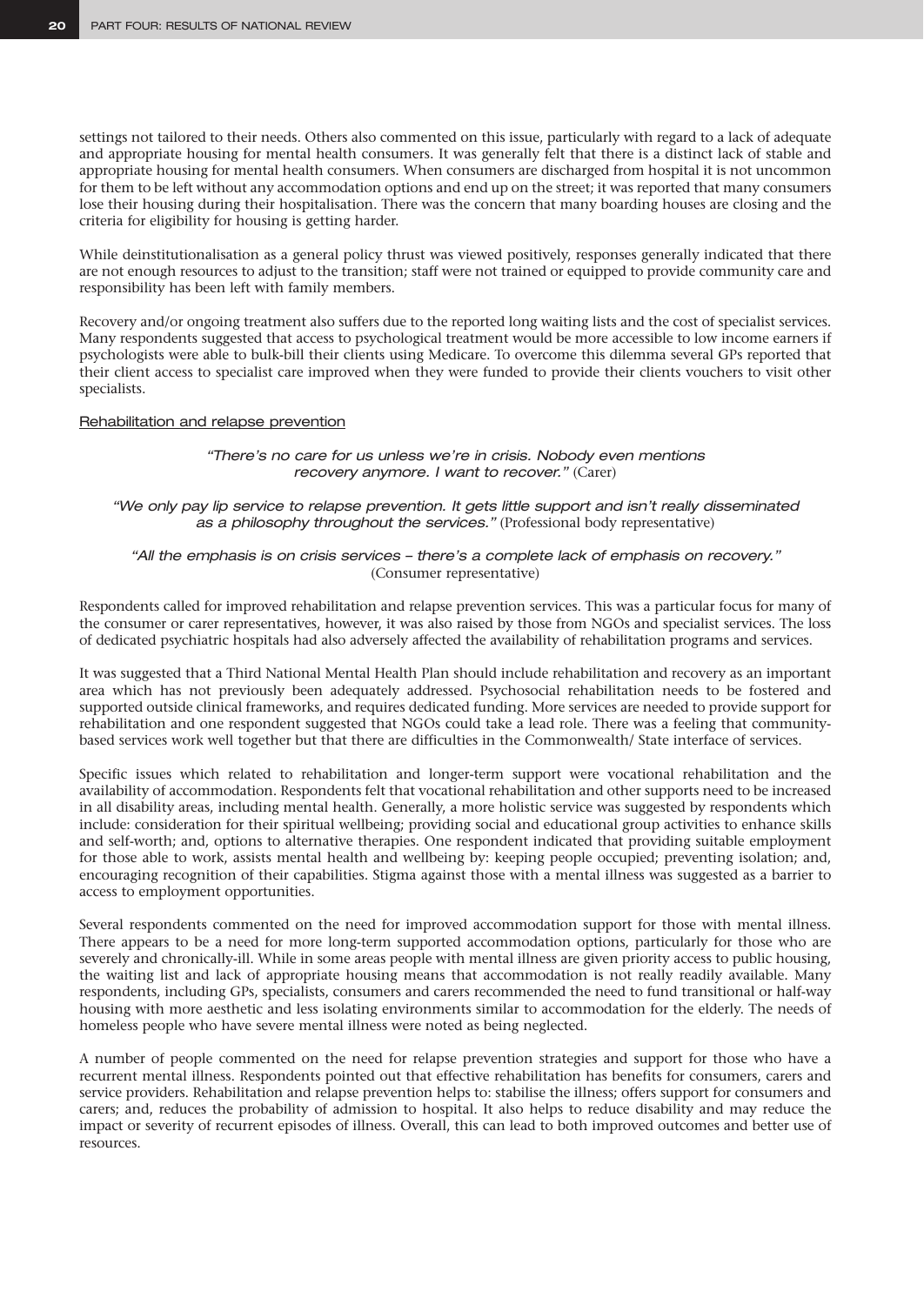#### 4.2.1.5 Human rights

*"There is a terrible problem with accommodation and care of the chronically mentally-ill in the community with their exploitation by unscrupulous landlords. Most of the chronically mentally-ill patients now receive care in the community but we have seen an enormous growth of homelessness among this group of people who now represent a real underclass within our society."* (GP)

Human rights issues remain a fundamental problem, however, the issue appears to have moved from one of open human rights abuses to one of neglect. Where perceived cases of human rights abuses were reported these appeared to be limited to inpatient care. Many consumers reported feeling their most vulnerable when they are in hospital care and held the perception that there was no external monitoring of how consumers were treated whilst in care. Several respondents acknowledged that the legislation did include rights but implementing structures and processes to monitor and practice it still needs work. Several respondents expressed that consumers could be empowered if they are provided with an information pack of their rights when they are admitted to hospital, or distributed through community centres, medical centres, etc.

There was also a strong view that the discharge of seriously mentally-ill consumers from hospital into the community, without any real follow-up, was common and constituted serious human rights abuse (again through neglect). The general view was that there is a lack of attention and adherence to the principles of basic human rights for mental health consumers.

Consumers and carers generally felt that there has been a failure of the system to move to more customised models of care. Consumers felt they are treated as *"groups of people with mental illnesses"* rather than individuals with individual problems and individual needs. Individual care pathways were considered rare and this led to a lack of continuity of care.

#### 4.2.1.6 Resources

*"You know, I think the staff do want to do a good job. They are mostly good, caring people, but they don't have the resources."* (Consumer)

> *"Funds are always being earmarked for special new purposes – the core services just keep contracting."* (State-based service provider)

*"There's just a total lack of capacity in the community – funds, people,*  support systems. We need primary care dollars into each community and then sufficient *outreach of specialist services."* (Indigenous representative)

*"Simply being told that there is not enough money makes you feel even worse – you end up taking the responsibility for it - you're just made to feel that it is your fault!'* (Consumer representative)

*"We've had great demonstration projects. There's just no further funding, no mechanism for, or commitment to, dissemination."* (Professional body representative)

Despite the strong evidence base, which indicates increasing prevalence rates and levels of disability for mental health problems and disorders in Australia, participants felt that resources for mental health care have not increased beyond those for other health areas. In fact, it appears that the relative resource base has remained static.

There was strong agreement between all groups (consumers, carer, NGOs and providers) that the current level of funding for mental health care in Australia is poor by international comparisons and insufficient for the level of need:

*"We need to increase the proportion of health funding that goes to mental health care from its current level (6.5%) to that of comparable countries (10-11%)."*

This was an important area of discussion that permeated all consultations. Comments related to the need for additional funding to support specific initiatives discussed in other areas of the review, such as: improved consumer and carer representation; respite care; workforce development and recruitment; GP support and partnerships; and, rehabilitation services.

Further comments included concerns about the lack of ongoing funding for pilot programs. A number of respondents noted that effective pilot programs were not continued, because no provision had been made for recurrent funding.

A commonly expressed view was that NGOs provide invaluable support to mental health consumers and their carers; however, their work continues to be hampered by low levels of resourcing and a lack of long-term resource commitments by governments.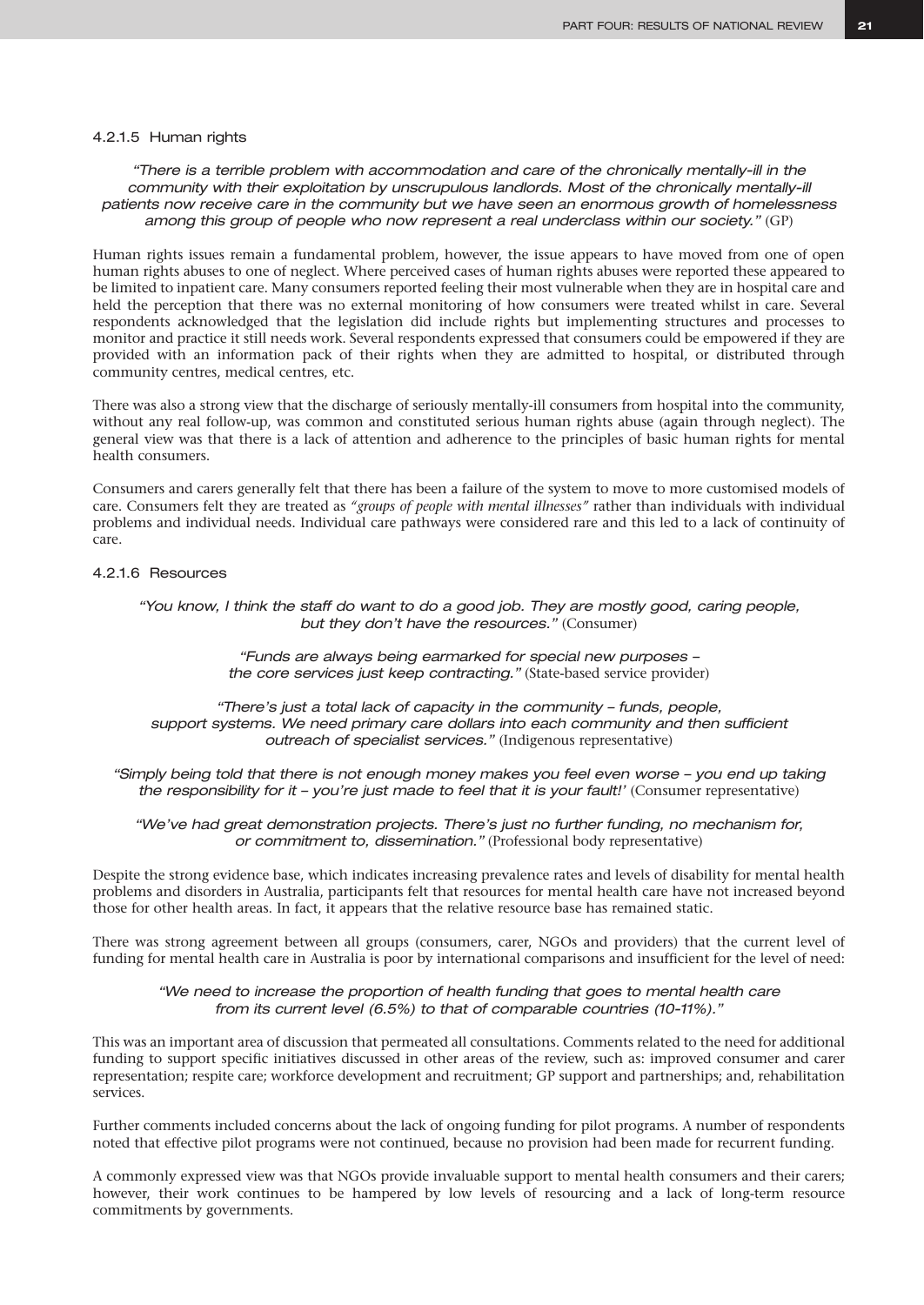#### 4.2.1.7 Service integration

*"We had grants to support our GPs with case conferencing and assessment, and that was great – we initially experienced trouble with the Acute Crisis Assessment Teams accepting the need for assessment. We met with them a lot and discussed the problems. The program involved GP clinical attachments to the service. This program helped us work together. We developed a great deal of respect for each other and each other's roles. It was very helpful. Initially the funding came from the Commonwealth Government but then it became less and less and then nothing. The State won't support it even though we can show that it works."* (GP)

*"The communication difficulties (between GPs and specialists) are cultural – the communication needs to be bilateral – not simply telling us what we do wrong."* (GP representative)

"We only pay lip service to integration!" (National professional body)

*"Its hard to find anything good about the current services. Doctors are the main problem. They gain the attention, work on their own and manipulate the system."* (Rural and remote consumer representative)

*"Having more psychiatrists hasn't resulted in better communication!"* (Rural and remote GP representative)

*"Money alone won't change things – it's a question of attitudes. Real partnerships are a key issue."*  (GP representative)

Inter-sectoral collaboration has not developed in a systemic or coordinated way. Collaboration appears to be sporadic and driven by key individuals rather than by systemic reform. Initiatives aimed at improving collaboration tend not to be sustained beyond the initial funding period.

Apart from the most recent introduction of the More Allied Health Services (MAHS) program and the Allied Health Pilots developed through the *Better Outcomes in Mental Health Care* initiative, inter-sectoral collaboration has not been facilitated through national service frameworks.

A general view was that there appears to be a lack of accountability or incentive for the different professions to work across their professional and service boundaries. There are various barriers to collaborations raised by respondents that impact communication between the different sectors/ groups. These include different values and approaches to working with clients and the need to maintain ownership of their area/ department. Other hindrances to collaboration include fear of competition for funds, protecting confidentiality of clients and the lack of standardisation of legislation and practices across States and Territories that negatively impact the transfer of information between sectors and States. Insurance also, for example, creates difficulties and keep services of people with physical and mental disabilities separated. Another barrier is the misunderstanding and attitudes towards, other professions and their roles. Recognition of each other's multi-skills and roles were not acknowledged, or used optimally and consequently impacted communication between potential partners.

Whereas the issue of partnerships had been addressed in the Second Plan it was generally considered to be an area requiring much greater development. Broadly, stronger partnerships were recommended between GPs, psychiatrists and other mental health professionals. General practitioners need improved access to specialist advice regarding mental health issues and access to training and other forms of support. Several respondents said that having GPs, psychologists and/or mental health nurses under one roof has made access to these services more efficient and comprehensive as each can consult each other as to the progress of their mutual clients. The involvement of, and partnerships with, GPs is discussed in detail in the GP data.

*"The mental health workforce discussion never refers to GPs at all."* (GP representative)

*"The plan lacks an emphasis on quality and safety and it doesn't link with other critical national initiatives (that promote) evidence-based practice or clinical effectiveness." (Professional body representative)* 

*"I'm amazed by the lack of recognition of the role of GPs (within the International Review and Plan). We are the largest providers of mental health care. We must address the issues of access, quality and better remuneration."* (National GP representative)

*"Ninety percent of the plan is irrelevant to those people who use systems other than the (state-funded) public mental health system."* (Mental health consumer representative)

*"I'm just stunned by the lack of formal consultation with GPs!"* (GP representative)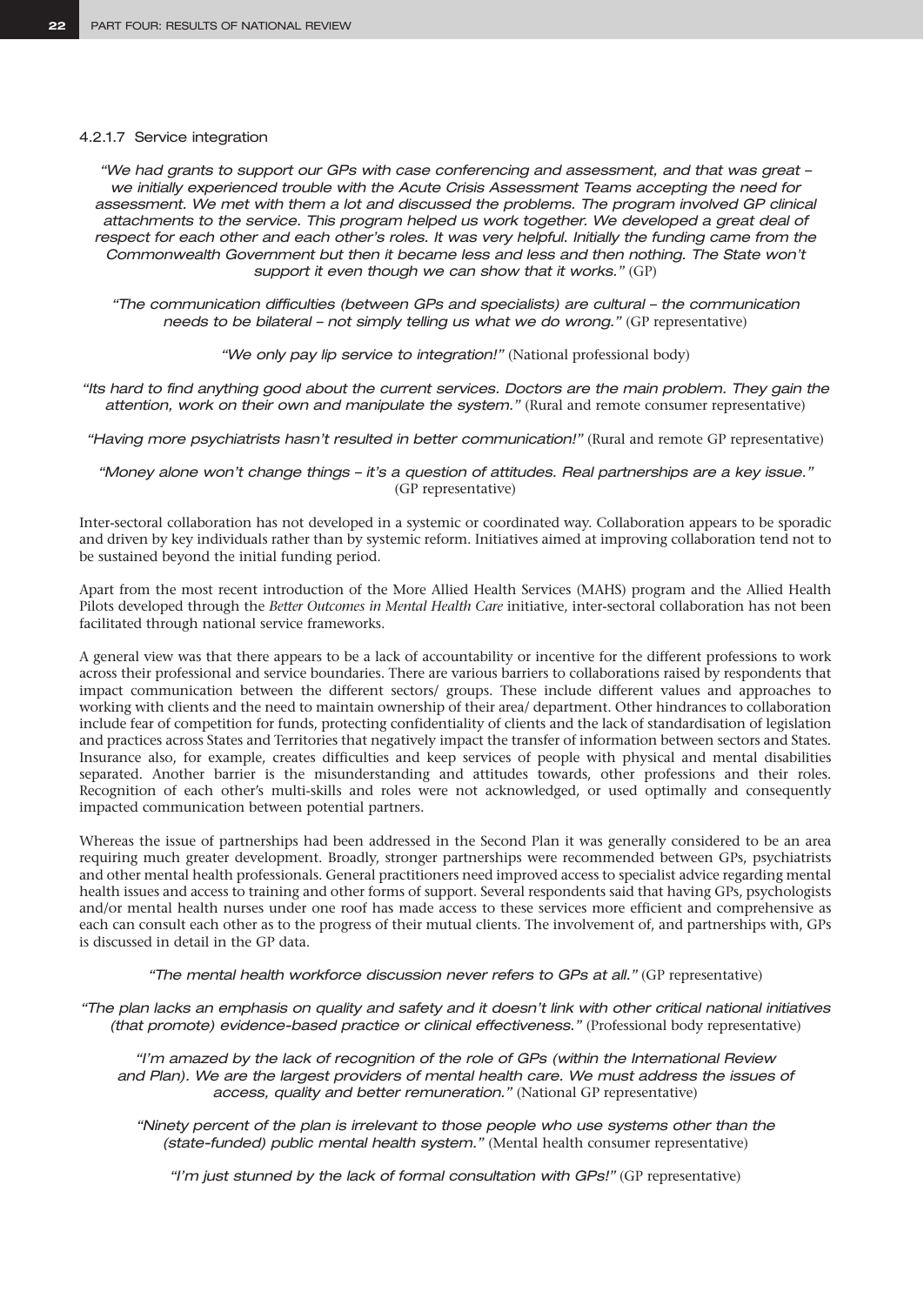#### *"GPs have a totally different relationship to psychiatrists compared with other specialists –*  we just don't get the professional support you'd expect." (GP representative)

#### *"I find it very hard to work with private psychiatrists – they just don't want to share the care."*  (GP representative)

More effective partnerships were also called for between the public and private mental health sectors. There were calls for greater recognition of the role of private hospital mental health services and for improved mechanisms for collaboration with the public sector. Exploration of this option would require the involvement of health funding bodies and the health insurance industry. A revised system could consider ways in which private hospital mental health service providers could consult to primary care practitioners and be more involved in crisis response and initial care. Additionally, it would be beneficial if private sector patients had improved access to public services such as allied health practitioners (eg. occupational therapy) and rehabilitation, for more inclusive and comprehensive care.

There was also a very strong expressed need for specialist mental health services to develop stronger partnerships with NGOs and government agencies which provide other forms of support for those with mental illness, particularly housing and employment. The current lack of inter-governmental collaboration in this area was a major concern. Stronger links between mental health services and other parts of the health care system were considered vital as many people with mental health disorders also experience physical health problems and/or substance abuse. Some suggested that stronger partnerships and improved care between health agencies could be facilitated by establishing a shared information system, with appropriate privacy protection mechanisms, which could be accessed by public, private and primary care practitioners. In addition, mental health services were encouraged to develop stronger links with organisations that support CALD communities, in order to facilitate access to services and programs and to develop mental health promotion strategies for these communities.

Partnerships with the education sector were also discussed by some respondents, particularly in regard to mental health promotion programs. Even though respondents felt that a national approach to mental health promotion was preferable, they acknowledged that under a federated system decisions to adopt particular programs rested with Statebased education authorities and individual schools.

Several respondents provided examples of collaborations and partnerships. Collaborations were practiced in several ways which include regular inter-agency and inter-sectorial meetings to discuss mutual clients, case conferencing and the establishment of referral and feedback systems. The problem, however, is the time and resources required to coordinate such partnerships.

#### 4.2.1.8 Workforce

*"Attitudes of the workforce are problematic. I don't think the real problem is with the skills of the workforce, it's more about access and attitudes."*

*"Many of the good staff leave because they become depressed with the system – they can't tolerate the substandard level of care that's dished out."* (NGO)

*"We need different staff, non-patronising staff, skilled staff … those who can make appropriate responses to difficult behaviours … compassionate, professional staff!"* (Rural and remote consumer representative)

*"It's a toxic workplace, the workers are affected by the workplace … they just rely on rules, ward policies and procedures. We need people who treat other people with heart – we need people who can see the person as a person not just see the illness!"* (Rural and remote consumer representative)

*"Its time we had customised services, individualised services. We need to get rid of some sacred cows!"*

*"I hate being in hospital – I won't go back again. They treat me like shit! You see the staff*  just sitting there reading books - how come they sit and read books? Shouldn't they be providing *care to us? One night I sat outside until 4am – no one knew because no one had checked to see if I was in bed! So what's the point of being in there – no point!"* (Consumer)

The attitudes of the mental health workforce are of major concern to the community. Participants strongly agreed with the need to address workforce issues, and specifically commented on the need for ongoing training and professional development, and clarification about the roles of particular professions. While mental health workforce planning, staffing and resource levels had been included in previous plans, they are areas considered to be relatively undeveloped and thus require further attention in any Third Plan.

#### Professional development and competency standards

In general, participants felt that insufficient attention has been paid to the extent to which continuous professional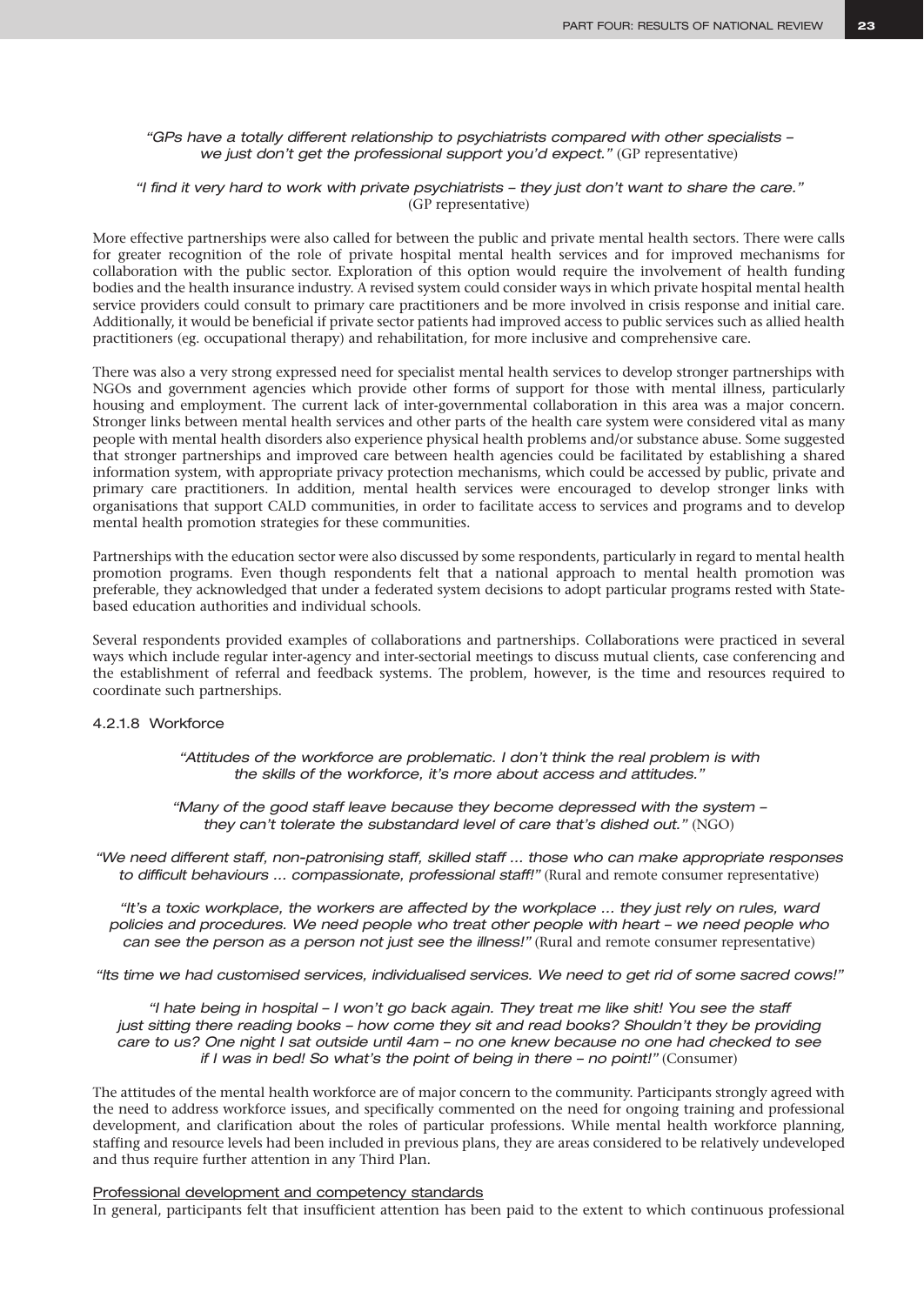development contributes to the improvement of staff attitudes and retention. Increased remuneration on its own does not appear to be a viable resolution to these issues.

Many participants including consumers, carers, prevention or promotion workers and NGOs, made recommendations about the training of the mental health workforce to ensure good standards of practice and care. Generally, it was suggested that employers should provide a general workplace standard whereby supervision, long-service and study leave be incorporated into budget to increase training options.

General practitioners voiced their concerns for the importance of accessing training in the area of mental health to recognise, for example, early symptoms, provide treatment and to manage their mental health care consultations with more effectiveness and efficiency. Other suggested methods were: to support collaborative projects to promote information exchange and sharing opportunities; and, debriefing and peer support to ensure a more comprehensive assessment and treatment strategy.

It was generally agreed that the training of psychiatrists and GPs should include a greater emphasis on the recognition and management of depressive and anxiety disorders, since changes in treatment practices have changed the nature of hospital-based training. However, the main issue regarding the training of psychiatrists was related to the need to train psychiatrists to work as consultants with other specialists, GPs and the community sector rather than purely as frontline therapists.

Some consumers felt that it would be beneficial to raise the standard required of those who wish to gain qualifications as psychologists and counsellors, since degrees for these professions were considered *"too easy to obtain"*. Other suggestions included a need: to focus on mental health training for child and adolescent practitioners; training the NGO workforce in psychosocial rehabilitation; and, reviewing the direction and content of training for social and community workers.

Nurses raised training as important for regularly updating their skills and credentials. One respondent stated that the Plan does not mention improving recruitment and retention of the nursing workforce, which makes up a large component of the health workforce:

#### "... the whole system would collapse without them". (Mental health nurse)

Suggestions of improving recognition and retention included increasing supervision, training and positions for promotion. Several stated that psychiatric nursing training should be made separate but accessible to students at both undergraduate and postgraduate levels to ensure a highly skilled workforce.

Several respondents also proposed that training should be provided to police, ambulance and nurses on mental health first aid due to the traumatisation patients face during hospitalisation. Respondents further noted that generic workers involved in disability, supported accommodation and youth be provided training and/or information packs. Another common suggestion was that consumers and carers should be trained as well as be more involved in the education of mental health professionals, both in the development and delivery of training:

#### *"There is a wealth of experience out there that can be used … not taking advantage of people who have been right to the edge of the cliff and come back again."* (Consumer)

In addition to education from academics and clinical educators, mental health professionals would benefit from an understanding of the feelings and barriers encountered by consumers and carers. Respondents suggested involving consumers and carers at the undergraduate and postgraduate levels as well as in professional development.

There was broad support for the concept of core competencies across professions, although it was also suggested that as different regions and services have different service delivery options, some flexibility in training would still be necessary. Respondents also felt that it was important to ensure that the diverse skills and approaches of a multidisciplinary team would not be lost in such standardisation.

Specific issues were raised for inclusion in the core competencies. Carer competencies would include issues about understanding, recognition of carers, communication and support options. Cultural competencies would include cultural awareness, working cross-culturally and the development of culturally appropriate service models.

#### Distribution of workforce

#### *"We should stop training them if they are going to end up on the North Shore of Sydney."* (NGO)

The maldistribution of the mental health workforce remains a serious issue. Consumers in urban fringe, rural and remote areas reported significant difficulties in accessing specialist care. Several respondents from more rural areas (such as Townsville and Bendigo) reported that there are only one or two psychiatrists in town and the waiting lists are too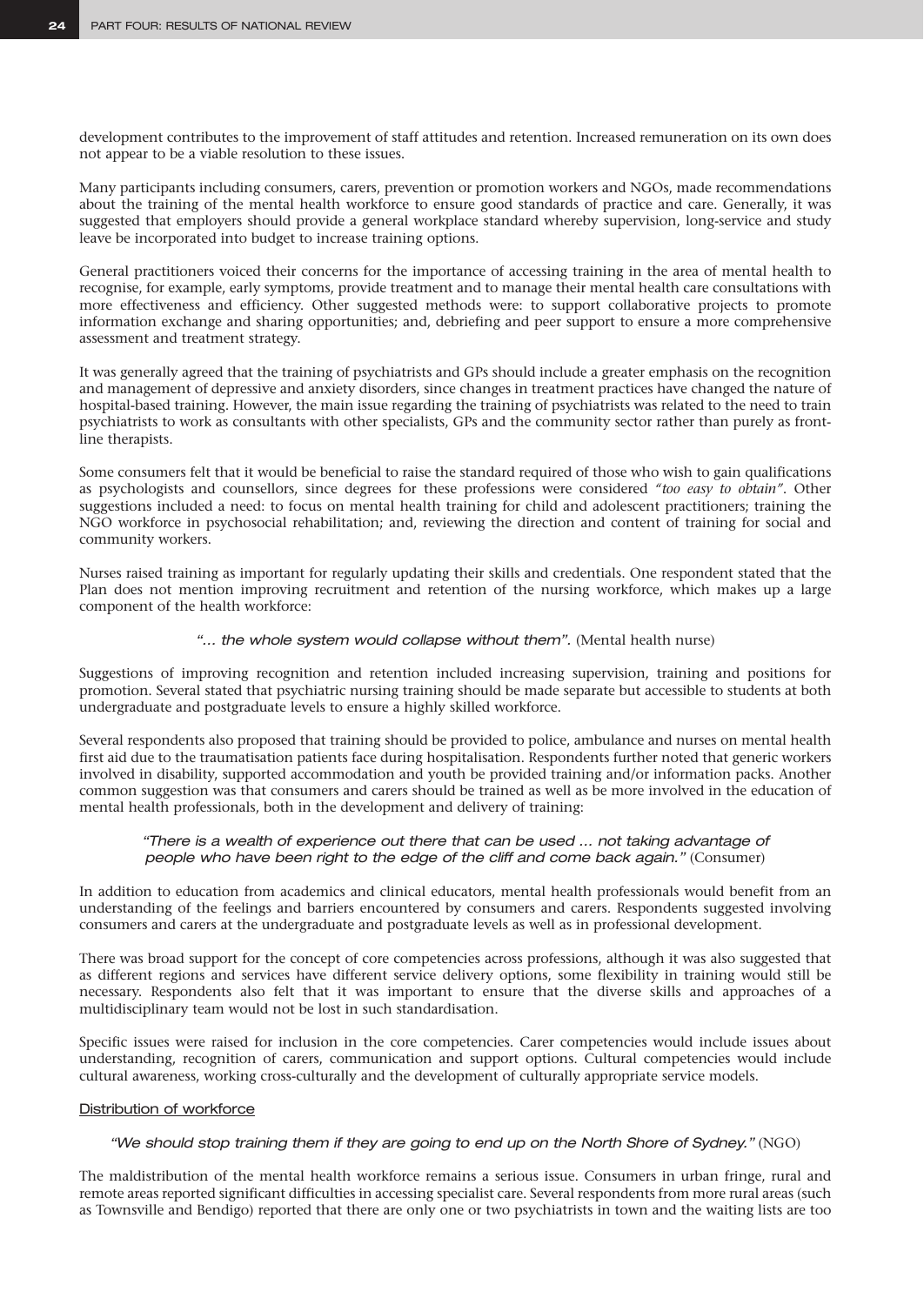long (up to two years in some instances).

Generally, it was viewed that there were less incentives for specialists to work in rural areas. It was reported that nurses move to rural areas as part of their scholarship for postgraduate studies then move to other States where they are able to obtain higher remuneration for their qualifications.

The other problem reported in relation to the distribution of the workforce, appeared to be associated with the lack of rural GPs willing to bulk-bill, rather than one of simple geographic access. There is also less financial incentive for GPs to treat patients with mental illnesses as they generally require more time than patients with physical illnesses. The suggestion by many was the need to provide better incentives for the workforce to remain in the rural areas and to treat patients with mental health issues.

The other concern raised in the study was that there is not enough use, support and focus on allied health professionals like occupational therapists, nurses, social workers, counsellors and psychologists to improve access and distribution of specialist care in needed areas. One respondent pointed out there are many people in the workforce that have experience and competently practice in the field of mental health but are ineligible for registration such as those with degrees in counselling or three years in psychology. With supervision and regular professional development the workforce could be expanded by utilising and equipping this group, thus improving recruitment (especially in rural areas where there are shortages).

#### Workforce attitudes

Mental health employees perceived their employers (the system) to be driven by economic rationalist notions of cost saving and *"more for less"* than quality of care. The mental health workforce acknowledges that their own lack of engagement in mental health reform in Australia has contributed to current problems with financing and resource distribution.

Some respondents expressed concern about 'burnout' of current members of the mental health workforce due to a lack of support and resources, and felt that there is a risk that without meaningful support mental health professionals could experience hopelessness and complacency. It was frequently suggested that the issues of workforce and workplace stresses and strategies to overcome these should be included in any Third National Mental Health Plan.

General comments were made regarding the need to balance the availability of specialist services and more general case management and to ensure that team members within multidisciplinary teams have opportunities to develop and use their specialist skills. It was suggested that the role of mental health caseworkers be refined and formalised to include a greater focus on forging inter-sectoral links. Some felt that the recruitment of bilingual and bicultural mental health workers should be encouraged, to better cater for the needs of people from CALD backgrounds.

The primary care workforce, particularly GPs, continue to report a lack of collaboration with, and support from, the specialist mental health sector. Where collaboration is enjoyed, GPs considered this to be based on the drive of key individuals rather than any systemic or structural frameworks.

It was apparent in the study that workforce attitudes were negatively impacted by several factors that impede intersectorial collaboration and overall morale. For example, different sectors and professions felt misunderstood and unrecognised for their contribution in mental health, resulting in negative attitudes between each other. In the study, a proportion of GPs, nurses, carers and consumers stated that they were not recognised for their skills, multiple roles and workload by other professionals and consumers. There was a strong sense by nurses that they are overlooked for their mix of roles as, for example, early intervention providers and in roles supporting GPs. Several GPs, for instance, viewed themselves as multi-faceted providers of both physical and mental health but non-GPs, consumers and carers voiced otherwise. Several GPs stated that the level of responsibility and stress was greater on those who did concern themselves with mental health issues, as many GPs were reported to avoid the added workload and focus on physical illnesses, thus further impacting morale. There were also many negative comments directed to psychiatrists. They were viewed, by several respondents, as prescribers of medication only without focus on the welfare of the consumer and alternative treatments. The Royal Australian and New Zealand College of Psychiatrists (RANZCP), however, did express concern about educating psychiatrists to work more effectively with consumers and carers and work with better models of integrated care.

The misrepresentation and different perceptions of each other's roles indicated the need for joint education between sectors, professions and consumers both in the public and private sectors to improve recognition, workforce attitudes and prospective collaboration that should be addressed in the Third Plan.

#### Non-pharmacological treatments

There were several comments about the roles of psychologists in the mental health care system, offered by consumers and carers, providers of specialist services, NGOs and those involved in promotion or research.

Many respondents felt that improved access to a range of counselling services and psychological therapies (including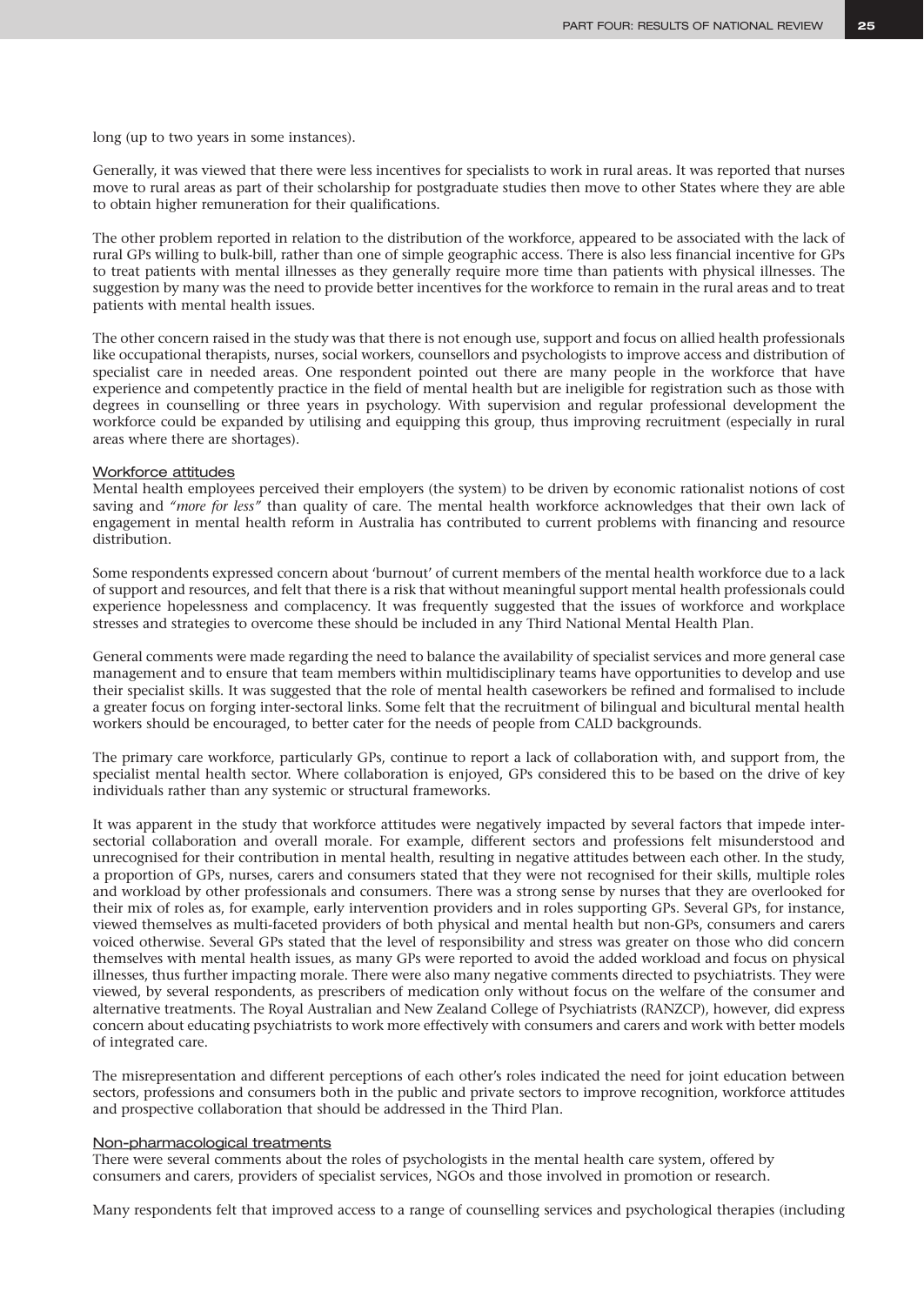cognitive behaviour therapy and narrative therapy) would be beneficial, and that psychologists should primarily be employed in the role of providing therapies (rather than being case managers). Increased access to therapies was recommended in both the public and private sectors and could be enhanced by the inclusion of psychological therapies under the Medicare Benefits Schedule. It was also suggested that the public sector needs to fund additional positions for psychologists in both the public and community sectors. Respondents voiced the need for more holistic treatment, which included other health professionals as well as community workers to help provide non-pharmacological treatment such as support groups, counselling and advocacy. Voucher systems were supported by respondents to be successful in improving access to non-pharmacological treatment.

Furthermore, a number of specialist service providers suggested that the mental health workforce could be restructured to make greater use of specialist clinical psychologists. There is a perception that there is a small and diminishing number of psychiatrists available for work in the public health system, and that funding of more positions for specialist psychologists would help to address workforce issues, provide more treatment options and help to address the unmet demand for services.

#### General practice

Many of those representing general practice felt that GPs are valued by the community as important providers of mental health care and have an important role in early detection of mental health disorders and disease management, particularly of high prevalence disorders.

It was also suggested by GPs that since they see consumers more frequently and more holistically than many other health professionals, they are well-placed to assist in the recognition and management of psychosocial problems. Some consumers and carers, however, questioned whether GPs can provide adequate care and support for consumers and carers, given the increasing pressures and high workloads of general practice, particularly in rural and remote communities.

#### *"We expect far too much from GPs, the average GP is unlikely to do a great deal. There's a danger*  that all we are really doing is limiting access to real expertise." (Professional body representative)

#### *"Those with expertise in evidence-based treatments should be there to deliver those treatments to the customer in need."* (Professional body representative)

A number of respondents requested additional measures to support GPs in their role in mental health care provision. Suggestions included: education and skills development in the recognition and management of mental health problems; funding for educational programs; improved access to specialist support and psychological therapies; dedicated funding to build partnerships; administration costs associated with liaising; referral feedback relationships/ agreements with hospitals, psychologists, psychiatrists and mental health and crisis teams; expansion of GP-item numbers which allow more time with patients; development of mental health outcome measures and assessment tools which are inclusive of general practice; and, a simpler and more streamlined approach to management of records.

General practitioners in this study were concerned with the increased paperwork and bureaucratic processes involved with assessing and treating patients and several suggested, for example, an IT-based system. To encompass these issues, some respondents suggested that a primary mental health care strategy with dedicated funding should be developed as a key area of any Third National Mental Health Plan.

Funding has been provided for one government initiative that has been reported by respondents to be successful in improving primary mental health care. The *Better Outcomes in Mental Health Care* initiative is designed to assist GPs to improve and review their assessments, mental health plans, remuneration and access to psychiatric and allied health professionals. GPs in the study have reported that the initiative has been favourable in, for example, uncovering GPs never before known to the Division, providing incentive and training in psychological strategies and assessment, access to other professionals as well as guidance in processing paperwork.

*"An emphasis on quality in general practice through Federal incentives is critical!"* (GP representative)

#### Private psychiatrists

#### *"We need to be able to get on the phone and access specialist psychiatrist advice – we need advice around issues both medication and otherwise."* (GP)

*"… (I) would use psychologists for more chronic problems, but psychiatrists are needed for acute cases."* (GP)

Access to psychiatrists was reported to be difficult and especially restricted in rural and remote areas. This drew a number of comments, notably from consumers and carers but also from service providers, general practice representatives and NGOs. A respondent suggested that a community liaison psychiatrist be based in each GP Division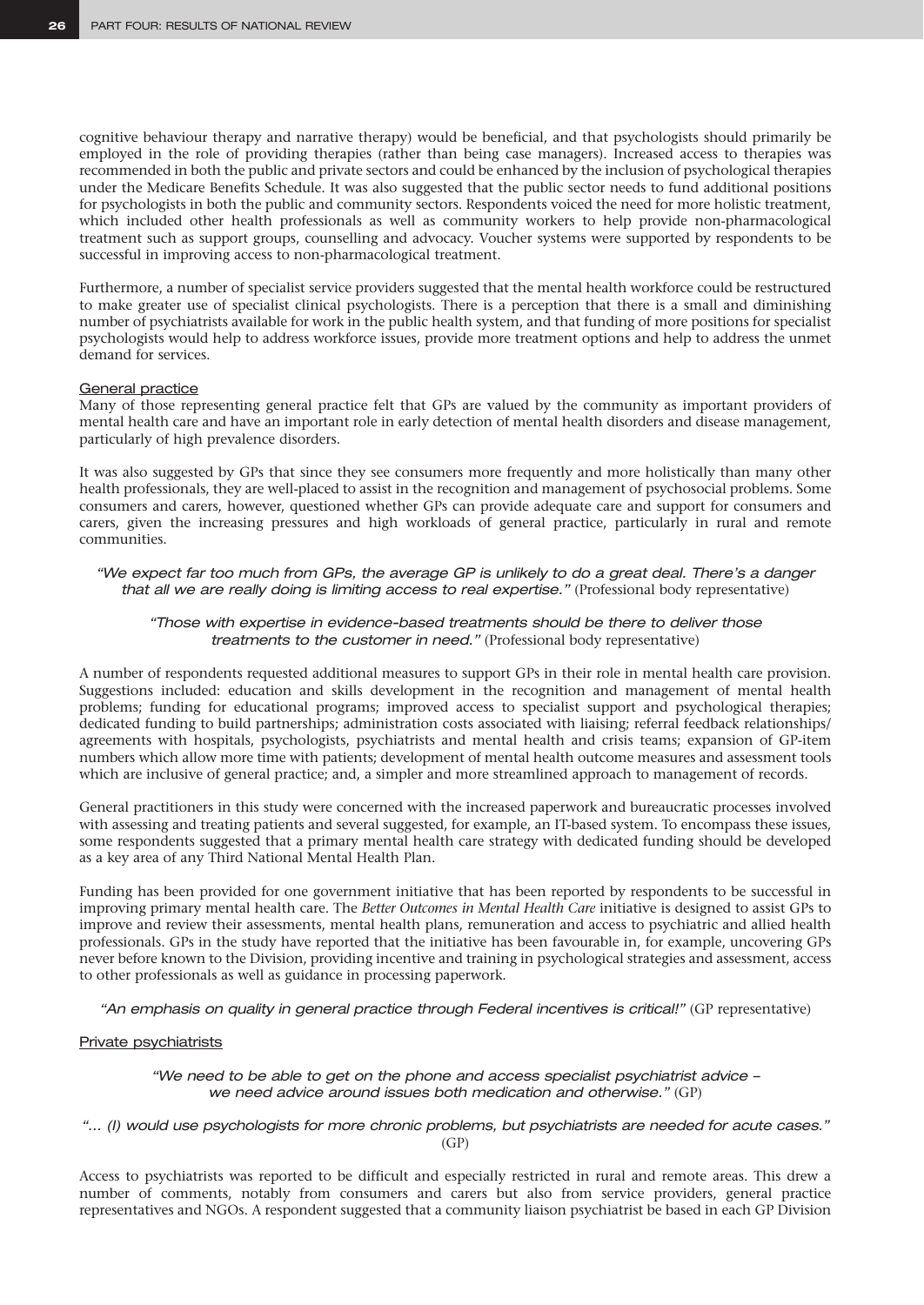– their role could include assistance with: diagnosis (using DSM-IV; 26); treatment and management; and, options for evidence-based practice.

There is a perception that private psychiatrists have a limited focus on issues such as rehabilitation, social aspects of mental illness and support for carers. Education about these issues may be beneficial and there should also be some requirement for private psychiatrists to adhere to the mental health standards, including those relating to carers.

If private psychiatrists are to provide assistance with initial (and crisis) assessment, there must be mechanisms in place to ensure that consumers have access to appropriate follow-up by other mental health professionals. As previously discussed, some respondents also felt that improving access to specialist clinical psychologists and psychological therapies may help to address unmet need and reduce a reliance on psychiatrists.

Other comments included the need for incentives to keep effective psychiatrists in the public health system and also a feeling that the emphasis on offering incentives for private psychiatrists to consult more widely implied that other professionals had less to offer. Instead, some participants suggested that it would be preferable to:

### *"… encourage and provide incentives for inter-disciplinary consultancies … and inter-professional support."*

Some respondents also suggested that in offering incentives for private psychiatrists to consult more widely, the capacity of private hospital mental health services to consult more widely should also be considered. This is related to issues previously discussed about stronger partnerships between public and private mental health services.

### Other professions

Some representatives from NGOs and specialist mental health services also raised suggestions relating to the role of other professions in the mental health workforce. It was suggested that services look to greater involvement of occupational therapists, counsellors, social workers, community and housing workers and nurse practitioners to provide a more holistic service to consumers. For example, generalist telephone counselling services play a significant role in the community. They provide mental health consumers after hours contact and support and reach many members of the community who otherwise may not be able to access help (and wish to remain anonymous), especially in more rural areas.

Nurses, for instance, felt that their contribution to mental health care, although overlooked, can be optimally used in a variety of capacities, including working in consultation and support for primary care practitioners, as well increasing the involvement in crisis intervention. They also expressed interest in providing more services for early intervention in, for example, ante-natal, workplace and school-based screening. Some specific issues were raised in regard to occupational therapy, with concerns regarding recruitment and retention of occupational therapists in the area of mental health. It was suggested that at present, occupational therapists are not sufficiently available to support people with mental health problems or their families, or for consultation by other mental health professionals.

### 4.2.1.9 Stigma

*"There is no such thing as a 'schizophrenic' and I urge researchers and the community to stop referring to people as an illness."* (Consumer)

*"If the general public are given the choice between supporting a fundraiser for cancer or diabetes ... or the choice of supporting a fundraiser for the mentally-ill, we all know where the money and support will go."* (Consumer)

*"Stigma reduction campaigns cost real money. They take time."* (Professional body representative)

*"If you have a mental illness, you still have to hide it from the person next door. People are still scared. You don't meet new people, they're not your friends"* (Consumer representative)

*"We don't talk about psychiatrists - we don't tell people we go there."* (Consumer representative)

*"Public advertising, education (about stigma) – it must be ongoing, it must be intelligent – not just one off, glossy – it needs to be grounded, local, community-owned."* (Consumer representative)

*"If I was looking for a job, I certainly wouldn't tell a future employer (about my illness)."* (Consumer representative)

*"People need to be recognised as people. I don't really care if people know I have a mental illness as long as they know what a mental illness is!"* (Consumer representative)

The barriers to community understanding of mental illness remain profound. Structural reforms are urgently required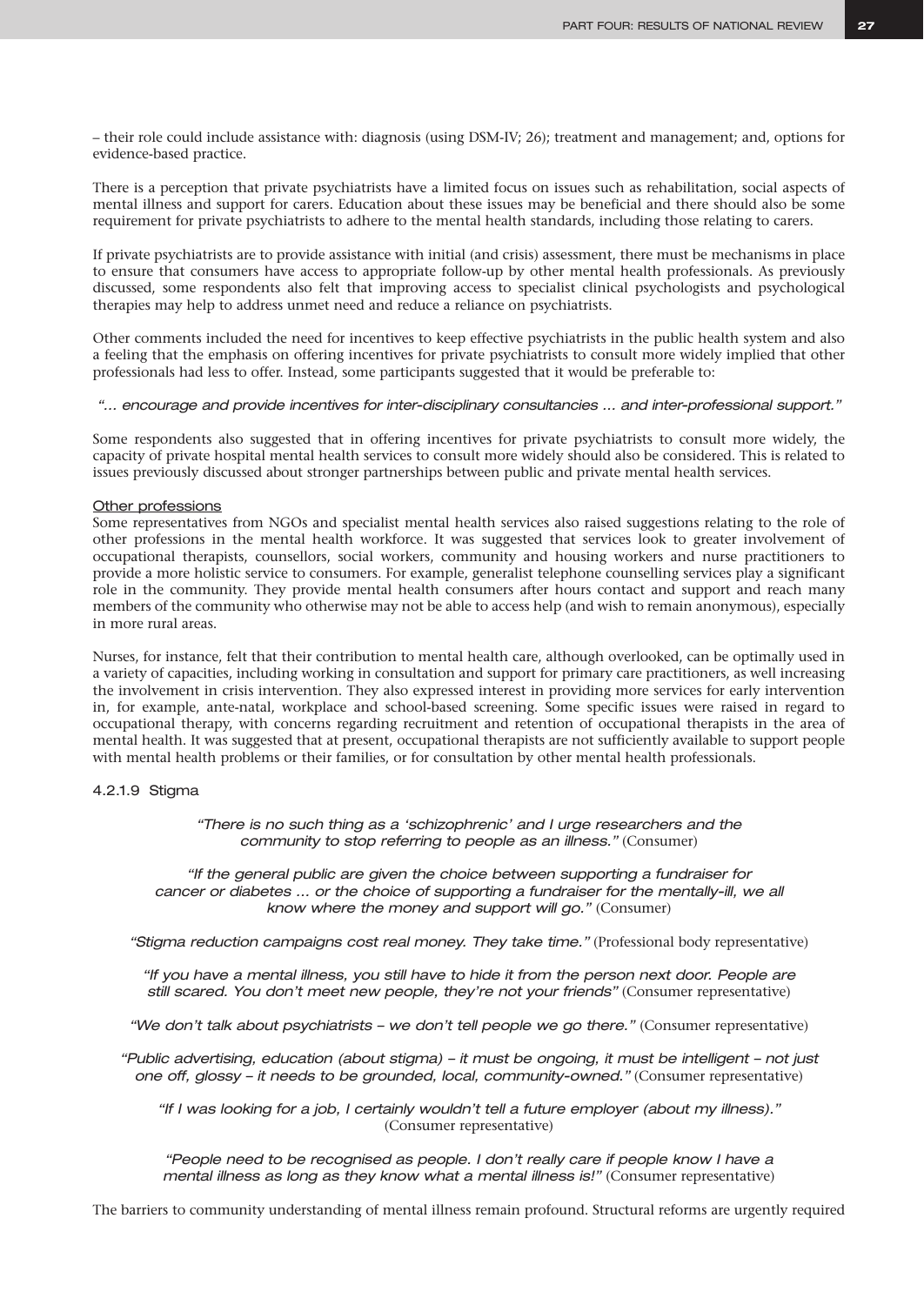to address the discriminatory practices of the insurance industry, the employment and disability sectors. Respondents provided various examples of how stigma is perpetuated. Clients being transported by police van rather than an ambulance preserves the stereotype that people with mental health issues are 'violent'. Being on high doses of medication can also worsen stigma. One respondent pointed out that many who have been mentally-ill have prison and criminal records that they would not have otherwise acquired if they were not ill.

Many respondents from all parts of the mental health system felt that stigma remains a significant issue for people with mental illness. There is still a lack of understanding of mental illness in the community and even a fear of those with mental illness. In addition, respondents felt that stigma discourages help-seeking behaviour and has an adverse effect on access to paid and even voluntary employment opportunities. In the study, there were several reports of consumers losing their jobs and not being able to apply for education and training courses. It was stated that people do not disclose a history of mental illness when seeking employment for fear of stigma.

Stigma in the workplace was also raised as a concern. One respondent said, that if an employee has depression they must be very circumspect, as the possible financial and emotional cost is too high given the expected bad reaction from colleagues and employers. Several respondents argued the practice and policies of insurance industries may even be a broader problem than stigma. Insurance companies attach mental health item numbers to consumers that can limit access to both mental and physical health services; consumers may not be able to then claim both services on Medicare.

While all respondents who commented on this area agreed that it is an important issue, there was uncertainty about how it might best be addressed. Some people suggested that it is difficult to know which approach will change public opinion and that more research might be beneficial. Others recommended a coordinated media blitz to educate the community about stigma and mental illness, combined with some positive publicity. It was suggested that the best way to reduce stigma and to change attitudes and behaviour is through direct contact with consumers. It was recommended that funding and training be provided to consumer and carer organisations to create and take up educative roles and, for example, visit schools and tell their individual stories.

Of most concern was a commonly expressed view that the mental health workforce was perpetuating stigma due to the attitudes between staff and consumers. In some instances, respondents reported the attitudes of staff/ clinicians to be worse than those from the general community. Several consumers, for example, felt that the general attitude of nurses towards consumers needed improvement; this was highlighted by several respondents who perceived they are not always treated or referred to 'as people' by staff members.

A national campaign/ framework, with local implementation is needed to address the stigma of mental illness. The framework must incorporate comprehensive strategies for local community and school-based implementation, mental health literacy programs and mental health promotion programs. These programs should also include specific strategies for CALD communities that are culturally appropriate where stigma is also exacerbated by language and unfamiliar cultural differences.

### 4.2.1.10 Innovation and sustainability

*"Prevention and promotion programs – often get grant monies and get good results but when the initial funding ceases there's no more funding. Good initiatives are simply left to die."* (Mental health nurse)

*"We need new systems that prioritise quality and safety. Systems that want to compare themselves with others, compare themselves with guidelines, compare themselves*  with the best available clinical services!" (National professional body)

*"We must highlight the examples of outstanding practice, in both the public and private sectors. They just don't get the recognition or support they deserve."* (Mental health consumer representative)

*"We need to understand the developmental pathways to disorder. We must act at the real transition points in development."* (Professional body representative)

There appears to have been a real lack of commitment to sustaining and adopting genuine systemic change to address gaps in service delivery and problems with access and equity.

Many of the innovative changes that have occurred at the national level have been welcomed. However, a common view is that these changes and innovations have been incremental in nature and have not been sustained beyond the initial implementation phase. Much of this appears to be due to reluctance on the part of the States and Territories to sustain programs that have grown out of national innovations/ initiatives.

It seems that public sector mental health providers have tended to continue with 'business as usual'. This has resulted in a lack of innovation or inter-sectoral collaboration or attention to early intervention programs, mental health promotion and prevention programs aimed at recovery. Respondents pointed out that there is a resistance to change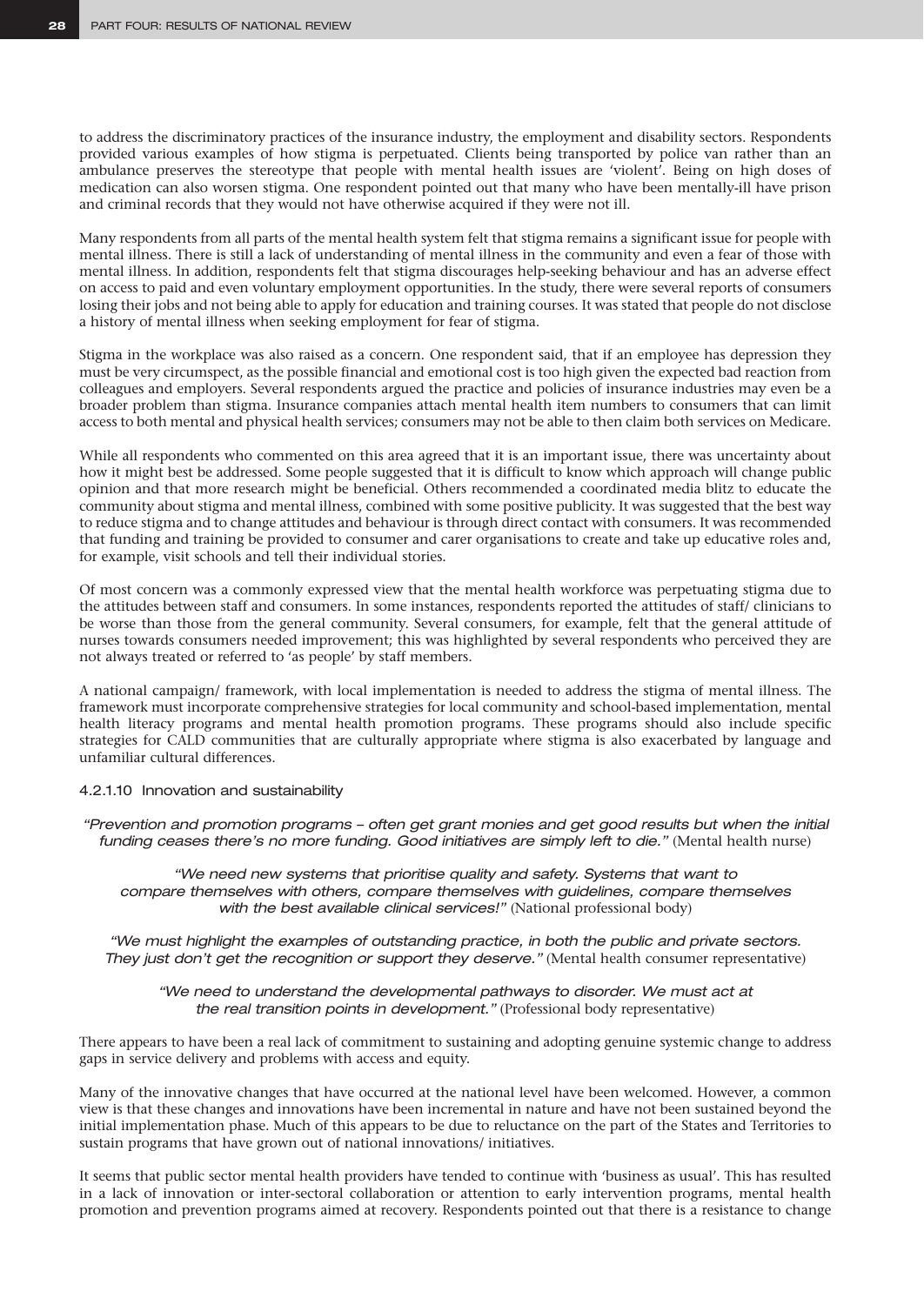that threatens innovative strategies that are initially established. This appeared to be due to the threat to current staff positions and an increase in workload without the sustainability of increased resources or reward.

Evidence-based practice was generally supported but some respondents expressed concern about the limitations of too great an emphasis on this approach and felt that much more research is needed. Developing standard evaluation tools focused on evidence-based practice may not measure the many and varied therapies and projects that are being provided to consumers, carers and staff that are effective. Others supported evidence-based practice in areas where the evidence is available but called for a balanced approach which would also accord value to clinical and consumer preference, innovation and experience.

For many psychosocial interventions, there may have been insufficient research to provide conclusive evidence, perhaps owing to a lack of funding or professional support. Nonetheless, many practitioners and consumers may consider the intervention helpful and consumers should not be disadvantaged by the loss of these services.

Some participants called for a greater commitment to brain research in mental health, to develop a better understanding of illnesses, relieve the suffering associated with mental illness and maintain contact with the growing international knowledge base. The development of a national coalition of researchers with expertise in the combined areas of brain/ mind research should be a priority.

### *4.2.2 'Other' areas of interest*

A large range of 'other' responses were gathered from the surveys or community consultations. These are now summarised under key themes.

4.2.2.1 Effectiveness and accountability

*"Different models trialled … but no evaluation of different models – we need to measure efficiencies. We need linkages between funding and outputs."*

*"Not enough hard information/ statistics on who accesses mental health services … only get the crisis stories … not transparent communication. We need to know size of problem, identify the needs, determine the number of hospital admissions etc."*

Overall, there was support for the value of measures of effectiveness and accountability in the mental health services. Some respondents suggested linking funding to such measures (for example, adherence to standards, use of evidencebased practice or the completion of items in the National Mental Health Plan). Measuring 'wellbeing' of consumers and staff, for example, can prove difficult to do in tangible terms and thus easily ignored, but may be of great significance in measuring the quality of service delivery and accountability. The concern is that funding would be focused on measurable items and more dependent upon the organisation's ability and expertise in writing report and grant submissions to their funding or prospective funding bodies, rather than the success of their actual service delivery.

Considerations about data collection and outcome measurement were included in previous plans but the area needs further research and development, according to some respondents. Development of outcome measures and the evaluation of services should be inclusive of, and sensitive to, the needs of all stakeholders, including services in the non-government sector, people from CALD backgrounds and consumers and carers. Implementation of outcome measures also needs to be assessed and requires funding as staff need training and supervision in administering evaluation, and recording and reporting the results.

Research respondents provided examples and recommended several ways to improve evaluation of service delivery; the inclusion of compulsory exit interviews of staff to provide feedback to the organisation and to the public. Other suggestions were to examine the ratio of staff and skill sets, and implement a standard process by which professionals respond to consumer complaints, as practiced by physicians in Hobart to increase accountability.

### 4.2.2.2 High prevalence disorders

As previously mentioned, some respondents indicated that high prevalence disorders such as depression and anxiety are not being treated. However, respondents repeated a number of comments here in regard to supporting GPs, in the role of collaborating with other professionals and being able to access psychological services*.* Others recommended that mental health specialists should be more involved in treating high prevalence disorders.

### 4.2.2.3 Service 'silos'

Several respondents from various parts of the mental health sector felt that the concept of eliminating financial and service 'silos' (i.e. administratively and financially independent components of health and welfare services) across a huge range of services seems simplistic and unworkable. Instead, they proposed a stronger emphasis on a number of other strategies to enhance the integrated provision of care by these agencies. These included: better communication; shared planning; some coordinated policies; integration of services on the ground at the local level; coordinated care management; flexible funding models; and, a focus on relationships and consumer needs rather than structural barriers.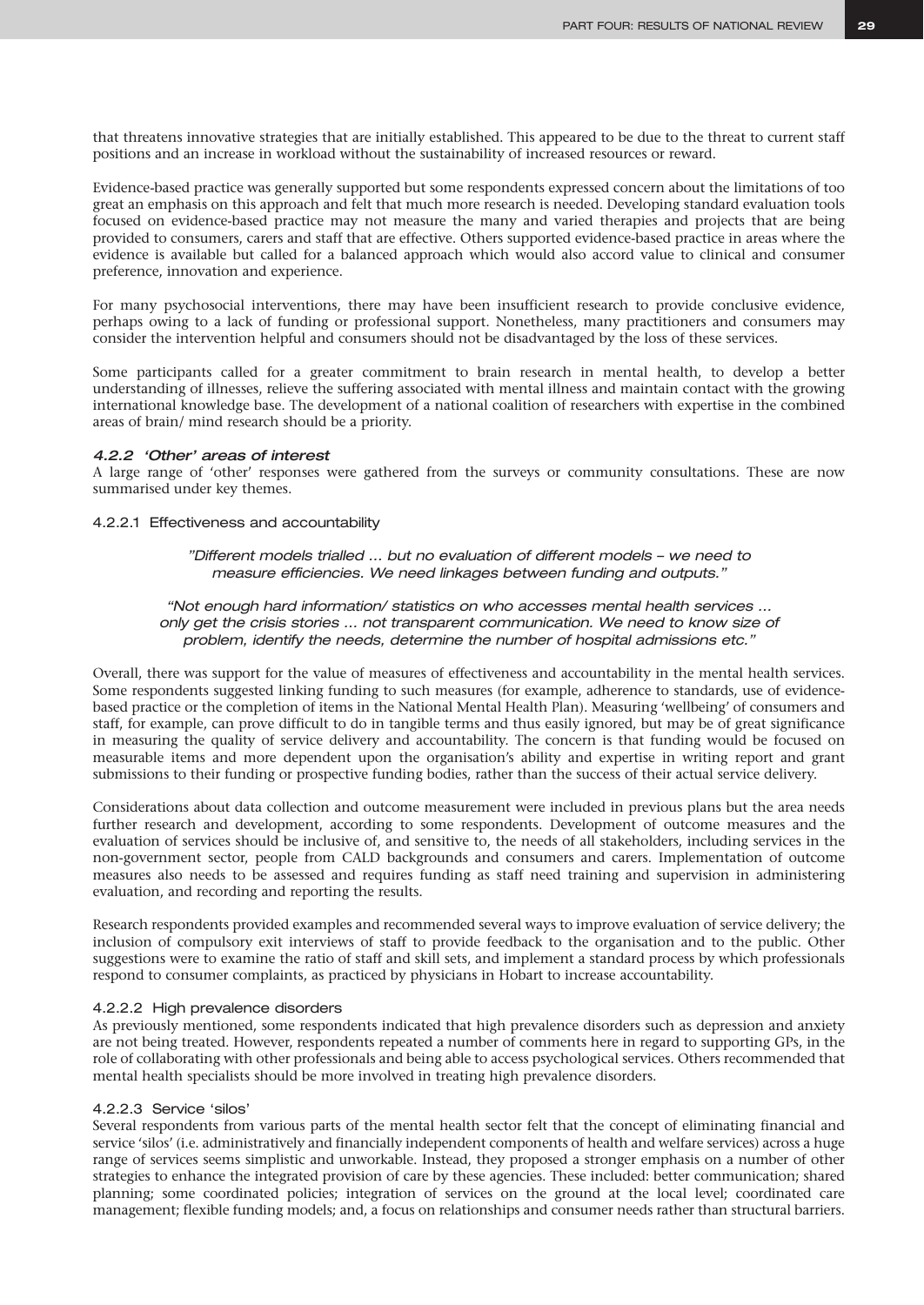Other comments reflected concerns about the possible effects of eliminating 'silos' and suggested that there will always need to be some policy, funding and program divisions due to the differences in clientele, treatment philosophy and approaches and to ensure that specialist services are not devalued. There was some concern that areas which are traditionally under-funded or seen as lower in priority (such as services for children and adolescents) might find their funds diverted to other areas if they were simply incorporated within general services.

### 4.2.2.4 Services for children and adolescents

*"We've got to improve the funding of services (eg. two workers in child and adolescent mental health services are on maternity leave and they have not been replaced) … need to have access to psychiatrists!!!"*

There appeared to be strong agreement with the need for an emphasis on services for children and adolescents, including both clinical services and mental health promotion programs. Comments were received from the full range of respondents, including consumers, carers, service providers and GPs, representatives from NGOs, people from other agencies and those involved in promotion and research.

Respondents were concerned about the perceived under funding of services for children and adolescents and the need to safeguard resources in this area from redirection to other services. Other respondents commented on the need to improve support for young carers and children whose parents or relatives have a mental illness.

Participants commented on the need to promote resilience for children and young people (eg. school-based programs), which have benefits in terms of substance abuse, suicide risk and youth homelessness. In addition, there were calls to introduce earlier interventions, given the research into the importance of the perinatal period and the zero-to-three age range.

Some participants called for an increase in specific programs, interventions and services for high risk children and young people. High risk groups included: children experiencing trauma and maltreatment; children in alternate care; Indigenous populations; young offenders; children of parents with a mental illness; children with chronic illness; and, young people with substance abuse problems. In addition, it was suggested that children and young people who have severe or disabling mental health problems are not well-supported.

The development of additional services and interventions for young people will require a commitment to research and development, education and training and policy support. It was suggested that mental health professionals and child psychiatrists could take a lead role in providing training across the child health and welfare sectors to improve approaches to complex problems.

Several respondents also called for the development of a module of the National Standards for Mental Health Services addressing issues for infants, children and young people. It was suggested that current Standards are strongly focussed on the needs of adults and that an additional module of Standards would help to support progress in this area.

### 4.2.2.5 Services for the elderly

### *"Mental health services for older adults are fragmented, and planning is too slow to meet the needs of the population, given the expected growth in numbers of people over 65."* (Health management and research respondent)

Some respondents commented on the need for more mental health services for the elderly. In particular, the elderly with mental illness need more equitable access to support, more support for their carers (such as respite and community services) and increased provision of residential care. However, there were several who viewed services more positively and considered the model of aged care homes to be a good environment for mental health care of the elderly. Respondents requested further advisory and consulting services for the management of services as well as advice on individual patients.

### 4.2.2.6 Dual diagnosis

### *"The substance abuse issues are just never addressed seriously within the public systems."* (National professional body)

Respondents felt that service provision for those with dual diagnosis needed significant improvement but did not necessarily see the integration of mental health and substance abuse agencies as the solution. Furthermore, respondents felt that attention should be given not only to those who have mental illness with a substance disorder but also to people with other comorbidities who are similarly disadvantaged. Dual diagnosis should be considered to include those who have mental illness in combination with a physical health problem or intellectual disability.

People with a co-occurring mental illness and substance disorder may experience stigmatisation in both service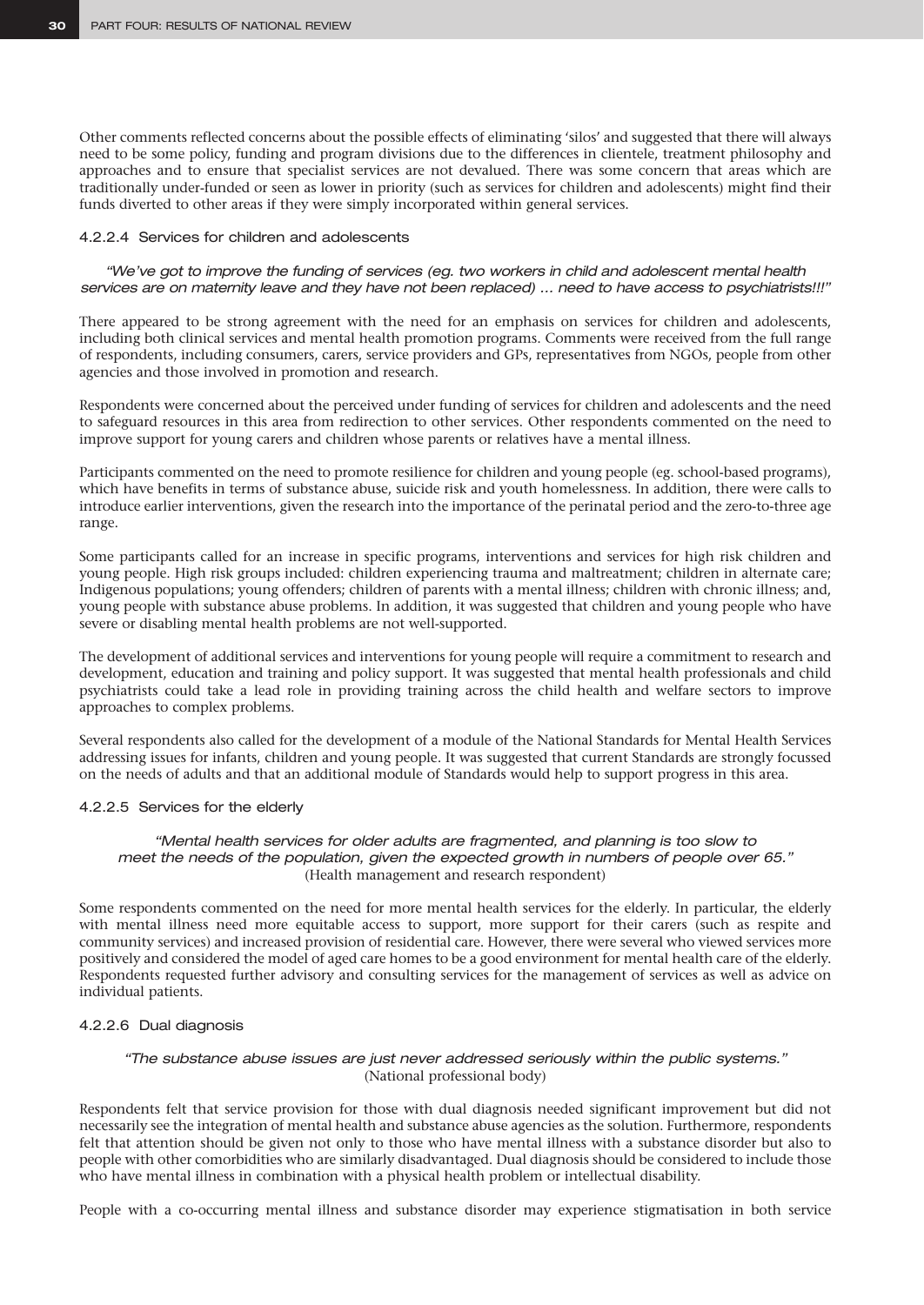settings, or their comorbidities may be neglected. It may not be uncommon that a person will have multiple issues and only be treated partly. For example, a drug and alcohol worker may have a client who: has a personality disorder; is suffering from a medical condition; has drug and alcohol issues; and, also be homeless. Many consumers do not fit one particular category and fall between the gap of residential housing and hospital admission. There is also the concern that certain groups of consumers would be more overlooked such as those concurrently suffering from comorbid high prevalence disorders.

Many who commented, suggested that substance abuse agencies should not be integrated with mental health services, but rather that strong partnerships and liaison would yield improved program development and care. Furthermore, there was concern about the effects of full service integration on those people who do not have this specific comorbidity. While it might be beneficial for those with combined mental illness and substance abuse disorder, other clients in both groups may be disadvantaged. People were also concerned about creating a public perception that mental illness and substance abuse are always closely associated; perhaps further stigmatising individuals who have one or both of these disorders.

Other suggestions made by respondents to improve dual diagnosis issues include: support for people with serious mental illness involved in family court issues relating to separation and child custody; training in comorbidity with better clarification of diagnostic guidelines; and, promotion of dual worker roles.

### 4.2.2.7 Forensic, prison and detention centre settings

Some service providers, consumer and carer representatives offered additional comments regarding the mental health needs of forensic, prison and detention centre settings. It was suggested that the draft forensic mental health principles be confirmed and adopted. Additionally, it was considered important to take into account the inter-relationships between offending, childhood abuse, substance abuse and mental illness. Furthermore, the needs of people from CALD backgrounds in these settings should be considered, as they are often further isolated by cultural differences or language barriers.

While people in detention centres should be included as an underserved population for the purposes of a Third Plan, one respondent pointed out that a larger number of refugees and families not in detention also suffer from mental health problems, some as a result of traumatic experiences.

### 4.2.2.8 CALD communities

### *"Non-use of interpreters is a problem for ethnic groups – there needs to be policy written for the consumer and the family … there is horrendous confusion and trauma."* (Ethnic community respondent)

There was a strong feeling that people from CALD communities should be included as an underserved population in a Third National Mental Health Plan and also that they should be better represented in all the other initiatives and priority areas suggested. Respondents expressed concern over the omission of this group from the report despite the fact that their needs had been highlighted in previous plans.

Respondents from various parts of the mental health sector felt that services for people from CALD communities need further attention and that mental health services and programs should be more inclusive of cultural issues. Other comments related to specific gaps in the services available for people from CALD backgrounds, notably more interpretation services and long-term support services.

Ethnic communities suffer even greater stigma and access services only at crisis point. Several respondents reported that they mainly seek GPs rather than specialist services and do not discuss their issues openly or challenge the assessment and treatment provided. Respondents were concerned that CALD communities do not comprehend what is happening to them. There is the fear of being further ostracised and marginalised within their community as well as from professionals:

*"… shame and secrecy abound in these communities …"*

### *"GPs are front line for ethnic communities – especially for mental illness related issues … If a patient feels the GP is pressured for time, the patient won't disclose or request an interpreter."* (CALD NGO)

It was suggested that cultural appropriateness and access should be included in the evaluation measures of both government and non-government services, including those not specifically targeting CALD communities. Service providers were encouraged to make greater use of the expertise available through State-based transcultural mental health services.

People from CALD backgrounds should be consulted and represented in all aspects of the mental health services, including: service planning; development of standards, guidelines and protocols; planning and implementation of service evaluation; and, development of promotion and prevention programs. Respondents in the study suggested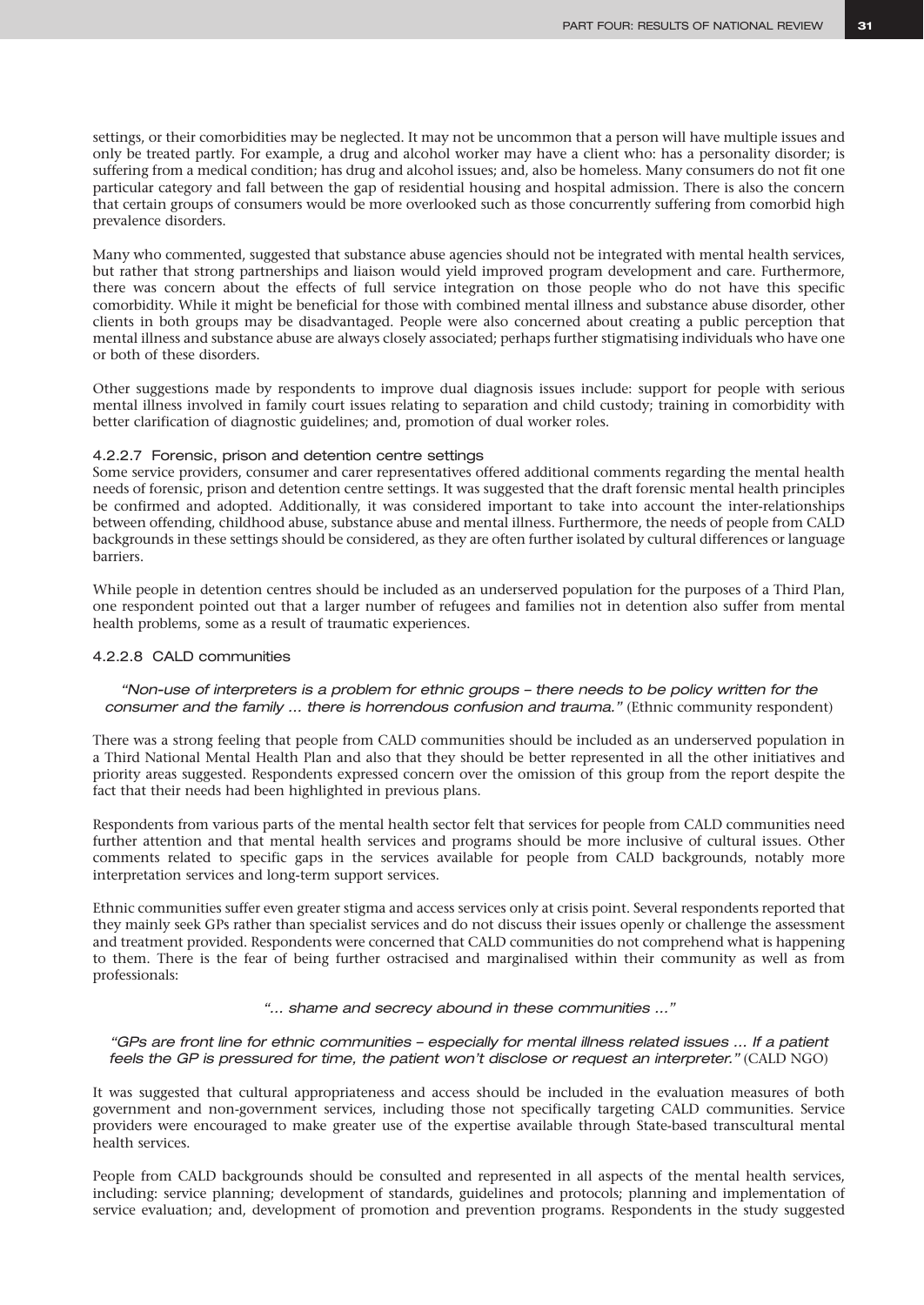several strategies to improve mental health care for CALD communities. These include increasing employment of bilingual workers, educating health professionals how to ask the right questions that are culturally appropriate and treating persons quickly, to avoid deterioration of mental health. Respondents also recommended that more bilingual and overseas trained doctors, who are not recognised for their qualifications, be considered for community worker roles within their specific communities.

### 4.2.2.9 Indigenous communities

There was broad agreement regarding the identification of Indigenous mental health as a priority area, with some respondents reporting that rural, remote and Indigenous communities live under considerable stress and are seriously under-served and under-resourced in terms of mental health care. However, problems with workforce distribution were considered. Respondents stated that Indigenous workers are undervalued for their skills due to the continual application and emphasis on the medical model. It was suggested that there should be management position opportunities for Indigenous health workers in rural areas that are valued and considered for their traditional skills.

Some respondents felt that the baseline information for emotional and social wellbeing in Indigenous communities is, or may be, already available and that a higher priority now would be the development of appropriate pilot programs.

Participants conveyed the view that the most appropriate mental health care for Indigenous communities should be based on a holistic model of care where providers worked closely with families including the provision of family education. Early intervention through school-based programs and community education programs was also considered vital for Indigenous communities.

Those participants commenting on Indigenous mental health felt that more attention needed to be paid to the determinants of mental health. Most participants felt that governments and services were happy to treat illness but less willing to address the real determinants:

### *"… we need doctors to work within organisations that are resourced to address determinants."*  (Indigenous health worker)

### 4.2.2.10 Rural and remote communities

### *"Country areas need more psychiatrists desperately. Bendigo has only one full-time private psychiatrist – her books have been closed for three years!!!"*

Respondents also agreed with the identification of rural and remote communities as an underserved population. People from all parts of the mental health sector commented on this issue and some called for a more comprehensive rural and remote mental health strategy as part of a Third National Mental Health Plan.

Such a strategy might include defining rural and remote sites, mapping the existing mental health networks against social and demographic information, defining the essential elements of rural mental health service delivery, developing a range of models of service, then implementing and evaluating these in selected communities.

Several respondents commented on workforce issues as a significant issue in regard to rural and remote mental health and felt that there was limited availability of skilled staff in some areas. Generally the shortage of skilled staff and geographical distances ensures that much greater effort in administration and time is required for mental health services to respond to consumers. For example, it was reported that there is only one mental health team that covers rural South Australia. Outreach teams cannot access many places by public transport and are only accessible via fourwheel drives and charter flights. Acute care is often managed from a distant location and is often the last resort.

To overcome this shortage, an integrated and collaborative approach would be needed to create effective workforce development strategies to recruit and maintain professionals in rural practice. There was broad agreement for the use of telehealth as an adjunct to rural and remote mental health but several pointed out that it is only one tool and should not be seen as a substitute for face-to-face service provision. While telehealth can provide valuable information and support, it would need to be considered as part of a much broader rural mental health strategy. Some people expressed concern that telehealth initiatives may be perceived negatively by some people due to delusions regarding electronic media and thus not helpful for some consumers.

### 4.2.2.11 Early intervention, promotion and prevention

*"Teach kids about mental illness and drugs and alcohol – there are lots of youth here in Bendigo and they need education."*

Many comments about early intervention, promotion and prevention were made within the context of services for children and young people. Many respondents voiced the need to continue and develop programs to target schools and include them as part of the school curriculum to raise the awareness of mental health, as well as the effects of drugs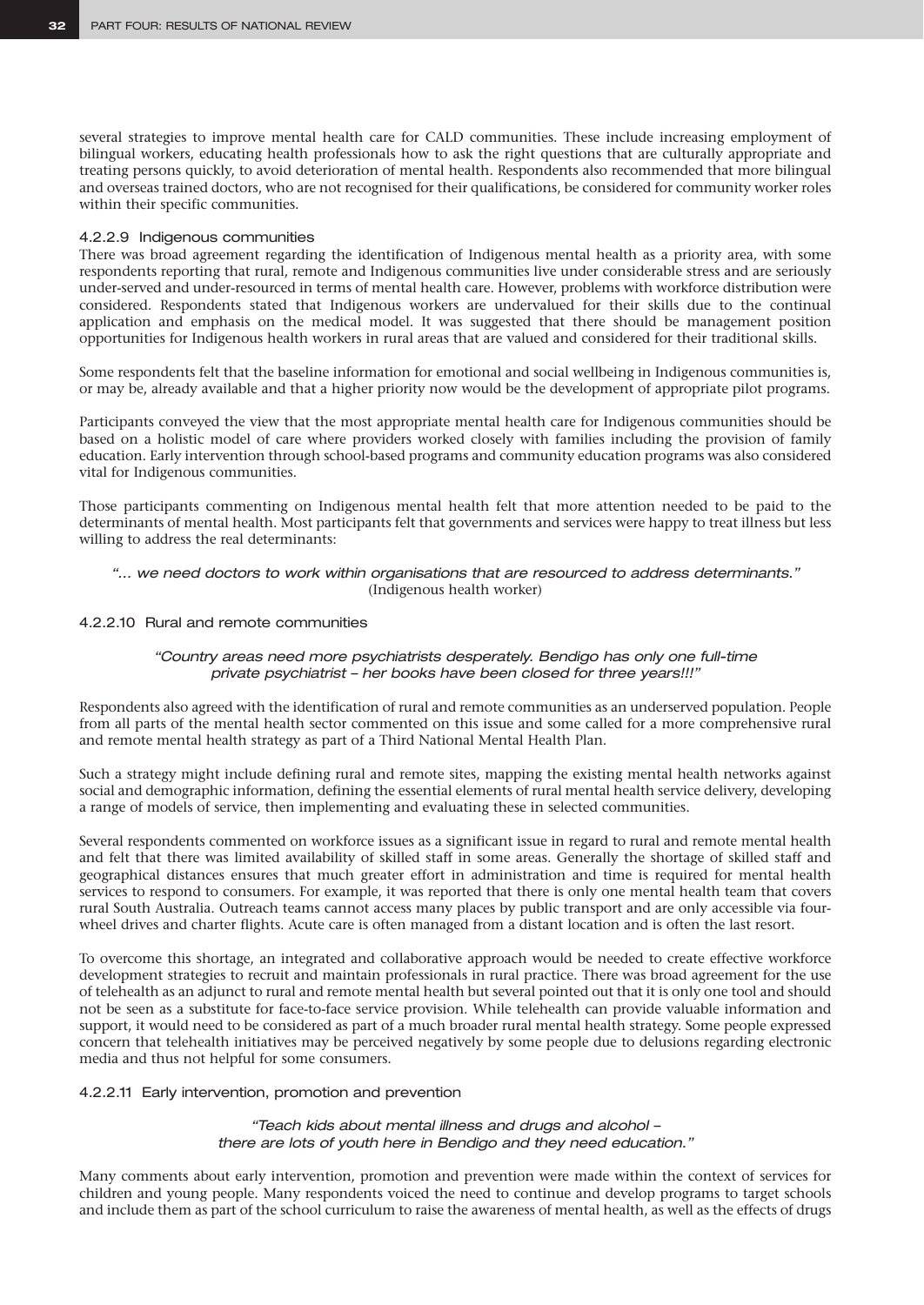and alcohol. Programs such as MindMatters and *beyondblue* have been useful in educating the community. Respondents commented that teachers generally feel unsupported in dealing with child mental health issues, and there is little professional development available to assist in detecting early symptoms. It raises the question of who should take the responsibility of promoting, screening and educating children on mental health. Several respondents suggested that mental health nurses could play a significant role in early intervention providers. Other suggestions included employing consumers and carers in educative roles in schools.

It was also noted that promotion and prevention programs should target infants, young families and children who are carers, through pre-school screening, home visits, parenting programs and support groups:

### *"Results show that when support is provided to parents with a mental illness, this*  reduces the number of children going into care and notifications to the Department *because children have no where to go. When people know there are alternatives and children know where to go for help – it assists getting help early."* (Community respondent)

However, other respondents pointed out that programs are needed for all age groups and population groups such as ethnic and rural communities, the general workplace and people with high prevalence disorders. Ethnic groups, for instance, need additional help in understanding the system and information packs in different languages.

Respondents from most areas of the mental health sector were supportive of a greater investment in promotion, prevention and early intervention. However, representatives of the consumers or carers were more likely to point out that there are still significant service gaps which need to be addressed and also made several comments more closely related to rehabilitation and relapse prevention.

The data showed that the vision of the National Mental Health Policy and the strategies outlined in the National Mental Health Plan did not always align with the reality of implementation. It will be recalled that the Commonwealth Government had to resort to 'carrot and stick' approaches to encourage the compliance of the States and Territories with National Mental Health Policy. The 'sticks' were not an option with the private sector and the 'carrots', in the form of multiple trials and initiatives, were readily consumed but rarely 'replanted'.

### 4.3 Conclusions

The experiences of consumers, carers and providers of mental health services support the interpretation that the National Mental Health Strategy has not produced the enduring structural and systemic reform needed to meet the needs of the broad range of mental health consumers. The Strategy has given birth to many 'initiatives', 'innovations', 'pilot programs' and 'trials' but seems to have fallen short of producing strategic and sustainable mental health care reform for the broader community.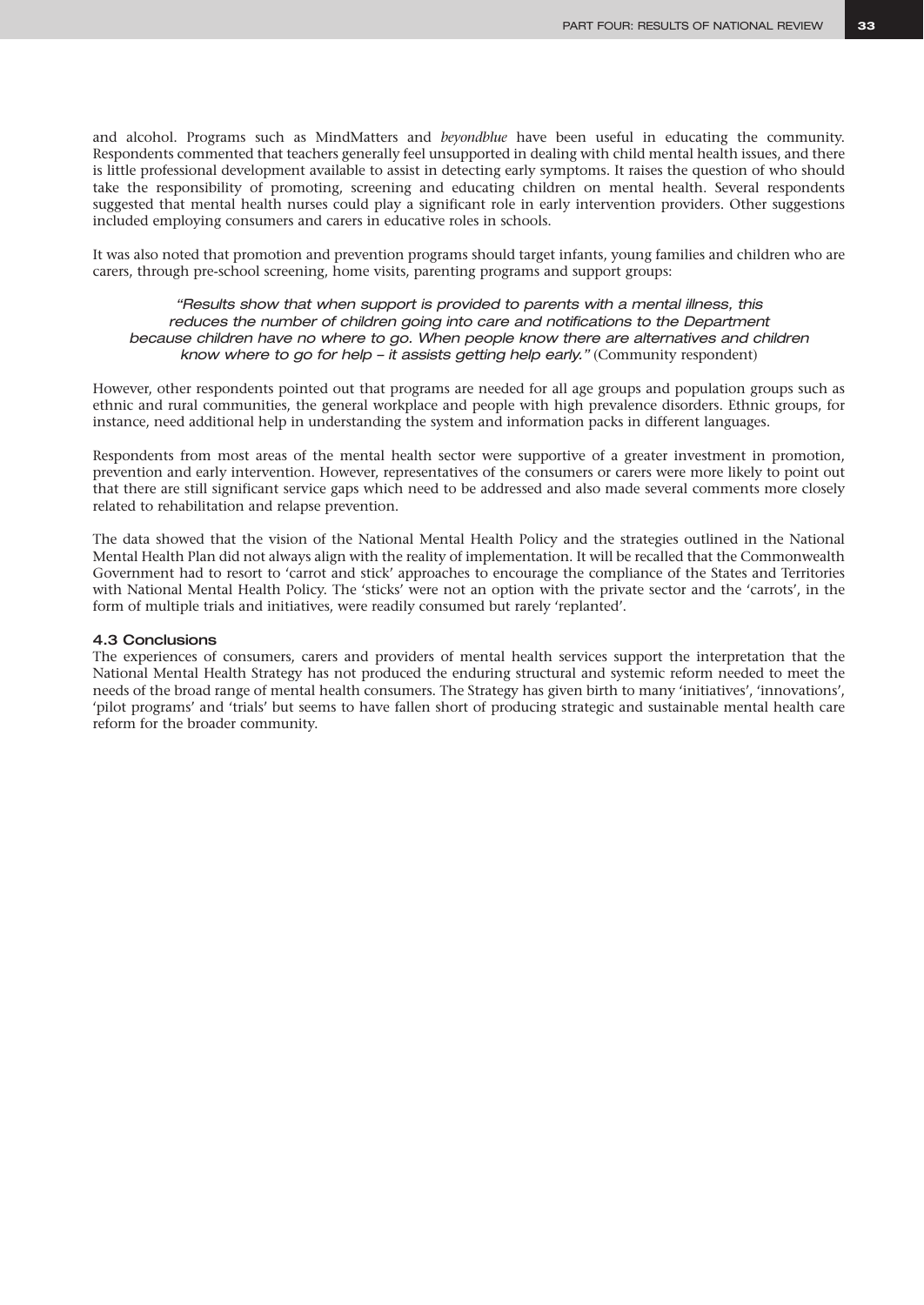# PART FIVE: DETERMINING COMMUNITY PRIORITIES

### 5.1 A survey of 'ways forward'

This final survey was designed to determine community priorities and possible mechanisms for future mental health reform. A lack of clear priority setting and associated detailed implementation strategies is a perceived weakness of the previous two mental health plans. The top priorities identified by this process should be at the centre of any Third Plan. Genuine community and consultation over such priorities, and preferred implementation strategies, has not previously been attempted in such a systematic fashion. The survey was sent to recipients of the previous two surveys as well as those (eg. community members, mental health providers and GPs) who attended national community consultations to identify and address key themes. Recipients were asked to complete the survey to reflect either their individual views or those of the organisation they represented.

Survey respondents were categorised into the following groups:

- Consumer of mental health services;
- Carer of a person with a mental illness;
- Consumer or carer advocacy group;
- Public provider of specialist treatment;
- Private provider of specialist treatment;
- Provider of early intervention services;
- General practitioner;
- Divisions of General Practice;
- Non-government community service provider;
- Mental health promotion or education;
- Mental health research or evaluation;
- Health policy maker or advisor; or,
- Human services agency other than health.

### *5.1.1 Survey development*

The survey was divided into two sections (see Appendix 9):

- 1. The first identified a number of key themes or priorities. These were derived from the qualitative data linked to the previous surveys and the extended process of national community consultations. Recipients were asked to mark their top 10 preferences only, from within a list of 26 possible priorities.
- 2. The second outlined some suggested mechanisms for implementation of the priorities. Under a total of 25 headings, recipients were asked to mark only those methods that they felt were most appropriate.

There was also an opportunity for respondents to add other priorities and/or mechanisms and rank them along with the ones listed in the survey.

Four different versions of the first part of the survey were developed. Each version rotated the order of items (in section one) to avoid any response bias favouring items near the top of the survey.

### 5.2 Results from survey for community priorities

Responses were received from 270 organisations or individuals. The origins of these responses are shown in Table 1. The inputs from public providers of mental health services, GP organisations and consumer and carers (through organisations, as well as individually) were significant. Again, the number and breadth of responses is notable.

The various levels of community and stakeholder support for the priorities are detailed in Table 2. The top ten priorities listed provide major insights into the ways in which the respondents have considered the wide range of mental health needs of the Australian community. Strong priority was given to some key areas that have been promoted under national planning (i.e. early intervention, management of comorbid substance abuse, expansion of the range of acute care settings and expansion of services in rural and remote areas) but are perceived to have been poorly resourced, implemented or translated into action nationally. The high rating given to the implementation of national standards for mental health care services indicates the sectors frustration with State government failures to progress this item adequately over the last five years. National standards for care are seen as providing at least some baseline for expectations of reasonable quality care.

Although not the highest service priorities, the community and mental health stakeholders provided strong support for a range of priorities that emphasise the need to lead and refinance the battle against stigma and discrimination. The respective governments are seen as not having invested sufficient effort in these areas even though they continue to have major impacts on the quality of life for those with mental health problems. Within this broader context, the need to address the attitudes of mental health workers was seen as a very specific and urgent target for concerted action.

Consumer, carer and family participation were continually emphasised as key factors underpinning improvements in attitudes, quality of services and sustained improvements in the quality of life of those affected. Progress to date is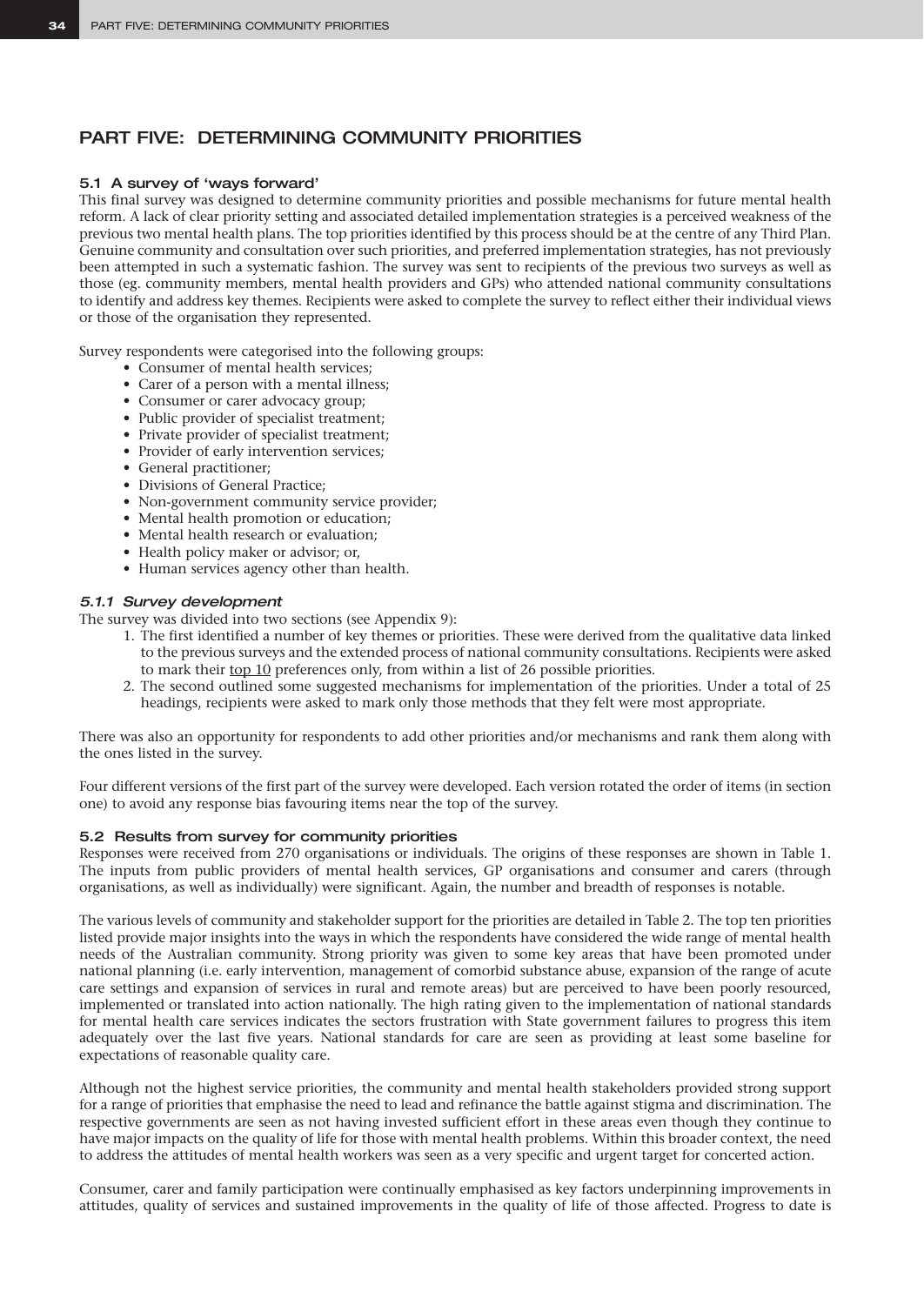perceived to have been limited to national and State levels of participation rather than having achieved real progress in the process of day-to-day care.

A strong emphasis was placed on the need to support innovation, service evaluation, aetiological and treatment research, and national implementation of successful service improvements. There is an increased recognition that simply putting more resources into existing systems of care without promotion of innovation, excellence, accountability, staff education and development, and clinical biomedical and health systems research may only have marginal impacts on an already depleted health system.

As the full priority list was derived from the data collected from the initial surveys, and later community and professional consultations, all of the listed items should be seen as relevant to the development of effective national mental health policy. To ignore the top 10, or to not recognise the weights attached to progress in these areas in any Third National Plan, would risk even greater alienation of consumers, carers, families and local service providers. Those items should be recognised as key objectives for any proposed enhancements in service resourcing or development.

### 5.3 Proposed mechanisms for achieving system change

With regard to specific mechanisms for implementing each of these national priorities, the respondents indicated varying degrees of support for possible strategies (Table 3). The table has been organised to demonstrate those areas and mechanisms that were most frequently endorsed. Here, the lists of specific mechanisms were again developed from the earlier quantitative and qualitative data sources. However, the task of having stakeholders prioritise such mechanisms should assist national and local planning agencies to focus on processes that will attract considerable community support.

Some specific examples are notable. In the area of national leadership, strong emphasis is placed on the potential roles of national professional groups, consumers and carers rather than governmental agencies. With regard to mechanisms for accountability, there was strong support again for an independent national commission rather than current bureaucratic or more politically-acceptable alternatives. Consumer and carer participation is seen to be impeded largely due to lack of financial support at a local or regional level. Sixty-seven (67) percent affirmed at least one of the models for an independent commission that was proposed. Development of specific 'step-down' acute care facilities are seen to be a potential solution to the current perceived crisis in access to acute care. It has not been a feature of Australian developments in acute care but is seen as the potential bridge between acute hospital and ongoing acute care. The community and other stakeholders are NOT calling simply for more acute care hospital beds but rather a more appropriate spectrum of care settings. The provision of stable housing support is critical to ongoing quality of life within community settings.

Expansion of current community-based rehabilitation services is strongly supported along with other mechanisms for increasing the chances of meaningful recovery in community settings. The lack of inter-governmental agreements continues to impede the coordination of services across different levels of government.

The role of primary care groups in progress in managing comorbid substance abuse is given high priority. The needs of other important subgroups including those in forensic settings and those who are homeless also receive attention. National mental health law reform is perceived to be an important goal as is improvements in the methods for determining and implementing national mental health standards.

Within each of the other categories addressed a significant number of options are endorsed and should underpin future developments in these areas. The community and stakeholders emphasise the importance of a number of populationbased (eg. stigma reduction, suicide prevention, a human rights focus and national disease prevention campaigns) as well as service enhancement strategies.

The significant place of NGOs in most areas of community engagement and services is emphasised throughout the mechanisms for change section. To date, governments are seen as not yet capitalising on the advantages of promoting genuine partnerships in this area (particularly at the level of State governments).

### 5.4 Conclusions

The recommendations of this report with regards to systematic improvement of mental health services in Australia over the next five years (see Executive Summary) are based largely on the results of this final survey. Priorities for specific service improvements are clear, as are the needs for national leadership, adequate resourcing and system-wide support for innovation in treatments and service development.

The priorities highlighted here could form the basis for a Third National Mental Health Plan, as well as providing a framework for implementation strategies and mechanisms for accountability. Such priorities and mechanisms are likely to be at variance with other national policy development processes. This is a consequence of both the experiences of the respondents surveyed as well as the fundamental task undertaken here. That is, stakeholders were required to set priorities and describe acceptable mechanisms for actual implementation and accountability rather than just propose general policy frameworks.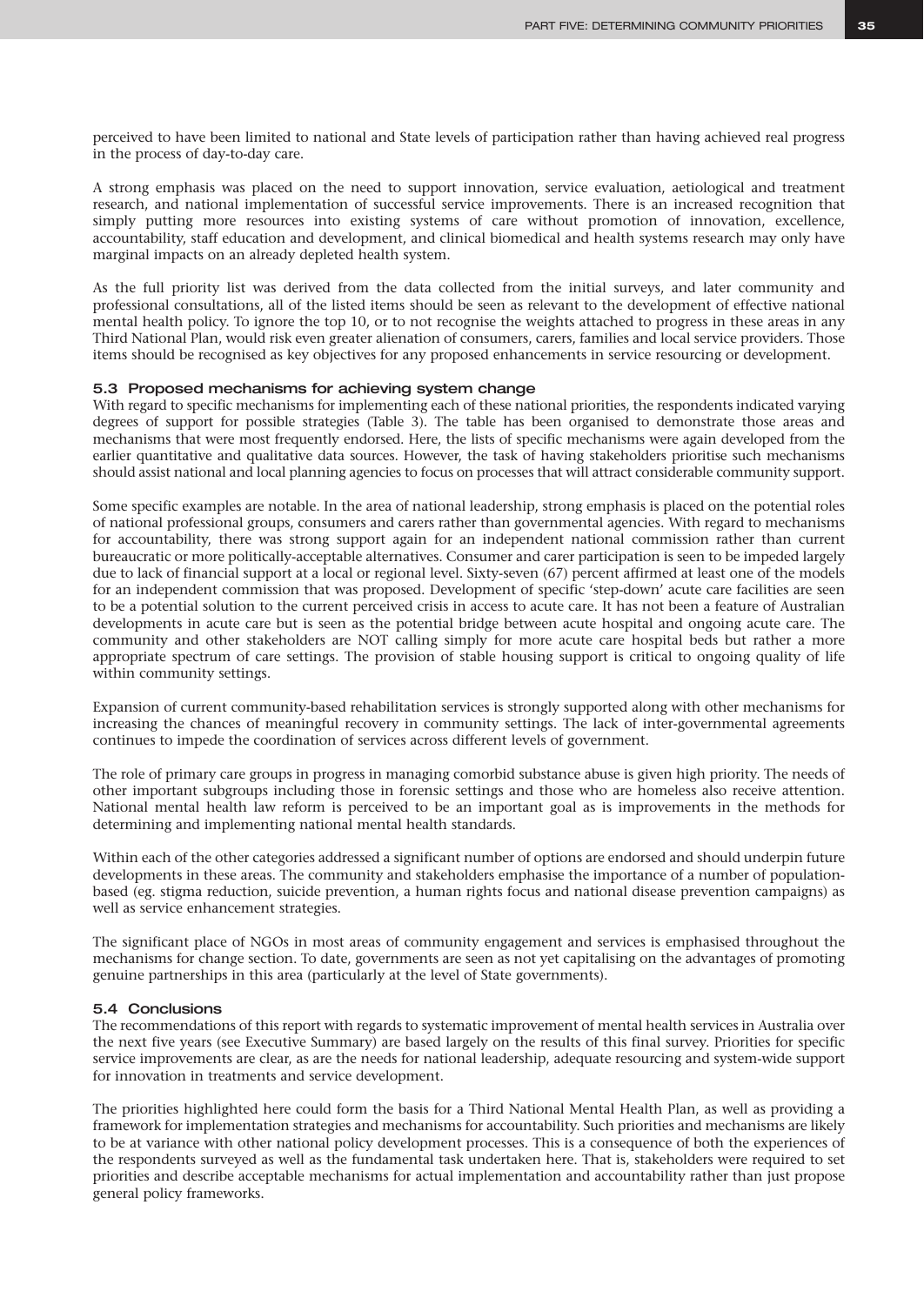# **REFERENCES**

- 1. Commonwealth Department of Health and Ageing. National Mental Health Report 2002: seventh report. Changes in Australia's mental health services under the first two years of the Second National Mental Health Plan 1998- 2000. Canberra: Commonwealth of Australia, 2002.
- 2. Human Rights and Equal Opportunity Commission. Human rights and mental illness. Report of the National Inquiry into the human rights of people with mental illness: Burdekin Report. Canberra: AGPS, 1993.
- 3. McLennan W. Mental health and wellbeing: profile of adults, Australia 1997. Cat No 4326.0. Canberra: Australian Bureau of Statistics, 1998.
- 4. Australian Bureau of Statistics. Information paper: suicides, 2001. Canberra: Australian Bureau of Statistics, 1998.
- 5. Hickie IB, Davenport TA, Naismith SL, Scott EM on behalf of the SPHERE National Secretariat. SPHERE: a national depression project. Medical Journal of Australia 2001; 175 Suppl Jul 16.
- 6. Mathers C, Vos T, Stevenson C. The burden of disease and injury in Australia. AIHW Cat No PHE 17. Canberra: Australian Institute of Health and Welfare, 1999.
- 7. World Health Organization. The World Health Report, 2001: Mental health new understanding, new hope. Geneva: World Health Organization, 2001.
- 8. Burgess P, Pirkis J, Buckingham B, et al. Mental health needs and expenditure in Australia, 2002. Canberra: Mental Health and Special Programs Branch, Commonwealth Department of Health and Ageing, 2002.
- 9. McNair BG, Highet NJ, Hickie IB, Davenport TA. Exploring the perspectives of people whose lives have been affected by depression. Medical Journal of Australia 2002; 176 Suppl May 20: S69-S76.
- 10. Australian Institute of Health and Welfare. Mental health services in Australia, 2000-01. Canberra: Australian Institute of Health and Welfare (Mental Health Series No. 4), 2003.
- 11. Murray CJL, Lopez AD, editors. The Global Burden of Disease: a comprehensive assessment of mortality and disability from diseases, injuries and risk factors in 1990 and projected to 2020. Boston: Harvard University Press, 1996.
- 12. SANE Australia. SANE mental health report, 2002-03. Melbourne: SANE Australia, 2002.
- 13. Select Committee on Mental Health. Mental health services in New South Wales: final report, December 2002. NSW: Legislative Council, 2002.
- 14. Cameron JW (Auditor-General). Mental health services for people in crisis. Victoria: Government Printer for the State of Victoria, 2002.
- 15. Betts VT, Thornicroft G. International Mid-term Review of the Second National Mental Health Plan for Australia, November 2001. Canberra: Mental Health and Special Programs Branch, Department of Health and Ageing, 2002.
- 16. Sawyer M, Arney F, Baghurst P, et al. The mental health of young people in Australia. Canberra: Mental Health and Special Programs Branch, Commonwealth Department of Health and Aged Care, 2000.
- 17. Jablensky A, McGrath J, Herrman H, et al. National Survey of Mental Health and Wellbeing. Report 4. People living with psychotic illness: an Australian study 1997-98. Canberra: Commonwealth of Australia, 1999.
- 18. United Nations. Principles for the protection of persons with mental illness and the improvement of mental health care. Geneva: Office of the United Nations High Commissioner for Human rights, 1991.
- 19. Australian Health Ministers. National mental health policy. Canberra: Australian Government Publishing Service, 1992.
- 20. Commonwealth of Australia. Mental health statement of rights and responsibilities. Canberra: Australian Government Publishing Services, 2000.
- 21. Australian Health Ministers. National Mental Health Plan. Canberra: Australian Government Publishing Service, 1992.
- 22. Australian Health Ministers. Second National Mental Health Plan: 1998-2003. Canberra: Australian Government Publishing Service, 1998.
- 23. Whiteford H, Thompson I, Casey D. The Australian mental health system. International Journal of Law and Psychiatry 2000; 23: 403-417.
- 24. Hickie I, Groom G. Primary care-led mental health service reform: an outline of the *Better Outcomes in Mental Health Care* initiative. Australasian Psychiatry 2002; 10: 376-82.
- 25. Commonwealth of Australia. National standards for mental health. Canberra: Commonwealth of Australia, 1997.
- 26. American Psychiatric Association. Diagnostic and statistical manual of mental disorders, fourth edition (DSM-IV). Washington: American Psychiatric Association, 1994.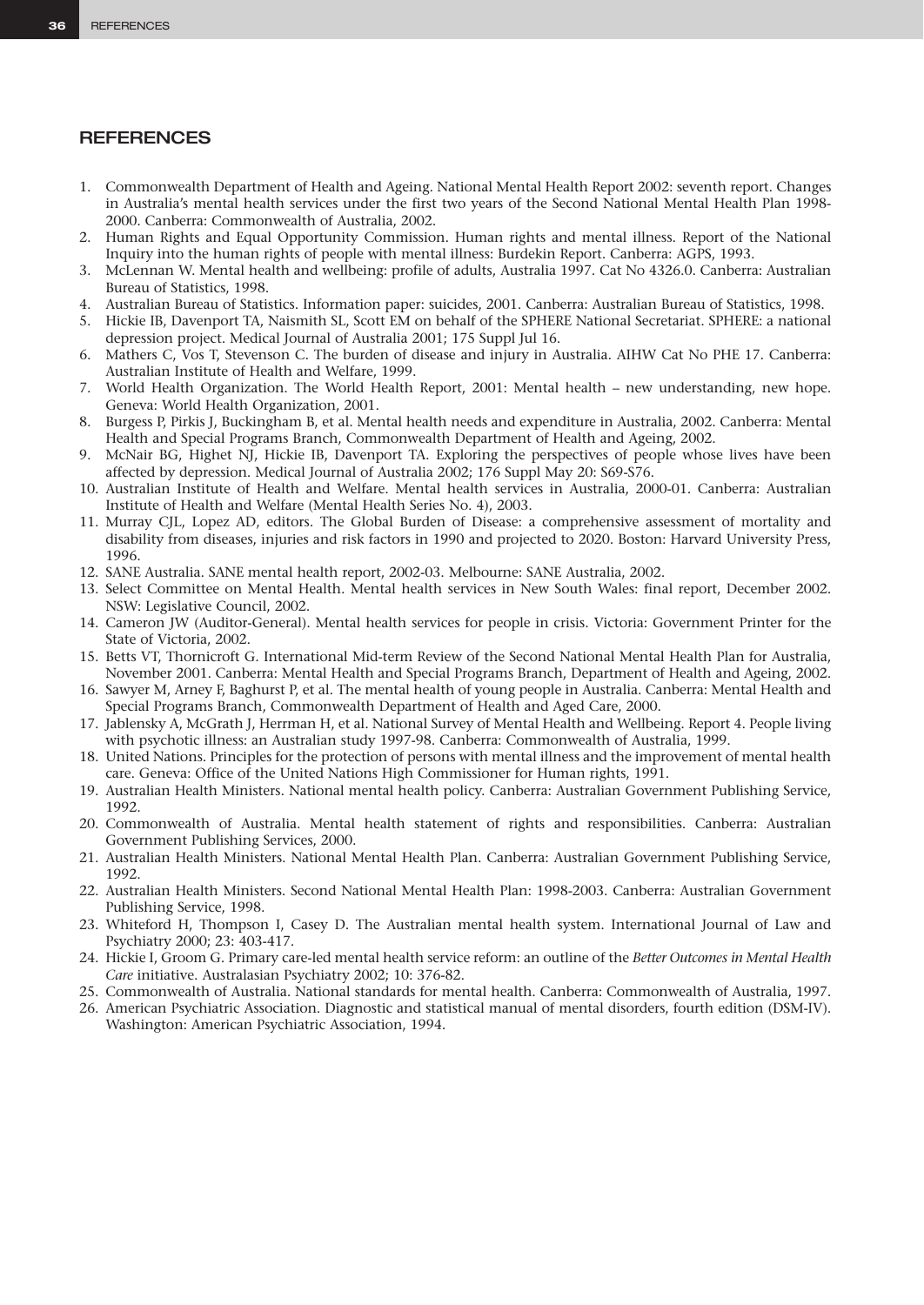Table 1: Origins of responses received from 270 organisations or individuals.

| <b>Survey completion:</b>                   | Percentage (%) |
|---------------------------------------------|----------------|
| Organisation                                | 74             |
| Individual                                  | 26             |
| <b>TOTAL</b>                                | 100            |
| Position (or role) in mental health sector: |                |
| Public provider of specialist treatment     | 29             |
| Division of General Practice                | 18             |
| Consumer or carer advocacy group            | 12             |
| Non-government community service provider   | 9              |
| Consumer of mental health services          | $\overline{7}$ |
| Private provider of specialist treatment    | 6              |
| Carer of a person with a mental illness     | 4              |
| Health policy maker or advisor              | 3              |
| Mental health promotion or education        | $\overline{2}$ |
| Mental health research or evaluation        | 1              |
| Provider of early intervention services     | 1              |
| Human services agency other than health     | 0              |
| Other*                                      | 8              |
| <b>TOTAL</b>                                | 100            |

\*Others listed include: NGO peak body; private provider and early intervention; and, manager of mental health services.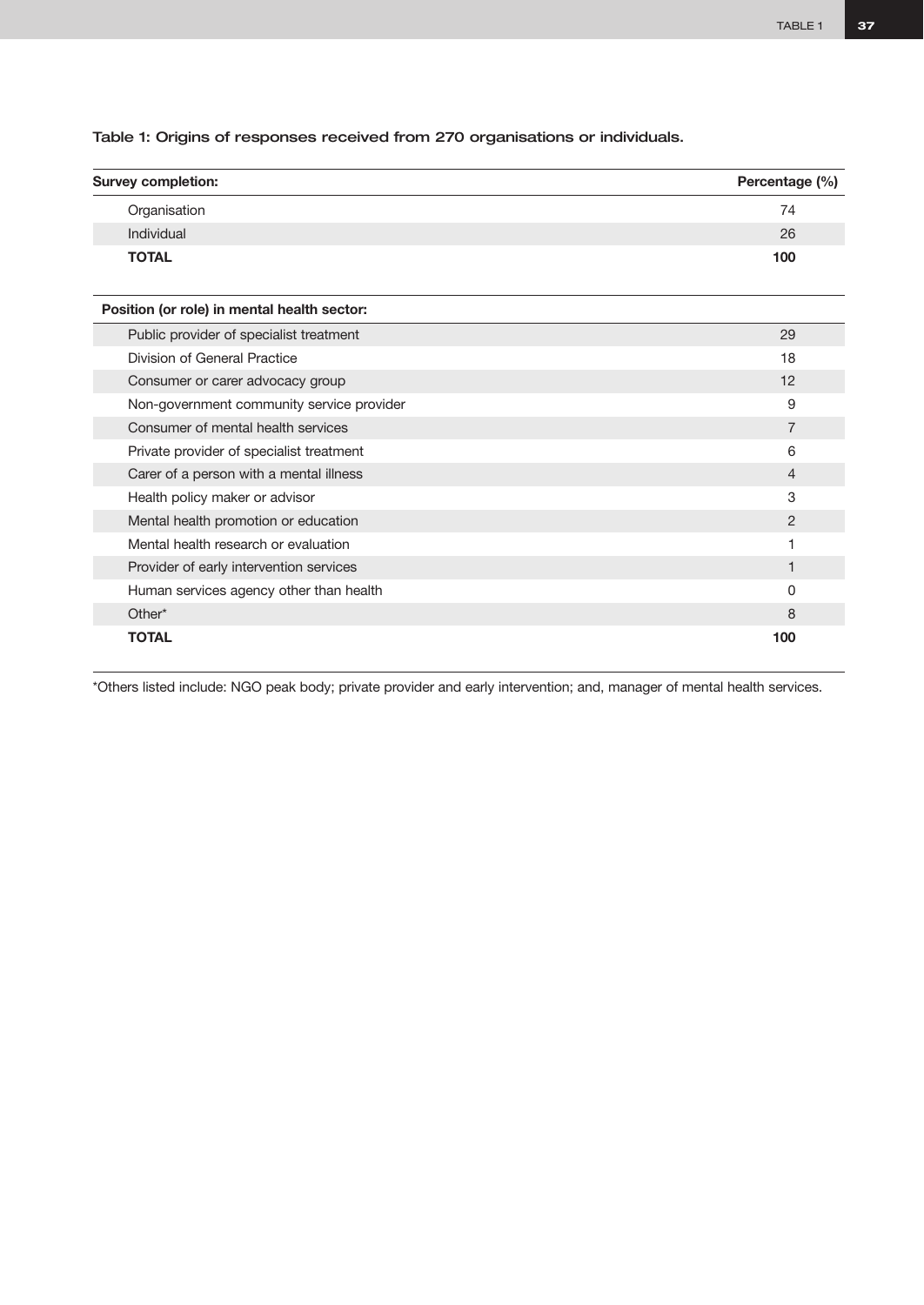| Rank           | Possible preferences:                                                                                                                     | Percentage (%) <sup>#</sup> |
|----------------|-------------------------------------------------------------------------------------------------------------------------------------------|-----------------------------|
| Top 5          |                                                                                                                                           |                             |
| $\mathbf{1}$   | Implementation of early intervention strategies nationally                                                                                | 56                          |
| $\overline{c}$ | Development of innovative services for persons with mental health and alcohol or substance<br>abuse disorders                             | 54                          |
| 3              | Development of a wider spectrum of acute and community-based care settings                                                                | 52                          |
| 4              | Support for service development in rural and regional areas                                                                               | 49                          |
| 5              | Implementation of national standards for mental health services                                                                           | 45                          |
| Next 5         |                                                                                                                                           |                             |
| 6              | Support for service development in poorly resourced areas                                                                                 | 44                          |
| 7              | Support for programs that promote attitudinal change among mental health workers                                                          | 44                          |
| 8              | Increased support for stigma reduction campaigns                                                                                          | 43                          |
| 9              | Development of specific inter-governmental service agreements (eg. between health, education,<br>housing, employment and social security) | 42                          |
| 10             | More genuine consumer participation at regional and local service levels                                                                  | 42                          |
| Next 10        |                                                                                                                                           |                             |
| 11             | Direct support for 'innovation', 'research' and 'service evaluation' in mental health                                                     | 39                          |
| 12             | Introduction of specific schemes to enhance access to mental health specialists                                                           | 37                          |
| 13             | Support for specific disease prevention initiatives (eg. in anxiety, depression, alcohol<br>or substance abuse)                           | 35                          |
| 14             | More genuine carer participation at regional and local service levels                                                                     | 35                          |
| 15             | Support for general mental health promotion                                                                                               | 34                          |
| 16             | Support for enhanced role of non-government organisations in all aspects of care                                                          | 34                          |
| 17             | Clear accountability for expenditure of mental health strategy funds                                                                      | 30                          |
| 18             | Ongoing support for national suicide prevention campaigns                                                                                 | 28                          |
| 19             | Development of standardised national mental health laws                                                                                   | 27                          |
| 20             | Development of national data sets for monitoring the quality of local services                                                            | 25                          |
| Next 7         |                                                                                                                                           |                             |
| 21             | Service development for those in forensic (i.e. prison-based) services                                                                    | 23                          |
| 22             | Specification of clear primary care and specialist workforce roles                                                                        | 23                          |
| 23             | Service enhancement for persons from culturally and linguistically-diverse backgrounds                                                    | 22                          |
| 24             | Support for national community leadership in mental health                                                                                | 14                          |
| 25             | Support for national professional leadership in mental health                                                                             | 14                          |
| 26             | Development of specific procedures for reporting Human Rights abuses or neglect                                                           | 12                          |
| 27             | Other*                                                                                                                                    | 32                          |
| <b>HAIL</b>    | $\frac{1}{2}$                                                                                                                             |                             |

Table 2: Various levels of community and stakeholder support for the national priorities.

#All percentages calculated with the denominator equal to 270. \*Others most commonly listed include: focus on carer/ consumer/ family education; and, specific housing programs for consumers.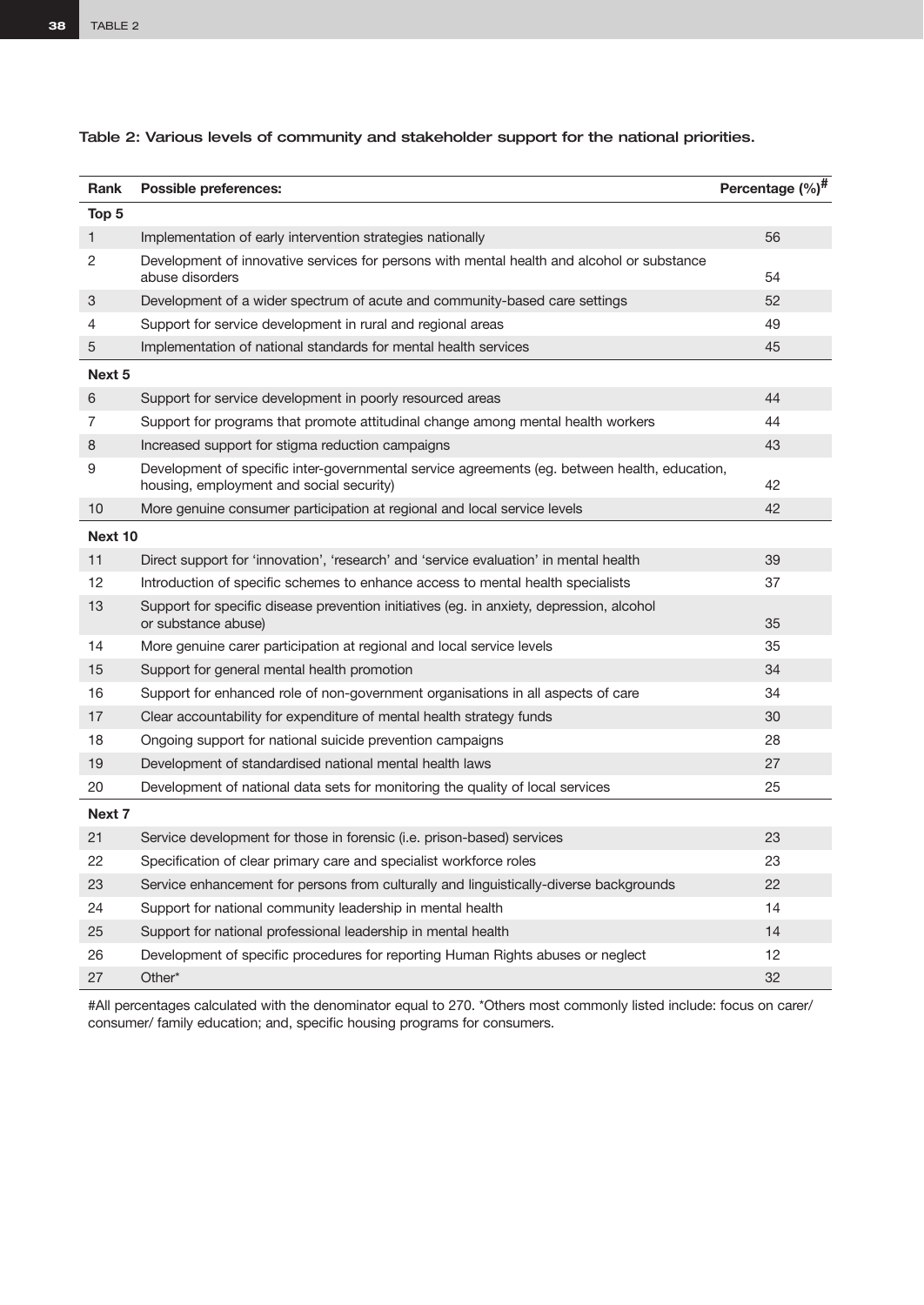| Table 3: Various levels of community and stakeholder support for specific mechanisms for |  |
|------------------------------------------------------------------------------------------|--|
| implementing each national priority.                                                     |  |

| <b>Overall</b><br>ranking | Specific question and order of appearance in section two                                                                              | Percentage (%) |
|---------------------------|---------------------------------------------------------------------------------------------------------------------------------------|----------------|
| 1                         | 24. Support for changes in workforce attitudes:                                                                                       |                |
|                           | Focus on changing attitudes among emergency care staff                                                                                | 62             |
|                           | Focus on changing attitudes among general practitioners                                                                               | 58             |
|                           | Focus on changing attitudes among mental health nurses                                                                                | 46             |
|                           | Focus on changing attitudes among psychiatrists                                                                                       | 43             |
|                           | Focus on changing attitudes among other non-medical specialist staff                                                                  | 37             |
|                           | Focus on changing attitudes among psychologists                                                                                       | 27             |
|                           | Other (eg. attitudes of general health workers)                                                                                       | 8              |
| 2                         | 16. Support for general mental health promotion and disease prevention initiatives:                                                   |                |
|                           | Support for school-based promotion and prevention strategies                                                                          | 75             |
|                           | Support for workplace-based promotion and prevention strategies                                                                       | 54             |
|                           | Support for emphasis on social and economic determinants of illness                                                                   | 52             |
|                           | Support for emphasis on childhood determinants of illness                                                                             | 46             |
|                           | Support for national research and service consortia to improve the level of evidence                                                  | 27             |
|                           | Support for e-health and other technology-based approaches to health promotion and<br>disease prevention                              | 21             |
|                           | Other (eg. assertive outreach for families/ children of parents with a mental illness)                                                | 3              |
| З                         | 13. Human rights focus:                                                                                                               |                |
|                           | Focus on discrimination in insurance, employment, disability assessment and housing support                                           | 49             |
|                           | Focus on community neglect as a human rights issue                                                                                    | 43             |
|                           | Appoint a permanent Deputy Commissioner for Mental Health within the Human Rights Commission                                          | 40             |
|                           | Prioritise reduction of human rights abuses in acute care settings                                                                    | 35             |
|                           | Focus on human rights abuses in long-term care settings                                                                               | 29             |
|                           | Initiate a national enquiry into human rights (i.e. a 10-year follow-up to the Burdekin Report)                                       | 28             |
|                           | Introduce national, State and/or regional reporting of abuse or neglect                                                               | 24             |
|                           | Other (eg. guidelines for human rights and treatment)                                                                                 | 3              |
| 4                         | 7. Service development between mental health and alcohol or substance abuse:                                                          |                |
|                           | Development of innovative approaches to primary care management of patients with<br>both mental health and alcohol or substance abuse | 65             |
|                           | Development of staff education and professional training                                                                              | 56             |
|                           | Development of clear agreements between national mental health and alcohol or<br>substance abuse strategies                           | 45             |
|                           | Development of innovative approaches to provision of common specialist services                                                       | 43             |
|                           | Support for greater research into the changing patterns of comorbidity                                                                | 33             |
|                           | Other (eg. combine drug and alcohol with mental health services)                                                                      | 4              |
| 5                         | 19. Specialist workforce distribution:                                                                                                |                |
|                           | Incentives for psychologists and other non-medical mental health specialists to work in<br>poorly resourced urban and rural areas     | 74             |
|                           | Incentives for psychiatrists to work in poorly resourced urban and rural areas                                                        | 74             |
|                           | Support broadening of telemedicine strategies                                                                                         | 33             |
|                           | Limitation of new item numbers for psychiatrists in well-resourced urban areas                                                        | 26             |
|                           | Support e-health and other technology-based innovations in distribution of care                                                       | 23             |
|                           | Other (eg. Medicare item numbers for psychologists)                                                                                   | 3              |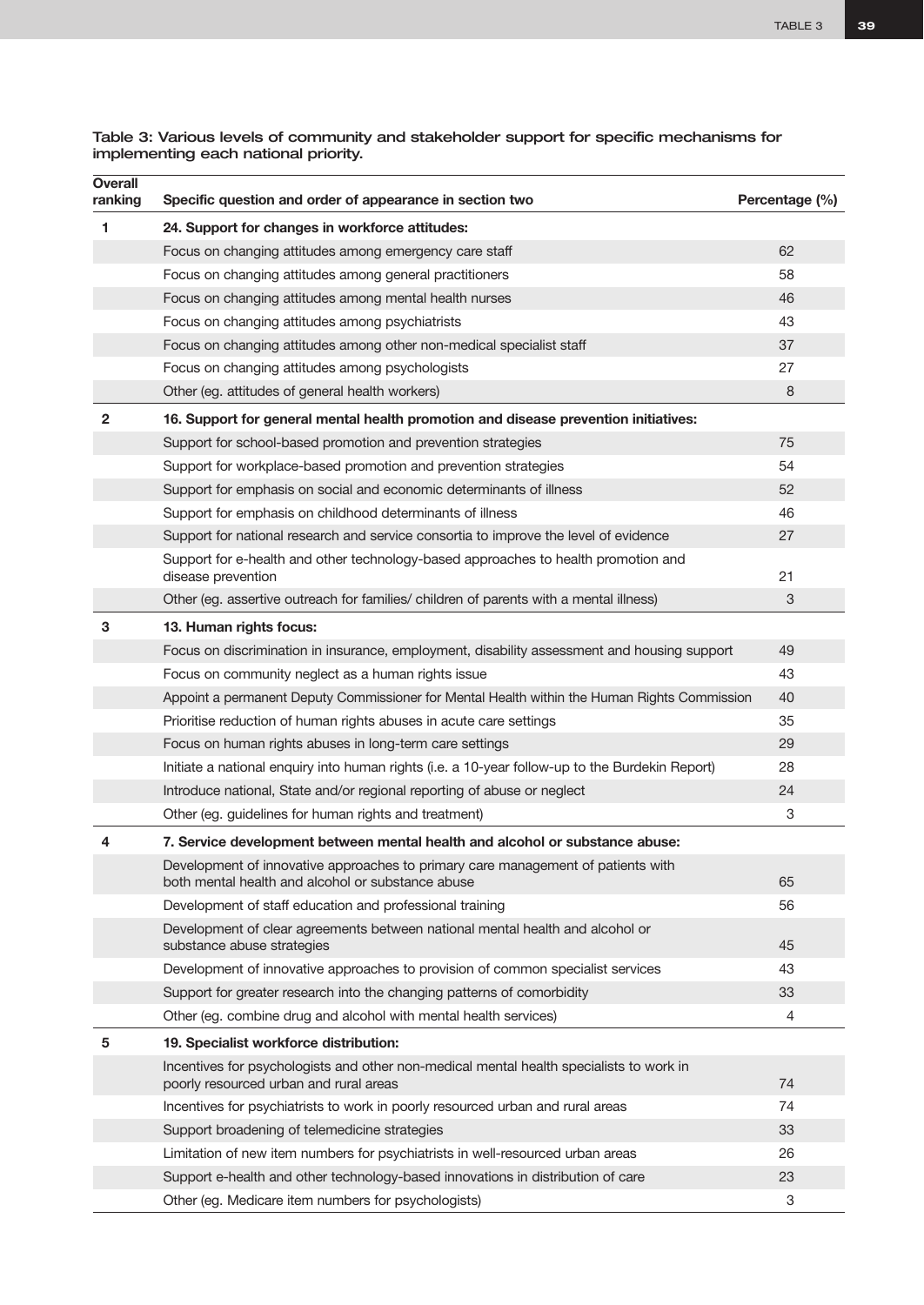| 6     | 18. Development of community education and early intervention strategies:                                                                                             |                |
|-------|-----------------------------------------------------------------------------------------------------------------------------------------------------------------------|----------------|
|       | Development of primary-care based education and early-identification strategies                                                                                       | 62             |
|       | Development of initiatives focusing on earlier identification of persons with psychotic disorders                                                                     | 60             |
|       | Development of initiatives focusing on earlier identification of teenagers with any<br>significant behavioural disturbance                                            | 54             |
|       | Development of initiatives focusing on earlier identification of persons with non-psychotic disorders                                                                 | 46             |
|       | Other (eg. identification must lead to early intervention)                                                                                                            | 4              |
| 7     | 4. Development of a wider spectrum of acute and community care settings:                                                                                              |                |
|       | Development of step-down acute care facilities (for use both prior to, and following, acute hospitalisation)                                                          | 72             |
|       | General funding and agency support for community housing initiatives                                                                                                  | 51             |
|       | Improved specialised support in association with primary care settings                                                                                                | 48             |
|       | Greater professional support within designated community housing                                                                                                      | 44             |
|       | Other (eg. greater resources for children and adolescents)                                                                                                            | 9              |
| 8     | 15. Innovation, research and evaluation:                                                                                                                              |                |
|       | Support for improved modelling of the impacts of different types of mental health services                                                                            | 44             |
|       | Support for national application of regionally-successful innovations in care                                                                                         | 39             |
|       | Support for national mental health literacy and attitude initiatives                                                                                                  | 34             |
|       | Support for national health services research initiatives                                                                                                             | 29             |
|       | Support for development of national standards of service data collection                                                                                              | 27             |
|       | Support for e-health and telephone-based innovations in care                                                                                                          | 24             |
|       | Support for national biomedical research initiatives                                                                                                                  | 16             |
|       | Other (eg. support for local research and innovations in care)                                                                                                        | 4              |
| 9     | 22. Increase national and regional mental health literacy campaigns:                                                                                                  |                |
|       | Support school-based mental health literacy campaigns                                                                                                                 | 73             |
|       | Support workplace-based mental health literacy campaigns                                                                                                              | 59             |
|       | Support national advertising literacy campaigns                                                                                                                       | 46             |
|       | Support Internet-based mental health literacy campaigns                                                                                                               | 33             |
|       | Other (eg. educate mental health volunteers)                                                                                                                          | 2              |
| $=10$ | 12. Stigma reduction campaigns:                                                                                                                                       |                |
|       | Support for national stigma reduction campaigns                                                                                                                       | 60             |
|       | Support for development of regional and local stigma reduction campaigns                                                                                              | 53             |
|       | Prioritise stigma reduction amongst health care providers                                                                                                             | 43             |
|       | Support for stigma reduction focusing on psychotic disorders                                                                                                          | 27             |
|       | Support for stigma reduction focusing on non-psychotic disorders                                                                                                      | 25             |
|       | Other (eg. especially among children and adolescents)                                                                                                                 | 3              |
| $=10$ | 20. Development of clear primary care and specialist workforce roles:                                                                                                 |                |
|       | Expand primary care incentive payments to improved assessment, education, medication,<br>basic counselling and behavioural interventions and disease management roles | 54             |
|       | Public mental health services to provide more consultancy and educational support to<br>primary care services                                                         | 51             |
|       | Incentives for psychiatrists and other specialists to increase their consultancy to primary care                                                                      | 50             |
|       | Use of specialist providers in public mental health services to provide specialised forms of<br>treatments for a wide range of mental disorders                       | 43             |
|       | Limit primary care incentive payments to improved assessment, education, medication,<br>basic counselling and behavioural interventions and disease management roles  | $\overline{7}$ |
|       | Other (eg. develop sub-specialty of mental health within general practice)                                                                                            | 5              |
|       |                                                                                                                                                                       |                |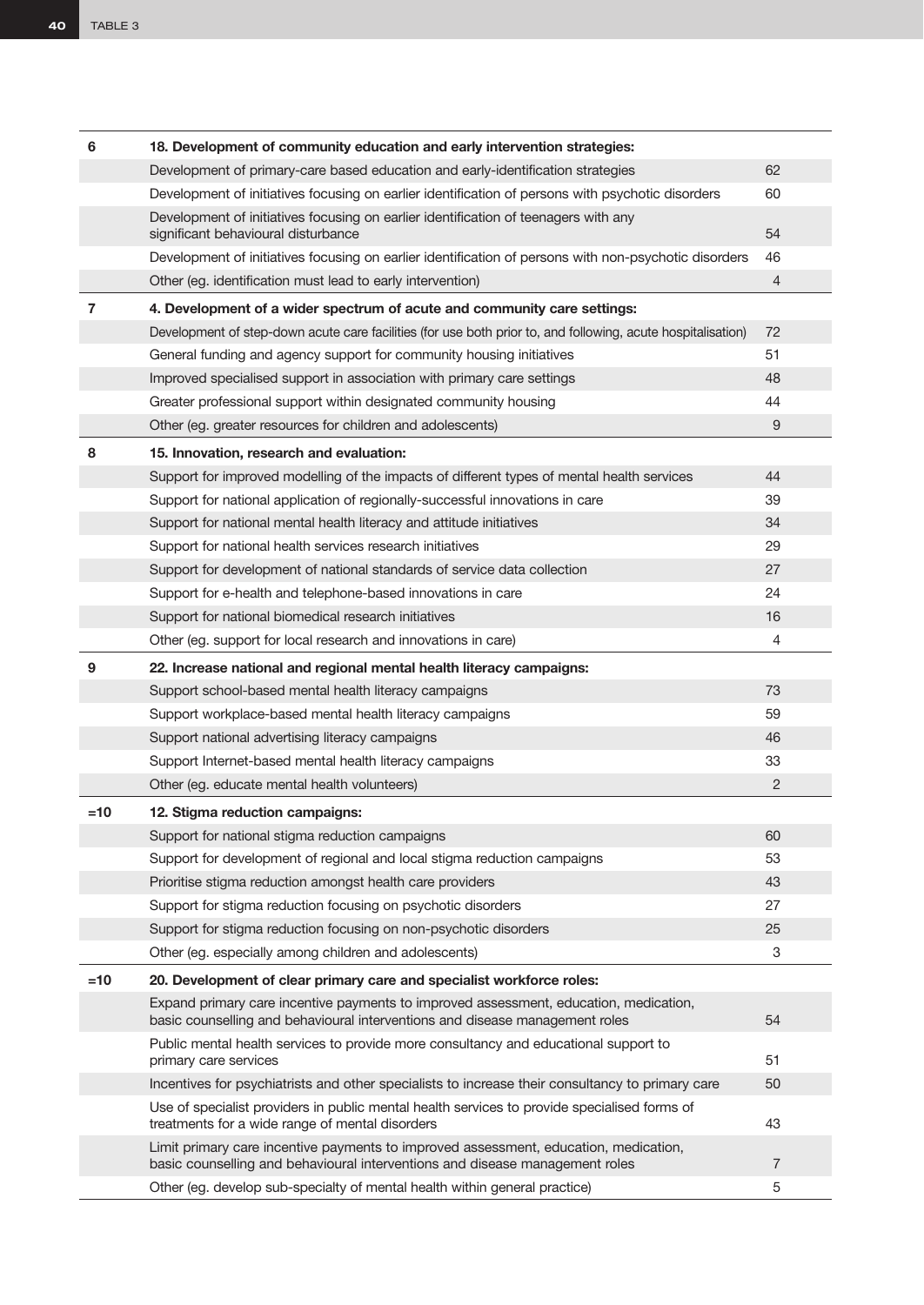| 12    | 25. Enhancement of services:                                                                                                                                                                                          |                |
|-------|-----------------------------------------------------------------------------------------------------------------------------------------------------------------------------------------------------------------------|----------------|
|       | Enhanced services for people with personality disorders                                                                                                                                                               | 57             |
|       | Enhanced services for people with comorbid mental and/or physical disorders                                                                                                                                           | 54             |
|       | Enhanced services for people with women with post-natal depression                                                                                                                                                    | 36             |
|       | Enhanced services for people with anorexia nervosa                                                                                                                                                                    | 26             |
|       | Enhanced services for people with other eating disorders                                                                                                                                                              | 24             |
|       | Other (eg. enhancement of services for depression and anxiety)                                                                                                                                                        | 12             |
| 13    | 3. Genuine consumer and carer participation:                                                                                                                                                                          |                |
|       | Funding of more extensive consumer participation at local and regional levels                                                                                                                                         | 67             |
|       | Funding of more extensive carer participation at local and regional levels                                                                                                                                            | 58             |
|       | Funding of more extensive participation at State and national levels                                                                                                                                                  | 36             |
|       | Direct financial support for the National Consumer and Carer Forum                                                                                                                                                    | 26             |
|       | Other (eg. Funding to States for consumer and carer research)                                                                                                                                                         | $\overline{7}$ |
| 14    | 14. Development of genuine service pathways ('integrated care'):                                                                                                                                                      |                |
|       | Focus on integrating acute care (hospital-based) and longer-term (community-based) forms of care                                                                                                                      | 59             |
|       | Focus on integrated primary and specialist care                                                                                                                                                                       | 48             |
|       | Focus on integrated medical and psychiatric care                                                                                                                                                                      | 39             |
|       | Focus on integrated medical treatments and disability support systems                                                                                                                                                 | 31             |
|       | Other (eg. integration of more services)                                                                                                                                                                              | 3              |
| 15    | 5. Systematic approaches to reduce institutionalisation in the community:                                                                                                                                             |                |
|       | Greater support for psychosocial rehabilitation strategies in the community                                                                                                                                           | 75             |
|       | Support for non-government organisations to provide high quality psychiatric disability services                                                                                                                      | 56             |
|       | Reduction of structural barriers in insurance, employment and housing                                                                                                                                                 | 43             |
|       | Other (eg. development of recovery guidelines)                                                                                                                                                                        | 2              |
| $=16$ | 1. Promotion of national leadership:                                                                                                                                                                                  |                |
|       | Increased roles for key national professional groups (eg. medical colleges, professional associations of<br>psychologists, mental health nurses, social workers, occupational therapists, general practitioners, etc) | 46             |
|       | Independent and substantial funding for national groups of consumers and carers                                                                                                                                       | 41             |
|       | Development of national agencies focusing on specific illness categories<br>(eg. depression, anxiety, schizophrenia)                                                                                                  | 29             |
|       | Development of independent and substantial funding for the Mental Health Council of Australia                                                                                                                         | 27             |
|       | Broadening of representation within the National Mental Health Working Group of AHMAC                                                                                                                                 | 26             |
|       | Other (eg. consumers and carers need to be heard more clearly)                                                                                                                                                        | 7              |
| $=16$ | 2. Clear mechanisms for accountability:                                                                                                                                                                               |                |
|       | Development of an independent national commission for review of mental health spending,<br>critical incidents and national outcomes                                                                                   | $46*$          |
|       | Establish independent and permanent commission to report on national progress in mental health                                                                                                                        | $40^*$         |
|       | Development of national data sets to track regional delivery of services                                                                                                                                              | 38             |
|       | Development of clear timelines for delivery of agreed outcomes by the States                                                                                                                                          | 27             |
|       | Development of more independent contracts by the Commonwealth to relevant<br>non-government service providers (including universities and private service providers)                                                  | 23             |
|       | Other (eg. consumer and carer evaluation of mental health spending)                                                                                                                                                   | 3              |

**\*** Sixty-seven (67) percent affirmed one of the models for an independent commission.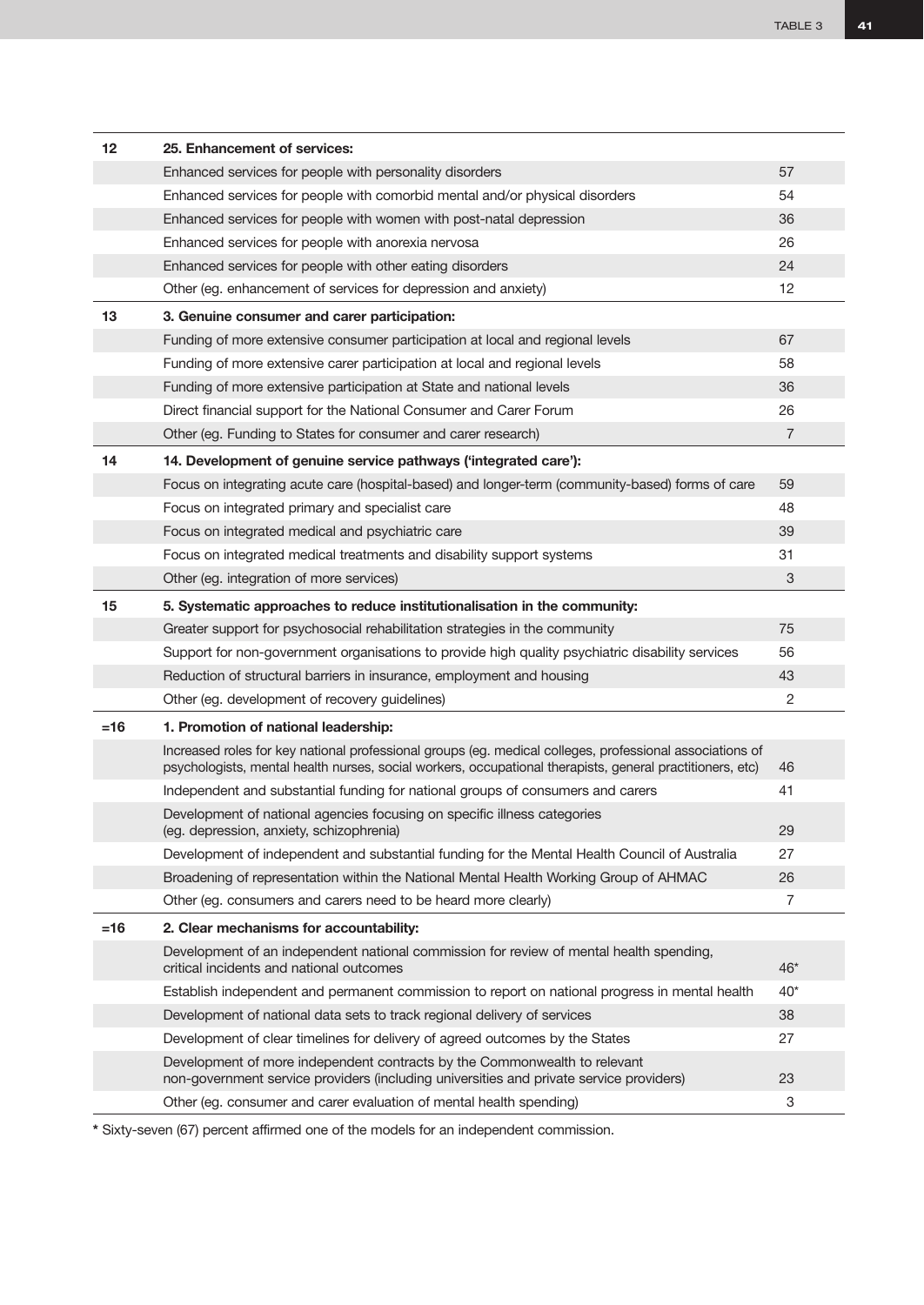| 18 | 17. Support for the enhanced role of non-government organisations:                                                                                                                      |                |
|----|-----------------------------------------------------------------------------------------------------------------------------------------------------------------------------------------|----------------|
|    | Support for increased provision of psychiatric disability and housing support services by<br>non-government organisations                                                               | 55             |
|    | Support for the enhanced role of the Mental Health Council of Australia                                                                                                                 | 41             |
|    | Support for direct Commonwealth funding of national non-government organisations in mental health                                                                                       | 36             |
|    | Delineation of clear educational and training roles for non-government organisations                                                                                                    | 32             |
|    | Other (eg. support for consumer-based community organisations)                                                                                                                          | $\overline{4}$ |
| 19 | 6. Inter-governmental service agreements:                                                                                                                                               |                |
|    | Specific service agreements between State-based departments of health, housing,<br>education, corrective services and criminal justice                                                  | 62             |
|    | Clear agreements between State and regional governments in key areas such as supported housing                                                                                          | 50             |
|    | Specific service agreements between Federal departments of health, social security,<br>employment and education                                                                         | 47             |
|    | Other (eg. agreement between State and Federal departments)                                                                                                                             | 4              |
| 20 | 11. Suicide prevention campaigns:                                                                                                                                                       |                |
|    | Support ongoing national suicide prevention initiatives                                                                                                                                 | 61             |
|    | Support ongoing State-based suicide prevention initiatives                                                                                                                              | 49             |
|    | Increase support for non-government organisations-based suicide prevention initiatives                                                                                                  | 43             |
|    | Other (eg. promote good mental health, not just focus on suicide statistics)                                                                                                            | 6              |
| 21 | 9. National mental health law reform:                                                                                                                                                   |                |
|    | Development of national laws for regulating psychiatric practice                                                                                                                        | 52             |
|    | Development of national laws for providing compulsory treatments                                                                                                                        | 52             |
|    | Development of national laws for dealing with forensic issues                                                                                                                           | 46             |
|    | Other (eg. standardisation of legal frames and interpretation)                                                                                                                          | 4              |
| 22 | 23. Engagement of corporate and community partners in mental health:                                                                                                                    |                |
|    | Development of corporate or community-led awareness campaigns (eg. Rotary forums)                                                                                                       | 60             |
|    | Development of workplace-based awareness and assisted employment programs                                                                                                               | 53             |
|    | Development of corporate support for community advertising campaigns                                                                                                                    | 35             |
|    | Other (eg. awareness of carer issues in the workplace)                                                                                                                                  | 1              |
| 23 |                                                                                                                                                                                         |                |
|    | 10. National Standards for Mental Health Services:                                                                                                                                      |                |
|    | Support innovative approaches for increasing quality monitoring within current services                                                                                                 | 56             |
|    | Immediate implementation of current national mental health standards                                                                                                                    | 52             |
|    | Development of new standards for determining quality of mental health services                                                                                                          | 33             |
|    | Other (eg. monitoring/ evaluation of current services)                                                                                                                                  | 5              |
| 24 | 21. Service enhancement for persons from culturally and linguistically-diverse backgrounds:                                                                                             |                |
|    | Increased funding support for the transcultural mental health network                                                                                                                   | 45             |
|    | Development of more extensive specialised services                                                                                                                                      | 38             |
|    | Support for non-pharmacological treatments being delivered to persons who do not speak English                                                                                          | 36             |
|    | Other (eg. interpreters)                                                                                                                                                                | 3              |
| 25 | 8. Service development for special needs groups - notably those in forensic services<br>and homeless populations:                                                                       |                |
|    | Development of innovative approaches (eg. integrated financial or case management with other<br>health and welfare agencies) to supporting persons with mental illness who are homeless | 72             |
|    | Development of national standards for specialist forensic mental health services                                                                                                        | 43             |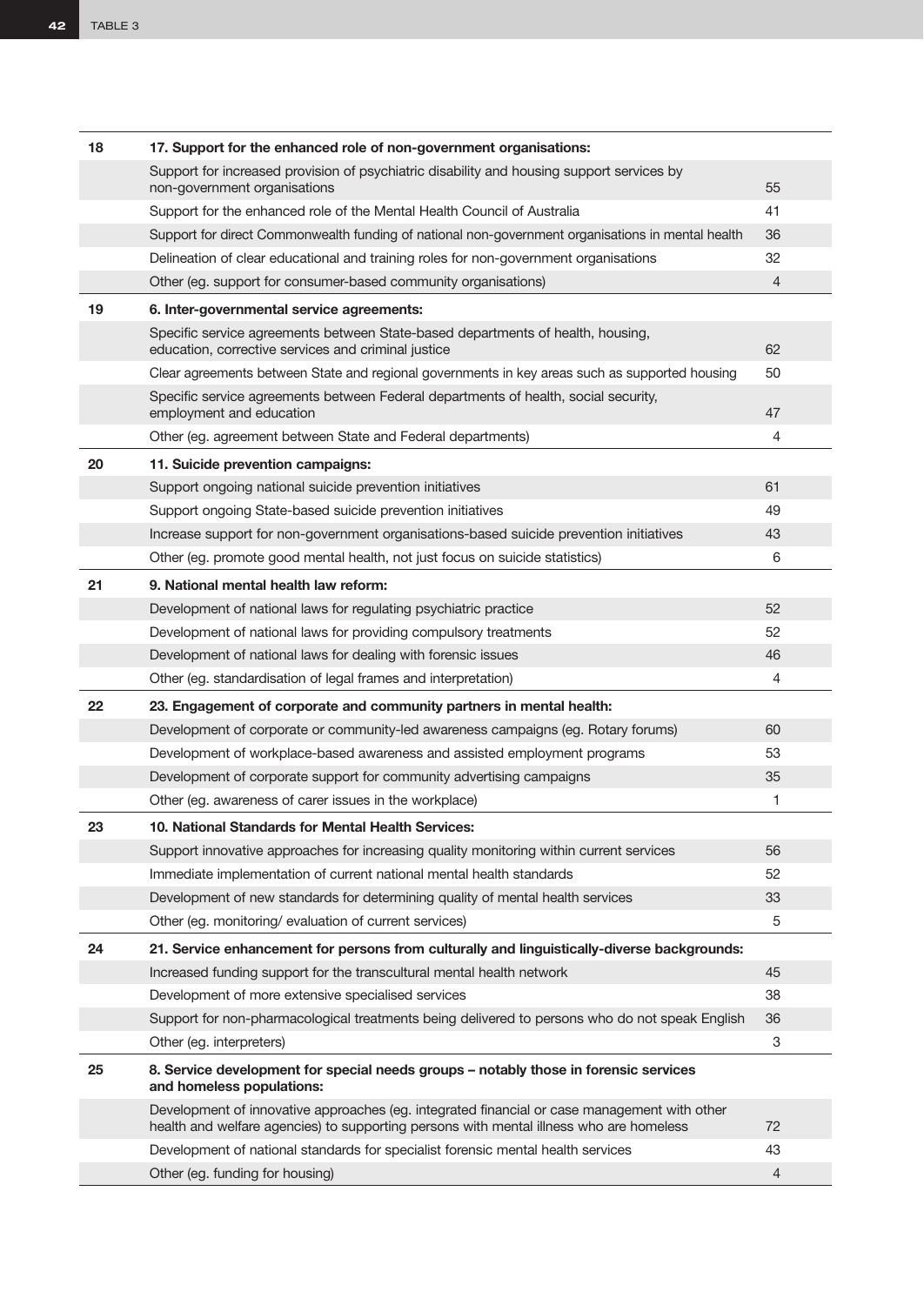### APPENDIX 1: SURVEY ONE

# Review of the Second National Mental Health Plan



### Instructions for completing the survey

This survey presents several statements which describe either the ideal outcomes of the Strategy or the findings and recommendations from the International Mid-term Review. You will be asked to indicate your level of agreement with each statement using a ratings scale. There are also some sections which provide space for additional comment; if there is insufficient space provided here, please attach your comments on a separate sheet and indicate to which section they refer. At the end of the survey, you will also be invited to nominate which strategies you consider to be of the highest priority.

We suggest you consider each item from a national perspective and try not to be overly influenced by developments in any particular region. We realise some organisations will be representing a range of views, so we suggest you may like to arrange a time to consult with your members or constituents to determine the response which best describes your views.

### Your details

As part of the survey, we would like to ask you some details about yourself and the area of the mental health sector you represent. Your name or organisation will not be reported in connection with your responses to the remainder of the questionnaire, so your opinions and comments remain confidential.

Please tick which ONE of the following descriptions BEST describes your position or role in the mental health sector, or the position or role of your organisation:

Name of person or organisation: . . . . . . . . . . . . . . . . . . . . . . . . . . . . . . . . . . . . . . . . . . . . . . . . . . . . . . . . . . . . . . .

| $\Box$ Consumer of mental health services             | $\Box$ Non-government community service provider $\dots\dots$              |
|-------------------------------------------------------|----------------------------------------------------------------------------|
| $\Box$ Carer of a person with a mental illness        | Mental health promotion or education                                       |
| $\Box$ Consumer or carer advocacy group               | Mental health research or evaluation                                       |
| $\Box$ Public provider of specialist treatment        | $\Box$ Health policy maker or advisor $\ldots \ldots \ldots \ldots \ldots$ |
| $\Box$ Private provider of specialist treatment       | $\Box$ Government human services agency other than Health                  |
| $\Box$ Public provider of early intervention services |                                                                            |
| $\Box$ General practitioner                           |                                                                            |
| Divisions of General Practice                         |                                                                            |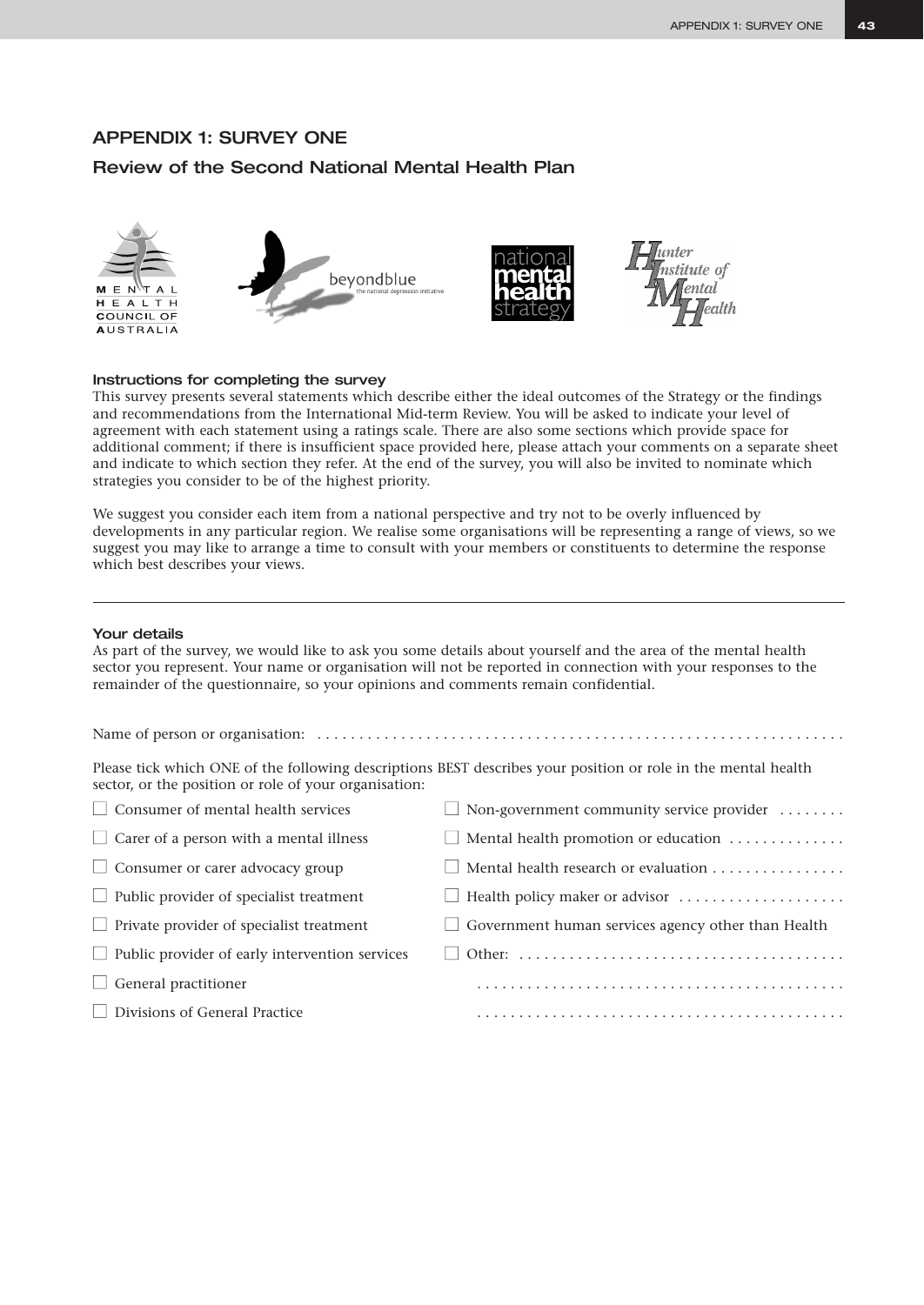# National Mental Health Strategy goals

This section presents a number of statements describing the outcomes that were intended as part of the National Mental Health Strategy. How closely do these statements describe the current situation? For each statement, please place one of the following numbers in the box, to indicate your organisation's opinions:

### Rating scale:

- $1$  = very accurate description of the current situation  $4$  = reasonably inaccurate description of the situation
	-
- $2$  = reasonably accurate description of current situation  $5$  = very inaccurate description of the current situation
- $3 =$  accurate in some ways, inaccurate in others  $9 =$  don't know or unable to decide
- -

| 1. Consumers and carers participate in local mental health service planning and evaluation                                                                 |  |
|------------------------------------------------------------------------------------------------------------------------------------------------------------|--|
| 2. Service providers involve consumers and carers in individual treatment decisions                                                                        |  |
| 3. Consumers and carers are recognised as legitimate stakeholders in national and State/ Territory level<br>decisions about mental health services         |  |
| 4. Effective mental health consumer groups have been established to represent opinions and views at<br>national and State/ Territory levels                |  |
| 5. The community understands mental illness and recognises that people affected by mental illness have<br>the same rights as others                        |  |
| 6. Mental health legislation in Australia provides adequate protection of the rights of the consumer                                                       |  |
| 7. People affected by mental illness do not experience stigma as a result of their illness                                                                 |  |
| 8. The quality of hospital care provided to people treated for a mental illness is equivalent to that provided<br>to people affected by physical illnesses |  |
| 9. Mental health services for people who require care over an extended period are provided in a coordinated<br>manner                                      |  |
| 10. General community services are available to people affected by mental illness to the same extent as<br>other members of the community                  |  |
| 11. Employment opportunities are available for people affected by mental illness who are able to work                                                      |  |
| 12. Publicly-funded housing is available for people affected by mental illness to the same extent as<br>other people                                       |  |
| 13. A full range of inpatient and community services is available to people affected by mental illness when<br>they need them                              |  |
| 14. People are admitted to psychiatric hospitals because that is what they need rather than because there<br>are no community treatment alternatives       |  |
| 15. People affected by mental illness have access to mental health services in their local areas                                                           |  |
| 16. Prevention programs are an integral component of mental health services in Australia                                                                   |  |
| 17. Mental health services in Australia are geared to provide early intervention for people who are<br>experiencing a mental illness                       |  |
| 18. People affected by mental illness who live outside metropolitan areas are able to receive care<br>appropriate to their needs                           |  |
| 19. Community support is available for the carers of people affected by mental illness                                                                     |  |
| 20. General practitioners are able to recognise and provide appropriate care for people affected by<br>mental illness                                      |  |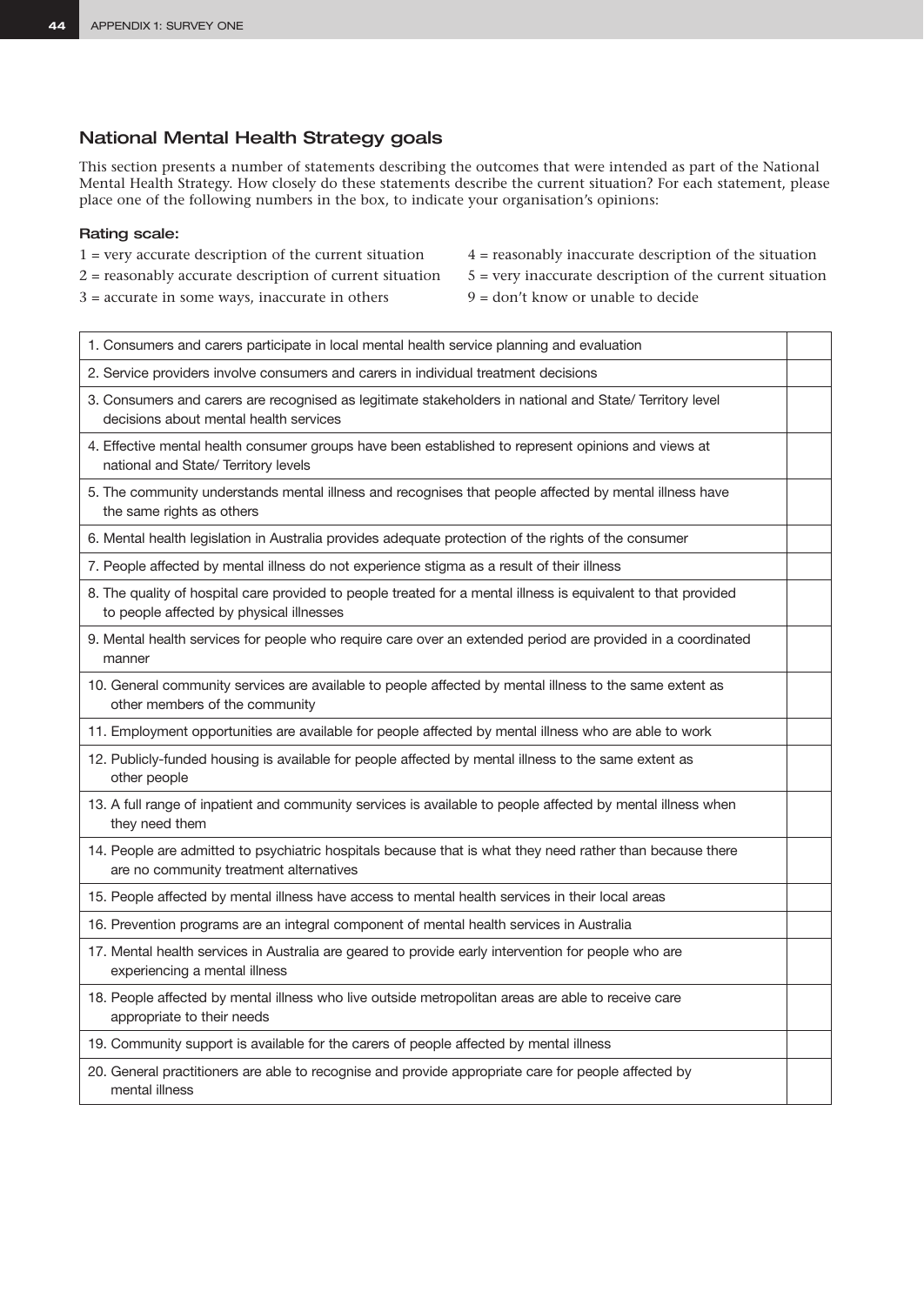# Findings from the International Mid-term Review

This section presents a number of findings from the International Mid-term Review of the Second National Mental Health Plan. Does your organisation agree with these findings? For each statement, please place one of the following numbers in the box, to indicate your organisation's opinions:

### Rating scale:

- $1 =$  strongly agree with this finding from the report  $4 =$  disagree with this finding from the report
- 
- $3 =$  agree with some aspects of this but not with others  $9 =$  don't know or unable to decide
- 
- $2 =$  agree with this finding from the report  $5 =$  strongly disagree with this finding from the report
	-

| 21. Consumers and carers are increasingly involved in mental health policy, systems of care and clinical decisions                                                                                                            |  |
|-------------------------------------------------------------------------------------------------------------------------------------------------------------------------------------------------------------------------------|--|
| 22. Partnerships between mental health services and other agencies have been increasing in number and<br>becoming more effective                                                                                              |  |
| 23. Many areas are now developing shared care arrangements or increasing consultation between<br>primary care practitioners and specialist mental health professionals                                                        |  |
| 24. There is a shortage of appropriately qualified specialist mental health workers                                                                                                                                           |  |
| 25. There is poor distribution of specialist mental health workers, particularly psychiatrists, with most<br>being situated in metropolitan areas                                                                             |  |
| 26. There is a critical shortage of nurses; in some cases there are too few to fill current positions,<br>and the situation is likely to become increasingly serious                                                          |  |
| 27. Underlying issues which may contribute to a shortage in the nursing workforce are not being addressed<br>adequately at a systems level                                                                                    |  |
| 28. By international standards, there are relatively few psychologists in Australian mental health services<br>and they often work as general case managers, rather than providing specialist psychological therapies         |  |
| 29. People with a mental illness, including those experiencing a recurrence of an existing illness, often<br>cannot access treatment and care until their illness is advanced or they are in crisis                           |  |
| 30. The crisis response from mental health services may be slow or unreliable                                                                                                                                                 |  |
| 31. Psychosocial rehabilitation - including employment, education, training and accommodation -<br>has only been partially addressed, in some areas                                                                           |  |
| 32. Psychosocial rehabilitation is made more difficult because of a lack of integration and cooperation<br>between various services, including housing, employment, education, social security and transport                  |  |
| 33. Arrangements for supported accommodation and Commonwealth funding support for employment<br>services appear to be less accessible to those with a mental illness, than to those with a physical illness                   |  |
| 34. There is a lack of funding for children and youth services, and there are insufficient services -<br>including residential, respite, community options, acute mental health services and family interventions             |  |
| 35. Mental health services for older adults are fragmented and planning is too slow to meet the needs<br>of the population, given the expected growth in numbers of people over 65                                            |  |
| 36. There are difficulties in providing services for people who have both mental health problems and<br>substance abuse                                                                                                       |  |
| 37. Australian mental health services are not required to distribute resources according to population needs,<br>so the needs of rural, remote, lower socio-economic, Indigenous and other populations may be underserved     |  |
| 38. Aboriginal and Torres Strait Islander communities are underserved by mental health services in Australia                                                                                                                  |  |
| 39. Mentally-ill prisoners and those in forensic and detention centres are underserved by mental health services                                                                                                              |  |
| 40. Mental health services, including crisis response services, are less accessible in rural and remote areas<br>than in metropolitan areas, and are affected by local challenges and difficulties in recruitment             |  |
| 41. Opportunities for mental health service provision in rural and remote areas include telehealth facilities and<br>enhancing the collaboration between mental health workers and primary health providers, police and media |  |
| 42. Outcome measures and service standards are well understood in mental health services but are often<br>introduced in an ad hoc manner                                                                                      |  |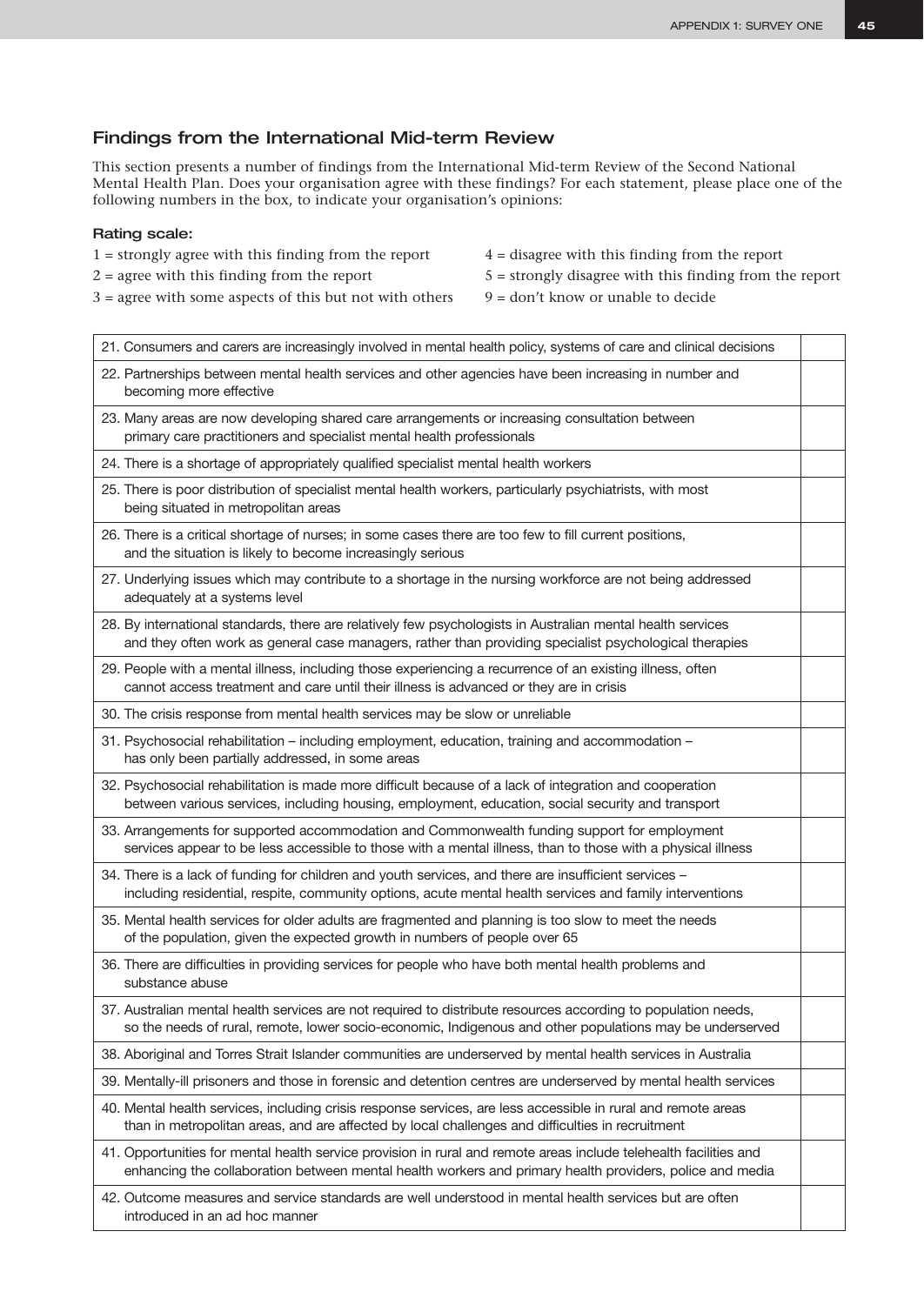### Ways forward

The recent International Mid-term Review of the Second National Mental Health Plan included a number of suggestions about future directions. Please indicate your level of agreement with these suggestions by placing a number in the box, using the scale below. If you wish, you may then add additional comments in the space provided. If you need additional space, please attach your comments on another sheet, making it clear to which section they refer.

### Rating scale:

- $1 =$  strongly agree with this recommendation  $4 =$  disagree with this recommendation
- 

**Third National Mental Health Plan**

- $3 =$  agree with some aspects of this but not with others  $9 =$  don't know or unable to decide
- 
- $2 = \text{agree with this recommendation}$   $5 = \text{strongly disagree with this recommendation}$

 $\mathcal{L}^{\mathcal{L}}_{\mathcal{L}}$ 

43. Develop a Third National Mental Health Plan to consolidate work to date

44. Develop a Third National Mental Health Plan to encourage further progress on the existing goals of the National Mental Health Strategy

### **Consumers and carers: ways forward**

45. Expand and enhance the consumer and carer networks, ensuring their ongoing involvement in policy and program planning, and fund the necessary administrative capacity

. . . . . . . . . . . . . . . . . . . . . . . . . . . . . . . . . . . . . . . . . . . . . . . . . . . . . . . . . . . . . . . . . . . . . . . . . . . . . . . . . . . . . . . . . . . . . . . . .

. . . . . . . . . . . . . . . . . . . . . . . . . . . . . . . . . . . . . . . . . . . . . . . . . . . . . . . . . . . . . . . . . . . . . . . . . . . . . . . . . . . . . . . . . . . . . . . . .

46. Rejoin the battle for stigma reduction in Australian society

. . . . . . . . . . . . . . . . . . . . . . . . . . . . . . . . . . . . . . . . . . . . . . . . . . . . . . . . . . . . . . . . . . . . . . . . . . . . . . . . . . . . . . . . . . . . . . . . .

47. Organise and offer respite care and other practical support measures for carers of people with disabling mental health problems

48. Fund training for consumers, carers and mental health advocates

### **Partnership development: ways forward**

49. Consolidate programming and funding for promotion and prevention across multiple targets and a variety of sectors and programs, placing the lead role in mental health promotion with mainstream, generic health promotion agencies

50. Integrate universal and selected prevention across service sectors to attain economies of scale

51. Integrate universal and selected prevention across sectors to achieve better utilisation of prevention specialists, utilising skilled mental health clinicians in indicated mental health prevention and treatment services

52. Offer incentives (including new item numbers) to support psychiatrists to consult to primary care practitioners

53. Nurture shared care resources

54. Evaluate shared care's effectiveness, while innovating new models of primary mental health care with new partners

55. Acknowledge and reward the contributions of providers, programs, services and non-government organisations through bringing innovative programs together to share successful ideas

56. Adopt *beyondblue* in all areas

57. Adopt *MindMatters* in all areas

58. Encourage other innovative program development

59. Introduce program-planning models that involve community choice and bottom-up recognition of community needs, resources available and successful programs

. . . . . . . . . . . . . . . . . . . . . . . . . . . . . . . . . . . . . . . . . . . . . . . . . . . . . . . . . . . . . . . . . . . . . . . . . . . . . . . . . . . . . . . . . . . . . . . . .

. . . . . . . . . . . . . . . . . . . . . . . . . . . . . . . . . . . . . . . . . . . . . . . . . . . . . . . . . . . . . . . . . . . . . . . . . . . . . . . . . . . . . . . . . . . . . . . . .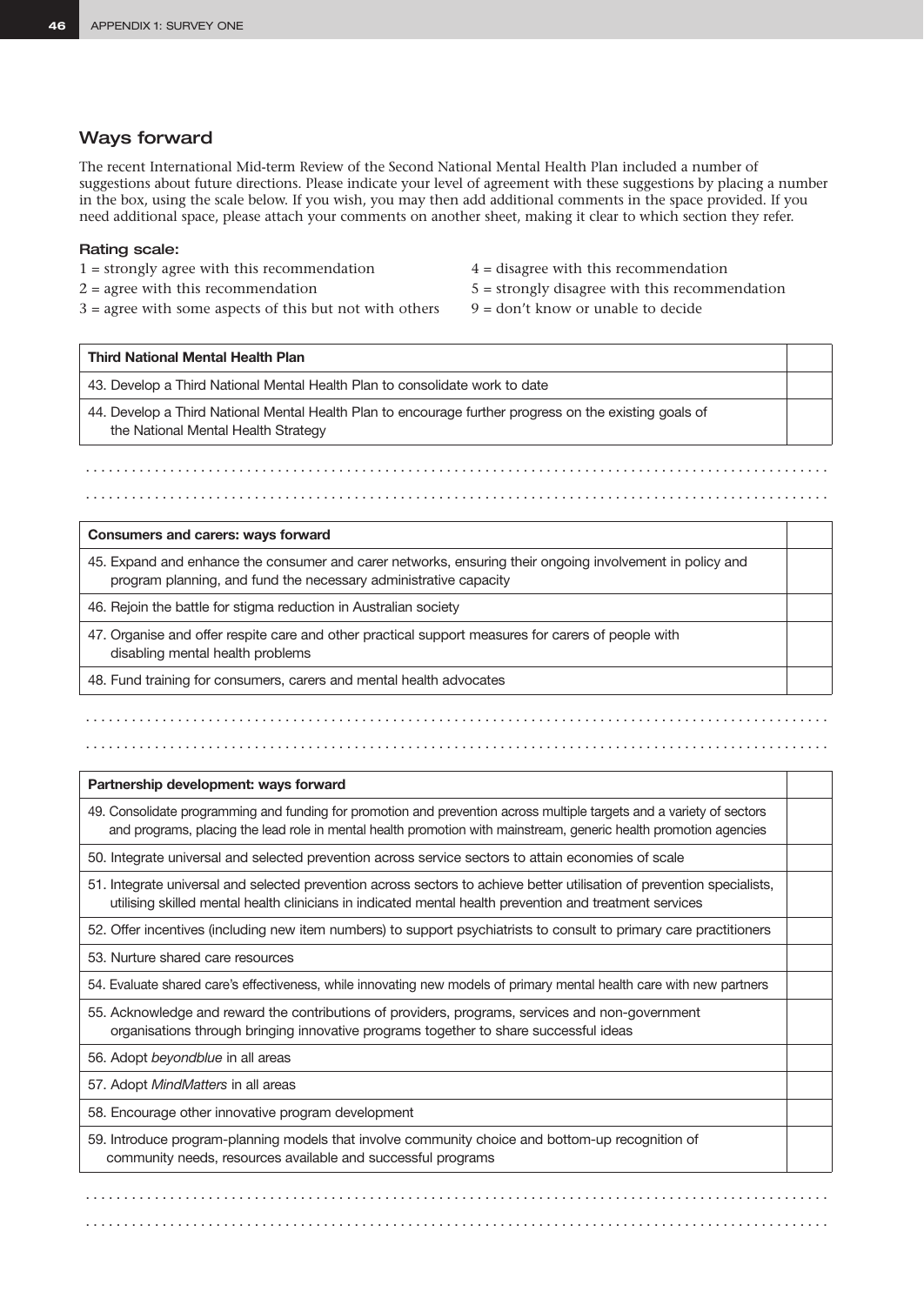| The mental health workforce: ways forward                                                                                                                                                                                                              |  |
|--------------------------------------------------------------------------------------------------------------------------------------------------------------------------------------------------------------------------------------------------------|--|
| 60. Address the immediate and serious workforce issues (in numbers, distribution, knowledge and training) at<br>both the Commonwealth and State/ Territory levels                                                                                      |  |
| 61. Address education needs and the content of training for mental health professionals                                                                                                                                                                |  |
| 62. Standardise all new training models for mental health professionals, with a set standard for core<br>competencies                                                                                                                                  |  |
| 63. Introduce item numbers and other financial measures to act as incentives for private psychiatrists to consult<br>to primary care practitioners                                                                                                     |  |
| 64. Introduce item numbers and other financial measures to act as incentives for private psychiatrists to consult<br>to rural and remote practitioners                                                                                                 |  |
| 65. Introduce item numbers and other financial measures to act as incentives for private psychiatrists to routinely<br>conduct initial and crisis assessments (eg. by differential rebates favouring first assessments over follow-up<br>appointments) |  |
| 66. Introduce item numbers and other financial measures to act as incentives for private psychiatrists to<br>collaborate with other components of the wider mental health service system                                                               |  |
| 67. Psychologists should increasingly focus their expertise upon the provision of psychological therapies, both<br>directly to consumers, and indirectly through the supervision of other staff in providing talking treatments                        |  |
| 68. Consider imaginative and innovative options needed for the longer-term stability of viable mental health<br>services                                                                                                                               |  |

. . . . . . . . . . . . . . . . . . . . . . . . . . . . . . . . . . . . . . . . . . . . . . . . . . . . . . . . . . . . . . . . . . . . . . . . . . . . . . . . . . . . . . . . . . . . . . . . .

### **Specialist mental health services: ways forward**

69. Increase services to those with disorders of high prevalence focusing especially on early intervention opportunities in schools, the workplace and the community

- 70. Eliminate the financial and service 'silos' that exist between mental health and housing, education, disability, geriatrics, child and family services
- 71. Enhance services for children and adolescents including those that promote resilience and attachment, improve educational outcomes, expand intensive family and home visiting and promote use of other evidence-based practice models
- 72. Assess the availability of 24-hour expert specialist services in emergency departments and in crisis/ home treatment teams to balance the capacity of community-based and hospital-based alternatives for people in crisis
- 73. Provide mechanisms of bridge funding and recurrent long-term support to non-government organisations that provide advocacy and services for people with complex needs

74. Increase the capacity for high support transitional and residential care

. . . . . . . . . . . . . . . . . . . . . . . . . . . . . . . . . . . . . . . . . . . . . . . . . . . . . . . . . . . . . . . . . . . . . . . . . . . . . . . . . . . . . . . . . . . . . . . . .

75. Ensure that vocational rehabilitation and other disability support services leading to recovery are provided to people with mental health problems in parity with other disabled groups

. . . . . . . . . . . . . . . . . . . . . . . . . . . . . . . . . . . . . . . . . . . . . . . . . . . . . . . . . . . . . . . . . . . . . . . . . . . . . . . . . . . . . . . . . . . . . . . . . . . . . . . . . . . . . . . . . . . . . . . . . . . . . . . . . . . . . . . . . . . . . . . . . . . . . . . . . . . . . . . . . . . . . . . . . . . . . . . . . . . . . . . . . . . . . . . . . .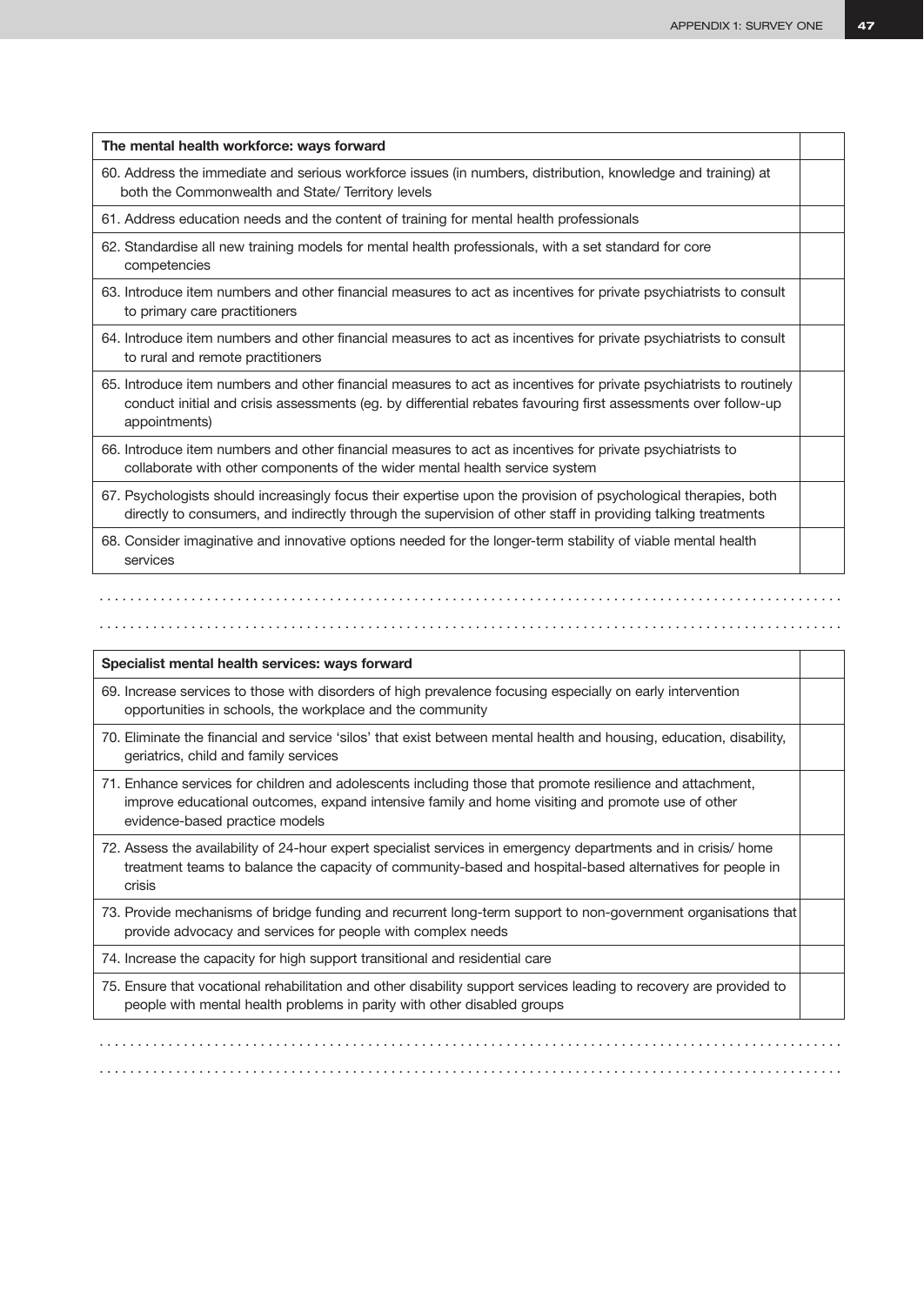| Dual diagnosis: ways forward                                                                                                                                                 |  |
|------------------------------------------------------------------------------------------------------------------------------------------------------------------------------|--|
| 76. Eliminate barriers between mental health and substance abuse agencies and services at<br>Commonwealth, State, Territory and local levels leading toward full integration |  |
| 77. Build upon integrated programming to build a seamless system for consumers, with elimination of '<br>silos' of care, financing and structure                             |  |
| 78. Build upon integrated programming for dual diagnosis to include care for a variety of comorbidities                                                                      |  |
| 79. Establish a new national dual diagnosis evidence and training network to bring together understanding<br>of effective interventions and to disseminate good practice     |  |
|                                                                                                                                                                              |  |

. . . . . . . . . . . . . . . . . . . . . . . . . . . . . . . . . . . . . . . . . . . . . . . . . . . . . . . . . . . . . . . . . . . . . . . . . . . . . . . . . . . . . . . . . . . . . . . . .

. . . . . . . . . . . . . . . . . . . . . . . . . . . . . . . . . . . . . . . . . . . . . . . . . . . . . . . . . . . . . . . . . . . . . . . . . . . . . . . . . . . . . . . . . . . . . . . . .

**Underserved populations: ways forward**

80. Produce a national strategy for the improvement of mental health services in forensic, prison and detention centre settings

81. Improve telehealth capacity for assuring mental health expertise to rural and remote regions

82. Provide incentives (tax and other) for provision of expert services in rural and remote areas

83. Provide incentives (tax and other) for provision of expert services to Indigenous populations

84. Establish a baseline for the occurrence and nature of problems in emotional and social wellbeing among Aboriginal and Torres Strait Islander communities

85. Increase establishment of centres for rural and remote mental health modelled on existing centres of excellence

### **Quality, effectiveness and accountability: ways forward**

. . . . . . . . . . . . . . . . . . . . . . . . . . . . . . . . . . . . . . . . . . . . . . . . . . . . . . . . . . . . . . . . . . . . . . . . . . . . . . . . . . . . . . . . . . . . . . . . .

86. Establish strong lines of accountability for the implementation of service standards and routine use of outcome measures

87. Fund service providers based on addressing population needs and using evidence-based practice and measurable outcomes for financial, system and clinical accountability

88. Establish co-ordinated centres and networks to teach and evaluate the routine use of clinical guidelines and protocols

89. Establish a national network for mental health services research to evaluate cost-effective treatments and service models

. . . . . . . . . . . . . . . . . . . . . . . . . . . . . . . . . . . . . . . . . . . . . . . . . . . . . . . . . . . . . . . . . . . . . . . . . . . . . . . . . . . . . . . . . . . . . . . . . . . . . . . . . . . . . . . . . . . . . . . . . . . . . . . . . . . . . . . . . . . . . . . . . . . . . . . . . . . . . . . . . . . . . . . . . . . . . . . . . . . . . . . . . . . . . . . . . .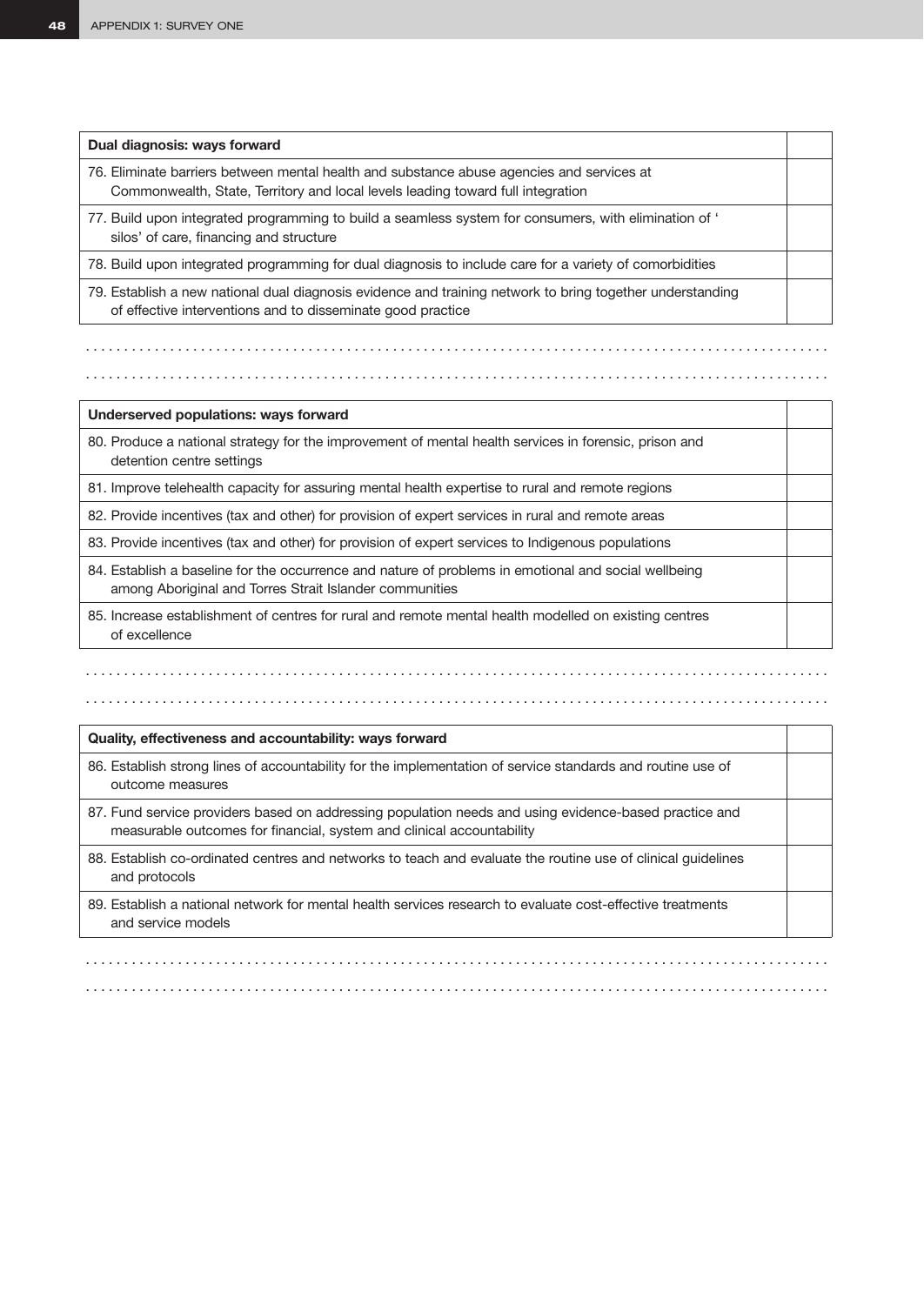### Other issues

This section gives you the opportunity to raise other issues which have not been discussed in the survey so far. For example, the first part provides two statements which are not derived from the report of the International Midterm Review, but arose during a recent consultation. Please indicate your level of agreement with these. Below these statements, you may wish to list other suggestions which should be considered in the development of a Third National Mental Health Plan. If you have insufficient room here, please attach an extra page.

### Rating scale:

- $1 =$  strongly agree with this statement  $4 =$  disagree with this statement
- 
- $3 =$  agree with some aspects of this but not with others  $9 =$  don't know or unable to decide
- 
- $2 = \text{agree with this statement}$   $5 = \text{strongly disagree with this statement}$ 
	-

| <b>Additional statements</b>                                                                                          |  |
|-----------------------------------------------------------------------------------------------------------------------|--|
| 90. There is a need to improve the provision of mental health care to people from non-English speaking<br>backgrounds |  |
| 91. Most mental health services have fully implemented the National Standards for Mental Health Services              |  |
|                                                                                                                       |  |

### What are the highest priorities?

Which five of the statements and actions suggested in this survey do you consider to be the highest priority? Each of the items is numbered. Beginning with your highest priority, please write down the number and a brief description of the action suggested. You can also nominate your own suggestions from the 'Other issues' section above.

**Thank you for your assistance in completing this survey. Please return the survey in the reply-paid envelope provided to: The Hunter Institute of Mental Health, P.O. Box 833, Newcastle NSW 2300. Completed surveys must be received by Friday 23 August 2002.**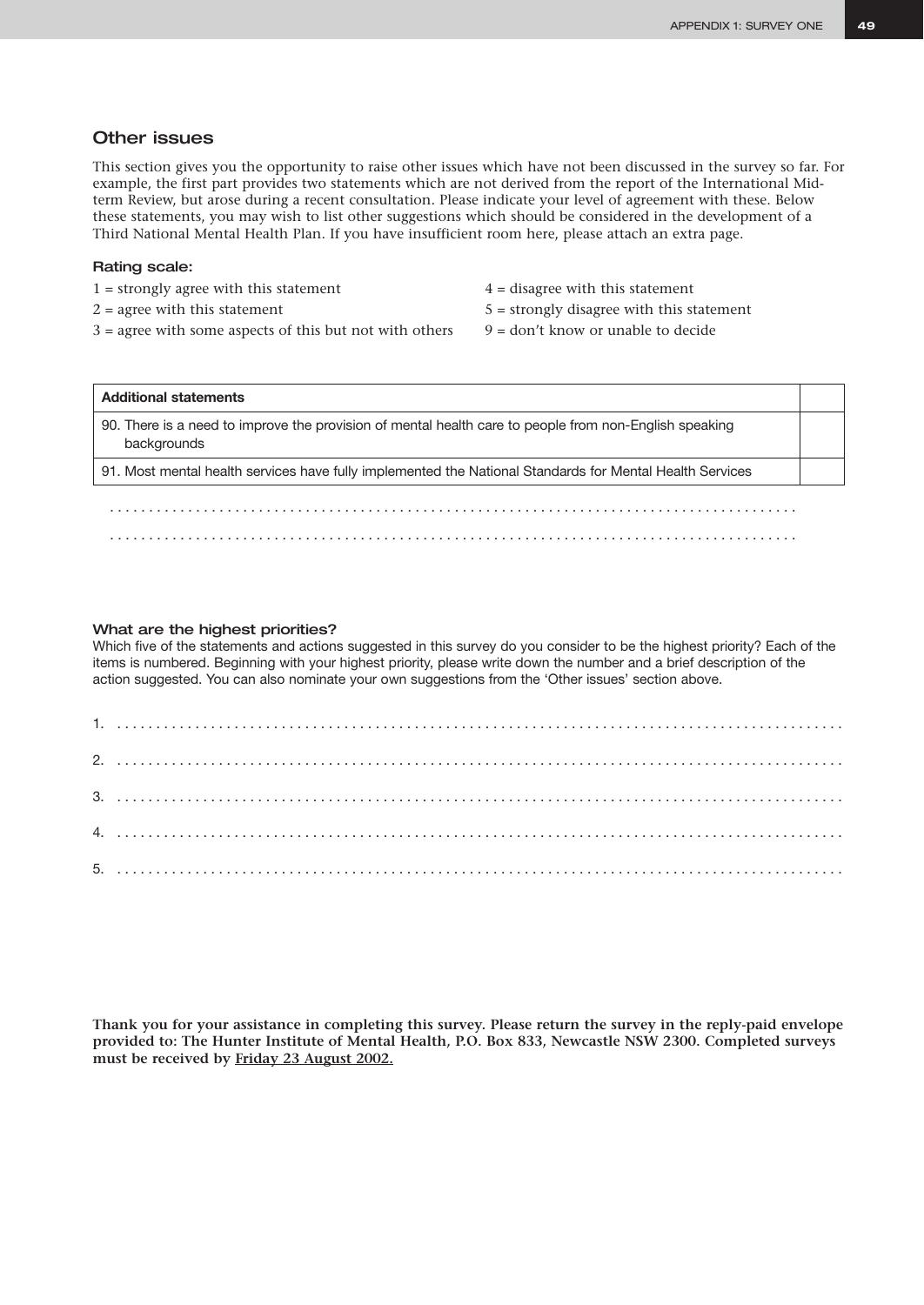# APPENDIX 2: SURVEY TWO

# Review of the Second National Mental Health Plan



### Instructions for completing the survey

This survey concerns your views on the International Mid-term Review of the Second National Mental Health Plan. The survey consists of three sections. In the first section there are several statements which describe the findings from the International Mid-term Review. The second section called 'Ways forward' consists of the recommendations from the International Mid-term Review. You will be asked to indicate your level of agreement with each finding and recommendation using a ratings scale. The final section provides an opportunity for you to provide additional comments.

Please return the completed survey by **Friday 1 November 2002** to:

| <b>Hunter Institute for Mental Health</b> | Phone: (02) 4924 6722 |  |  |
|-------------------------------------------|-----------------------|--|--|
| P.O. Box 833                              | Fax: $(02)$ 4924 6724 |  |  |
| <b>NEWCASTLE NSW 2300</b>                 |                       |  |  |

Further information is available by contacting the Mental Health Council of Australia on (02) 6285 3100. Additional copies of this survey are available at www.mhca.com.au and www.beyondblue.org.au

### Your details

As part of the survey, we would like to ask you some details about yourself and the area of the mental health sector you represent. Your name or organisation will not be reported in connection with your responses to the remainder of the questionnaire, so your opinions and comments remain confidential.

Name of person or organisation: . . . . . . . . . . . . . . . . . . . . . . . . . . . . . . . . . . . . . . . . . . . . . . . . . . . . . . . . . . . . . . .

| sector, or the position or role of your organisation: | Please tick which ONE of the following descriptions BEST describes your position or role in the mental health |
|-------------------------------------------------------|---------------------------------------------------------------------------------------------------------------|
| $\Box$ Consumer of mental health services             | $\Box$ Non-government community service provider $\dots\dots$                                                 |
| $\Box$ Carer of a person with a mental illness        | $\Box$ Mental health promotion or education                                                                   |
| $\Box$ Consumer or carer advocacy group               | Mental health research or evaluation                                                                          |
| $\Box$ Public provider of specialist treatment        | Health policy maker or advisor                                                                                |
| $\Box$ Private provider of specialist treatment       | $\Box$ Government human services agency other than Health                                                     |
| $\Box$ Public provider of early intervention services |                                                                                                               |
| $\Box$ General practitioner                           |                                                                                                               |
| Divisions of General Practice                         |                                                                                                               |
|                                                       |                                                                                                               |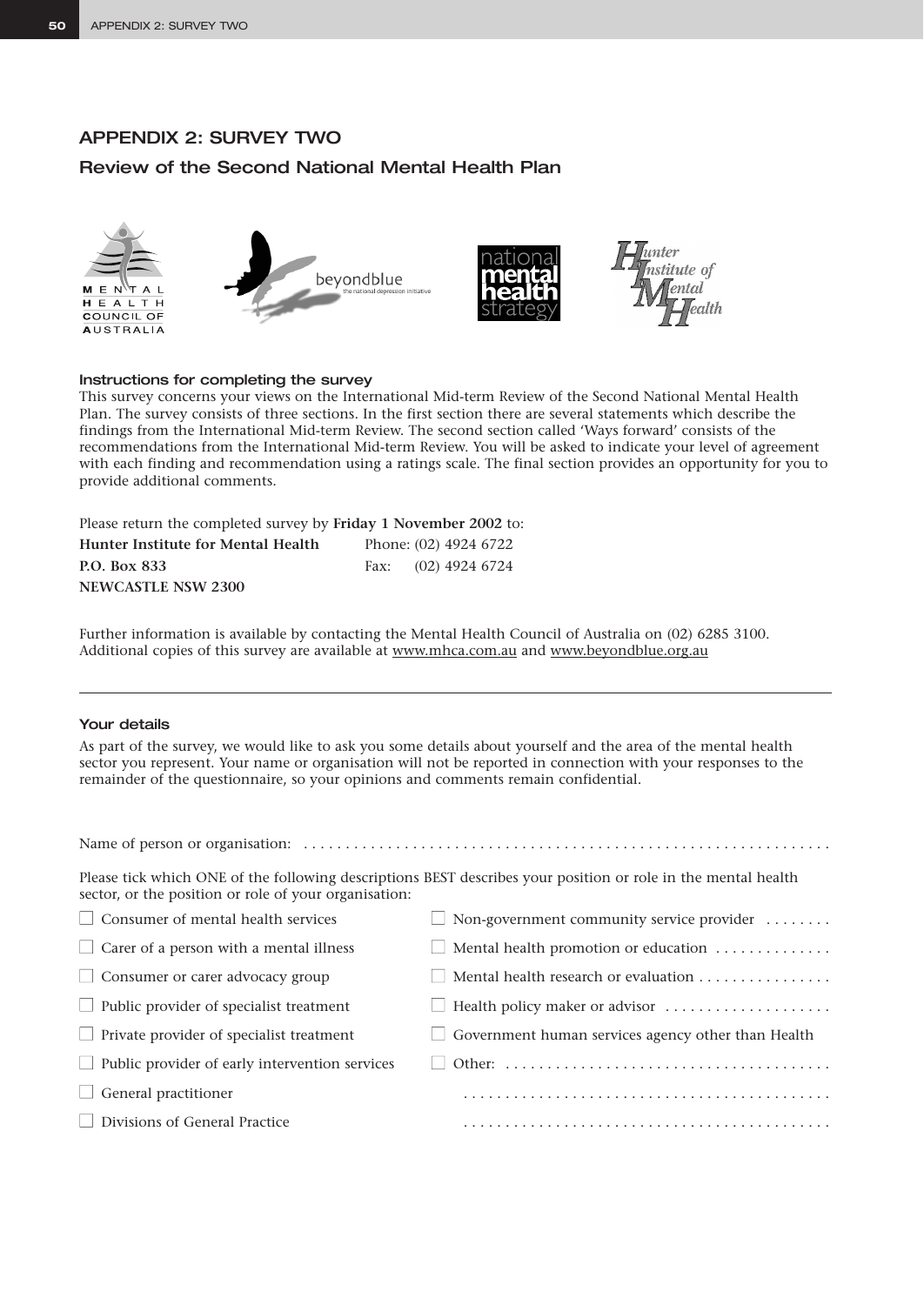## Findings from the International Mid-term Review

This section presents a number of findings from the International Mid-term Review of the Second National Mental Health Plan for Australia. Do you or your organisation agree with these findings? For each statement, please place one of the following numbers in the box, to indicate your opinions:

### Rating scale:

- $1 =$  strongly agree with this finding from the report  $4 =$  disagree with this finding from the report
- 
- $3 =$  agree with some aspects of this but not with others  $9 =$  don't know or unable to decide
- 
- $2 =$  agree with this finding from the report  $5 =$  strongly disagree with this finding from the report
	-

| 1. Consumers and carers are increasingly involved in mental health policy, systems of care and clinical decisions                                                                                                         |  |
|---------------------------------------------------------------------------------------------------------------------------------------------------------------------------------------------------------------------------|--|
| 2. Partnerships between mental health services and other agencies have been increasing in number and<br>becoming more effective                                                                                           |  |
| 3. Many areas are now developing shared care arrangements or increasing consultation between primary care<br>practitioners and specialist mental health professionals                                                     |  |
| 4. Underlying issues which may contribute to a shortage in the nursing workforce are not being addressed<br>adequately at a systems level                                                                                 |  |
| 5. By international standards, there are relatively few psychologists in Australian mental health services and they<br>often work as general case managers, rather than providing specialist psychological therapies      |  |
| 6. People with a mental illness, including those experiencing a recurrence of an existing illness, often cannot<br>access treatment and care until their illness is advanced or they are in crisis                        |  |
| 7. The crisis response from mental health services may be slow or unreliable                                                                                                                                              |  |
| 8. Psychosocial rehabilitation - including employment, education, training and accommodation - has only been<br>partially addressed, in some areas                                                                        |  |
| 9. Psychosocial rehabilitation is made more difficult because of a lack of integration and cooperation between<br>various services, including housing, employment, education, social security and transport               |  |
| 10. Arrangements for supported accommodation and Commonwealth funding support for employment services<br>appear to be less accessible to those with a mental illness, than to those with a physical illness               |  |
| 11. There is a lack of funding for children and youth services, and there are insufficient services - including<br>residential, respite, community options, acute mental health services and family interventions         |  |
| 12. Mental health services for older adults are fragmented and planning is too slow to meet the needs of the<br>population, given the expected growth in numbers of people over 65                                        |  |
| 13. There are difficulties in providing services for people who have both mental health problems and substance<br>abuse                                                                                                   |  |
| 14. Australian mental health services are not required to distribute resources according to population needs, so<br>the needs of rural, remote, lower socio-economic, Indigenous and other populations may be underserved |  |
| 15. Aboriginal and Torres Strait Islander communities are underserved by mental health services in Australia                                                                                                              |  |
| 16. Mentally-ill prisoners and those in forensic and detention centres are underserved by mental health services                                                                                                          |  |
| 17. Opportunities for mental health service provision in rural and remote areas include telehealth providers,<br>police and media                                                                                         |  |
| 18. Outcome measures and service standards are well understood in mental health services                                                                                                                                  |  |
| 19. Outcome measures and service standards are often introduced in an ad hoc manner                                                                                                                                       |  |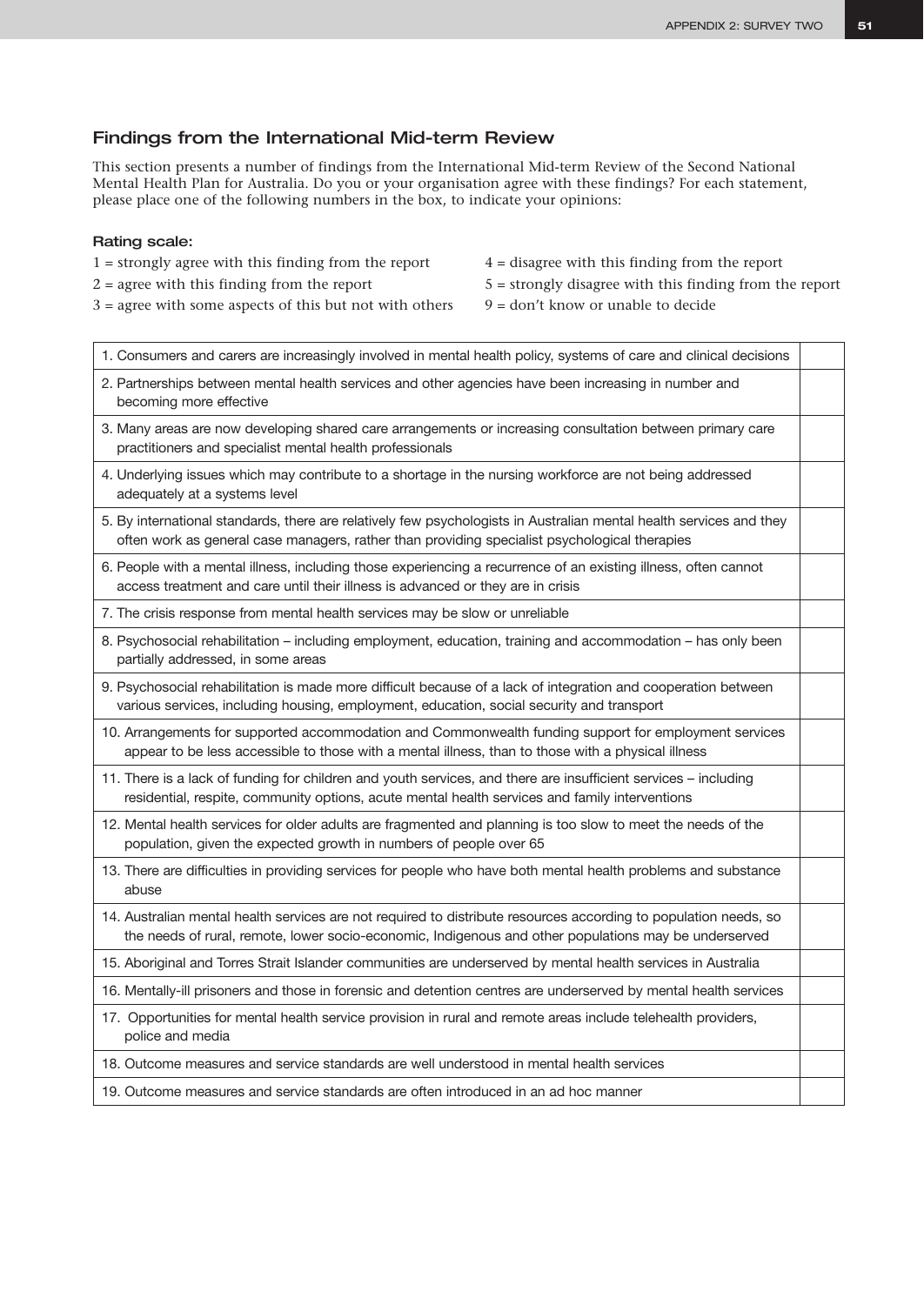### Ways forward

The recent International Mid-term Review of the Second National Mental Health Plan included a number of suggestions about future directions. Please indicate your level of agreement with these suggestions by placing a number in the box, using the scale below. If you wish, you may attach any additional comments on another sheet, making it clear to which section they refer.

### Rating scale:

- 1 = strongly agree with this recommendation 4 = disagree with this recommendation
- 
- $3 =$  agree with some aspects of this but not with others  $9 =$  don't know or unable to decide
- 
- $2 = \text{agree with this recommendation}$   $5 = \text{strongly disagree with this recommendation}$ 
	-

### **Third National Mental Health Plan**

20. Develop a Third National Mental Health Plan to consolidate work to date and to encourage further progress on the existing goals of the National Mental Health Strategy

### **Partnership development: ways forward**

21. Consolidate programming and funding for promotion and prevention across multiple targets and a variety of sectors and programs, placing the lead role in mental health promotion with mainstream, generic health promotion agencies

22. Integrate universal and selected prevention across service sectors to attain economies of scale

- 23. Integrate universal and selected prevention across sectors to achieve better utilisation of prevention specialists, utilising skilled mental health clinicians in indicated mental health prevention and treatment services
- 24. Offer incentives (including new item numbers) to support psychiatrists to consult to primary care practitioners
- 25. Nurture shared care resources
- 26. Evaluate shared care's effectiveness, while innovating new models of primary mental health care with new partners
- 27. Adopt *beyondblue* in all areas

28. Adopt *MindMatters* in all areas

29. Encourage other innovative program development

30. Introduce program planning models that involve community choice and bottom-up recognition of community needs, resources available and successful programs

# **The mental health workforce: ways forward** 31. Standardise all new training models for mental health professionals, with a set standard for core competencies 32. Introduce item numbers and other financial measures to act as incentives for private psychiatrists to consult to primary care practitioners 33. Introduce item numbers and other financial measures to act as incentives for private psychiatrists to consult to rural and remote practitioners 34. Introduce item numbers and other financial measures to act as incentives for private psychiatrists to routinely conduct initial and crisis assessments (for example, by differential rebates favouring first assessments over follow-up appointments) 35. Introduce item numbers and other financial measures to act as incentives for private psychiatrists to collaborate with other components of the wider mental health service system

36. Psychologists should increasingly focus their expertise upon the provision of psychological therapies, both directly to consumers, and indirectly through the supervision of other staff in providing talking treatments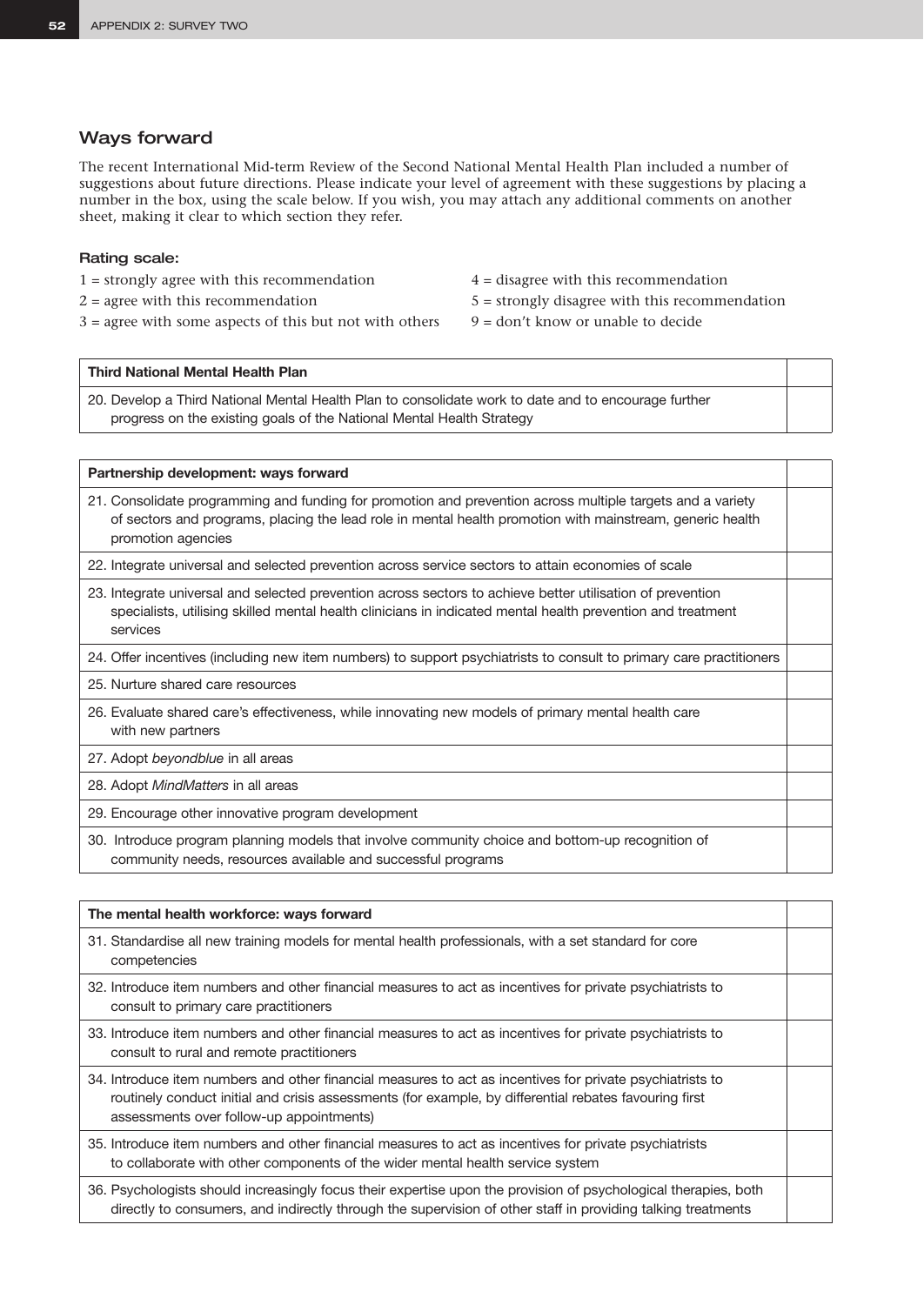### Rating scale:

- $1 =$  strongly agree with this recommendation  $4 =$  disagree with this recommendation
- 
- $3 =$  agree with some aspects of this but not with others  $9 =$  don't know or unable to decide
- 
- $2 =$  agree with this recommendation  $5 =$  strongly disagree with this recommendation
	-

| Specialist mental health services: ways forward                                                                                                                                                                                                 |  |
|-------------------------------------------------------------------------------------------------------------------------------------------------------------------------------------------------------------------------------------------------|--|
| 37. Increase services to those with disorders of high prevalence focusing especially on early intervention<br>opportunities in schools, the workplace and the community                                                                         |  |
| 38. Eliminate the financial and service 'silos' that exist between mental health and housing, education,<br>disability, geriatrics, child and family services                                                                                   |  |
| 39. Enhance services for children and adolescents including those that promote resilience and attachment,<br>improve educational outcomes, expand intensive family and home visiting and promote use of other<br>evidence-based practice models |  |

| Dual diagnosis: ways forward                                                                                                                                                 |  |
|------------------------------------------------------------------------------------------------------------------------------------------------------------------------------|--|
| 40. Eliminate barriers between mental health and substance abuse agencies and services at Commonwealth,<br>State, Territory and local levels leading toward full integration |  |
| 41. Build upon integrated programming to build a seamless system for consumers, with elimination of<br>'silos' of care, financing and structure                              |  |
|                                                                                                                                                                              |  |

42. Establish a new national dual diagnosis evidence and training network to bring together understanding of effective interventions and to disseminate good practice

| Underserved populations: ways forward                                                                                                                           |  |
|-----------------------------------------------------------------------------------------------------------------------------------------------------------------|--|
| 43. Produce a national strategy for the improvement of mental health services in forensic, prison and<br>detention centre settings                              |  |
| 44. Improve telehealth capacity for assuring mental health expertise to rural and remote regions                                                                |  |
| 45. Establish a baseline for the occurrence and nature of problems in emotional and social wellbeing<br>among Aboriginal and Torres Strait Islander communities |  |
| 46. Increase establishment of centres for rural and remote mental health modelled on existing centres of<br>excellence                                          |  |

| Quality, effectiveness and accountability: ways forward                                                                                                                        |  |
|--------------------------------------------------------------------------------------------------------------------------------------------------------------------------------|--|
| 47. Establish strong lines of accountability for the implementation of service standards and routine use of<br>outcome measures                                                |  |
| 48. Fund service providers based on addressing population needs and using evidence-based practice and<br>measurable outcomes for financial, system and clinical accountability |  |
| 49. Establish co-ordinated centres and networks to teach and evaluate the routine use of clinical quidelines<br>and protocols                                                  |  |
| 50. Establish a national network for mental health services research to evaluate cost-effective treatments and<br>service models                                               |  |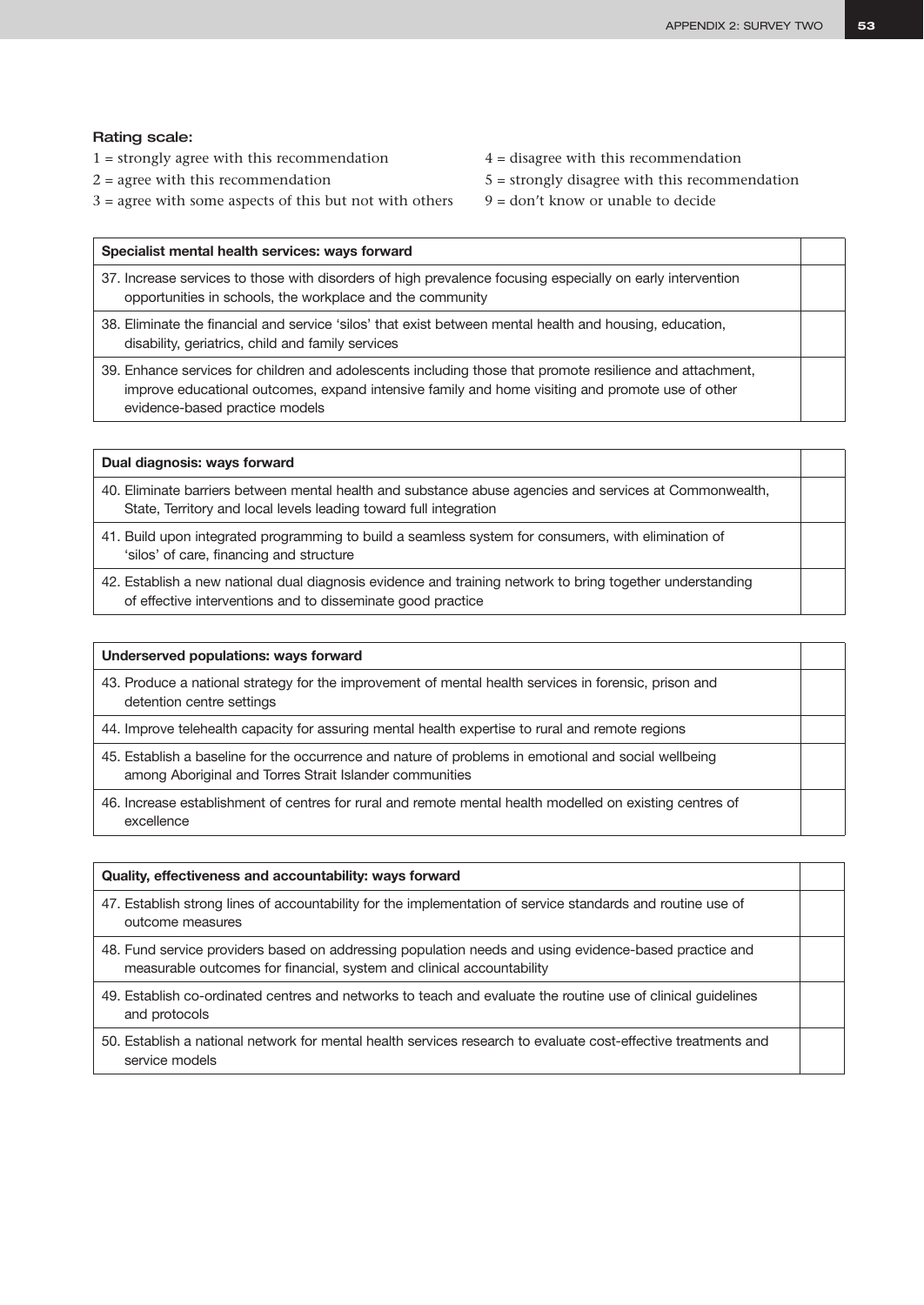### **Other issues**

This section gives you the opportunity to raise other issues which have not been discussed in the survey so far. Firstly, the statement below is not derived from the report of the International Mid-term Review, but arose during a recent consultation. Please indicate your level of agreement with this. Below you may wish to list other suggestions which should be considered in the development of a Third National Mental Health Plan. If you have insufficient room here, please attach an extra page.

### Rating scale:

- $1 =$  strongly agree with this statement
- $2 =$  agree with this statement
- $3 =$  agree with some aspects of this but not with others
- $4 =$  disagree with this statement  $5 =$  strongly disagree with this statement
- $9 =$  don't know or unable to decide

# **Additional statements** 51. There is a need to improve the provision of mental health care to people from non-English speaking backgrounds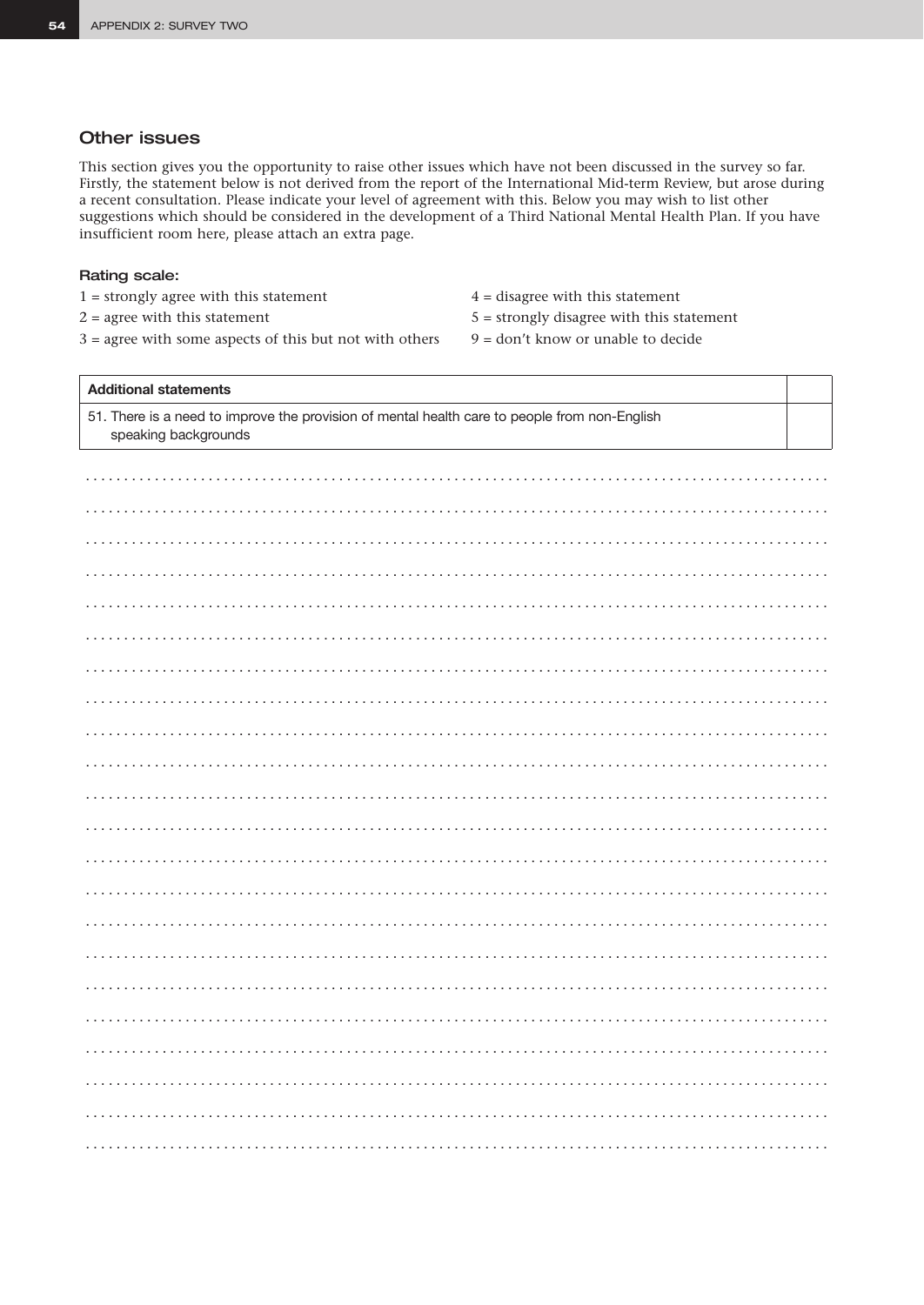# APPENDIX 3: CONSULTATION WORKBOOK

# Review of the Second National Mental Health Plan



### Instructions for completing the survey

This workbook allows you to express your views on the International Mid-term Review of the Second National Mental Health Plan. The workbook consists of 2 sections:

- 1. Section one: ('Ways forward') contains a series of recommendations from the International Mid-term Review. You will be asked to indicate your level of agreement with each finding and recommendation using a ratings scale.; and,
- 2. Section two: Provides an opportunity for you to make additional comments.

Please return the completed workbook by **placing it in the boxes provided at the meeting** or send to the Mental Health Council of Australia (MHCA) at **P.O. Box 174, DEAKIN WEST ACT 2600**.

Further information is available by contacting the MHCA on (02) 6285 3100. Additional copies of this survey are available at www.mhca.com.au and www.beyondblue.org.au

### Your details

As part of the survey, we would like to ask you for some details about yourself. Please tick which ONE of the following descriptions BEST describes you.

| Gender: | Male                                                  | Location: | Rural |                                                    |  |
|---------|-------------------------------------------------------|-----------|-------|----------------------------------------------------|--|
|         | Female                                                |           | Urban |                                                    |  |
|         | Language spoken at home:                              | English   |       |                                                    |  |
|         | Consumer of mental health services                    |           |       | Non-government community service provider          |  |
|         | $\Box$ Carer of a person with a mental illness        |           |       | Mental health promotion or education               |  |
|         | $\Box$ Consumer or carer advocacy group               |           |       | Mental health research or evaluation               |  |
|         | $\Box$ Public provider of specialist treatment        |           |       | Health policy maker or advisor                     |  |
|         | Private provider of specialist treatment              |           |       | Government human services agency other than Health |  |
|         | $\Box$ Public provider of early intervention services |           |       |                                                    |  |
|         | General practitioner                                  |           |       |                                                    |  |
|         | Divisions of General Practice                         |           |       |                                                    |  |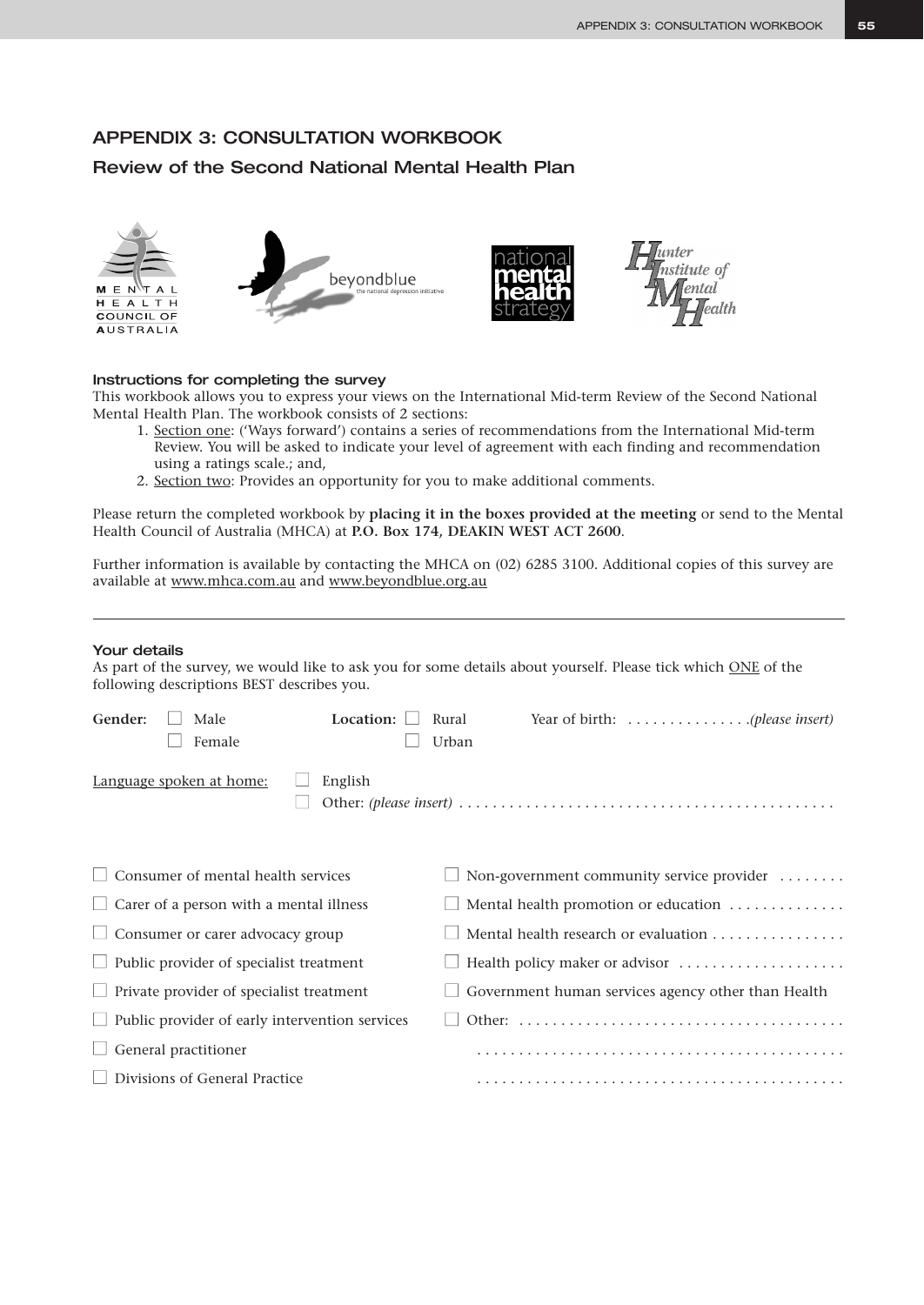### Section one: ways forward

The recent International Mid-term Review of the Second National Mental Health Plan included a number of suggestions about future directions. Please indicate your level of agreement with these suggestions by placing a number in the box, using the scale below. If you wish, you may attach any additional comments on another sheet, making it clear to which section they refer.

### Rating scale:

- 1 = strongly agree with this recommendation 4 = disagree with this recommendation
- 
- $3 =$  agree with some aspects of this but not with others  $DK = don't$  know or unable to decide
- 
- $2 = \text{agree with this recommendation}$   $5 = \text{strongly disagree with this recommendation}$ 
	-

**Third National Mental Health Plan.** There is a need to … 1. Develop a Third National Mental Health Plan (2003-2008) to consolidate the work undertaken

over the past decade through the National Mental Health Strategy

**Partnership development: ways forward.** There is a need to ...

- 2. Consolidate mental health promotion and prevention across a variety of sectors and emphasise partnerships with other health promotion agencies
- 3. Apply broad prevention strategies to maximise their impact and cost effectiveness
- 4. Promote better use of both prevention specialists and skilled mental health clinicians
- 5. Offer incentives (including new item numbers) to support psychiatrists to consult with primary care practitioners
- 6. Support shared care resources
- 7. Evaluate the effectiveness of new models of primary mental health care
- 8. Integrate beyondblue (the National depression initiative) philosophy and activity in all areas
- 9. Integrate MindMatters (school mental health program) philosophy and activity in all areas
- 10. Encourage other innovative program development across all areas of mental health
- 11. Introduce program planning models that embrace community choice and recognise community needs, available resources and successful programs

**The mental health workforce: ways forward.** There is a need to …

12. Standardise all new training models for mental health professionals, with a set standard for core competencies

13. Introduce incentives to encourage private psychiatrists to consult to primary care practitioners

14. Introduce incentives to encourage private psychiatrists to consult to rural and remote practitioners

15. Introduce incentives to encourage private psychiatrists to routinely conduct initial and crisis assessments

16. Introduce incentives to encourage private psychiatrists to collaborate with the wider mental health service system

17. Psychologists to increasingly focus their expertise upon the provision of psychological therapies, directly to consumers, and indirectly through the supervision of other staff in providing talking treatments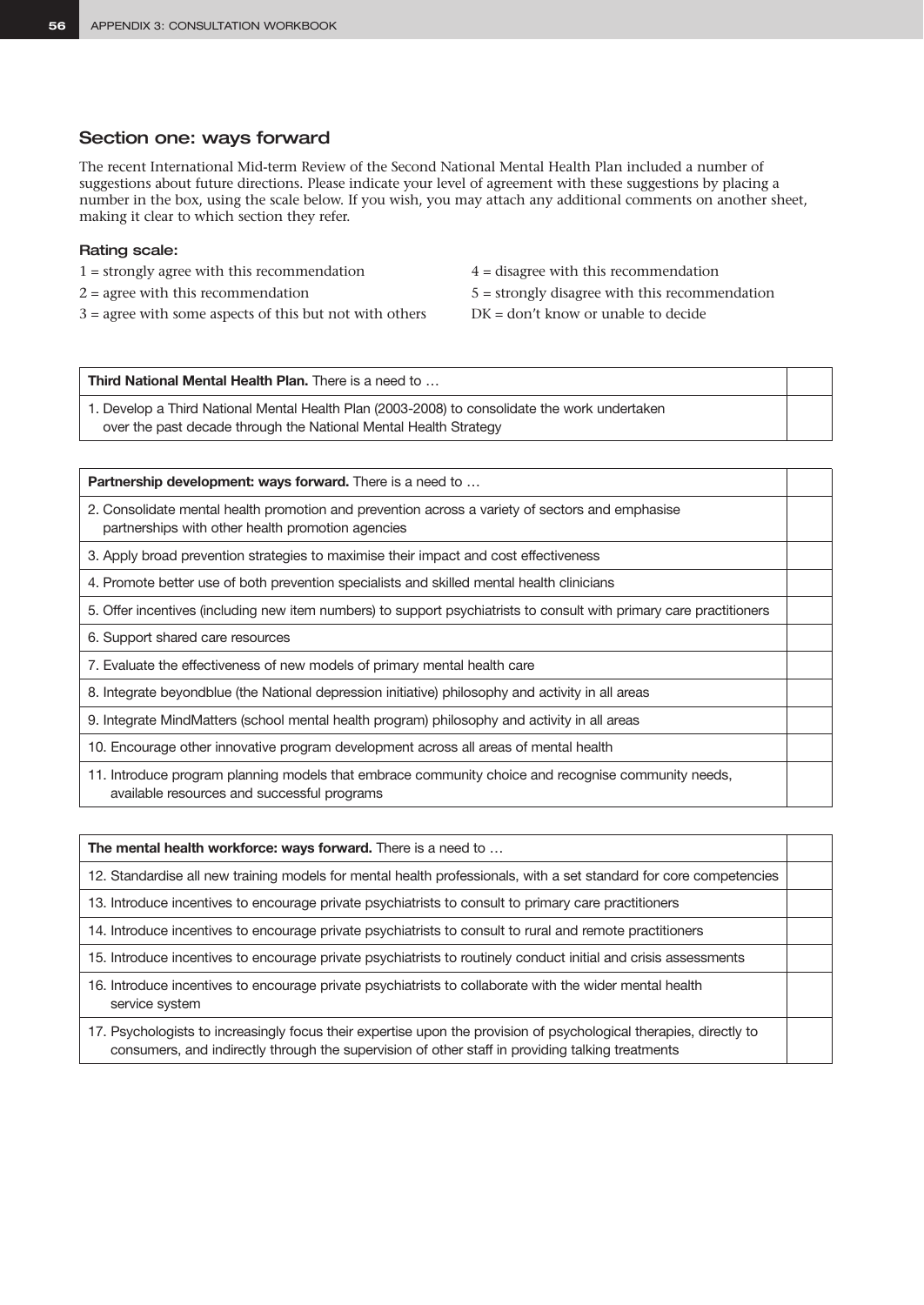### Rating scale:

- $1 =$  strongly agree with this recommendation  $4 =$  disagree with this recommendation
- 
- 3 = agree with some aspects of this but not with others DK = don't know or unable to decide
- 
- $2 = \text{agree with this recommendation}$   $5 = \text{strongly disagree with this recommendation}$ 
	-

| Specialist mental health services: ways forward. There is a need to                                                                                                                                                                |  |
|------------------------------------------------------------------------------------------------------------------------------------------------------------------------------------------------------------------------------------|--|
| 18. Increase services to people with disorders of high prevalence (eg. depression, anxiety) focusing especially on<br>early intervention in schools, the workplace and the community                                               |  |
| 19. Encourage collaboration between service providers in mental health, housing, education, disability, geriatrics,<br>child and family services                                                                                   |  |
| 20. Enhance services for children and adolescents. This includes promoting resilience (coping skills) and<br>attachment (bonding), improving educational outcomes and expanding intensive family and parenting support<br>programs |  |

**Dual diagnosis: ways forward.** There is a need to …

- 21. Eliminate barriers between mental health and substance abuse (eg. drug and alcohol) agencies and services at Commonwealth, State, Territory and local levels
- 22. Develop an integrated approach across all services including direct care, financing and structure
- 23. Establish a new national training network in the area of dual diagnosis (mental health and drug and alcohol), to improve understanding of effective interventions and disseminate good practice

**Underserved populations: ways forward.** There is a need to …

24. Produce a national strategy for the improvement of mental health services in forensic, prison and detention centre settings

25. Improve teleconferencing to provide mental health expertise to rural and remote regions

- 26. Establish the incidence and nature of problems in emotional and social wellbeing among Aboriginal and Torres Strait Islander communities
- 27. Establish more centres of excellence for rural and remote mental health

**Quality, effectiveness and accountability: ways forward.** There is a need to … 28. Establish strong lines of accountability for the implementation of mental health service standards and routine

- use of outcome measures
- 29. Fund service providers based on their ability to address population needs and use evidence-based practice and measurable outcomes for financial, system and clinical accountability
- 30. Establish co-ordinated centres and networks to teach and evaluate the routine use of clinical guidelines and protocols
- 31. Establish a national network for mental health service research to evaluate cost-effective treatments and service models

**Additional statements.** There is a need to …

32. Improve the provision of mental health care to people from non-English speaking backgrounds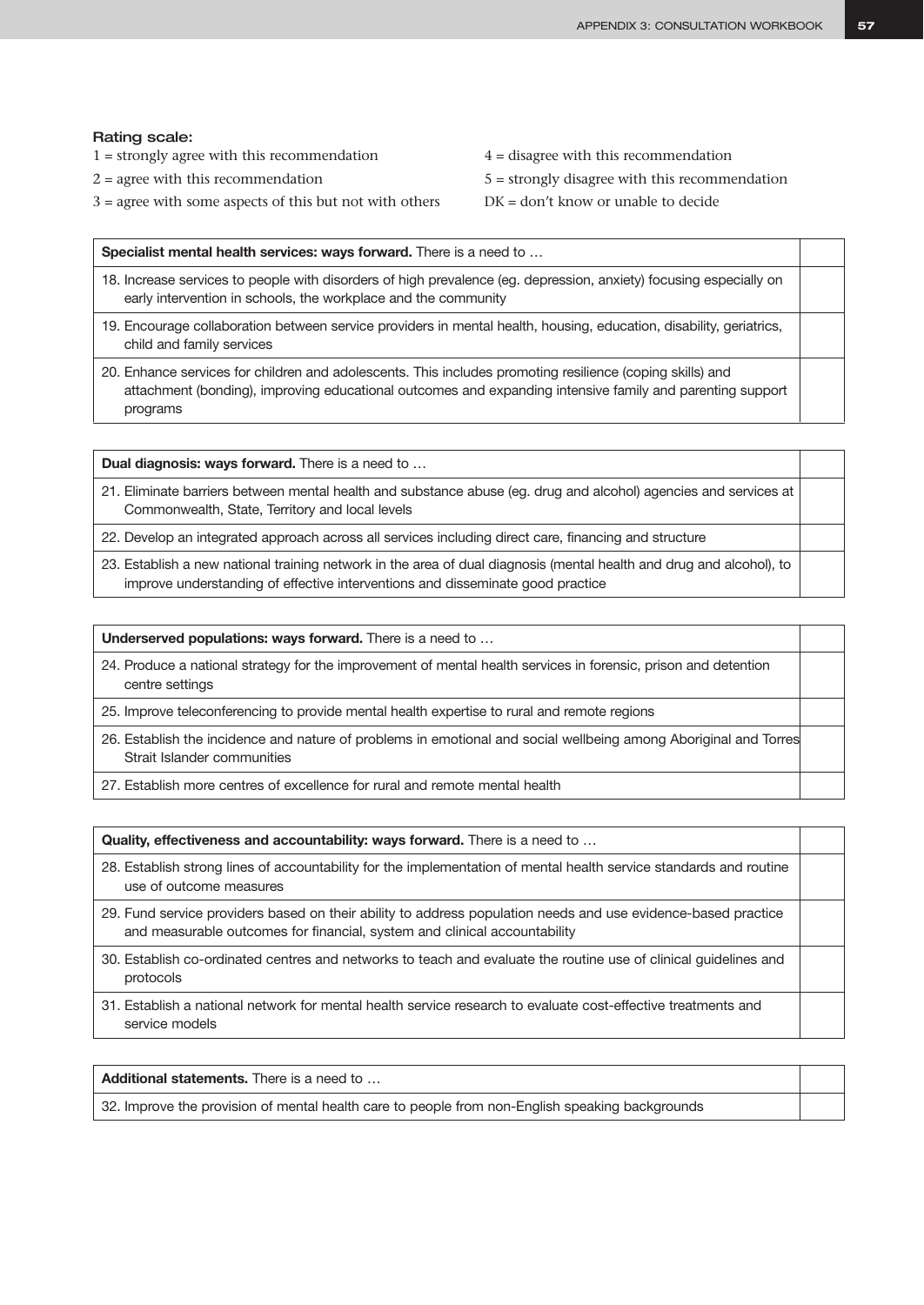# Section two: Other issues

This section gives you the opportunity to raise other issues, which have not been discussed in the workbook so far. Please list any other suggestions, which you believe should be considered in the development of a Third National Mental Health Plan (2003-2008). If you have insufficient room here, please attach an extra page.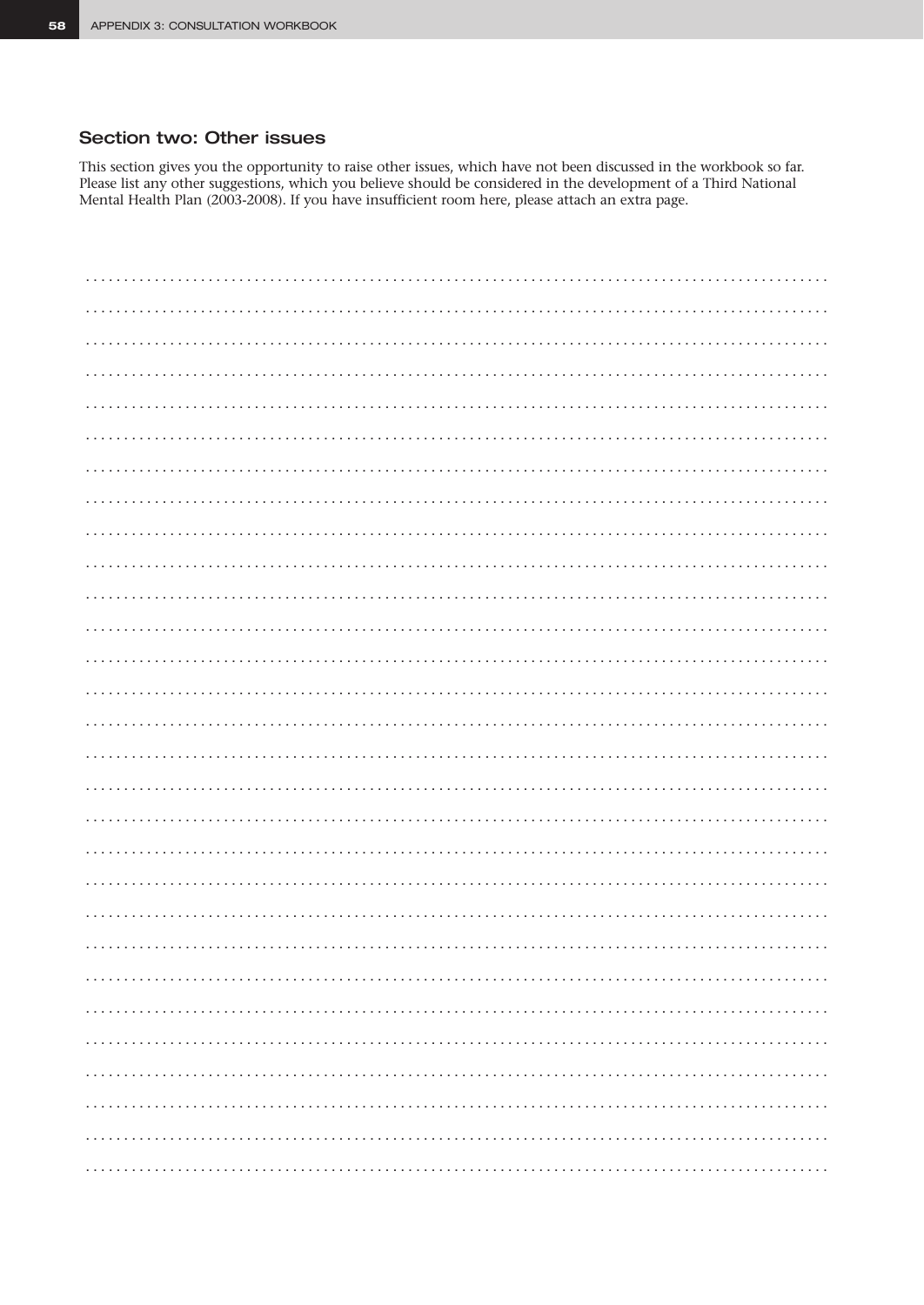| Ms<br>Helen<br>Connor<br>Chairperson<br>Australian Mental Health Consumer Network<br>Ms<br>Judy<br>Hardy<br>Network of Australian Community Advisory Groups<br>McMahon<br>Ms<br>Network of Australian Community Advisory Groups<br>Janne<br>Jodie<br><b>Brown</b><br>Network of Australian Community Advisory Groups<br>Ms<br><b>Hardwick</b><br>President<br>Mr<br>Patrick<br>Association of Relatives and Friends of the Mentally III (ARAFMI)<br>McGrath<br>Chair<br>Carers Australia<br>Mr<br>John<br>Gibbons<br><b>Chief Executive Officer</b><br>Ms<br>Irene<br>Carers Australia<br>Associate<br>Australian Transcultural Mental Health Network<br>Professor<br>Harry<br>Minas<br>Abd-Elmasih Malak<br>Australian Transcultural Mental Health Network<br>Mr<br><b>Director</b><br>National Rural Health Alliance<br>Mr<br>John<br>Lawrence<br><b>Executive Officer</b><br>National Rural Health Alliance<br>Mr<br>Gordon<br>Gregory<br>Australian Association of Social Workers<br>Robert<br>Bland<br>Professor<br>President<br>Mr<br>Stephen<br>Elsom<br>Australian and New Zealand College of Mental Health Nurses<br>Associate<br>Professor<br>Dimity<br>Pond<br>Royal Australian College of General Practitioners (RACGP)<br>Adjunct<br>Professor Joan<br>Royal Australian and New Zealand College of Psychiatrists (RANZCP)<br>Lawrence<br><b>Executive Officer</b><br>Mr<br>Patterson<br>Royal Australian and New Zealand College of Psychiatrists (RANZCP)<br>Craig<br>Jeff<br>Professor<br><b>Richards</b><br>Australian Psychological Society<br>Ms<br>Pennock<br>Australian Association of Occupational Therapists<br>Joy<br>Sue<br>Ms<br>Feeney<br>Ramsay Health Care<br>Professor<br>Graham<br>Mental Health Foundation of Australia<br><b>Burrows</b><br>Mr<br><b>Bernard</b><br>McNair<br>Mental Illness Fellowship Council of Australia<br>Smith<br><b>Chief Executive Officer</b><br>Ms<br>Lifeline Australia<br>Dawn<br><b>SANE Australia</b><br>Ms<br><b>Barbara</b><br>Hocking<br>Kowalenko<br><b>Nick</b><br>Australian Infant, Child, Adolescent and Family Mental Health Association<br>Dr<br>Phillip<br>Chair<br>Australian Infant, Child, Adolescent and Family Mental Health Association<br>Mr<br>Robinson<br>Ritchie<br><b>Chief Executive Officer</b><br>Mr<br>Craig<br>National Aboriginal Controlled Health Organisation<br>Said<br>Ms<br>Mental Health Co-ordinating Council<br>Joy<br><b>Chief Executive Officer</b><br>Ms<br>Bateman<br>Mental Health Co-ordinating Council<br>Jenna<br>Wilson<br>Mr<br>Keith<br>Western Australian Association for Mental Health<br>White<br><b>Executive Officer</b><br>Western Australian Association for Mental Health<br>Ms<br>Ann<br>Oliver<br>Ms<br>Narelle<br>The Queensland Alliance of Mental Illness and Psychiatric Disability Groups<br>Clarke<br>Dr<br>Joan<br>Psychiatric Disability Services of Victoria (VICSERV)<br>Mr<br>David<br>Clarke<br><b>Chief Executive Officer</b><br>Psychiatric Disability Services of Victoria (VICSERV)<br>Professor<br>Maxwell<br><b>Bennett</b><br>Australian Neuroscience Society<br><b>Director Policy</b><br>Catholic Health Australia<br>Ms<br>Angela<br>MaGarry<br>Professor<br>Phillip<br>Mitchell<br>Australasian Society Psychiatric Research<br>Gillet<br>Ms<br>Joy<br>Australian Rotary Health Research Fund<br>Barbara<br>Ryan-Thomas<br>Royal Flying Doctors Service of Australia<br>Ms<br>Chair<br>Australian Board of Certified Counsellors<br>Mr<br>John<br><b>Barletta</b><br>MaGuire<br>President<br>Mr<br>James<br>Institute of Australasian Psychiatrists<br>Colleen<br>Mental Illness Education Australia<br>Ms<br>Mullavey-O'Byrne<br>Bill<br>Australian Medical Association<br>Dr<br>Pring<br>President<br>Australian College of Psychological Medicine<br>Dr<br>Jan<br>Orman<br>Raphael<br>Centre for Mental Health<br>Professor<br><b>Beverley</b><br>Director<br>Dr<br>Peggy<br><b>Brown</b><br><b>Director</b><br>Mental Health Unit<br>Ms<br>Quinn<br>State Manager<br>Mental Health Program<br>Wendy<br><b>Mental Health Unit</b><br>Mr<br>Simon<br>Rosenberg<br>Manager<br>Tobin<br>Director of Mental Health<br>Department of Human Services<br>Dr<br>Margaret<br>Ms<br>Cheryl<br>Furner<br><b>Director</b><br>Social and Emotional Wellness (SOEWELL) Branch, Department of<br><b>Health and Community Services</b><br>Mental Health Branch, Department of Human Services<br>Jurjevic<br>Director of Aged Care<br>Ms<br>Angela | <b>TITLE</b> | <b>FIRST NAME SURNAME</b> |        | <b>POSITION</b>               | <b>COMPANY/ ORGANISATION</b>                 |
|--------------------------------------------------------------------------------------------------------------------------------------------------------------------------------------------------------------------------------------------------------------------------------------------------------------------------------------------------------------------------------------------------------------------------------------------------------------------------------------------------------------------------------------------------------------------------------------------------------------------------------------------------------------------------------------------------------------------------------------------------------------------------------------------------------------------------------------------------------------------------------------------------------------------------------------------------------------------------------------------------------------------------------------------------------------------------------------------------------------------------------------------------------------------------------------------------------------------------------------------------------------------------------------------------------------------------------------------------------------------------------------------------------------------------------------------------------------------------------------------------------------------------------------------------------------------------------------------------------------------------------------------------------------------------------------------------------------------------------------------------------------------------------------------------------------------------------------------------------------------------------------------------------------------------------------------------------------------------------------------------------------------------------------------------------------------------------------------------------------------------------------------------------------------------------------------------------------------------------------------------------------------------------------------------------------------------------------------------------------------------------------------------------------------------------------------------------------------------------------------------------------------------------------------------------------------------------------------------------------------------------------------------------------------------------------------------------------------------------------------------------------------------------------------------------------------------------------------------------------------------------------------------------------------------------------------------------------------------------------------------------------------------------------------------------------------------------------------------------------------------------------------------------------------------------------------------------------------------------------------------------------------------------------------------------------------------------------------------------------------------------------------------------------------------------------------------------------------------------------------------------------------------------------------------------------------------------------------------------------------------------------------------------------------------------------------------------------------------------------------------------------------------------------------------------------------------------------------------------------------------------------------------------------------------------------------------------------------------------------------------------------------------------------------------------------------------------------------------------------------------------------------------------------------------------------------------------------------------------------------------------------------------------------------------------------------------------------------------------------------------------------------------------------------------------------------------------------------------------------|--------------|---------------------------|--------|-------------------------------|----------------------------------------------|
|                                                                                                                                                                                                                                                                                                                                                                                                                                                                                                                                                                                                                                                                                                                                                                                                                                                                                                                                                                                                                                                                                                                                                                                                                                                                                                                                                                                                                                                                                                                                                                                                                                                                                                                                                                                                                                                                                                                                                                                                                                                                                                                                                                                                                                                                                                                                                                                                                                                                                                                                                                                                                                                                                                                                                                                                                                                                                                                                                                                                                                                                                                                                                                                                                                                                                                                                                                                                                                                                                                                                                                                                                                                                                                                                                                                                                                                                                                                                                                                                                                                                                                                                                                                                                                                                                                                                                                                                                                                                                      |              |                           |        |                               |                                              |
|                                                                                                                                                                                                                                                                                                                                                                                                                                                                                                                                                                                                                                                                                                                                                                                                                                                                                                                                                                                                                                                                                                                                                                                                                                                                                                                                                                                                                                                                                                                                                                                                                                                                                                                                                                                                                                                                                                                                                                                                                                                                                                                                                                                                                                                                                                                                                                                                                                                                                                                                                                                                                                                                                                                                                                                                                                                                                                                                                                                                                                                                                                                                                                                                                                                                                                                                                                                                                                                                                                                                                                                                                                                                                                                                                                                                                                                                                                                                                                                                                                                                                                                                                                                                                                                                                                                                                                                                                                                                                      |              |                           |        |                               |                                              |
|                                                                                                                                                                                                                                                                                                                                                                                                                                                                                                                                                                                                                                                                                                                                                                                                                                                                                                                                                                                                                                                                                                                                                                                                                                                                                                                                                                                                                                                                                                                                                                                                                                                                                                                                                                                                                                                                                                                                                                                                                                                                                                                                                                                                                                                                                                                                                                                                                                                                                                                                                                                                                                                                                                                                                                                                                                                                                                                                                                                                                                                                                                                                                                                                                                                                                                                                                                                                                                                                                                                                                                                                                                                                                                                                                                                                                                                                                                                                                                                                                                                                                                                                                                                                                                                                                                                                                                                                                                                                                      |              |                           |        |                               |                                              |
|                                                                                                                                                                                                                                                                                                                                                                                                                                                                                                                                                                                                                                                                                                                                                                                                                                                                                                                                                                                                                                                                                                                                                                                                                                                                                                                                                                                                                                                                                                                                                                                                                                                                                                                                                                                                                                                                                                                                                                                                                                                                                                                                                                                                                                                                                                                                                                                                                                                                                                                                                                                                                                                                                                                                                                                                                                                                                                                                                                                                                                                                                                                                                                                                                                                                                                                                                                                                                                                                                                                                                                                                                                                                                                                                                                                                                                                                                                                                                                                                                                                                                                                                                                                                                                                                                                                                                                                                                                                                                      |              |                           |        |                               |                                              |
|                                                                                                                                                                                                                                                                                                                                                                                                                                                                                                                                                                                                                                                                                                                                                                                                                                                                                                                                                                                                                                                                                                                                                                                                                                                                                                                                                                                                                                                                                                                                                                                                                                                                                                                                                                                                                                                                                                                                                                                                                                                                                                                                                                                                                                                                                                                                                                                                                                                                                                                                                                                                                                                                                                                                                                                                                                                                                                                                                                                                                                                                                                                                                                                                                                                                                                                                                                                                                                                                                                                                                                                                                                                                                                                                                                                                                                                                                                                                                                                                                                                                                                                                                                                                                                                                                                                                                                                                                                                                                      |              |                           |        |                               |                                              |
|                                                                                                                                                                                                                                                                                                                                                                                                                                                                                                                                                                                                                                                                                                                                                                                                                                                                                                                                                                                                                                                                                                                                                                                                                                                                                                                                                                                                                                                                                                                                                                                                                                                                                                                                                                                                                                                                                                                                                                                                                                                                                                                                                                                                                                                                                                                                                                                                                                                                                                                                                                                                                                                                                                                                                                                                                                                                                                                                                                                                                                                                                                                                                                                                                                                                                                                                                                                                                                                                                                                                                                                                                                                                                                                                                                                                                                                                                                                                                                                                                                                                                                                                                                                                                                                                                                                                                                                                                                                                                      |              |                           |        |                               |                                              |
|                                                                                                                                                                                                                                                                                                                                                                                                                                                                                                                                                                                                                                                                                                                                                                                                                                                                                                                                                                                                                                                                                                                                                                                                                                                                                                                                                                                                                                                                                                                                                                                                                                                                                                                                                                                                                                                                                                                                                                                                                                                                                                                                                                                                                                                                                                                                                                                                                                                                                                                                                                                                                                                                                                                                                                                                                                                                                                                                                                                                                                                                                                                                                                                                                                                                                                                                                                                                                                                                                                                                                                                                                                                                                                                                                                                                                                                                                                                                                                                                                                                                                                                                                                                                                                                                                                                                                                                                                                                                                      |              |                           |        |                               |                                              |
|                                                                                                                                                                                                                                                                                                                                                                                                                                                                                                                                                                                                                                                                                                                                                                                                                                                                                                                                                                                                                                                                                                                                                                                                                                                                                                                                                                                                                                                                                                                                                                                                                                                                                                                                                                                                                                                                                                                                                                                                                                                                                                                                                                                                                                                                                                                                                                                                                                                                                                                                                                                                                                                                                                                                                                                                                                                                                                                                                                                                                                                                                                                                                                                                                                                                                                                                                                                                                                                                                                                                                                                                                                                                                                                                                                                                                                                                                                                                                                                                                                                                                                                                                                                                                                                                                                                                                                                                                                                                                      |              |                           |        |                               |                                              |
|                                                                                                                                                                                                                                                                                                                                                                                                                                                                                                                                                                                                                                                                                                                                                                                                                                                                                                                                                                                                                                                                                                                                                                                                                                                                                                                                                                                                                                                                                                                                                                                                                                                                                                                                                                                                                                                                                                                                                                                                                                                                                                                                                                                                                                                                                                                                                                                                                                                                                                                                                                                                                                                                                                                                                                                                                                                                                                                                                                                                                                                                                                                                                                                                                                                                                                                                                                                                                                                                                                                                                                                                                                                                                                                                                                                                                                                                                                                                                                                                                                                                                                                                                                                                                                                                                                                                                                                                                                                                                      |              |                           |        |                               |                                              |
|                                                                                                                                                                                                                                                                                                                                                                                                                                                                                                                                                                                                                                                                                                                                                                                                                                                                                                                                                                                                                                                                                                                                                                                                                                                                                                                                                                                                                                                                                                                                                                                                                                                                                                                                                                                                                                                                                                                                                                                                                                                                                                                                                                                                                                                                                                                                                                                                                                                                                                                                                                                                                                                                                                                                                                                                                                                                                                                                                                                                                                                                                                                                                                                                                                                                                                                                                                                                                                                                                                                                                                                                                                                                                                                                                                                                                                                                                                                                                                                                                                                                                                                                                                                                                                                                                                                                                                                                                                                                                      |              |                           |        |                               |                                              |
|                                                                                                                                                                                                                                                                                                                                                                                                                                                                                                                                                                                                                                                                                                                                                                                                                                                                                                                                                                                                                                                                                                                                                                                                                                                                                                                                                                                                                                                                                                                                                                                                                                                                                                                                                                                                                                                                                                                                                                                                                                                                                                                                                                                                                                                                                                                                                                                                                                                                                                                                                                                                                                                                                                                                                                                                                                                                                                                                                                                                                                                                                                                                                                                                                                                                                                                                                                                                                                                                                                                                                                                                                                                                                                                                                                                                                                                                                                                                                                                                                                                                                                                                                                                                                                                                                                                                                                                                                                                                                      |              |                           |        |                               |                                              |
|                                                                                                                                                                                                                                                                                                                                                                                                                                                                                                                                                                                                                                                                                                                                                                                                                                                                                                                                                                                                                                                                                                                                                                                                                                                                                                                                                                                                                                                                                                                                                                                                                                                                                                                                                                                                                                                                                                                                                                                                                                                                                                                                                                                                                                                                                                                                                                                                                                                                                                                                                                                                                                                                                                                                                                                                                                                                                                                                                                                                                                                                                                                                                                                                                                                                                                                                                                                                                                                                                                                                                                                                                                                                                                                                                                                                                                                                                                                                                                                                                                                                                                                                                                                                                                                                                                                                                                                                                                                                                      |              |                           |        |                               |                                              |
|                                                                                                                                                                                                                                                                                                                                                                                                                                                                                                                                                                                                                                                                                                                                                                                                                                                                                                                                                                                                                                                                                                                                                                                                                                                                                                                                                                                                                                                                                                                                                                                                                                                                                                                                                                                                                                                                                                                                                                                                                                                                                                                                                                                                                                                                                                                                                                                                                                                                                                                                                                                                                                                                                                                                                                                                                                                                                                                                                                                                                                                                                                                                                                                                                                                                                                                                                                                                                                                                                                                                                                                                                                                                                                                                                                                                                                                                                                                                                                                                                                                                                                                                                                                                                                                                                                                                                                                                                                                                                      |              |                           |        |                               |                                              |
|                                                                                                                                                                                                                                                                                                                                                                                                                                                                                                                                                                                                                                                                                                                                                                                                                                                                                                                                                                                                                                                                                                                                                                                                                                                                                                                                                                                                                                                                                                                                                                                                                                                                                                                                                                                                                                                                                                                                                                                                                                                                                                                                                                                                                                                                                                                                                                                                                                                                                                                                                                                                                                                                                                                                                                                                                                                                                                                                                                                                                                                                                                                                                                                                                                                                                                                                                                                                                                                                                                                                                                                                                                                                                                                                                                                                                                                                                                                                                                                                                                                                                                                                                                                                                                                                                                                                                                                                                                                                                      |              |                           |        |                               |                                              |
|                                                                                                                                                                                                                                                                                                                                                                                                                                                                                                                                                                                                                                                                                                                                                                                                                                                                                                                                                                                                                                                                                                                                                                                                                                                                                                                                                                                                                                                                                                                                                                                                                                                                                                                                                                                                                                                                                                                                                                                                                                                                                                                                                                                                                                                                                                                                                                                                                                                                                                                                                                                                                                                                                                                                                                                                                                                                                                                                                                                                                                                                                                                                                                                                                                                                                                                                                                                                                                                                                                                                                                                                                                                                                                                                                                                                                                                                                                                                                                                                                                                                                                                                                                                                                                                                                                                                                                                                                                                                                      |              |                           |        |                               |                                              |
|                                                                                                                                                                                                                                                                                                                                                                                                                                                                                                                                                                                                                                                                                                                                                                                                                                                                                                                                                                                                                                                                                                                                                                                                                                                                                                                                                                                                                                                                                                                                                                                                                                                                                                                                                                                                                                                                                                                                                                                                                                                                                                                                                                                                                                                                                                                                                                                                                                                                                                                                                                                                                                                                                                                                                                                                                                                                                                                                                                                                                                                                                                                                                                                                                                                                                                                                                                                                                                                                                                                                                                                                                                                                                                                                                                                                                                                                                                                                                                                                                                                                                                                                                                                                                                                                                                                                                                                                                                                                                      |              |                           |        |                               |                                              |
|                                                                                                                                                                                                                                                                                                                                                                                                                                                                                                                                                                                                                                                                                                                                                                                                                                                                                                                                                                                                                                                                                                                                                                                                                                                                                                                                                                                                                                                                                                                                                                                                                                                                                                                                                                                                                                                                                                                                                                                                                                                                                                                                                                                                                                                                                                                                                                                                                                                                                                                                                                                                                                                                                                                                                                                                                                                                                                                                                                                                                                                                                                                                                                                                                                                                                                                                                                                                                                                                                                                                                                                                                                                                                                                                                                                                                                                                                                                                                                                                                                                                                                                                                                                                                                                                                                                                                                                                                                                                                      |              |                           |        |                               |                                              |
|                                                                                                                                                                                                                                                                                                                                                                                                                                                                                                                                                                                                                                                                                                                                                                                                                                                                                                                                                                                                                                                                                                                                                                                                                                                                                                                                                                                                                                                                                                                                                                                                                                                                                                                                                                                                                                                                                                                                                                                                                                                                                                                                                                                                                                                                                                                                                                                                                                                                                                                                                                                                                                                                                                                                                                                                                                                                                                                                                                                                                                                                                                                                                                                                                                                                                                                                                                                                                                                                                                                                                                                                                                                                                                                                                                                                                                                                                                                                                                                                                                                                                                                                                                                                                                                                                                                                                                                                                                                                                      |              |                           |        |                               |                                              |
|                                                                                                                                                                                                                                                                                                                                                                                                                                                                                                                                                                                                                                                                                                                                                                                                                                                                                                                                                                                                                                                                                                                                                                                                                                                                                                                                                                                                                                                                                                                                                                                                                                                                                                                                                                                                                                                                                                                                                                                                                                                                                                                                                                                                                                                                                                                                                                                                                                                                                                                                                                                                                                                                                                                                                                                                                                                                                                                                                                                                                                                                                                                                                                                                                                                                                                                                                                                                                                                                                                                                                                                                                                                                                                                                                                                                                                                                                                                                                                                                                                                                                                                                                                                                                                                                                                                                                                                                                                                                                      |              |                           |        |                               |                                              |
|                                                                                                                                                                                                                                                                                                                                                                                                                                                                                                                                                                                                                                                                                                                                                                                                                                                                                                                                                                                                                                                                                                                                                                                                                                                                                                                                                                                                                                                                                                                                                                                                                                                                                                                                                                                                                                                                                                                                                                                                                                                                                                                                                                                                                                                                                                                                                                                                                                                                                                                                                                                                                                                                                                                                                                                                                                                                                                                                                                                                                                                                                                                                                                                                                                                                                                                                                                                                                                                                                                                                                                                                                                                                                                                                                                                                                                                                                                                                                                                                                                                                                                                                                                                                                                                                                                                                                                                                                                                                                      |              |                           |        |                               |                                              |
|                                                                                                                                                                                                                                                                                                                                                                                                                                                                                                                                                                                                                                                                                                                                                                                                                                                                                                                                                                                                                                                                                                                                                                                                                                                                                                                                                                                                                                                                                                                                                                                                                                                                                                                                                                                                                                                                                                                                                                                                                                                                                                                                                                                                                                                                                                                                                                                                                                                                                                                                                                                                                                                                                                                                                                                                                                                                                                                                                                                                                                                                                                                                                                                                                                                                                                                                                                                                                                                                                                                                                                                                                                                                                                                                                                                                                                                                                                                                                                                                                                                                                                                                                                                                                                                                                                                                                                                                                                                                                      |              |                           |        |                               |                                              |
|                                                                                                                                                                                                                                                                                                                                                                                                                                                                                                                                                                                                                                                                                                                                                                                                                                                                                                                                                                                                                                                                                                                                                                                                                                                                                                                                                                                                                                                                                                                                                                                                                                                                                                                                                                                                                                                                                                                                                                                                                                                                                                                                                                                                                                                                                                                                                                                                                                                                                                                                                                                                                                                                                                                                                                                                                                                                                                                                                                                                                                                                                                                                                                                                                                                                                                                                                                                                                                                                                                                                                                                                                                                                                                                                                                                                                                                                                                                                                                                                                                                                                                                                                                                                                                                                                                                                                                                                                                                                                      |              |                           |        |                               |                                              |
|                                                                                                                                                                                                                                                                                                                                                                                                                                                                                                                                                                                                                                                                                                                                                                                                                                                                                                                                                                                                                                                                                                                                                                                                                                                                                                                                                                                                                                                                                                                                                                                                                                                                                                                                                                                                                                                                                                                                                                                                                                                                                                                                                                                                                                                                                                                                                                                                                                                                                                                                                                                                                                                                                                                                                                                                                                                                                                                                                                                                                                                                                                                                                                                                                                                                                                                                                                                                                                                                                                                                                                                                                                                                                                                                                                                                                                                                                                                                                                                                                                                                                                                                                                                                                                                                                                                                                                                                                                                                                      |              |                           |        |                               |                                              |
|                                                                                                                                                                                                                                                                                                                                                                                                                                                                                                                                                                                                                                                                                                                                                                                                                                                                                                                                                                                                                                                                                                                                                                                                                                                                                                                                                                                                                                                                                                                                                                                                                                                                                                                                                                                                                                                                                                                                                                                                                                                                                                                                                                                                                                                                                                                                                                                                                                                                                                                                                                                                                                                                                                                                                                                                                                                                                                                                                                                                                                                                                                                                                                                                                                                                                                                                                                                                                                                                                                                                                                                                                                                                                                                                                                                                                                                                                                                                                                                                                                                                                                                                                                                                                                                                                                                                                                                                                                                                                      |              |                           |        |                               |                                              |
|                                                                                                                                                                                                                                                                                                                                                                                                                                                                                                                                                                                                                                                                                                                                                                                                                                                                                                                                                                                                                                                                                                                                                                                                                                                                                                                                                                                                                                                                                                                                                                                                                                                                                                                                                                                                                                                                                                                                                                                                                                                                                                                                                                                                                                                                                                                                                                                                                                                                                                                                                                                                                                                                                                                                                                                                                                                                                                                                                                                                                                                                                                                                                                                                                                                                                                                                                                                                                                                                                                                                                                                                                                                                                                                                                                                                                                                                                                                                                                                                                                                                                                                                                                                                                                                                                                                                                                                                                                                                                      |              |                           |        |                               |                                              |
|                                                                                                                                                                                                                                                                                                                                                                                                                                                                                                                                                                                                                                                                                                                                                                                                                                                                                                                                                                                                                                                                                                                                                                                                                                                                                                                                                                                                                                                                                                                                                                                                                                                                                                                                                                                                                                                                                                                                                                                                                                                                                                                                                                                                                                                                                                                                                                                                                                                                                                                                                                                                                                                                                                                                                                                                                                                                                                                                                                                                                                                                                                                                                                                                                                                                                                                                                                                                                                                                                                                                                                                                                                                                                                                                                                                                                                                                                                                                                                                                                                                                                                                                                                                                                                                                                                                                                                                                                                                                                      |              |                           |        |                               |                                              |
|                                                                                                                                                                                                                                                                                                                                                                                                                                                                                                                                                                                                                                                                                                                                                                                                                                                                                                                                                                                                                                                                                                                                                                                                                                                                                                                                                                                                                                                                                                                                                                                                                                                                                                                                                                                                                                                                                                                                                                                                                                                                                                                                                                                                                                                                                                                                                                                                                                                                                                                                                                                                                                                                                                                                                                                                                                                                                                                                                                                                                                                                                                                                                                                                                                                                                                                                                                                                                                                                                                                                                                                                                                                                                                                                                                                                                                                                                                                                                                                                                                                                                                                                                                                                                                                                                                                                                                                                                                                                                      |              |                           |        |                               |                                              |
|                                                                                                                                                                                                                                                                                                                                                                                                                                                                                                                                                                                                                                                                                                                                                                                                                                                                                                                                                                                                                                                                                                                                                                                                                                                                                                                                                                                                                                                                                                                                                                                                                                                                                                                                                                                                                                                                                                                                                                                                                                                                                                                                                                                                                                                                                                                                                                                                                                                                                                                                                                                                                                                                                                                                                                                                                                                                                                                                                                                                                                                                                                                                                                                                                                                                                                                                                                                                                                                                                                                                                                                                                                                                                                                                                                                                                                                                                                                                                                                                                                                                                                                                                                                                                                                                                                                                                                                                                                                                                      |              |                           |        |                               |                                              |
|                                                                                                                                                                                                                                                                                                                                                                                                                                                                                                                                                                                                                                                                                                                                                                                                                                                                                                                                                                                                                                                                                                                                                                                                                                                                                                                                                                                                                                                                                                                                                                                                                                                                                                                                                                                                                                                                                                                                                                                                                                                                                                                                                                                                                                                                                                                                                                                                                                                                                                                                                                                                                                                                                                                                                                                                                                                                                                                                                                                                                                                                                                                                                                                                                                                                                                                                                                                                                                                                                                                                                                                                                                                                                                                                                                                                                                                                                                                                                                                                                                                                                                                                                                                                                                                                                                                                                                                                                                                                                      |              |                           |        |                               |                                              |
|                                                                                                                                                                                                                                                                                                                                                                                                                                                                                                                                                                                                                                                                                                                                                                                                                                                                                                                                                                                                                                                                                                                                                                                                                                                                                                                                                                                                                                                                                                                                                                                                                                                                                                                                                                                                                                                                                                                                                                                                                                                                                                                                                                                                                                                                                                                                                                                                                                                                                                                                                                                                                                                                                                                                                                                                                                                                                                                                                                                                                                                                                                                                                                                                                                                                                                                                                                                                                                                                                                                                                                                                                                                                                                                                                                                                                                                                                                                                                                                                                                                                                                                                                                                                                                                                                                                                                                                                                                                                                      |              |                           |        |                               |                                              |
|                                                                                                                                                                                                                                                                                                                                                                                                                                                                                                                                                                                                                                                                                                                                                                                                                                                                                                                                                                                                                                                                                                                                                                                                                                                                                                                                                                                                                                                                                                                                                                                                                                                                                                                                                                                                                                                                                                                                                                                                                                                                                                                                                                                                                                                                                                                                                                                                                                                                                                                                                                                                                                                                                                                                                                                                                                                                                                                                                                                                                                                                                                                                                                                                                                                                                                                                                                                                                                                                                                                                                                                                                                                                                                                                                                                                                                                                                                                                                                                                                                                                                                                                                                                                                                                                                                                                                                                                                                                                                      |              |                           |        |                               |                                              |
|                                                                                                                                                                                                                                                                                                                                                                                                                                                                                                                                                                                                                                                                                                                                                                                                                                                                                                                                                                                                                                                                                                                                                                                                                                                                                                                                                                                                                                                                                                                                                                                                                                                                                                                                                                                                                                                                                                                                                                                                                                                                                                                                                                                                                                                                                                                                                                                                                                                                                                                                                                                                                                                                                                                                                                                                                                                                                                                                                                                                                                                                                                                                                                                                                                                                                                                                                                                                                                                                                                                                                                                                                                                                                                                                                                                                                                                                                                                                                                                                                                                                                                                                                                                                                                                                                                                                                                                                                                                                                      |              |                           |        |                               |                                              |
|                                                                                                                                                                                                                                                                                                                                                                                                                                                                                                                                                                                                                                                                                                                                                                                                                                                                                                                                                                                                                                                                                                                                                                                                                                                                                                                                                                                                                                                                                                                                                                                                                                                                                                                                                                                                                                                                                                                                                                                                                                                                                                                                                                                                                                                                                                                                                                                                                                                                                                                                                                                                                                                                                                                                                                                                                                                                                                                                                                                                                                                                                                                                                                                                                                                                                                                                                                                                                                                                                                                                                                                                                                                                                                                                                                                                                                                                                                                                                                                                                                                                                                                                                                                                                                                                                                                                                                                                                                                                                      |              |                           |        |                               |                                              |
|                                                                                                                                                                                                                                                                                                                                                                                                                                                                                                                                                                                                                                                                                                                                                                                                                                                                                                                                                                                                                                                                                                                                                                                                                                                                                                                                                                                                                                                                                                                                                                                                                                                                                                                                                                                                                                                                                                                                                                                                                                                                                                                                                                                                                                                                                                                                                                                                                                                                                                                                                                                                                                                                                                                                                                                                                                                                                                                                                                                                                                                                                                                                                                                                                                                                                                                                                                                                                                                                                                                                                                                                                                                                                                                                                                                                                                                                                                                                                                                                                                                                                                                                                                                                                                                                                                                                                                                                                                                                                      |              |                           |        |                               |                                              |
|                                                                                                                                                                                                                                                                                                                                                                                                                                                                                                                                                                                                                                                                                                                                                                                                                                                                                                                                                                                                                                                                                                                                                                                                                                                                                                                                                                                                                                                                                                                                                                                                                                                                                                                                                                                                                                                                                                                                                                                                                                                                                                                                                                                                                                                                                                                                                                                                                                                                                                                                                                                                                                                                                                                                                                                                                                                                                                                                                                                                                                                                                                                                                                                                                                                                                                                                                                                                                                                                                                                                                                                                                                                                                                                                                                                                                                                                                                                                                                                                                                                                                                                                                                                                                                                                                                                                                                                                                                                                                      |              |                           |        |                               |                                              |
|                                                                                                                                                                                                                                                                                                                                                                                                                                                                                                                                                                                                                                                                                                                                                                                                                                                                                                                                                                                                                                                                                                                                                                                                                                                                                                                                                                                                                                                                                                                                                                                                                                                                                                                                                                                                                                                                                                                                                                                                                                                                                                                                                                                                                                                                                                                                                                                                                                                                                                                                                                                                                                                                                                                                                                                                                                                                                                                                                                                                                                                                                                                                                                                                                                                                                                                                                                                                                                                                                                                                                                                                                                                                                                                                                                                                                                                                                                                                                                                                                                                                                                                                                                                                                                                                                                                                                                                                                                                                                      |              |                           |        |                               |                                              |
|                                                                                                                                                                                                                                                                                                                                                                                                                                                                                                                                                                                                                                                                                                                                                                                                                                                                                                                                                                                                                                                                                                                                                                                                                                                                                                                                                                                                                                                                                                                                                                                                                                                                                                                                                                                                                                                                                                                                                                                                                                                                                                                                                                                                                                                                                                                                                                                                                                                                                                                                                                                                                                                                                                                                                                                                                                                                                                                                                                                                                                                                                                                                                                                                                                                                                                                                                                                                                                                                                                                                                                                                                                                                                                                                                                                                                                                                                                                                                                                                                                                                                                                                                                                                                                                                                                                                                                                                                                                                                      |              |                           |        |                               |                                              |
|                                                                                                                                                                                                                                                                                                                                                                                                                                                                                                                                                                                                                                                                                                                                                                                                                                                                                                                                                                                                                                                                                                                                                                                                                                                                                                                                                                                                                                                                                                                                                                                                                                                                                                                                                                                                                                                                                                                                                                                                                                                                                                                                                                                                                                                                                                                                                                                                                                                                                                                                                                                                                                                                                                                                                                                                                                                                                                                                                                                                                                                                                                                                                                                                                                                                                                                                                                                                                                                                                                                                                                                                                                                                                                                                                                                                                                                                                                                                                                                                                                                                                                                                                                                                                                                                                                                                                                                                                                                                                      |              |                           |        |                               |                                              |
|                                                                                                                                                                                                                                                                                                                                                                                                                                                                                                                                                                                                                                                                                                                                                                                                                                                                                                                                                                                                                                                                                                                                                                                                                                                                                                                                                                                                                                                                                                                                                                                                                                                                                                                                                                                                                                                                                                                                                                                                                                                                                                                                                                                                                                                                                                                                                                                                                                                                                                                                                                                                                                                                                                                                                                                                                                                                                                                                                                                                                                                                                                                                                                                                                                                                                                                                                                                                                                                                                                                                                                                                                                                                                                                                                                                                                                                                                                                                                                                                                                                                                                                                                                                                                                                                                                                                                                                                                                                                                      |              |                           |        |                               |                                              |
|                                                                                                                                                                                                                                                                                                                                                                                                                                                                                                                                                                                                                                                                                                                                                                                                                                                                                                                                                                                                                                                                                                                                                                                                                                                                                                                                                                                                                                                                                                                                                                                                                                                                                                                                                                                                                                                                                                                                                                                                                                                                                                                                                                                                                                                                                                                                                                                                                                                                                                                                                                                                                                                                                                                                                                                                                                                                                                                                                                                                                                                                                                                                                                                                                                                                                                                                                                                                                                                                                                                                                                                                                                                                                                                                                                                                                                                                                                                                                                                                                                                                                                                                                                                                                                                                                                                                                                                                                                                                                      |              |                           |        |                               |                                              |
|                                                                                                                                                                                                                                                                                                                                                                                                                                                                                                                                                                                                                                                                                                                                                                                                                                                                                                                                                                                                                                                                                                                                                                                                                                                                                                                                                                                                                                                                                                                                                                                                                                                                                                                                                                                                                                                                                                                                                                                                                                                                                                                                                                                                                                                                                                                                                                                                                                                                                                                                                                                                                                                                                                                                                                                                                                                                                                                                                                                                                                                                                                                                                                                                                                                                                                                                                                                                                                                                                                                                                                                                                                                                                                                                                                                                                                                                                                                                                                                                                                                                                                                                                                                                                                                                                                                                                                                                                                                                                      |              |                           |        |                               |                                              |
|                                                                                                                                                                                                                                                                                                                                                                                                                                                                                                                                                                                                                                                                                                                                                                                                                                                                                                                                                                                                                                                                                                                                                                                                                                                                                                                                                                                                                                                                                                                                                                                                                                                                                                                                                                                                                                                                                                                                                                                                                                                                                                                                                                                                                                                                                                                                                                                                                                                                                                                                                                                                                                                                                                                                                                                                                                                                                                                                                                                                                                                                                                                                                                                                                                                                                                                                                                                                                                                                                                                                                                                                                                                                                                                                                                                                                                                                                                                                                                                                                                                                                                                                                                                                                                                                                                                                                                                                                                                                                      |              |                           |        |                               |                                              |
|                                                                                                                                                                                                                                                                                                                                                                                                                                                                                                                                                                                                                                                                                                                                                                                                                                                                                                                                                                                                                                                                                                                                                                                                                                                                                                                                                                                                                                                                                                                                                                                                                                                                                                                                                                                                                                                                                                                                                                                                                                                                                                                                                                                                                                                                                                                                                                                                                                                                                                                                                                                                                                                                                                                                                                                                                                                                                                                                                                                                                                                                                                                                                                                                                                                                                                                                                                                                                                                                                                                                                                                                                                                                                                                                                                                                                                                                                                                                                                                                                                                                                                                                                                                                                                                                                                                                                                                                                                                                                      |              |                           |        |                               |                                              |
|                                                                                                                                                                                                                                                                                                                                                                                                                                                                                                                                                                                                                                                                                                                                                                                                                                                                                                                                                                                                                                                                                                                                                                                                                                                                                                                                                                                                                                                                                                                                                                                                                                                                                                                                                                                                                                                                                                                                                                                                                                                                                                                                                                                                                                                                                                                                                                                                                                                                                                                                                                                                                                                                                                                                                                                                                                                                                                                                                                                                                                                                                                                                                                                                                                                                                                                                                                                                                                                                                                                                                                                                                                                                                                                                                                                                                                                                                                                                                                                                                                                                                                                                                                                                                                                                                                                                                                                                                                                                                      |              |                           |        |                               |                                              |
|                                                                                                                                                                                                                                                                                                                                                                                                                                                                                                                                                                                                                                                                                                                                                                                                                                                                                                                                                                                                                                                                                                                                                                                                                                                                                                                                                                                                                                                                                                                                                                                                                                                                                                                                                                                                                                                                                                                                                                                                                                                                                                                                                                                                                                                                                                                                                                                                                                                                                                                                                                                                                                                                                                                                                                                                                                                                                                                                                                                                                                                                                                                                                                                                                                                                                                                                                                                                                                                                                                                                                                                                                                                                                                                                                                                                                                                                                                                                                                                                                                                                                                                                                                                                                                                                                                                                                                                                                                                                                      |              |                           |        |                               |                                              |
|                                                                                                                                                                                                                                                                                                                                                                                                                                                                                                                                                                                                                                                                                                                                                                                                                                                                                                                                                                                                                                                                                                                                                                                                                                                                                                                                                                                                                                                                                                                                                                                                                                                                                                                                                                                                                                                                                                                                                                                                                                                                                                                                                                                                                                                                                                                                                                                                                                                                                                                                                                                                                                                                                                                                                                                                                                                                                                                                                                                                                                                                                                                                                                                                                                                                                                                                                                                                                                                                                                                                                                                                                                                                                                                                                                                                                                                                                                                                                                                                                                                                                                                                                                                                                                                                                                                                                                                                                                                                                      |              |                           |        |                               |                                              |
|                                                                                                                                                                                                                                                                                                                                                                                                                                                                                                                                                                                                                                                                                                                                                                                                                                                                                                                                                                                                                                                                                                                                                                                                                                                                                                                                                                                                                                                                                                                                                                                                                                                                                                                                                                                                                                                                                                                                                                                                                                                                                                                                                                                                                                                                                                                                                                                                                                                                                                                                                                                                                                                                                                                                                                                                                                                                                                                                                                                                                                                                                                                                                                                                                                                                                                                                                                                                                                                                                                                                                                                                                                                                                                                                                                                                                                                                                                                                                                                                                                                                                                                                                                                                                                                                                                                                                                                                                                                                                      |              |                           |        |                               |                                              |
|                                                                                                                                                                                                                                                                                                                                                                                                                                                                                                                                                                                                                                                                                                                                                                                                                                                                                                                                                                                                                                                                                                                                                                                                                                                                                                                                                                                                                                                                                                                                                                                                                                                                                                                                                                                                                                                                                                                                                                                                                                                                                                                                                                                                                                                                                                                                                                                                                                                                                                                                                                                                                                                                                                                                                                                                                                                                                                                                                                                                                                                                                                                                                                                                                                                                                                                                                                                                                                                                                                                                                                                                                                                                                                                                                                                                                                                                                                                                                                                                                                                                                                                                                                                                                                                                                                                                                                                                                                                                                      |              |                           |        |                               |                                              |
|                                                                                                                                                                                                                                                                                                                                                                                                                                                                                                                                                                                                                                                                                                                                                                                                                                                                                                                                                                                                                                                                                                                                                                                                                                                                                                                                                                                                                                                                                                                                                                                                                                                                                                                                                                                                                                                                                                                                                                                                                                                                                                                                                                                                                                                                                                                                                                                                                                                                                                                                                                                                                                                                                                                                                                                                                                                                                                                                                                                                                                                                                                                                                                                                                                                                                                                                                                                                                                                                                                                                                                                                                                                                                                                                                                                                                                                                                                                                                                                                                                                                                                                                                                                                                                                                                                                                                                                                                                                                                      |              |                           |        |                               |                                              |
|                                                                                                                                                                                                                                                                                                                                                                                                                                                                                                                                                                                                                                                                                                                                                                                                                                                                                                                                                                                                                                                                                                                                                                                                                                                                                                                                                                                                                                                                                                                                                                                                                                                                                                                                                                                                                                                                                                                                                                                                                                                                                                                                                                                                                                                                                                                                                                                                                                                                                                                                                                                                                                                                                                                                                                                                                                                                                                                                                                                                                                                                                                                                                                                                                                                                                                                                                                                                                                                                                                                                                                                                                                                                                                                                                                                                                                                                                                                                                                                                                                                                                                                                                                                                                                                                                                                                                                                                                                                                                      |              |                           |        |                               |                                              |
|                                                                                                                                                                                                                                                                                                                                                                                                                                                                                                                                                                                                                                                                                                                                                                                                                                                                                                                                                                                                                                                                                                                                                                                                                                                                                                                                                                                                                                                                                                                                                                                                                                                                                                                                                                                                                                                                                                                                                                                                                                                                                                                                                                                                                                                                                                                                                                                                                                                                                                                                                                                                                                                                                                                                                                                                                                                                                                                                                                                                                                                                                                                                                                                                                                                                                                                                                                                                                                                                                                                                                                                                                                                                                                                                                                                                                                                                                                                                                                                                                                                                                                                                                                                                                                                                                                                                                                                                                                                                                      |              |                           |        |                               |                                              |
|                                                                                                                                                                                                                                                                                                                                                                                                                                                                                                                                                                                                                                                                                                                                                                                                                                                                                                                                                                                                                                                                                                                                                                                                                                                                                                                                                                                                                                                                                                                                                                                                                                                                                                                                                                                                                                                                                                                                                                                                                                                                                                                                                                                                                                                                                                                                                                                                                                                                                                                                                                                                                                                                                                                                                                                                                                                                                                                                                                                                                                                                                                                                                                                                                                                                                                                                                                                                                                                                                                                                                                                                                                                                                                                                                                                                                                                                                                                                                                                                                                                                                                                                                                                                                                                                                                                                                                                                                                                                                      |              |                           |        |                               |                                              |
|                                                                                                                                                                                                                                                                                                                                                                                                                                                                                                                                                                                                                                                                                                                                                                                                                                                                                                                                                                                                                                                                                                                                                                                                                                                                                                                                                                                                                                                                                                                                                                                                                                                                                                                                                                                                                                                                                                                                                                                                                                                                                                                                                                                                                                                                                                                                                                                                                                                                                                                                                                                                                                                                                                                                                                                                                                                                                                                                                                                                                                                                                                                                                                                                                                                                                                                                                                                                                                                                                                                                                                                                                                                                                                                                                                                                                                                                                                                                                                                                                                                                                                                                                                                                                                                                                                                                                                                                                                                                                      | Dr           | Aaron                     | Groves | <b>Acting General Manager</b> | Mental Health Division, Department of Health |

# APPENDIX 4: SURVEY ONE RECIPIENT LIST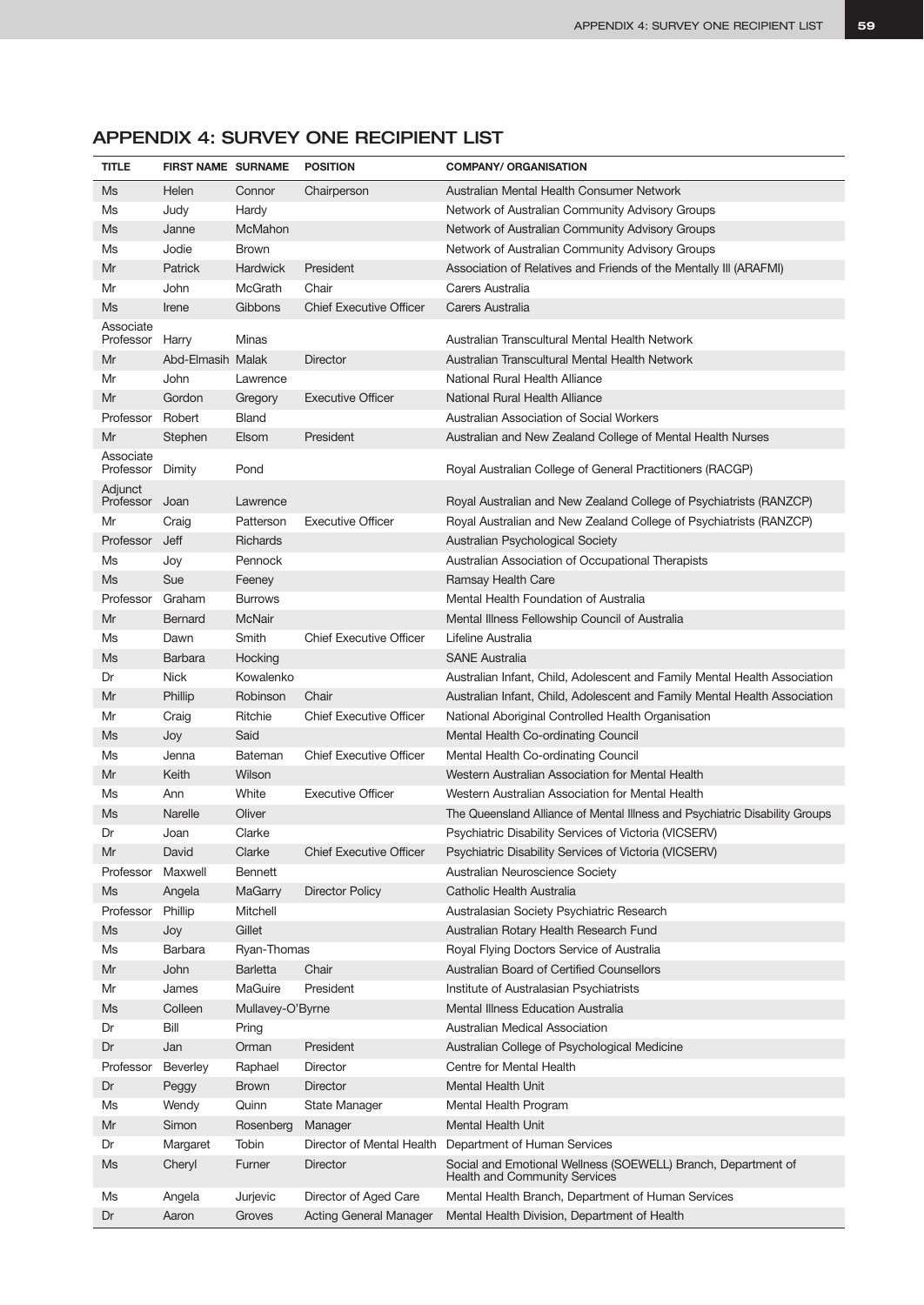| <b>TITLE</b>     | <b>FIRST NAME SURNAME</b> |                           | <b>POSITION</b>                           | <b>COMPANY/ ORGANISATION</b>                               |
|------------------|---------------------------|---------------------------|-------------------------------------------|------------------------------------------------------------|
| Professor        | lan                       | Hickie                    | <b>Chief Executive Officer</b>            | beyondblue: the national depression initiative             |
| Mr               | Phillip                   | Taylor                    | <b>Chief Executive Officer</b>            | Strategic Planning Group for Private Psychiatric Services  |
| Ms               | Margaret                  | <b>Bunker</b>             |                                           | Australian Council of Healthcare Standards                 |
| Mr               | Stephen                   | Einfield                  |                                           | Quality Improvement Council                                |
| Ms               | Vivienne                  | Miller                    |                                           | TheMHS Conference (Mental Health Services)                 |
| Ms               | Cheryl                    | Wilson                    | <b>Chief Executive Officer</b>            | Alcohol and Other Drugs Council of Australia               |
| Mr               | Matthew                   | Blackmore                 | <b>Chief Executive Officer</b>            | Consumer Health Forum of Australia                         |
| Mr               | Allan                     | Evans                     | <b>Chief Executive Officer</b>            | Medicines Australia                                        |
| Mr               | <b>Nicholas</b>           | <b>Bolto</b>              |                                           | Ostara Australia                                           |
| Mr               | Simon                     | Champ                     |                                           |                                                            |
| Mr               | David                     | Copolov                   | <b>Director</b>                           | Mental Health Research Unit                                |
| Mr               | Mark                      | Cormack                   | <b>National Director</b>                  | <b>Australian Healthcare Association</b>                   |
| Professor        | Tony                      | Jorm                      | <b>Director</b>                           | Centre for Mental Health Research                          |
| Mr               | Michael                   | Roff                      | <b>Executive Director</b>                 | Australian Private Hospitals Association                   |
| Mr               | <b>Ben</b>                | Carey                     | <b>Chief Executive Officer</b>            | Suicide Prevention Australia                               |
| Ms               | Kellie                    | Howe                      | <b>Acting National</b><br>Coordinator     | Australian Divisions of General Practice                   |
| Ms               | Elvessa                   | Marshall                  | Development and<br><b>Liaison Officer</b> | Alliance of NSW Divisions Limited                          |
| Ms               | Anne                      | Diamond                   | Development and<br><b>Liaison Officer</b> | General Practice Divisions - Victoria                      |
| Ms               | Shirley                   | Anastasi                  | Development and<br>Liaison Officer        | Queensland Divisions of General Practice                   |
| Ms               | Patricia                  | Smith                     | Development and<br>Liaison Officer        | South Australia Divisions Incorporated                     |
| Ms               | Anna                      | Roberts                   | Development and<br><b>Liaison Officer</b> | General Practice Divisions of Western Australia            |
| Ms               | Jill                      | Currey                    | Development and<br><b>Liaison Officer</b> | Tasmanian General Practice Divisions                       |
| Ms               | Sophia                    | <b>Boutsis</b>            | Development and<br><b>Liaison Officer</b> | ACT Division of General Practice                           |
| Ms               | Bronwyan                  | Russell                   | Development and<br>Liaison Officer        | General Practice Divisions Northern Territory              |
| Dr               | David                     | Monash                    | <b>GP Advisor</b>                         | <b>Australian Divisions of General Practice</b>            |
| Ms               | Eleanor                   | Jackson-<br><b>Bowers</b> |                                           | Primary Mental Health Care Australian Resource Centre      |
| Dr               | Kathryn                   | Woodhead                  |                                           | GP Mental Health Advisor Alliance of NSW Divisions Limited |
| Dr               | Tori                      | Wade                      | Director                                  | Primary Mental Health Care Australian Resource Centre      |
| Professor Harvey |                           | Whiteford                 | Kratzmann Chair<br>in Psychiatry          | University of Queensland                                   |
| Ms               | Mary-Anne                 | Lucas                     |                                           | National Consumer and Carer Forum                          |
| Ms               | Janet                     | Meagher                   | Co-chair                                  | National Consumer and Carer Forum                          |
| Ms               | Fay                       | Jackson                   |                                           | National Consumer and Carer Forum                          |
| Ms               | Sue                       | Sidebottom                |                                           | National Consumer and Carer Forum                          |
| Ms               | Ruth                      | Carson                    |                                           | National Consumer and Carer Forum                          |
| Ms               | Alvina                    | Hill                      |                                           | National Consumer and Carer Forum                          |
| Mr               | Matthew                   | Fowler                    |                                           | National Consumer and Carer Forum                          |
| Mr               | Gregory                   | Johnson                   |                                           | National Consumer and Carer Forum                          |
| Dr               | Subhash                   | Chandra                   |                                           | National Consumer and Carer Forum                          |
| Ms               | Helen                     | Glover                    |                                           | National Consumer and Carer Forum                          |
| Ms               | Jean                      | Platts                    |                                           | National Consumer and Carer Forum                          |
| Ms               | Nadine                    | <b>Britton</b>            |                                           | National Consumer and Carer Forum                          |
| Ms               | Linda                     | Rosie                     | Dep Co-chair                              | National Consumer and Carer Forum                          |
| Ms               | Jodie                     | <b>Brown</b>              | Dep Co-chair                              | National Consumer and Carer Forum                          |
| Ms               | Larraine                  | Toms                      |                                           | National Consumer and Carer Forum                          |
| Ms               | Ann                       | Smith                     |                                           | National Consumer and Carer Forum                          |
| Ms               | Paola                     | Mason                     |                                           | National Consumer and Carer Forum                          |
| Mr               | Justin                    | Habner                    |                                           | National Consumer and Carer Forum                          |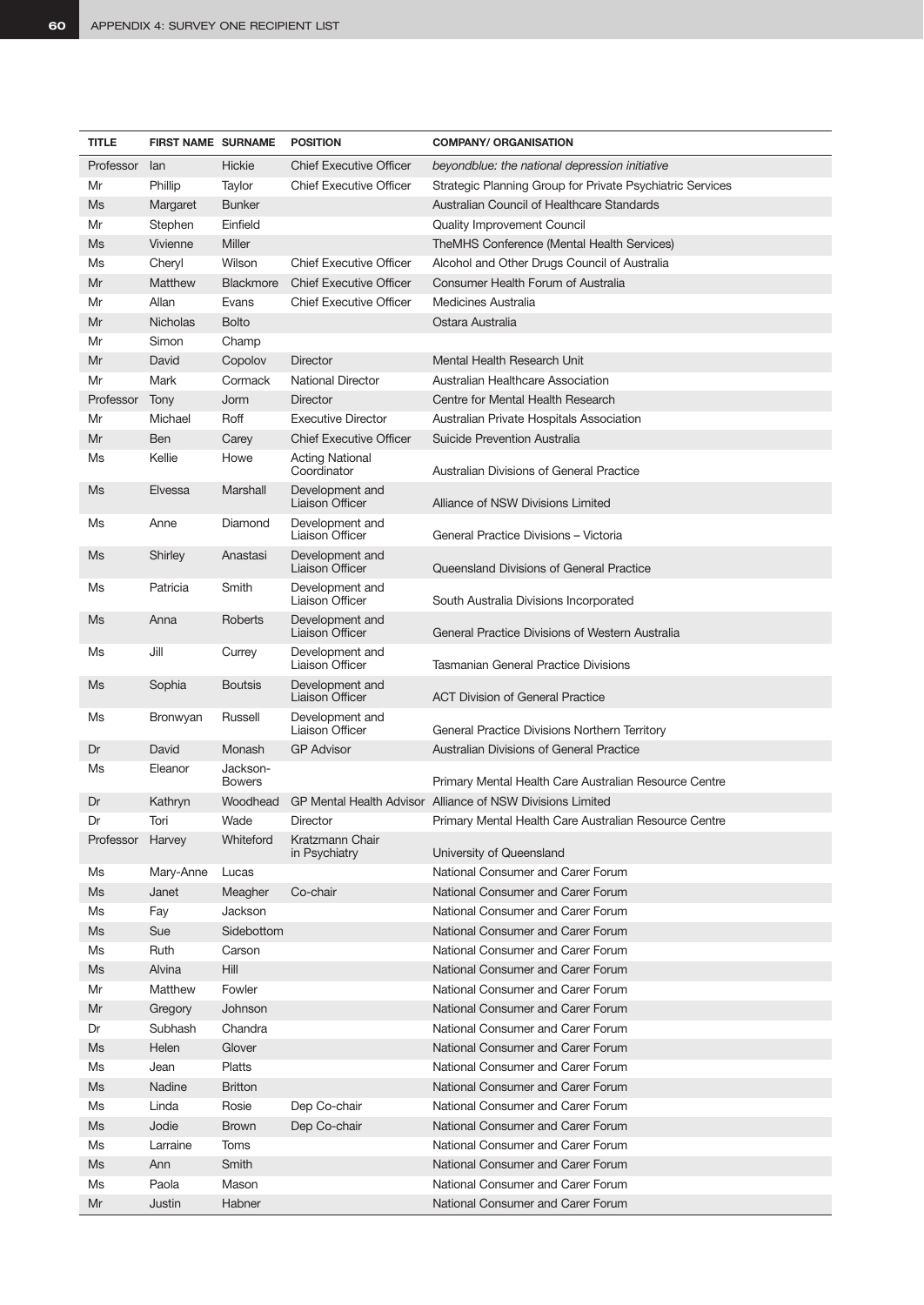| <b>TITLE</b> | <b>FIRST NAME SURNAME</b> |                  | <b>POSITION</b> | <b>COMPANY/ ORGANISATION</b>                                          |
|--------------|---------------------------|------------------|-----------------|-----------------------------------------------------------------------|
| <b>Ms</b>    | Lynette                   | Pearce           |                 | National Consumer and Carer Forum                                     |
| Mr           | Tony                      | Fowke            | Co-chair        | National Consumer and Carer Forum                                     |
| Mr           | Lloyd                     | Marsh            |                 | National Consumer and Carer Forum                                     |
| Ms           | <b>Isabella</b>           | Collins          |                 | National Consumer and Carer Forum                                     |
| Ms           | Beth                      | <b>Bailey</b>    |                 | National Consumer and Carer Forum                                     |
| Ms           | Jackie                    | Wilson           | Ass Sec         | Commonwealth Department of Family and Community Services              |
| Ms           | Helen                     | Evans            | 1st Ass Sec     | Office for Aboriginal and Torres Strait Islander Health               |
| Mr           | Wayne                     | Gibbons          | Dep Sec         | Department of Employment and Workplace Relations                      |
| Mr           | John                      | Lloyd            | Dep Sec         | Department of Employment and Workplace Relations                      |
| Mr           | Tony                      | Greer            |                 | Group Manager – Schools Department of Education, Science and Training |
| Mr           | Collin                    | <b>Walters</b>   | Manager         | Department of Education, Science and Training                         |
| Ms           | Julie                     | <b>McCormack</b> |                 | Royal Australian College of General Practitioners (RACGP)             |
| The          | Chairperson               |                  |                 | Western Australian Community Advisory Group on Mental Health          |
| The          | Chairperson               |                  |                 | Victorian Community Advisory Group on Mental Health                   |
| The          | Chairperson               |                  |                 | ACT Community Advisory Group on Mental Health                         |
| The          | Chairperson               |                  |                 | Tasmanian Community Advisory Group on Mental Health                   |
| Ms           | Jodie                     | <b>Brown</b>     | Chairperson     | NSW Consumer Advisory Group Mental Health Inc.                        |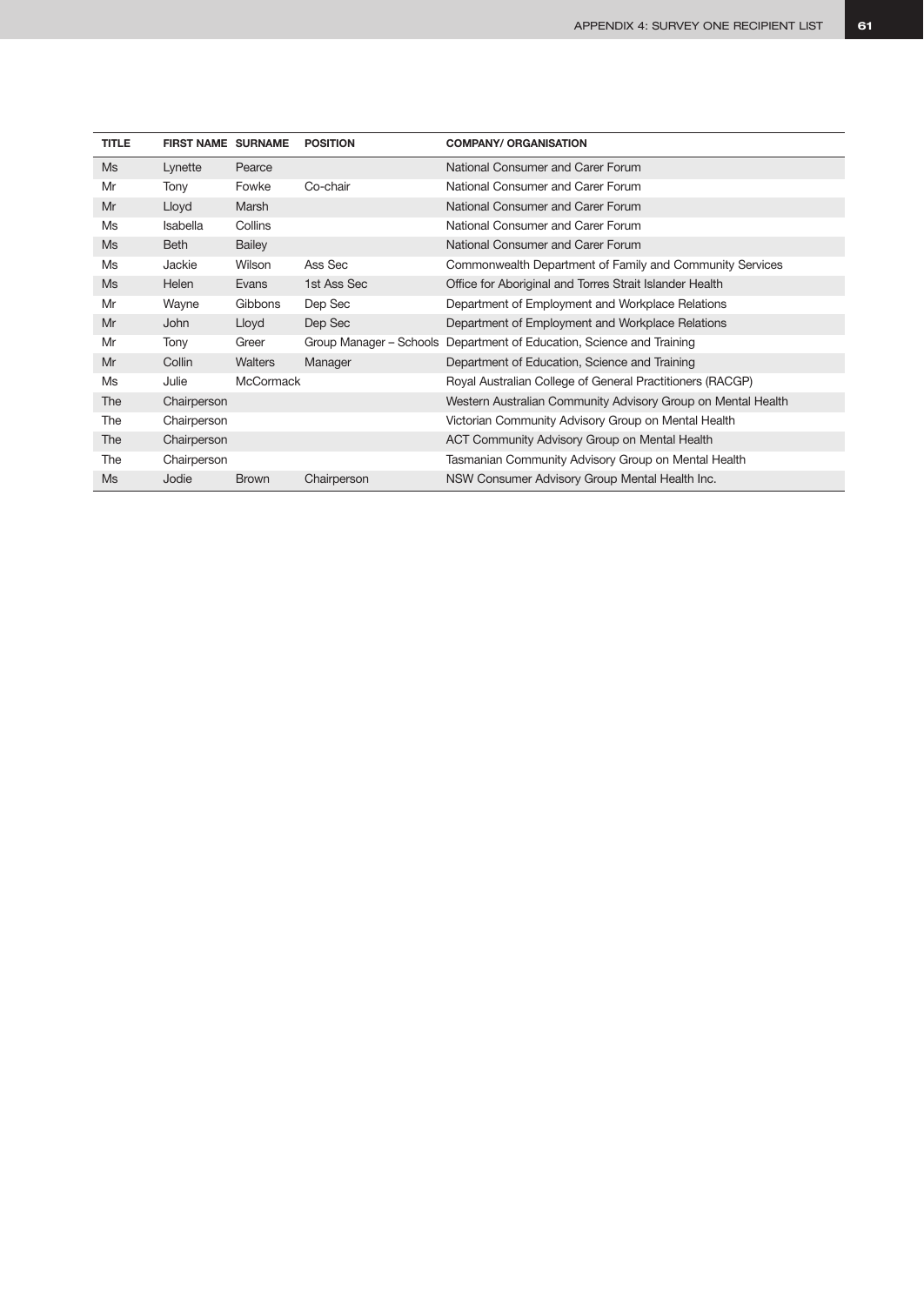# APPENDIX 5: SURVEY TWO RECIPIENT LIST

| <b>TYPE OF ORGANISATION</b>   | <b>NUMBER OF RECIPIENTS</b> |
|-------------------------------|-----------------------------|
| Area mental health services   | 210                         |
| Consumer groups               | 245                         |
| Carer groups                  | 97                          |
| Divisions of General Practice | 137                         |
| Private hospitals             | 45                          |
| MHCA member organisations     | 40                          |
| <b>TOTAL</b>                  | 774                         |

Notes: A detailed list of survey two recipients is available on request from the MHCA. Approximately 50 were also sent to other recipients who requested the survey.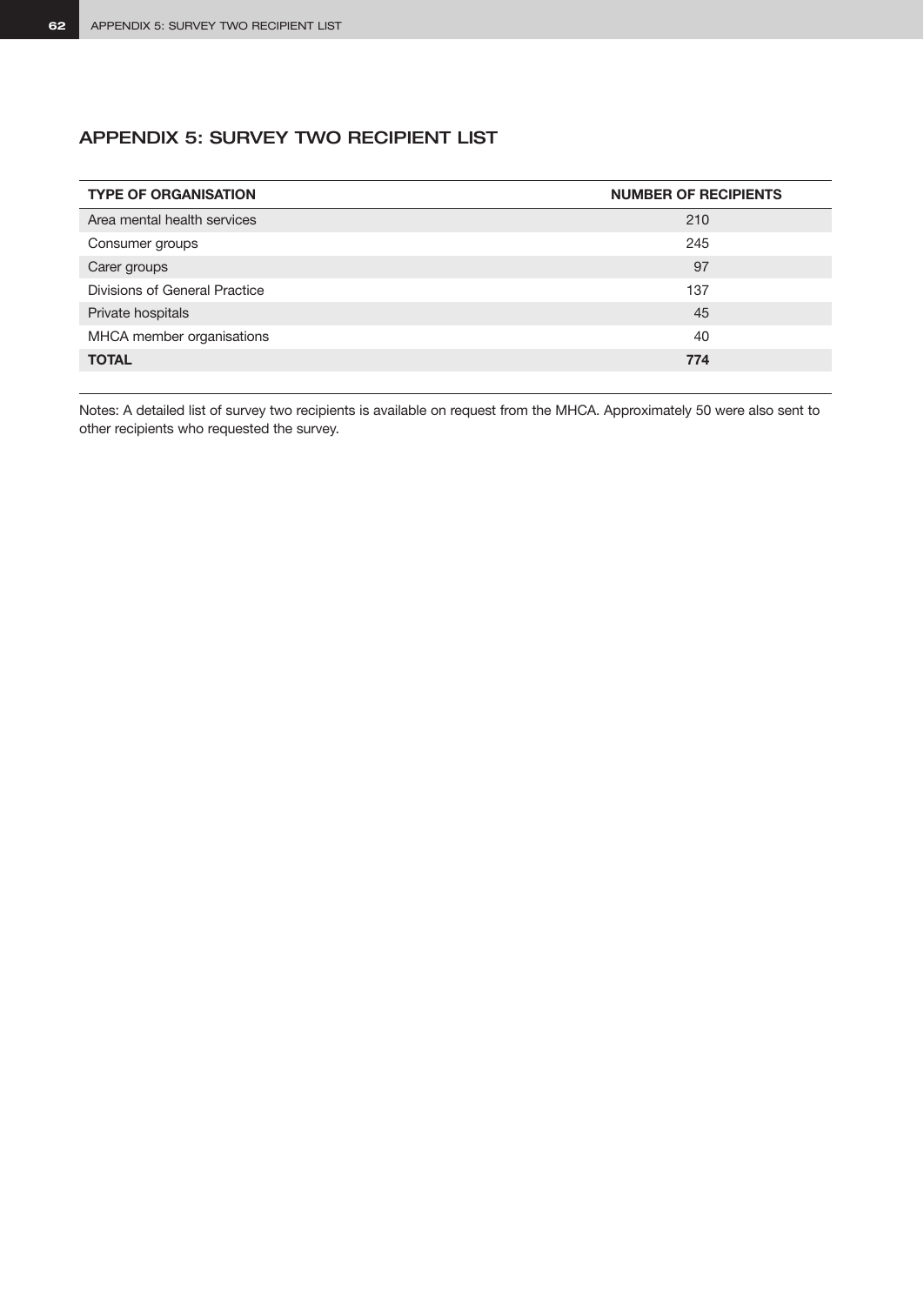| <b>DATE</b>                         |                       | <b>LOCATION FACILITATOR</b>                                  | <b>VENUE</b>                                                                                                            |
|-------------------------------------|-----------------------|--------------------------------------------------------------|-------------------------------------------------------------------------------------------------------------------------|
| Monday 21 October, 2002             |                       | Townsville Dr Nicole Highet<br>Ms Carmen Hinkley             | QCWA DENHAM STREET FUNCTION ROOM<br>134 Denham Street (Cnr Walker Street)<br><b>TOWNSVILLE QLD</b>                      |
| Tuesday 22 October, 2002            | <b>Brisbane</b>       | Dr Nicole Highet<br>Ms Carmen Hinkley                        | CHRISTIE CORPORATE OFFICES<br>Bowman Room, Level 6, 320 Adelaide Street<br>(Cnr Wharf Street) BRISBANE CBD QLD          |
| Wednesday 23 October, 2002 Darwin   |                       | Professor Ian Hickie<br>Dr Grace Groom                       | THE MIRAMBEENA RESORT<br>64 Cavenagh Street DARWIN NT                                                                   |
| Wednesday 23 October, 2002 Bathurst |                       | Dr Nicole Highet<br>Ms Carmen Hinkley                        | THE BATHURST MEMORIAL ENTERTAINMENT CENTRE<br>105 William Street BATHURST NSW                                           |
| Thursday 24 October, 2002           | <b>Sydney</b>         | Dr Nicole Highet<br>Ms Carmen Hinkley                        | <b>LEICHHARDT TOWN HALL</b><br>Cnr Marion and Norton Streets LEICHHARDT NSW                                             |
| Monday 28 October, 2002             |                       | <b>Melbourne</b> Professor Ian Hickie<br>Dr Grace Groom      | AUSTRALIAN EDUCATION UNION<br>Victorian Branch, 112 Trenerry Crescent<br>ABBOTSFORD VIC                                 |
| Tuesday 29 October, 2002            | <b>Bendigo</b>        | Dr Nicole Highet<br>Ms Carmen Hinkley                        | <b>RL CAMPBELL THEATRE</b><br>North Central Goldfield Regional Library Complex<br>251-259 Hargreaves Street BENDIGO VIC |
| Wednesday 30 October, 2002 Hobart   |                       | Dr Nicole Highet<br>Ms Carmen Hinkley                        | <b>LENNA OF HOBART</b><br>20 Runnymede Street BATTERY POINT TAS                                                         |
| Thursday 31 October, 2002           | <b>Canberra</b>       | Dr Grace Groom<br>Ms Carmen Hinkley<br>Mr Hedley Middlebrook | THE WALDORF APARTMENTS<br>The Chatham Room Street floor CANBERRA CITY ACT                                               |
| Thursday 31 October, 2002           | Canberra              | Dr Grace Groom<br>Ms Carmen Hinkley<br>Mr Hedley Middlebrook | ACT STATE-BASED ORGANISATION (ACTDGP)<br>Unit 4, 19 Trenerry Street WESTON ACT                                          |
| Thursday 14 November, 2002          | Northam,<br><b>WA</b> | Dr Grace Groom                                               | <b>PRINCE HOUSE</b><br>4 Prince Road NORTHAM WA                                                                         |
| Thursday 14 November, 2002 Perth    |                       | Dr Grace Groom                                               | ST JOHN OF GOD HOSPITAL - CONFERENCE CENTRE<br>Level 3, 25 McCourt Street SUBIACO WA                                    |
| Friday 22 November, 2002            | <b>Adelaide</b>       | Professor Ian Hickie<br>Dr Grace Groom                       | South Australian Postgraduate Medical Education<br><b>Association (SAPMEA)</b><br>68 Greenhill Road WAYVILLE SA         |

# APPENDIX 6: COMMUNITY CONSULTATIONS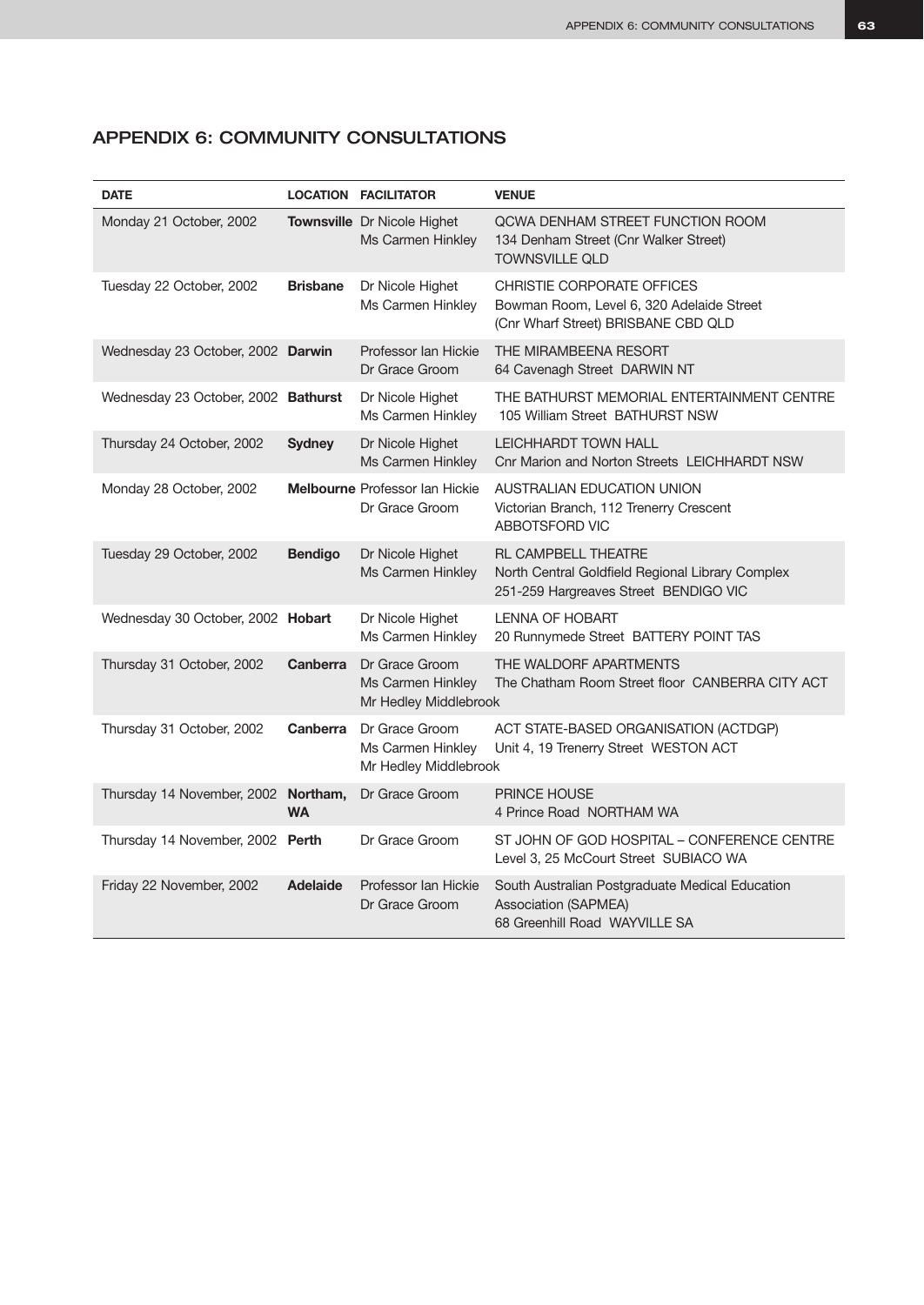# APPENDIX 7: SPECIAL GROUPS CONSULTATIONS

| <b>DATE</b>                                     | <b>LOCATION</b>                | <b>GROUP</b>                                                                                     | <b>FACILITATOR</b>                                                              | <b>VENUE</b>                                                                                                                          |
|-------------------------------------------------|--------------------------------|--------------------------------------------------------------------------------------------------|---------------------------------------------------------------------------------|---------------------------------------------------------------------------------------------------------------------------------------|
| Friday 27 September, 2002                       | <b>Perth</b>                   | <b>STRATEGIC PLANNING</b><br><b>GROUP FOR PRIVATE</b><br><b>PSYCHIATRIC SERVICES</b><br>(SPGPPS) | Professor Ian Hickie<br>Dr Grace Groom                                          | <b>WEST PERTH</b>                                                                                                                     |
| Monday 14 October, 2002                         | <b>Sydney</b>                  | <b>AUSTRALIAN AND NEW</b><br>ZEALAND COLLEGE OF<br><b>MENTAL HEALTH NURSES</b>                   | Professor Ian Hickie<br>Dr Grace Groom                                          | <b>CARLTON CREST HOTEL</b><br>169-179 Thomas Street<br><b>SYDNEY NSW</b>                                                              |
| Wednesday 16 October, 2002 Melbourne            |                                | NATIONAL CONSUMER<br>AND CARER FORUM                                                             | Professor Ian Hickie<br>Dr Grace Groom<br>Dr Nicole Highet<br>Ms Carmen Hinkley | <b>HILTON MELBOURNE</b><br><b>AIRPORT</b><br>Daylesford/ Ballarat Room<br>Arrivals Drive Melbourne<br>Airport<br><b>MELBOURNE VIC</b> |
| Wednesday 16 October, 2002 Melbourne AUSTRALIAN |                                | <b>PSYCHOLOGICAL</b><br>SOCIETY (APS)                                                            | Professor Ian Hickie<br>Dr Nicole Highet                                        | <b>AUSTRALIAN</b><br>PSYCHOLOGICAL SOCIETY<br><b>National Office</b><br>Level 11, 257 Collins Street<br>MELBOURNE VIC                 |
| Sunday 27 October, 2002                         | <b>Melbourne</b>               | ROYAL AUSTRALIAN<br>AND NEW ZEALAND<br><b>COLLEGE OF</b><br>PSYCHIATRISTS (RANZCP)               | Professor Ian Hickie<br>Dr Grace Groom<br>Dr Nicole Highet                      | <b>RANZCP NATIONAL OFFICE</b><br>309 La Trobe Street<br><b>MELBOURNE VIC</b>                                                          |
| Friday 1 November, 2002                         | <b>Sydney</b>                  | COMPREHENSIVE AREA Professor Ian Hickie<br><b>HEALTH SERVICE</b><br><b>PSYCHIATRIC GROUP</b>     | Dr Nicole Highet                                                                | ROZELLE HOSPITAL<br><b>Tribunal Room</b><br>(Off Wharf Road)<br><b>LILYFIELD NSW</b>                                                  |
| Monday 25 November, 2002                        | <b>Alice</b><br><b>Springs</b> | <b>CENTRAL AUSTRALIAN</b><br>ABORIGINAL CONGRESS                                                 | Dr Grace Groom                                                                  | <b>TELECONFERENCE</b>                                                                                                                 |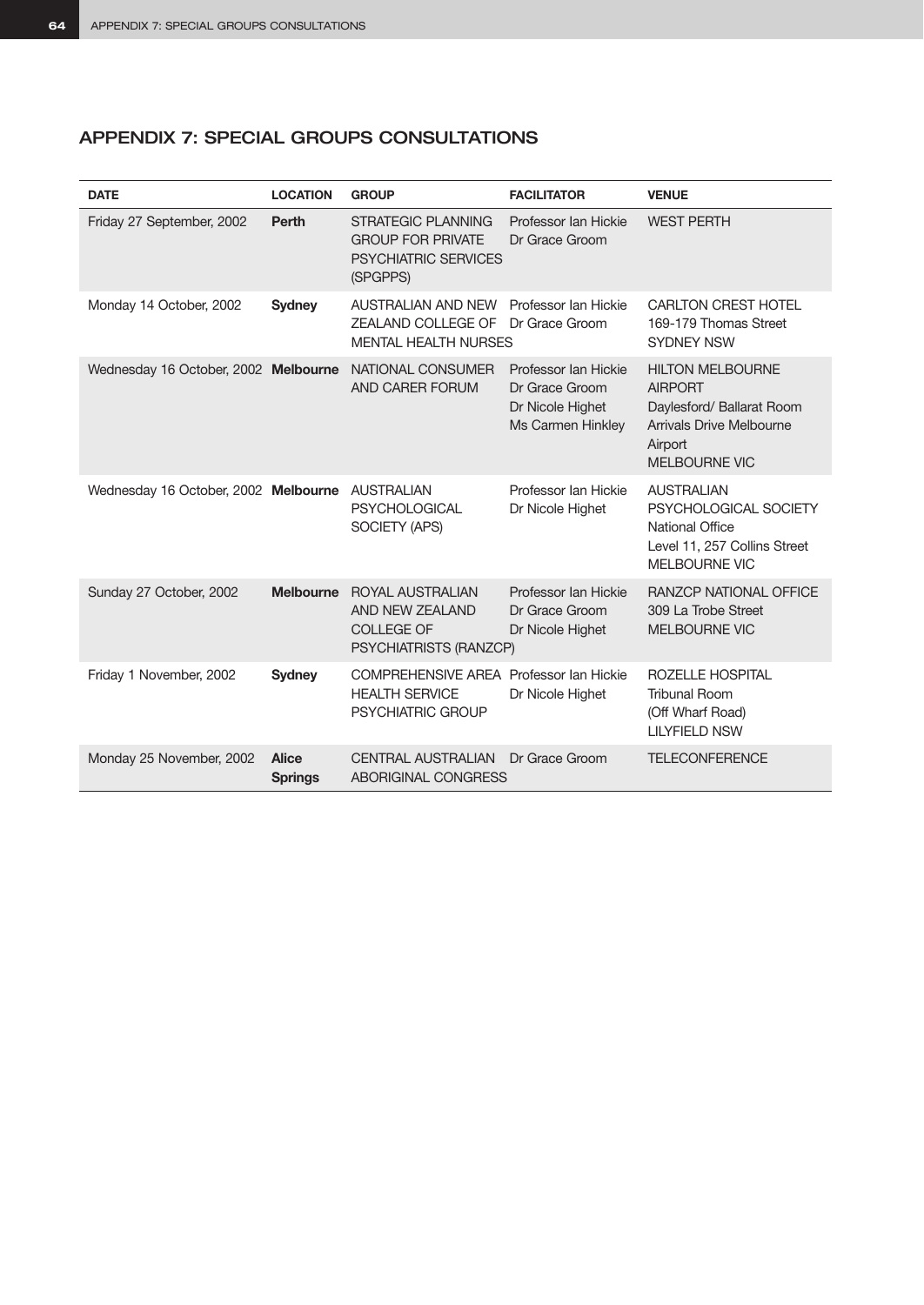| <b>DATE</b>                       | <b>LOCATION</b> | <b>FACILITATOR</b>                                           | <b>VENUE</b>                                                                                                                 |
|-----------------------------------|-----------------|--------------------------------------------------------------|------------------------------------------------------------------------------------------------------------------------------|
| Tuesday 22 October, 2002          | <b>Brisbane</b> | Dr Nicole Highet<br>Ms Carmen Hinkley                        | QUEENSLAND DIVISIONS OF GENERAL PRACTICE<br>467 Enoggera Road ALDERLEY QLD                                                   |
| Wednesday 23 October, 2002        | <b>Darwin</b>   | Professor Ian Hickie<br>Dr Grace Groom                       | TOP END DIVISIONS OF GENERAL PRACTICE<br>Centre for General Practice<br>1st Floor, Stuart House, 5 Shepherd Street DARWIN NT |
| Thursday 24 October, 2002         | <b>Sydney</b>   | Dr Nicole Highet<br>Ms Carmen Hinkley                        | <b>WESLEY PRIVATE HOSPITAL</b><br>91 Milton Street ASHFIELD NSW                                                              |
| Monday 28 October, 2002           |                 | <b>Melbourne</b> Professor Ian Hickie<br>Dr Grace Groom      | <b>GENERAL PRACTICE DIVISIONS VICTORIA</b><br>Level 1, 458 Swanston Street CARLTON VIC                                       |
| Wednesday 30 October, 2002 Hobart |                 | Dr Nicole Highet<br>Ms Carmen Hinkley                        | TASMANIAN GENERAL PRACTICE DIVISIONS<br>3/33 Salamanca Place HOBART TAS                                                      |
| Thursday 31 October, 2002         | Canberra        | Dr Grace Groom<br>Ms Carmen Hinkley<br>Mr Hedley Middlebrook | ACT STATE-BASED ORGANISATION (ACTDGP)<br>Unit 4, 19 Trenerry Street WESTON ACT                                               |
| Wednesday 13 November, 2002 Perth |                 | Dr Grace Groom                                               | GP DIVISIONS OF WESTERN AUSTRALIA<br>Level 3, 130 Royal Street EAST PERTH WA                                                 |
| Friday 22 November, 2002          | Adelaide        | Professor Ian Hickie<br>Dr Grace Groom                       | <b>TIFFINS ON THE PARK</b><br>176 Greenhill Road PARKSIDE SA                                                                 |

# APPENDIX 8: GP FOCUS GROUP CONSULTATIONS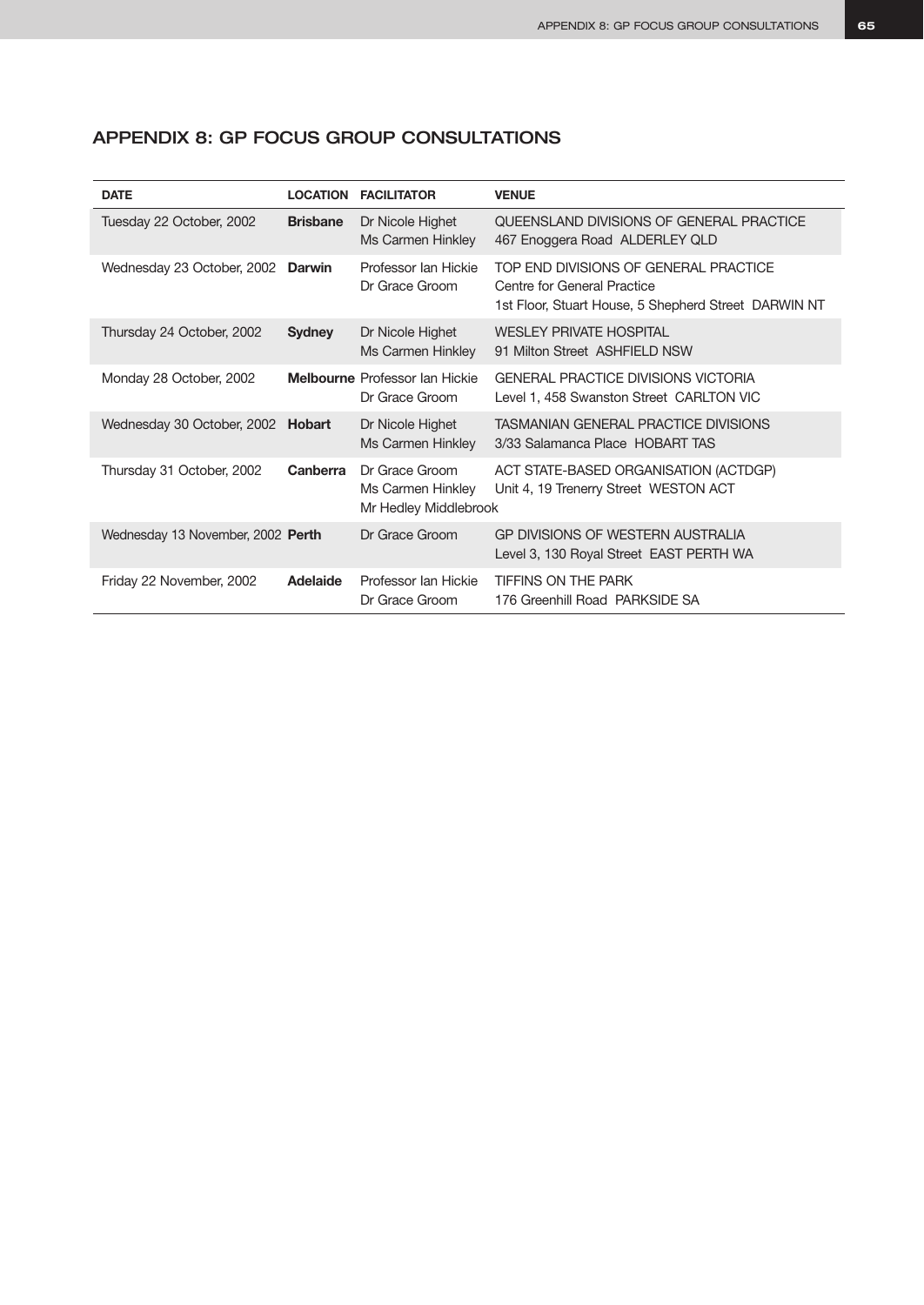# APPENDIX 9: SURVEY THREE

## Community Priorities for the Third National Mental Health Plan





#### Introduction: Community priorities for 'ways forward'

After completing a series of surveys, and community and professional consultations, the next step in our response to review the *Second National Mental Health Plan* is to carry out this final survey.

We greatly appreciate the efforts of all involved and beg your indulgence for the last stage in this process. Unfortunately, the turn-around time is again very short. While we will continue to receive replies and process them until the 28th February 2003, we do need to make public statements about the nature of the responses by mid-February 2003.

#### **PLEASE COMPLETE THIS SURVEY AS SOON AS YOU RECEIVE IT! IF YOU FEEL OVERWHELMED BY THE PROCESS – PLEASE COMPLETE AT LEAST SECTION ONE AND RETURN AS SOON AS POSSIBLE.**

#### Instructions for completing the survey

Our intention is to develop a community-based priority list for key themes and possible mechanisms for 'ways forward'. This method is in stark contrast to previous approaches to community consultation. While we are somewhat constrained by the ways in which we collected the previous data (remember, we are only making recommendations), we believe that this is a unique opportunity for genuine and broad mental health sector input to priorities for the next five years.

This survey is divided into two sections:

- The first identifies a number of key themes that we have distilled so far. Here, a simple ranking is required. There is also the opportunity to add other priorities and rank them along with the ones we have distilled.
- The second outlines some possible mechanisms for going forward. Here again, there is the opportunity to add your own preferred mechanisms and rank them as you see fit.

Please return the completed survey in the reply paid envelope enclosed. For any further queries, our contact details are: Psychiatry Research Unit, Top Floor, Broughton Hall, PO Box 1, ROZELLE NSW 2039, Phone: (02) 9556 9113, Fax: (02) 9556 9171.

#### Your details

As part of the survey, we would like to ask you some details about yourself and the area of the mental health sector you represent. Your name (or organisation) will not be reported in connection with your responses to the remainder of the survey, so your opinions and comments remain confidential.

**Are you completing this survey as an individual or on behalf of an organisation?**

| Individual |
|------------|
|------------|

 $\Box$  Organisation

| Please tick ONE of the following descriptions which BEST describes your position or role in the mental health sector, |  |  |  |  |
|-----------------------------------------------------------------------------------------------------------------------|--|--|--|--|

| or the position or role of your organisation:         |                                                                            |
|-------------------------------------------------------|----------------------------------------------------------------------------|
| $\Box$ Consumer of mental health services             | $\Box$ Non-government community service provider $\dots\dots$              |
| $\Box$ Carer of a person with a mental illness        | $\Box$ Mental health promotion or education                                |
| $\Box$ Consumer or carer advocacy group               | Mental health research or evaluation                                       |
| $\Box$ Public provider of specialist treatment        | $\Box$ Health policy maker or advisor $\ldots \ldots \ldots \ldots \ldots$ |
| $\Box$ Private provider of specialist treatment       | $\Box$ Human services agency other than Health                             |
| $\Box$ Public provider of early intervention services |                                                                            |
| $\Box$ General practitioner                           |                                                                            |
| $\Box$ Divisions of General Practice                  |                                                                            |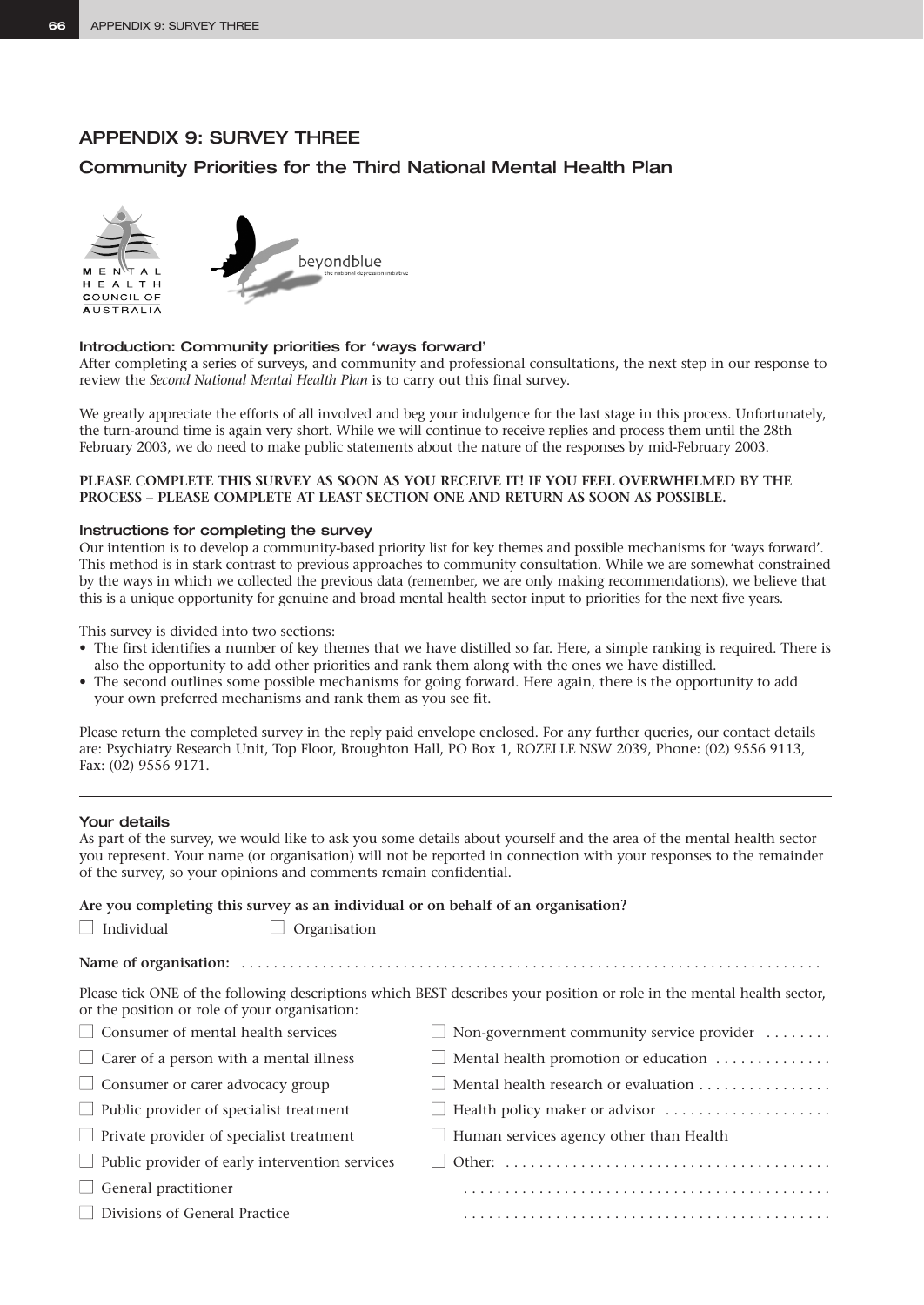## SECTION ONE: Key themes

This section relates to the following list which details a number of possible preferences for focusing activity over the next five years in mental health planning. Please mark up to 10 preferences with a cross. Feel free to propose (and mark) other options we have not yet considered.

#### *For example:*

- ■✘ *Support for national training programs in mental health*
- $\Box$  Support for national community leadership in mental health
- $\Box$  Support for national professional leadership in mental health
- $\Box$  Clear accountability for expenditure of mental health strategy funds
- $\Box$  More genuine consumer participation at regional and local service levels
- $\Box$  More genuine carer participation at regional and local service levels
- $\Box$  Development of a wider spectrum of acute and community-based care settings
- $\Box$  Development of specific inter-governmental service agreements (eg. between health, education, housing, employment and social security)
- $\Box$  Development of innovative services for persons with mental health and alcohol or substance abuse disorders
- $\Box$  Service development for those in forensic (i.e. prison-based) services
- $\Box$  Development of standardised national mental health laws
- $\Box$  Implementation of national standards for mental health services
- $\Box$  Ongoing support for national suicide prevention campaigns
- $\Box$  Increased support for stigma reduction campaigns
- $\Box$  Development of specific procedures for reporting Human Rights abuses or neglect
- $\Box$  Direct support for 'innovation', 'research' and 'service evaluation' in mental health
- $\Box$  Development of national data sets for monitoring the quality of local services
- $\Box$  Support for general mental health promotion
- $\Box$  Support for specific disease prevention initiatives (eg. in anxiety, depression, alcohol or substance abuse)
- $\Box$  Support for enhanced role of non-government organisations in all aspects of care
- $\Box$  Implementation of early intervention strategies nationally
- $\Box$  Introduction of specific schemes to enhance access to mental health specialists
- $\Box$  Support for service development in poorly resourced areas
- $\Box$  Support for service development in rural and regional areas
- $\Box$  Specification of clear primary care and specialist workforce roles
- $\Box$  Service enhancement for persons from culturally and linguistically-diverse backgrounds
- $\Box$  Support for programs that promote attitudinal change among mental health workers
- Others 1 (please specify) . . . . . . . . . . . . . . . . . . . . . . . . . . . . . . . . . . . . . . . . . . . . . . . . . . . . . . . . . . . . . . . . . . . . . .

### ■ Others 2 (please specify) . . . . . . . . . . . . . . . . . . . . . . . . . . . . . . . . . . . . . . . . . . . . . . . . . . . . . . . . . . . . . . . . . . . . . .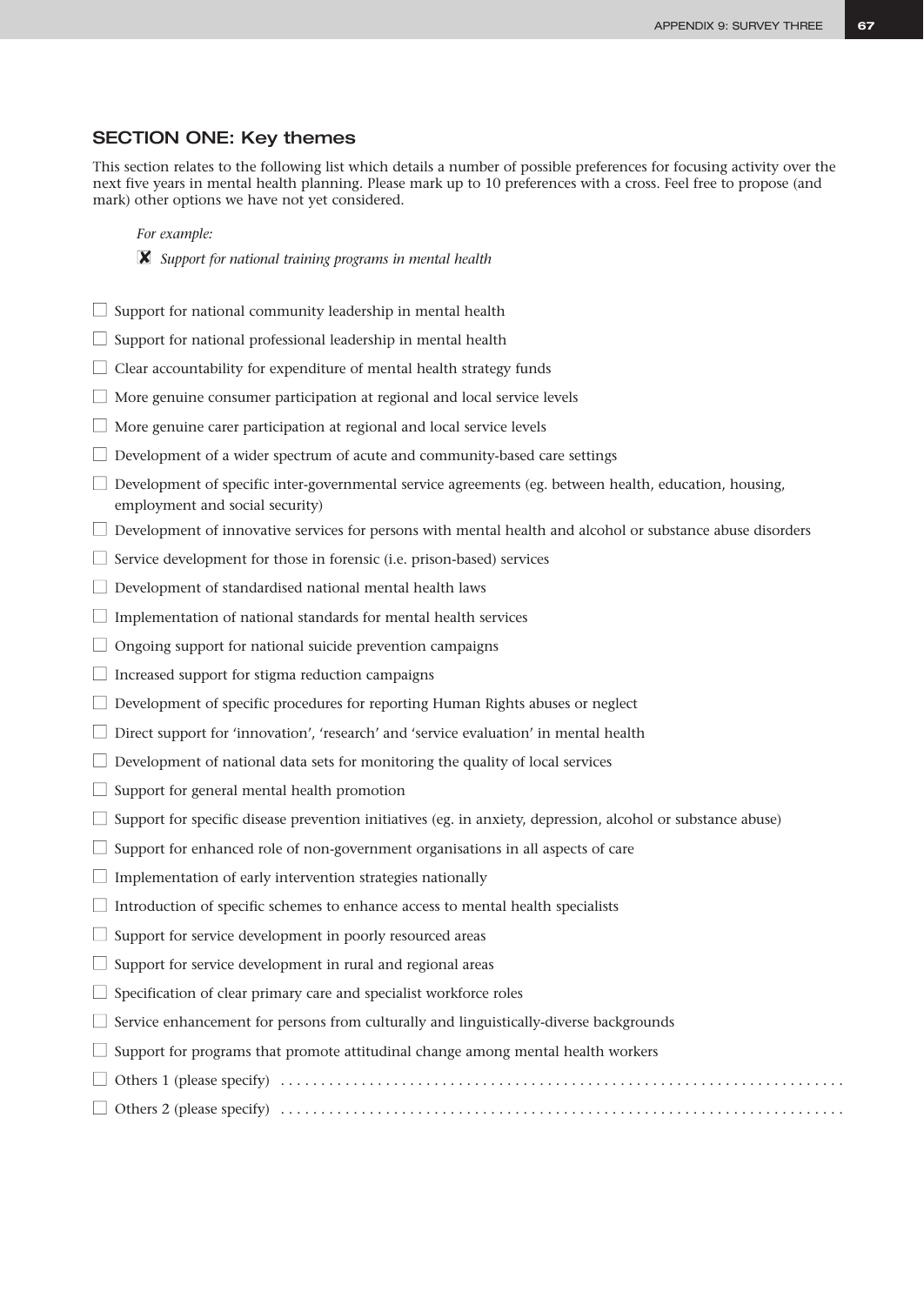## SECTION TWO: Possible 'ways forward'

This section relates to the following lists which detail proposed methods for 'ways forward'. Within each section please mark those methods you support most with a cross. Feel free to propose (and mark) other options we have not yet considered.

- *For example:*
- ■✘ *Promotion of national leadership*
- □ *Service development between mental health and alcohol or substance abuse*
- ■✘ *Support for general mental health promotion and disease prevention initiatives*
- *Support for changes in workforce attitudes*

## 1. Promotion of national leadership:

| □ Increased roles for key national professional groups (eg. Medical Colleges, Professional Associations of<br>Psychologists, Mental Health Nurses, Social Workers, Occupational Therapists, General Practitioners etc)<br>Broadening of representation within the National Mental Health Working Group of AHMAC<br>Independent and substantial funding for national groups of consumers and carers<br>Development of independent and substantial funding for the Mental Health Council of Australia<br>Development of national agencies focusing on specific illness categories (eg. depression, anxiety, schizophrenia)                       |
|------------------------------------------------------------------------------------------------------------------------------------------------------------------------------------------------------------------------------------------------------------------------------------------------------------------------------------------------------------------------------------------------------------------------------------------------------------------------------------------------------------------------------------------------------------------------------------------------------------------------------------------------|
| 2. Clear mechanisms for accountability:<br>$\Box$ Development of an independent national commission for review of mental health spending, critical incidents<br>and national outcomes<br>$\Box$ Development of national data sets to track regional delivery of services<br>$\Box$ Development of clear timelines for delivery of agreed outcomes by the states<br>Development of more independent contracts by the Commonwealth to relevant non-government service<br>providers (including universities and private service providers)<br>□ Establish an independent and permanent commission to report on national progress in mental health |
| 3. Genuine consumer and carer participation:<br>$\Box$ Funding of more extensive consumer participation at local and regional levels<br>$\Box$ Funding of more extensive carer participation at local and regional levels<br>$\Box$ Funding of more extensive participation at state and national levels<br>Direct financial support for the National Consumer and Carer Forum                                                                                                                                                                                                                                                                 |
| 4. Development of a wider spectrum of acute and community care settings:<br>$\Box$ Development of step-down acute care facilities (for use both prior to, and following, acute hospitalisation)<br>Greater professional support within designated community housing<br>Improved specialised support in association with primary care settings<br>$\Box$ General funding and agency support for community housing initiatives                                                                                                                                                                                                                   |
| 5. Systematic approaches to reduce institutionalisation in the community:<br>Greater support for psychosocial rehabilitation strategies in the community<br>Support for non-government organisations to provide high quality psychiatric disability services<br>Reduction of structural barriers in insurance, employment and housing                                                                                                                                                                                                                                                                                                          |
| 6. Inter-governmental service agreements:<br>Specific service agreements between Federal departments of health, social security, employment and education<br>Specific service agreements between State-based departments of health, housing, education, corrective services<br>and criminal justice<br>Clear agreements between state and regional governments in key areas such as supported housing                                                                                                                                                                                                                                          |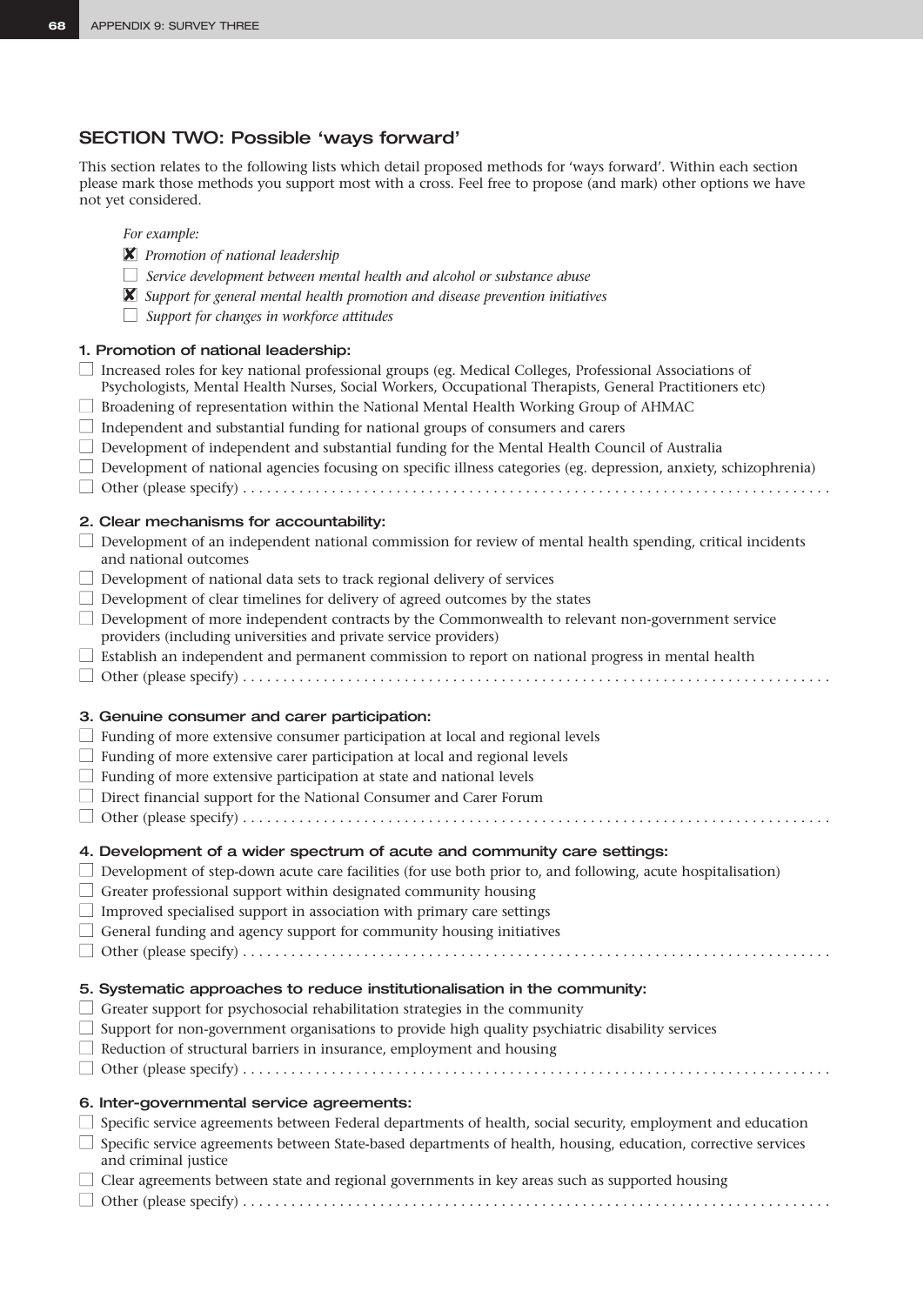| 7. Service development between mental health and alcohol or substance abuse:<br>Development of clear agreements between national mental health and alcohol or substance abuse strategies<br>Development of innovative approaches to provision of common specialist services<br>Development of innovative approaches to primary care management of patients with both mental health and<br>alcohol or substance abuse<br>Support for greater research into the changing patterns of comorbidity<br>Development of staff education and professional training                                  |
|---------------------------------------------------------------------------------------------------------------------------------------------------------------------------------------------------------------------------------------------------------------------------------------------------------------------------------------------------------------------------------------------------------------------------------------------------------------------------------------------------------------------------------------------------------------------------------------------|
| 8. Service development for special needs groups - notably those in forensic services and<br>homeless populations:<br>Development of national standards for specialist forensic mental health services<br>Development of innovative approaches (eg. integrated financial or case management with other health and<br>welfare agencies) to supporting persons with mental illness who are homeless                                                                                                                                                                                            |
| 9. National mental health law reform:<br>Development of national laws for dealing with forensic issues<br>Development of national laws for providing compulsory treatments<br>Development of national laws for regulating psychiatric practice                                                                                                                                                                                                                                                                                                                                              |
| 10. National standards for mental health services:<br>Immediate implementation of current national mental health standards<br>Development of new standards for determining quality of mental health services<br>Support innovative approaches for increasing quality monitoring within current services                                                                                                                                                                                                                                                                                     |
| 11. Suicide prevention campaigns:<br>Support ongoing national suicide prevention initiatives<br>Support ongoing state-based suicide prevention initiatives<br>Increase support for non-government organisations-based suicide prevention initiatives                                                                                                                                                                                                                                                                                                                                        |
| 12. Stigma reduction campaigns:<br>$\Box$ Support for national stigma reduction campaigns<br>Support for development of regional and local stigma reduction campaigns<br>Support for stigma reduction focusing on psychotic disorders<br>Support for stigma reduction focusing on non-psychotic disorders<br>Prioritise stigma reduction amongst health care providers                                                                                                                                                                                                                      |
| 13. Human rights focus:<br>Prioritise reduction of human rights abuses in acute care settings<br>Focus on human rights abuses in long-term care settings<br>Focus on community neglect as a human rights issue<br>Focus on discrimination in insurance, employment, disability assessment and housing support<br>Introduce national, state and/or regional reporting of abuse or neglect<br>Initiate a national enquiry into human rights (i.e. a 10-year follow-up to the Burdekin Report)<br>Appoint a permanent Deputy Commissioner for Mental Health within the Human Rights Commission |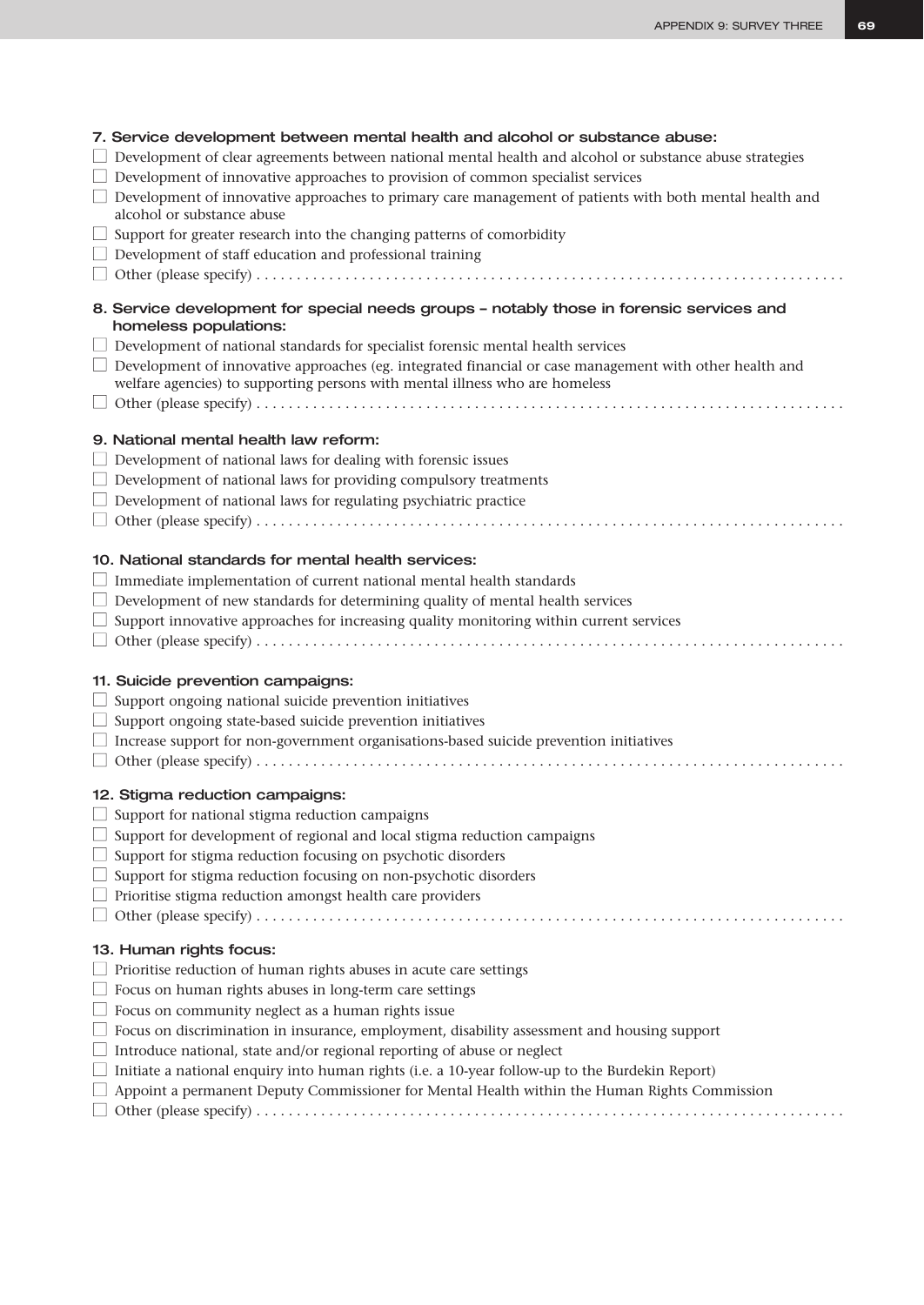| 14. Development of genuine service pathways ('integrated care'):                                                                  |
|-----------------------------------------------------------------------------------------------------------------------------------|
| $\Box$ Focus on integrated primary and specialist care                                                                            |
| $\Box$ Focus on integrated medical and psychiatric care                                                                           |
| $\Box$ Focus on integrated medical treatments and disability support systems                                                      |
| $\Box$ Focus on integrating acute care (hospital-based) and longer-term (community-based) forms of care                           |
|                                                                                                                                   |
| 15. Innovation, research and evaluation:                                                                                          |
| $\Box$ Support for national biomedical research initiatives                                                                       |
| $\Box$ Support for national health services research initiatives                                                                  |
| Support for national mental health literacy and attitude initiatives                                                              |
| $\Box$ Support for national application of regionally-successful innovations in care                                              |
| $\Box$ Support for development of national standards of service data collection                                                   |
| $\Box$ Support for e-health and telephone-based innovations in care                                                               |
| $\Box$ Support for improved modelling of the impacts of different types of mental health services                                 |
|                                                                                                                                   |
| 16. Support for general mental health promotion and disease prevention initiatives:                                               |
| Support for school-based promotion and prevention strategies                                                                      |
| $\Box$ Support for workplace-based promotion and prevention strategies                                                            |
| $\Box$ Support for national research and service consortia to improve the level of evidence                                       |
| $\Box$ Support for e-health and other technology-based approaches to health promotion and disease prevention                      |
| $\Box$ Support for emphasis on childhood determinants of illness                                                                  |
| Support for emphasis on social and economic determinants of illness                                                               |
|                                                                                                                                   |
| 17. Support for the enhanced role of non-government organisations:                                                                |
| $\Box$ Support for the enhanced role of the Mental Health Council of Australia                                                    |
| Support for increased provision of psychiatric disability and housing support services by non-government<br>organisations         |
| $\Box$ Support for direct Commonwealth funding of national non-government organisations in mental health                          |
| $\Box$ Delineation of clear educational and training roles for non-government organisations                                       |
|                                                                                                                                   |
| 18. Development of community education and early intervention strategies:                                                         |
| Development of initiatives focusing on earlier identification of persons with psychotic disorders                                 |
| Development of initiatives focusing on earlier identification of persons with non-psychotic disorders                             |
| $\Box$ Development of initiatives focusing on earlier identification of teenagers with any significant behavioural<br>disturbance |
| $\Box$ Development of primary-care based education and early-identification strategies                                            |
|                                                                                                                                   |
| 19. Specialist workforce distribution                                                                                             |
| $\perp$ Limitation of new item numbers for psychiatrists in well-resourced urban areas                                            |
| Incentives for psychiatrists to work in poorly resourced urban and rural areas                                                    |
| Incentives for psychologists and other non-medical mental health specialists to work in poorly resourced urban<br>and rural areas |
| Support broadening of telemedicine strategies                                                                                     |
| Support e-health and other technology-based innovations in distribution of care                                                   |
|                                                                                                                                   |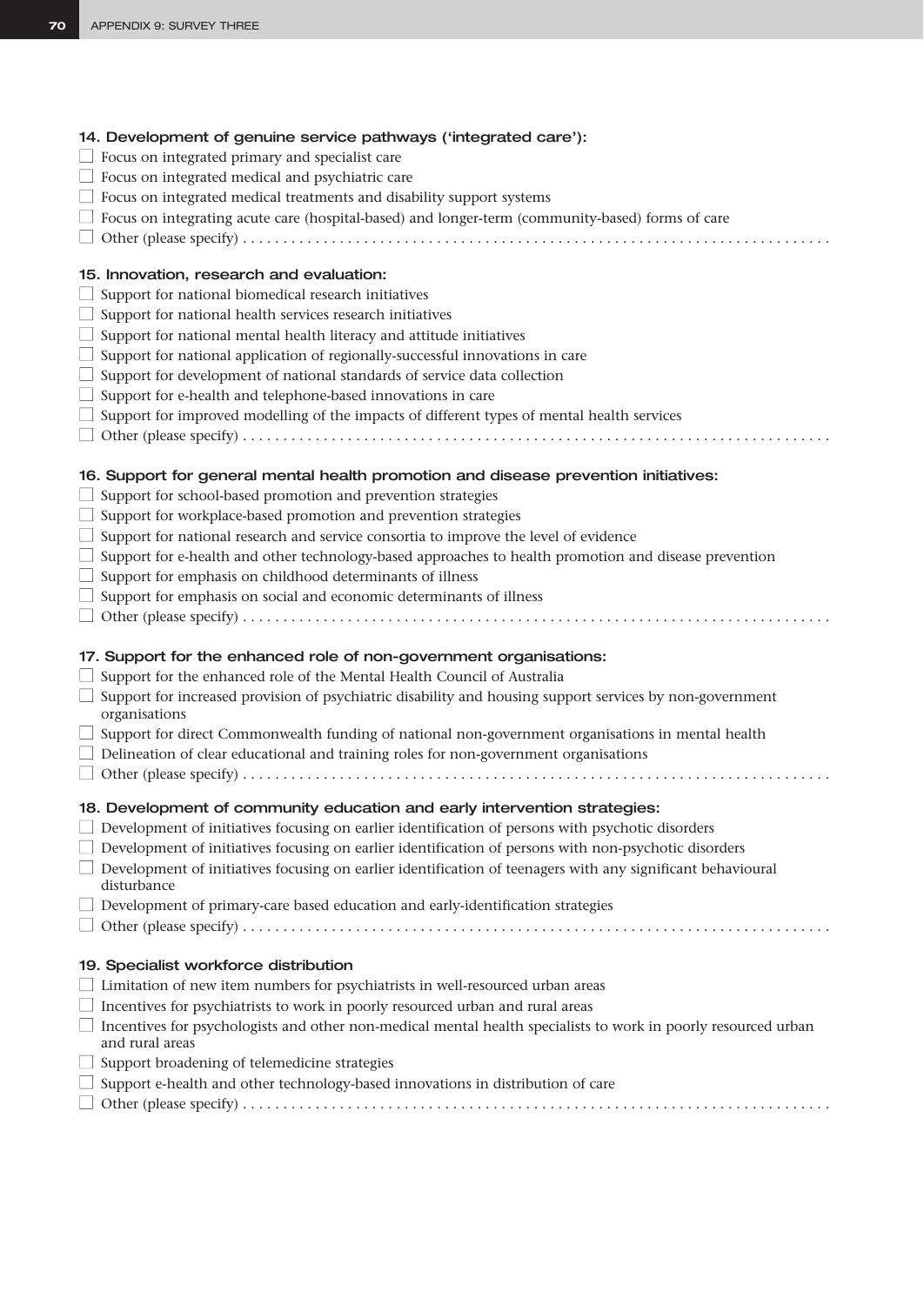| 20. Development of clear primary care and specialist workforce roles:<br>$\Box$ Limit primary care incentive payments to improved assessment, education, medication, basic counselling and<br>behavioural interventions and disease management roles<br>Expand primary care incentive payments to improved assessment, education, medication, basic counselling and<br>behavioural interventions and disease management roles<br>$\Box$ Incentives for psychiatrists and other specialists to increase their consultancy to primary care<br>$\Box$ Public mental health services to provide more consultancy and educational support to primary care services<br>Use of specialist providers in public mental health services to provide specialised forms of treatments for a wide<br>range of mental disorders<br>21. Service enhancement for persons from culturally and linguistically-diverse backgrounds:<br>Development of more extensive specialised services<br>Increased funding support for the transcultural mental health network<br>Support for non-pharmacological treatments being delivered to persons who do not speak English |  |
|--------------------------------------------------------------------------------------------------------------------------------------------------------------------------------------------------------------------------------------------------------------------------------------------------------------------------------------------------------------------------------------------------------------------------------------------------------------------------------------------------------------------------------------------------------------------------------------------------------------------------------------------------------------------------------------------------------------------------------------------------------------------------------------------------------------------------------------------------------------------------------------------------------------------------------------------------------------------------------------------------------------------------------------------------------------------------------------------------------------------------------------------------|--|
| 22. Increase national and regional mental health literacy campaigns:<br>Support school-based mental health literacy campaigns<br>Support workplace-based mental health literacy campaigns<br>$\Box$ Support internet-based mental health literacy campaigns<br>Support national advertising literacy campaigns                                                                                                                                                                                                                                                                                                                                                                                                                                                                                                                                                                                                                                                                                                                                                                                                                                   |  |
| 23. Engagement of corporate and community partners in mental health<br>$\Box$ Development of corporate or community-led awareness campaigns (eg. Rotary forums)<br>Development of workplace-based awareness and assisted employment programs<br>$\Box$ Development of corporate support for community advertising campaigns                                                                                                                                                                                                                                                                                                                                                                                                                                                                                                                                                                                                                                                                                                                                                                                                                      |  |
| 24. Support for changes in workforce attitudes<br>$\Box$ Focus on changing attitudes among general practitioners<br>$\Box$ Focus on changing attitudes among psychiatrists<br>$\Box$ Focus on changing attitudes among mental health nurses<br>$\Box$ Focus on changing attitudes among psychologists<br>$\Box~$ Focus on changing attitudes among other non-medical specialist staff<br>Focus on changing attitudes among emergency care staff                                                                                                                                                                                                                                                                                                                                                                                                                                                                                                                                                                                                                                                                                                  |  |
| 25. Enhancement of services<br>$\Box$ Enhanced services for people with personality disorders<br>$\Box$ Enhanced services for people with women with post-natal depression<br>$\Box$ Enhanced services for people with comorbid mental and/or physical disorders<br>$\Box$ Enhanced services for people with anorexia nervosa<br>Enhanced services for people with other eating disorders                                                                                                                                                                                                                                                                                                                                                                                                                                                                                                                                                                                                                                                                                                                                                        |  |
| 26. Any other key areas and mechanisms                                                                                                                                                                                                                                                                                                                                                                                                                                                                                                                                                                                                                                                                                                                                                                                                                                                                                                                                                                                                                                                                                                           |  |

**Thank you for completing this survey!**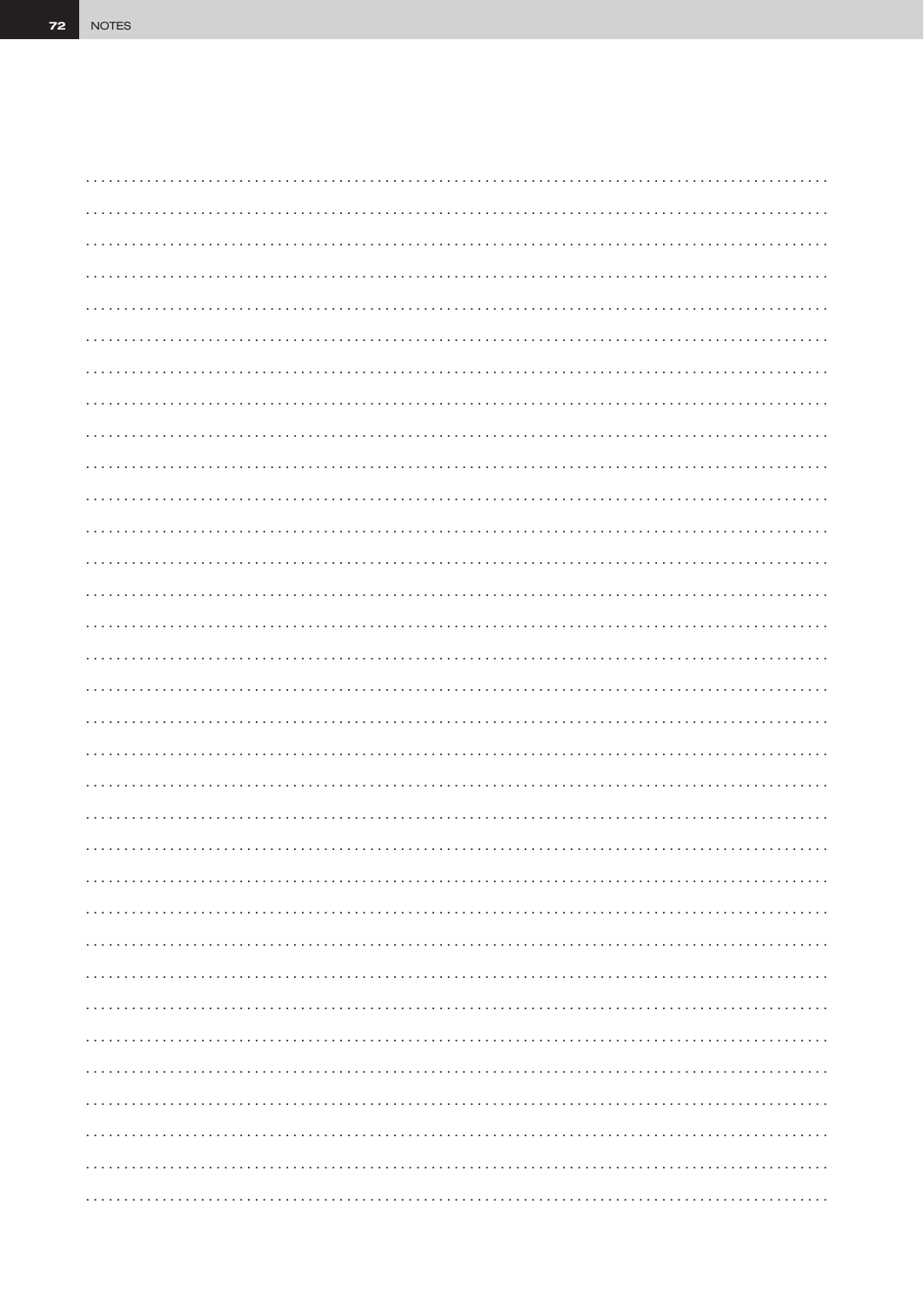*"I commend the Mental Health Council for its consultations on the Mental Health Strategy. I urge Australia's governments to treat the Council's call for action with the seriousness that these fundamental human rights issues deserve."*

> Dr Sev Ozdowski OAM Human Rights Commissioner; and, Acting Disability Discrimination Commissioner

*"Titled 'OUT OF HOSPITAL, OUT OF MIND!', the Council's report finally gives a national voice to our experiences. Although it demands a response ... from the Heads of Government, I am not confident that its recommendations will be taken seriously."*

Professor Allan Fels AO, Chair, Australian Competition and Consumer Commission

*"The Council's report makes very worrying reading, particularly about the rising incidence and shortfalls in treatment of mental health problems in our community."* Professor Fiona Stanley AC, Australian of the Year, 2003

*"The deterioration in mental health, fast becoming the major disability in the nation, requires immediate attention. The conditions that lead to enhanced likelihood of depression and psychosis need to be identified in the community and alleviated. Importantly, the capacity to carry out research required to identify and ameliorate those conditions… requires urgent support."* Professor Max Bennett AO, Professor; and, University Chair Neurobiology Laboratory, Department of Physiology, Institute for Biomedical Research, University of Sydney

*"Even after a decade of effort, we still find the shameful fact that over 60 percent of people with a mental disorder go without a proper service."* Francis Sullivan, Chief Executive Officer, Catholic Health Australia